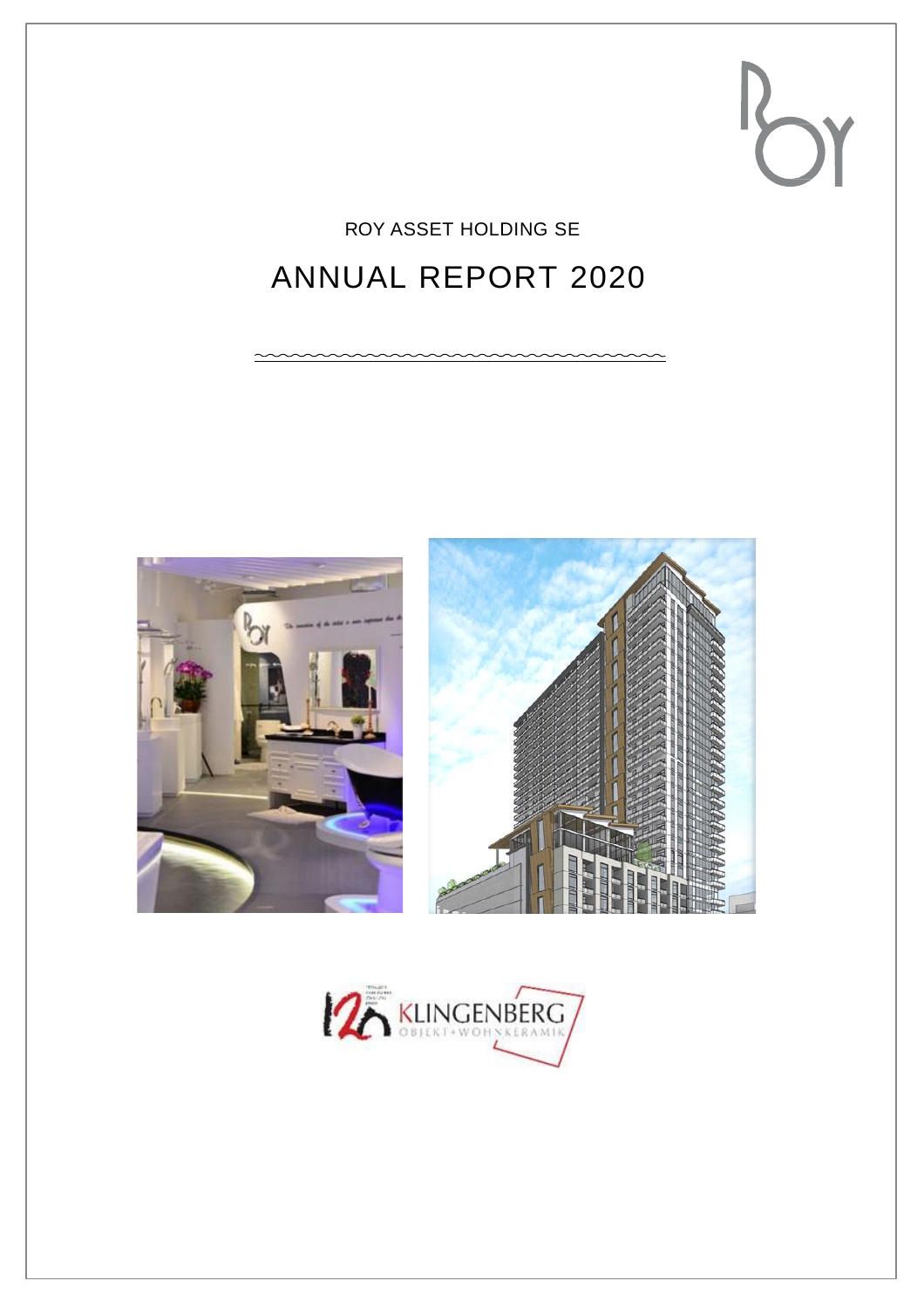| LETTER TO OUR SHAREHOLDERS                                                                                                                                                 | 3  |
|----------------------------------------------------------------------------------------------------------------------------------------------------------------------------|----|
| REPORT OF THE BOARD OF DIRECTORS                                                                                                                                           | 4  |
| COMBINED MANAGEMENT REPORT OF ROY ASSET HOLDING SE AND<br>THE ROY ASSET HOLDING SE GROUP FOR THE FINANCIAL YEAR FROM<br>1 JANUARY 2020 TO 31 DECEMBER 2020                 | 5  |
| <b>CONSOLIDATED PROFILE</b>                                                                                                                                                | 5  |
| <b>ECONOMIC REPORT</b>                                                                                                                                                     | 9  |
| REPORT ON OUTLOOK, OPPORTUNITIES AND RISKS                                                                                                                                 | 21 |
| DESCRIPTION OF THE ESSENTIAL FEATURES OF THE INTERNAL<br>CONTROL AND RISK MANAGEMENT SYSTEM WITH REGARD TO THE<br>CONSOLIDATED ACCOUNTING PROCESS (§ 315 ABS. 2 Nr. 5 HGB) | 28 |
| <b>REMUNERATION SYSTEM</b>                                                                                                                                                 | 28 |
| DISCLOSURES PURSUANT TO § 289a ABS. 1 and § 315e para. 1 HGB AND<br><b>EXPLANATORY NOTES</b>                                                                               | 31 |
| <b>DEPENDENCY REPORT</b>                                                                                                                                                   | 33 |
| CONSOLIDATED FINANCIAL STATEMENTS FOR THE FINANCIAL YEAR<br>ENDED 31 DECEMBER 2020                                                                                         | 35 |
| CONSOLIDATED BALANCE SHEET                                                                                                                                                 | 35 |
| CONSOLIDATED INCOME STATEMENT AND STATEMENT OF<br>COMPREHENSIVE INCOME FOR THE FINANCIAL YEAR 2020                                                                         | 36 |
| CONSOLIDATED STATEMENT OF CHANGES IN EQUITY                                                                                                                                | 37 |
| CONSOLIDATED CASH FLOW STATEMENT                                                                                                                                           | 38 |
| NOTES TO THE CONSOLIDATED FINANCIAL STATEMENTS FOR THE<br>FINANCIAL YEAR ENDED 31 DECEMBER 2020                                                                            | 39 |
| INSURANCE OF THE LEGAL REPRESENTATIVES                                                                                                                                     | 84 |
| <b>AUDITOR'S REPORT</b>                                                                                                                                                    | 85 |
| IMPRINT AND FINANCIAL CALENDAR 2021                                                                                                                                        | 96 |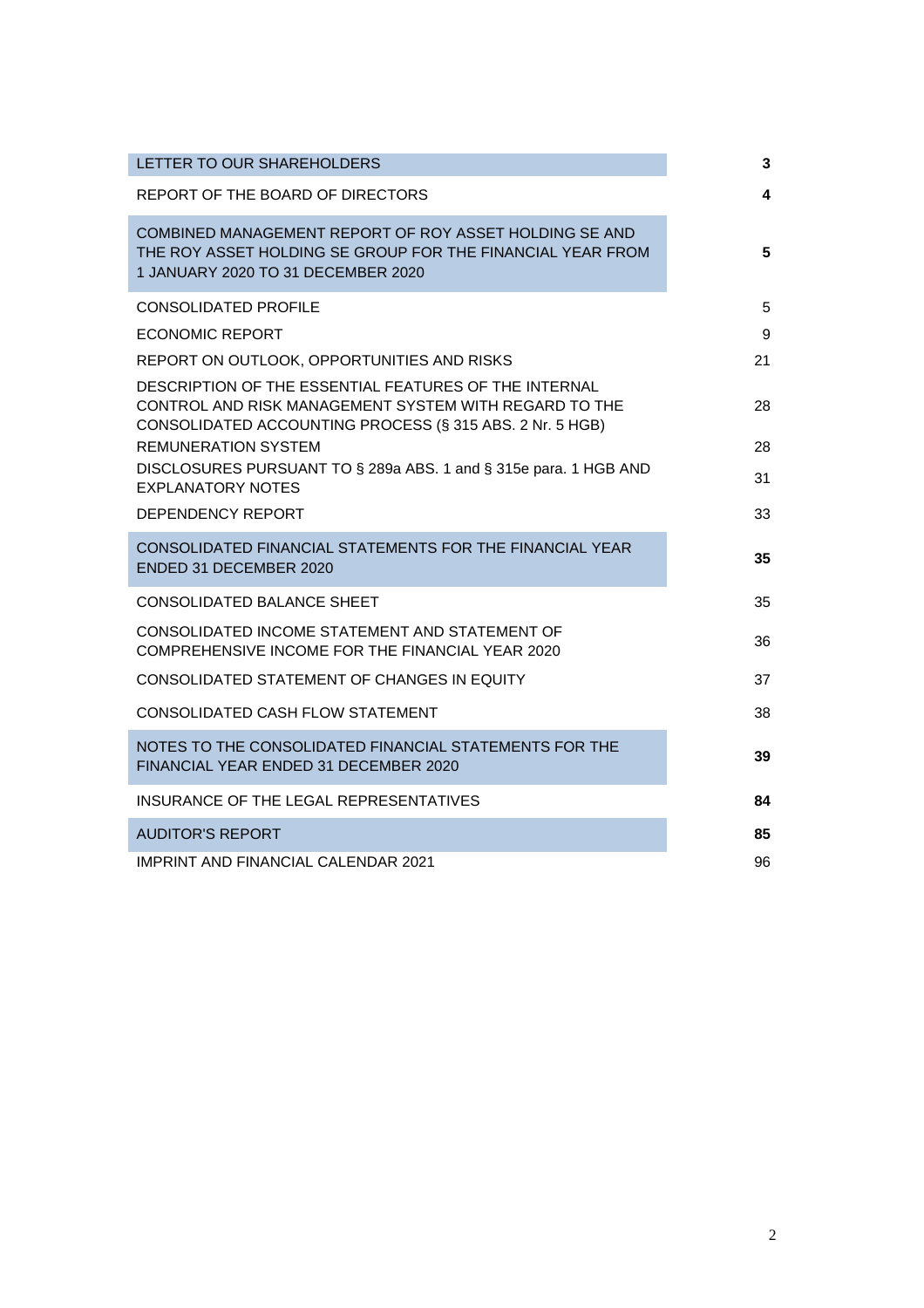# <span id="page-2-0"></span>**LETTER TO OUR SHAREHOLDERS**

# *Dear Shareholders,*

Since 2019, ROY has been operating under the name ROY Asset Holding SE. Our business activities comprise the two business segments Real Estate and Ceramics. Both business segments are operationally active and generate sales. The net loss in 2020 of EUR 22.1 million was, as in previous years, largely due to the scheduled depreciation of movable property, plant and equipment and real estate (in the reporting year in the amount of EUR 12.8 million). In addition, an impairment of EUR 3.8 million was recognised in the reporting year on the machinery in storage. Overall, the result was burdened by non-cash expenses of EUR 16.6 million due to these two effects. The purchase of Klingenberg Dekoramik GmbH in July 2019 was the first step towards reactivating activities in the Ceramics business segment. Klingenberg Dekoramik currently operates as a manufacturer of high-quality technical tiles and attractive residential tiles. The production site is suitable for expanding the ceramic activities to include sanitary ceramics. First, however, the turnaround of Klingenberg Dekoramik GmbH is being driven forward. Due to the worldwide COVID-19 pandemic, these measures have been delayed and will continue beyond 2020. Substantial permanent measures could already be taken in 2020 to improve the cost structure, as well as to expand the product portfolio in the residential sector and also to extend the technical tile programme.

In the real estate business segment, we achieved our first major milestone in the USA in 2020 with the realisation of the Kirby Interchange project. With a sales price of USD 35 million and an equity yield of approx. 18% pa. we clearly exceeded our target of 12% pa. In addition, we completed the 3300 Main/ The Travis project in 2020, albeit with COVID-19 related delays. We are now focusing on increasing the occupancy rate and aim to complete the project in 2022. Development of the Houston properties is ongoing and we expect to start developing the first four homes in 2021. The development of the projects in California has also been delayed. However, we expect that once a sufficient vaccination rate is achieved in the USA, the realisation times of the project developments will return to normal. In addition, we are working at full speed on further promising project developments with a focus on Texas. However, we have to take into account the still unforeseeable development of COVID-19 and possible negative effects on our business segments. As a result of the continuing uncertainty, it is currently not possible to make a reliable forecast for the course of business in 2021. The further development of the real estate sector in particular is difficult to plan due to the still dynamically developing situation as of the date of preparation of the annual report.

I would like to thank all shareholders for their support.

Yours sincerely,

Matthias Herrmann CEO of ROY Asset Holding SE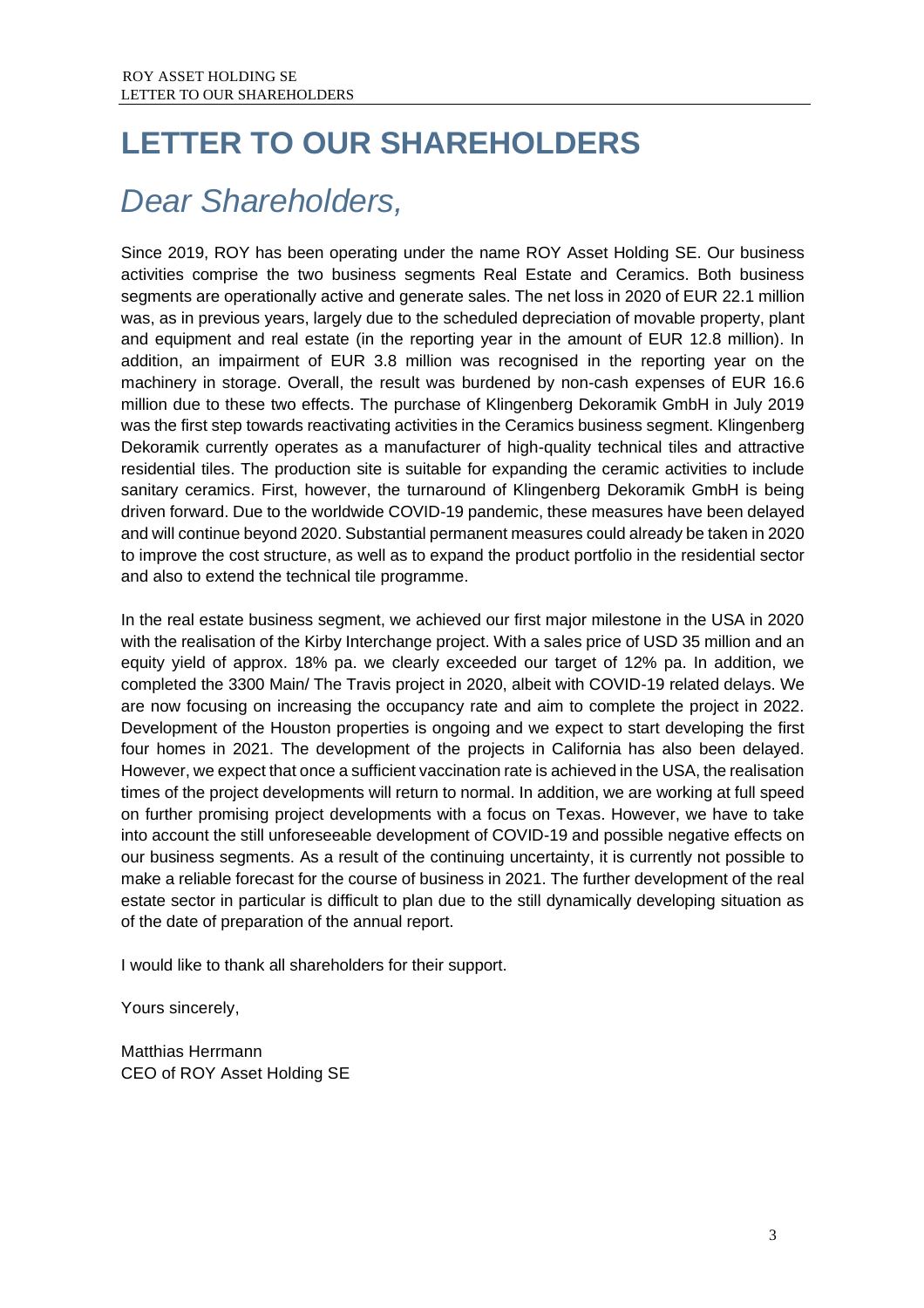# <span id="page-3-0"></span>**REPORT OF THE BOARD OF DIRECTORS**

The Board of Directors was continuously informed about significant events between regular meetings and telephone conferences throughout 2020. Due to the size of the Board of Directors and the single-tier management structure of the Company, there were no additional committees. No separate efficiency review of the Board of Directors was conducted. Process improvements are considered regularly and implemented as needs are identified. A total of four meetings of the Board of Directors were held and five resolutions were passed by circulation.

The annual financial statements of ROY Asset Holding SE as at 31 December 2020, together with the consolidated financial statements as at 31 December 2020, including the combined management report, were prepared by the Managing Directors and audited by ECOVIS Wirtschaftstreuhand GmbH Wirtschaftsprüfungsgesellschaft Munich, who issued an unqualified audit opinion.

The combined management report and the audit report were available to all members of the Board of Directors.

The auditor attended the annual report meeting on 28 April 2021 and reported on all significant findings and results for the 2020 financial year. In accordance with section 314 (2) of the AktG, the auditor reviewed the dependency report and came to the following conclusion:

"*According to the final result of our audit, there are no objections within the meaning of Section 313 (4) of the German Stock Corporation Act (AktG) to be raised against the report of the managing directors on relations with affiliated companies. We therefore issue the following unqualified audit opinion pursuant to Section 313 (3) of the German Stock Corporation Act (AktG) on the report of the managing directors on relations with affiliated companies of ROY Asset Holding SE, Munich, for the 2020 financial year in accordance with Annex 1:* 

*Based on our audit and assessment in accordance with professional standards, we confirm that* 

- *the actual information in the report is correct,*
- *in the legal transactions listed in the report, the company's performance was not unreasonably high or disadvantages were compensated. "*

The Board of Directors reviewed and approved the annual financial statements, the consolidated financial statements, the combined management report as well as the consolidated statement of comprehensive income, the consolidated cash flow statement and the consolidated statement of changes in equity during 2020, without raising any objections after a review. The Board of Directors has adopted the annual financial statements and approved the consolidated financial statements.

The managing directors propose to carry forward the balance sheet profit of ROY Asset Holding SE to new account. This proposal has been approved by the Board of Directors.

Munich, 28 April 2020

Surasak Lelalertsuphakun Chairman of the Board of Directors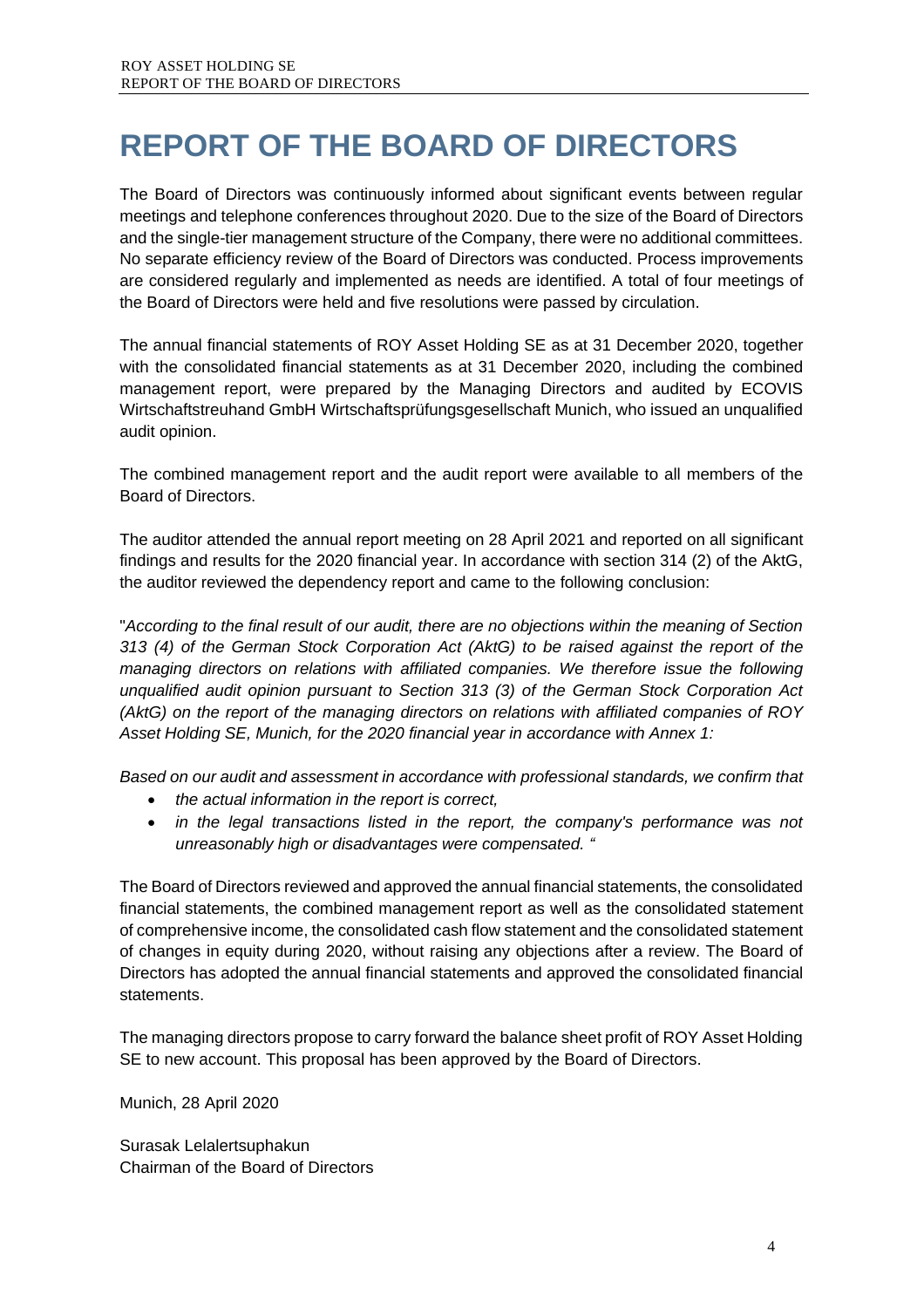## <span id="page-4-0"></span>**COMBINED MANAGEMENT REPORT OF ROY ASSET HOLDING SE AND THE ROY ASSET HOLDING SE GROUP FOR THE FINANCIAL YEAR FROM 1 JANUARY 2020 TO 31 DECEMBER 2020**

### <span id="page-4-1"></span>1. GROUP PROFILE

### 1.1 General information

ROY Asset Holding SE, Munich (hereinafter referred to as the "Company" or "ROY" for short) is the parent company of the Group. The Company is a European stock corporation incorporated on 8 May 2014 and registered in the Commercial Register of Munich (HRB 211752) with its administrative headquarters (business address) at Gießener Straße 42, 35410 Hungen.

On 30 April 2015, the shares of ROY Asset Holding SE were listed for the first time on the Prime Standard of the Frankfurt Stock Exchange (Germany) and simultaneously on the unregulated market (Third Segment) of the Vienna Stock Exchange (Austria). The shares are traded under the securities identification number RYSE88 and ISIN DE000RYSE888.

The business purpose of the Company and its subsidiaries (together referred to as the "Group") comprises the two business segments Real Estate and Ceramics. In the business segment Real Estate, the Group conducts real estate business of all kinds, with a geographical focus on the USA. The Ceramics segment is engaged in the manufacture and distribution of ceramic products. The company acts as an investment holding company. The principal activities of its subsidiaries and the Company's shareholdings and voting rights are also presented in section 33 of the notes.

### 1.2Group structure

The Group structure changed in 2020. Essentially, one company was dissolved and another special purpose entity was founded in California. The ROY Group plans to establish a separate company for each new real estate transaction, as is customary for project developments. The group structure as of 31 December 2020 is as follows: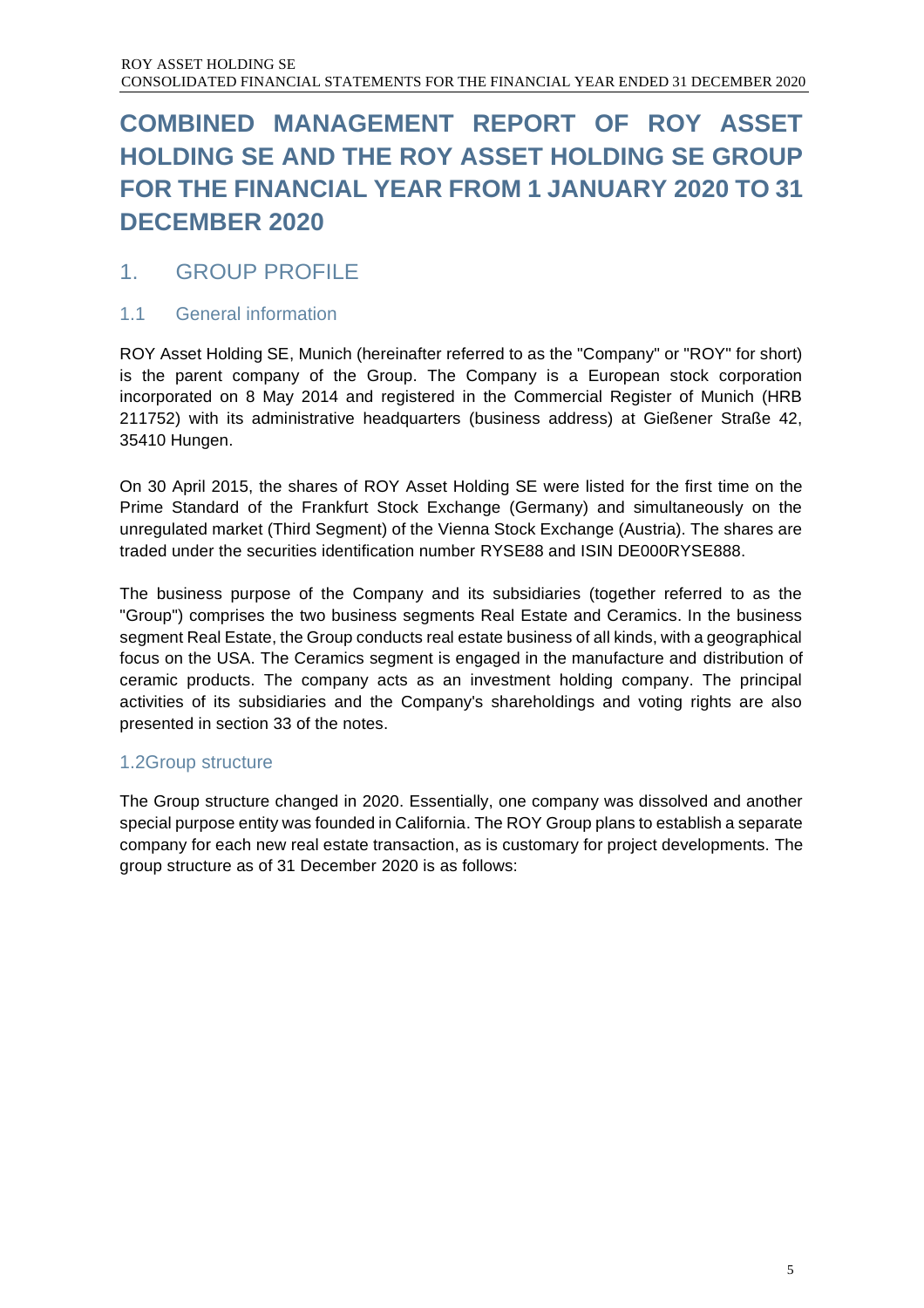ROY ASSET HOLDING SE CONSOLIDATED FINANCIAL STATEMENTS FOR THE FINANCIAL YEAR ENDED 31 DECEMBER 2020



The LLCs listed in the USA under ROY Commercial Real Estate Houston Inc. are as follows. The LLCs each hold a plot of land that is to be developed or also sold in the near future. The property LLCs are described in detail in section 33 of the notes:



### 1.3 Business model

ROY has successfully established itself as a real estate company, with a focus on project development and investment in the USA. The real estate business segment makes a stable and significant contribution to the group's success. As is usual in project development, the income from the projects that have been started will only make a significant contribution to the result in two to five years.

In the ceramics business segment, ROY generates substantial sales with its subsidiary Klingenberg Dekoramik GmbH in the field of ceramic tiles. In addition, ROY aims to establish itself in the newly developing market of shower toilets (smart toilet seats) in Europe and the USA. This is primarily done in cooperation with well-known Asian manufacturers who provide the corresponding technical know-how in this field. ROY plans to outsource the production of standard branded ceramic products to a new OEM manufacturer in Eastern Europe. In addition, ROY plans to realise its own production of shower toilets in Germany in the sanitary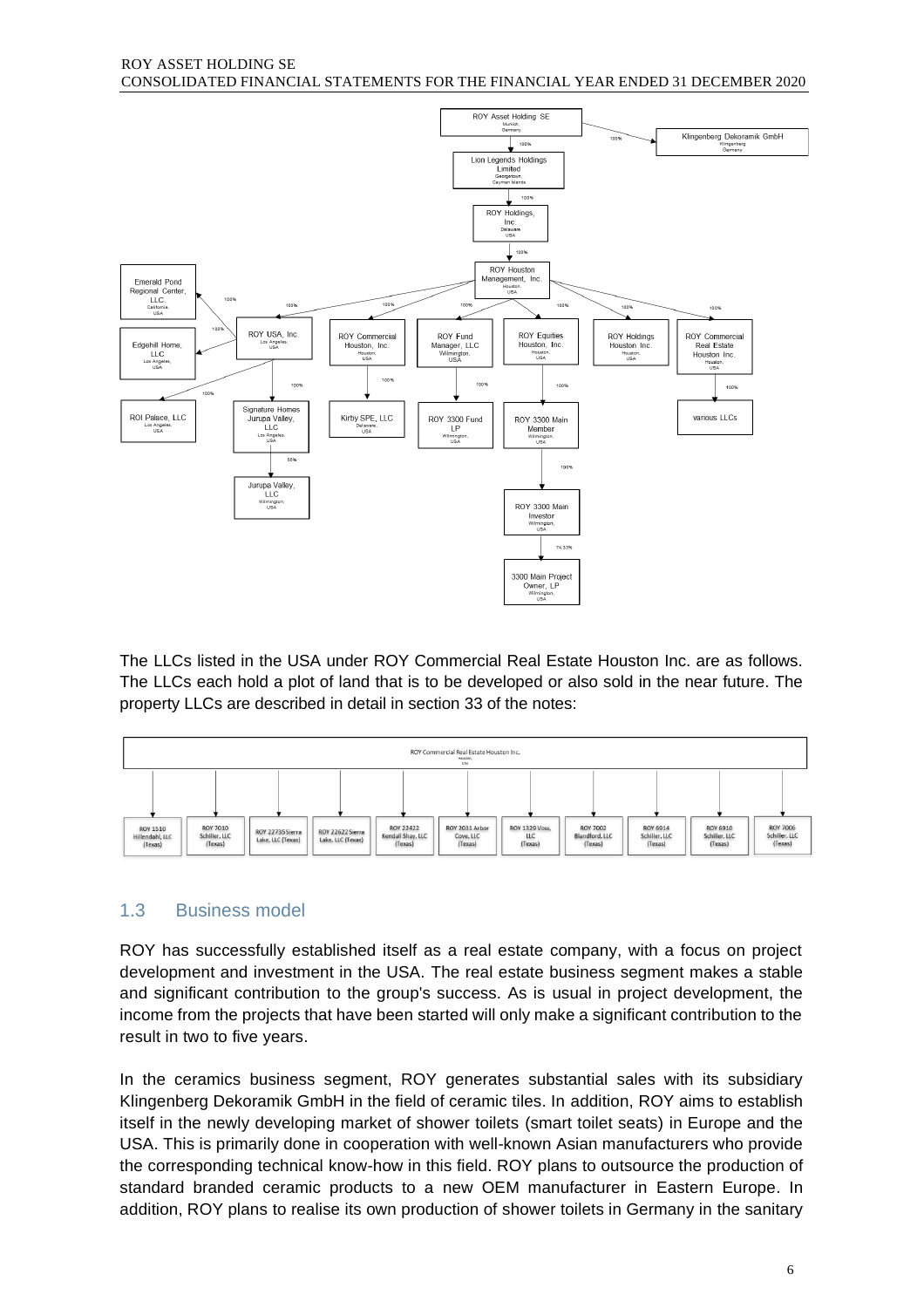ceramics segment in the long term. In the 2021 financial year, the ROY shower toilet will be distributed for the first time via the subsidiary Klingenberg Dekoramik GmbH.

### 1.4 Strategy

In the ceramics business segment, ROY uses the ROY and Klingenberg brands. Now that these are already effectively known in Asia, they should also be introduced or strengthened in new international markets in the USA, ASEAN countries and Europe. Regarding the risks, see section 3.2.

In the future, ROY will again participate in important real estate and ceramics trade fairs as soon as the COVID-19 situation allows it or there are reasonable virtual alternatives. In 2020, ROY was only able to participate in two trade fairs for ceramics in the Netherlands and Germany due to COVID-19.

In the Ceramics business segment, ROY will continue to push ahead with the restructuring of the subsidiary Klingenberg Dekoramik. The goal is to increase sales and further optimise costs. In addition, the international business will be expanded and sales will be opened up for other ceramic products. In the first stage, Klingenberg's product portfolio has developed from a specialist for floor tiles to a full-range supplier in the tile sector.

In the business segment real estate, ROY plans to further establish itself as a reliable and competent partner in all areas of the real estate business, especially in project development, as an investor and real estate revitaliser, with a focus on the USA, and to increase awareness. In addition, ROY strives to implement all real estate projects with professional and established partners. The geographical focus of the real estate activities is currently Texas, but ROY is continuously reviewing promising projects throughout the USA and outside the USA. In terms of real estate type, the focus is on office, single-family and multi-family housing projects

ROY plans to open up new sources of financing for further real estate projects and is also looking into opening up ROY real estate projects to professional investors, as well as additionally establishing long-term partnerships with new financing partners.

### 1.5 Control system

The ROY Group's ambition is to grow sustainably and to operate successfully. To make this possible, the responsible persons in the group use an internal management system to coordinate and control the companies. This system is based on a variety of mechanisms and key figures, such as EBT and a risk management policy, which depict division-specific processes and make them measurable. Overall, ROY has identified the following seven risk categories, credit risk, market risk, liquidity risk, operational risks, business risks, reputational risks and other risks. These risks are continuously monitored and analysed on the basis of their probability of occurrence and possible amount of damage. A case-based internal control system is essentially used for this purpose. This essentially covers the existing real estate projects and Klingenberg Dekoramik GmbH. The Board of Directors and the Managing Directors regularly review the requirements for the internal control system and risk management. With the resumption of business operations and substantial sales, the management system was realigned and adapted to the two business segments, especially in the ceramics segment and in the context of the expansion of the real estate business. The Group is managed in particular on the basis of the key figures for turnover and contribution margin, as well as gross profit margin.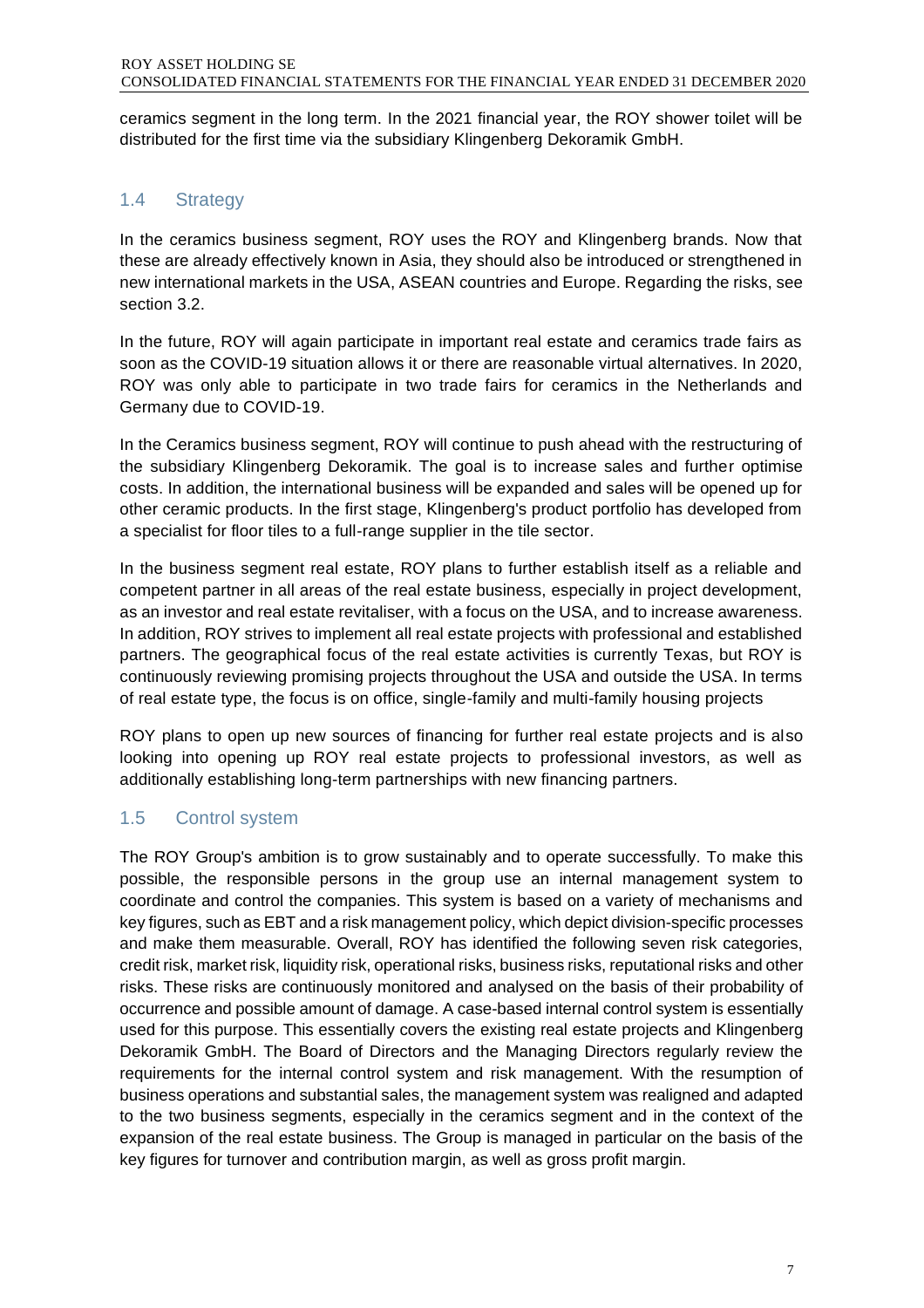### 1.6 Company bodies, management and founders

The Board of Directors of the Company currently comprises the following members:

| Name                        | Member since      |
|-----------------------------|-------------------|
| Surasak Lelalertsuphakun    | 18 September 2014 |
| (Chairman)                  |                   |
| Matthias Herrmann (Vice-    | 02 October 2017   |
| Chairman)                   |                   |
| <b>Christian Peter</b>      | 02 October 2017   |
| Siwen Mao                   | 02 October 2017   |
| Sujida Lelalertsuphakun Lee | 02 October 2017   |
| Shing Hei Lee               | 06 August 2020    |
|                             |                   |
|                             |                   |
| Name                        | Member until      |
| Siu Fung Siegfried Lee      | 06 August 2020    |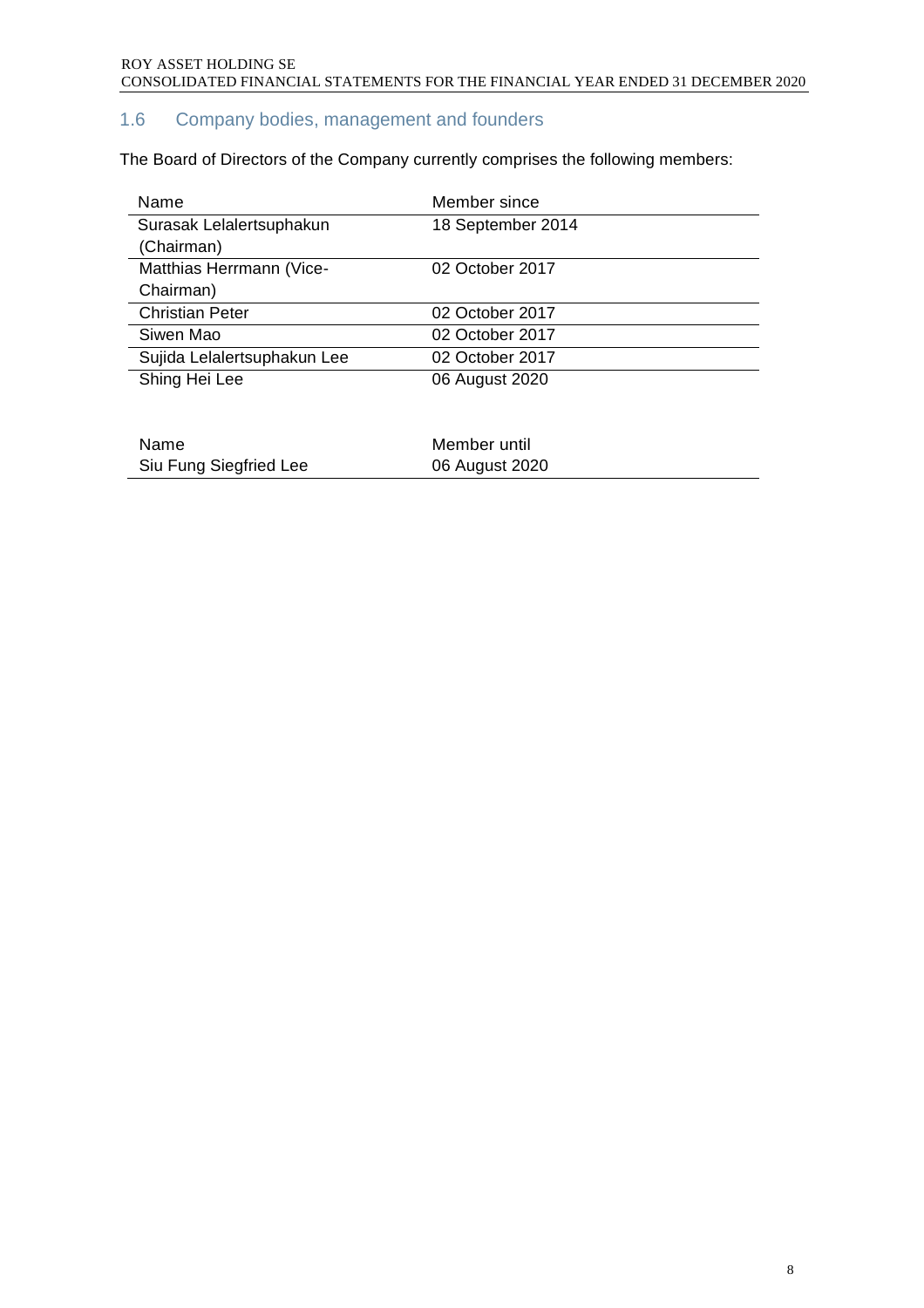### <span id="page-8-0"></span>2. ECONOMIC REPORT

### 2.1 Economic development

### General economic development

According to the International Monetary Fund's (IMF) World Economic Outlook, in January 2020, the IMF estimated that the global economy would grow by 2.9% in 2020, but with the onset of the COVID-19 situation, the IMF revised its forecast to a contraction of 4.9% for the global economy in 2020. This means that compared to the 2.9% growth in 2019, the global economy is significantly reduced in 2020.

According to "tradingeconomics.com", the Chinese government expects the Chinese economy to grow by 2.3% in 2020, despite COVID-19, the slowest economic growth in 44 years. This is evidence of less dynamism due to COVID-19.

According to the European Commission's autumn forecast, the European Union's economy is expected to contract by 7.8% in 2020.

In the USA, the economic decline in 2020 was 3.5%, compared to growth of 2.2% in the previous year. This development is also reflected in falling or stagnating incomes in 2020 with high unemployment rates overall. Real estate prices held up in 2020 in the Houston metropolitan area as well as in the Los Angeles, California metropolitan area. However, fewer real estate transactions took place. The further development remains to be seen in view of the continued dynamic development of the situation with COVID-19 in the USA.

In the Ceramics business segment, the slowdown in economic growth in the previous markets also had an impact on the ROY Group's business development. In the business segment Real Estate, the clouding of the economy due to COVID-19 had a negative impact on the development of the ROY Group, as ongoing projects were delayed.

The markets where ROY intends to strengthen its operations, particularly the US as well as Europe and ASEAN countries, are showing signs of COVID-19 in 2020. Nevertheless, ROY was able to significantly increase its consolidated revenue in 2020 compared to 2019.

### 2.2 Earnings, financial and asset situation

The following discussion and analysis of ROY's results of operations, financial position and net assets by management relate to the consolidated financial statements of the ROY Group prepared in accordance with IFRS and the separate financial statements of ROY Asset Holding SE prepared in accordance with German GAAP for the financial years ended 31 December 2020 and 31 December 2019 (comparative period).

The financial data in the following tables is predominantly stated in thousands of euros (KEUR) and is rounded commercially to thousands of euros in each case. The percentages contained in the text and tables below have also been commercially rounded to one decimal place. Consequently, the sum of the figures given in the text and tables below may not add up to the exact totals given and the sum of the percentages may not add up to 100 %.

Comparisons between the 2020 and 2019 results and significant financial performance indicators are limited due to the reactivation of ceramic activities only in the second half of 2019. In 2017, the Real Estate business unit was established. This division included the Kirby Interchange, which was sold in February 2020, several building sites in Houston and in Los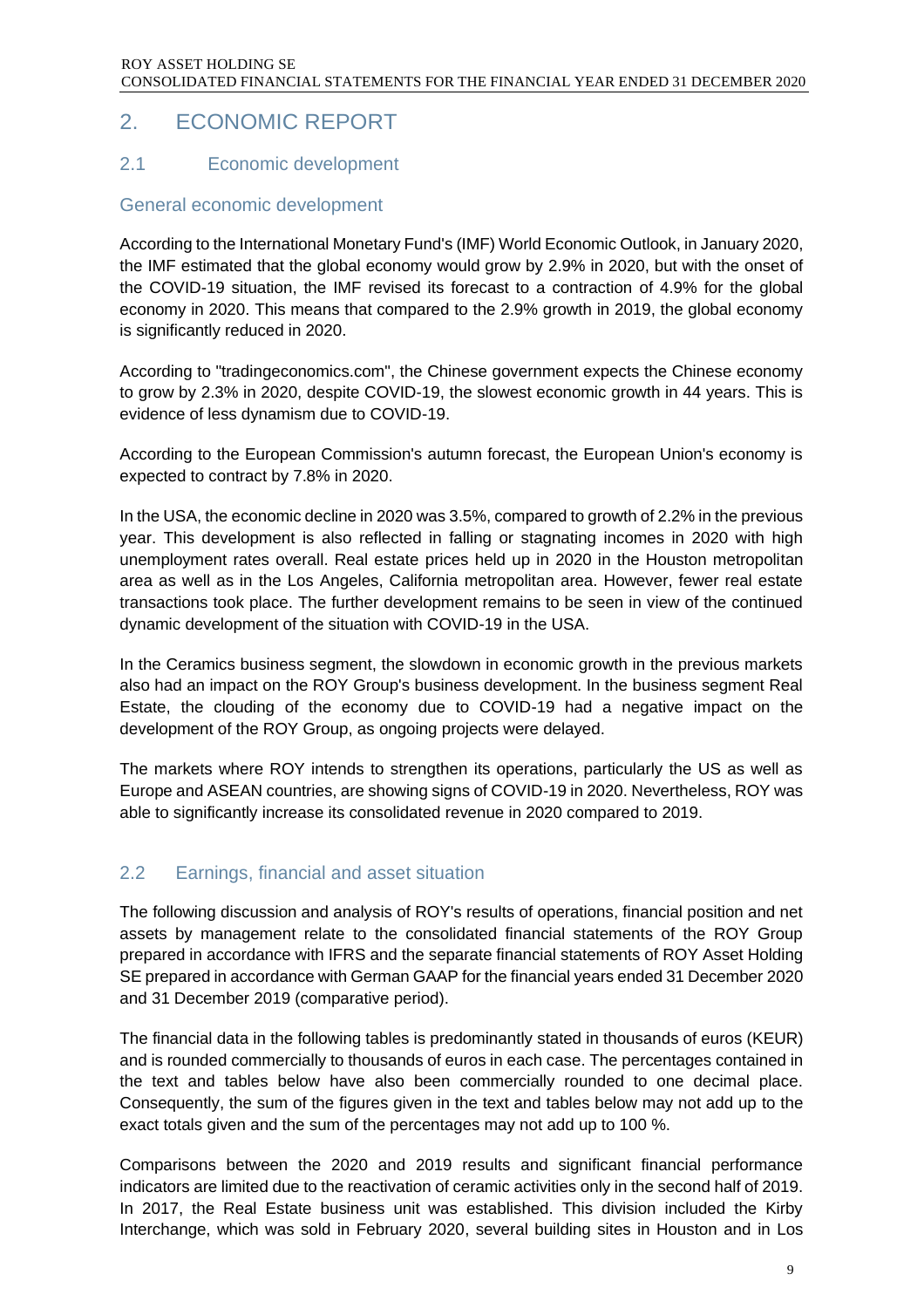Angeles, an existing property in California, as well as one large project development each in Houston and Los Angeles. Overall, business performance has been satisfactory under the circumstances, particularly due to the sale of the Kirby Interchange shortly before the outbreak of the COVID-19 pandemic in the US. As a result of the pandemic, there was a significant decrease in real estate transactions in our core states in the USA.

In the Ceramics Division, sales were in line with expectations due to the purchase of Klingenberg Dekoramik GmbH. Due to the takeover of the company and necessary restructuring measures, the result was satisfactory under the circumstances.

The results of ROY Asset Holding SE itself will not be discussed in detail, as the company has so far not carried out any trading activities in substance and acts as an investment company for the Group.

### 2.2.1 Income situation

The income statement of the individual financial statement of ROY Asset Holding SE shows a profit of 5,091 kUSD as of 31 December 2020 compared to a loss of 1,558 kUSD in the previous year. The profit in the 2020 financial year resulted mainly from a dividend receivable on a loan basis from the subsidiary LLH in the amount of USD 7,000 thousand, from its capital reserve.

The forecast consolidated revenues of approximately EUR 14.5 million to EUR 16.5 million were not achieved. This was mainly due to a renewed lockdown in large parts of Europe in the fourth quarter of 2020 and exchange rate fluctuations, as well as the accounting treatment of the sale of Kirby Interchange. In our forecast, we had calculated the gain on disposal as the difference between the expected proceeds from the sale and the book value of the disposed property. In our forecast, we had allocated expenses of approximately EUR 1,500,000 related to the sale to administrative costs. For accounting purposes, the gain on disposal was to be determined as the difference between the net disposal proceeds and the book value, whereby the net disposal proceeds are calculated by deducting the expenses related to the disposal from the sales price achieved. Due to the corresponding reclassification of the costs of sale at the end of the year, the administrative costs and, in the same course, the profit from the sale of the property were each reduced by approximately EUR 1,500,000. For details, please refer to the explanations under item 9 in the notes to the consolidated financial statements.

The previous year's forecast in the real estate segment was achieved with the sale of the Kirby Interchange with a gross sales price of \$35m. The net proceeds after deduction of all costs and the partner's profit participation amounted to approximately EUR 4 million. No forecast was made in the ceramics segment. Sales in the 2020 financial year were significantly lower than in the previous year. This was mainly due to drastic lockdown measures worldwide to combat the pandemic and the corresponding restrictions on sales via the existing dealer network.

The following table sets out information from ROY's consolidated income statement for the years ended 31 December 2020 and 31 December 2019.

Selected disclosures from the consolidated statement of comprehensive income: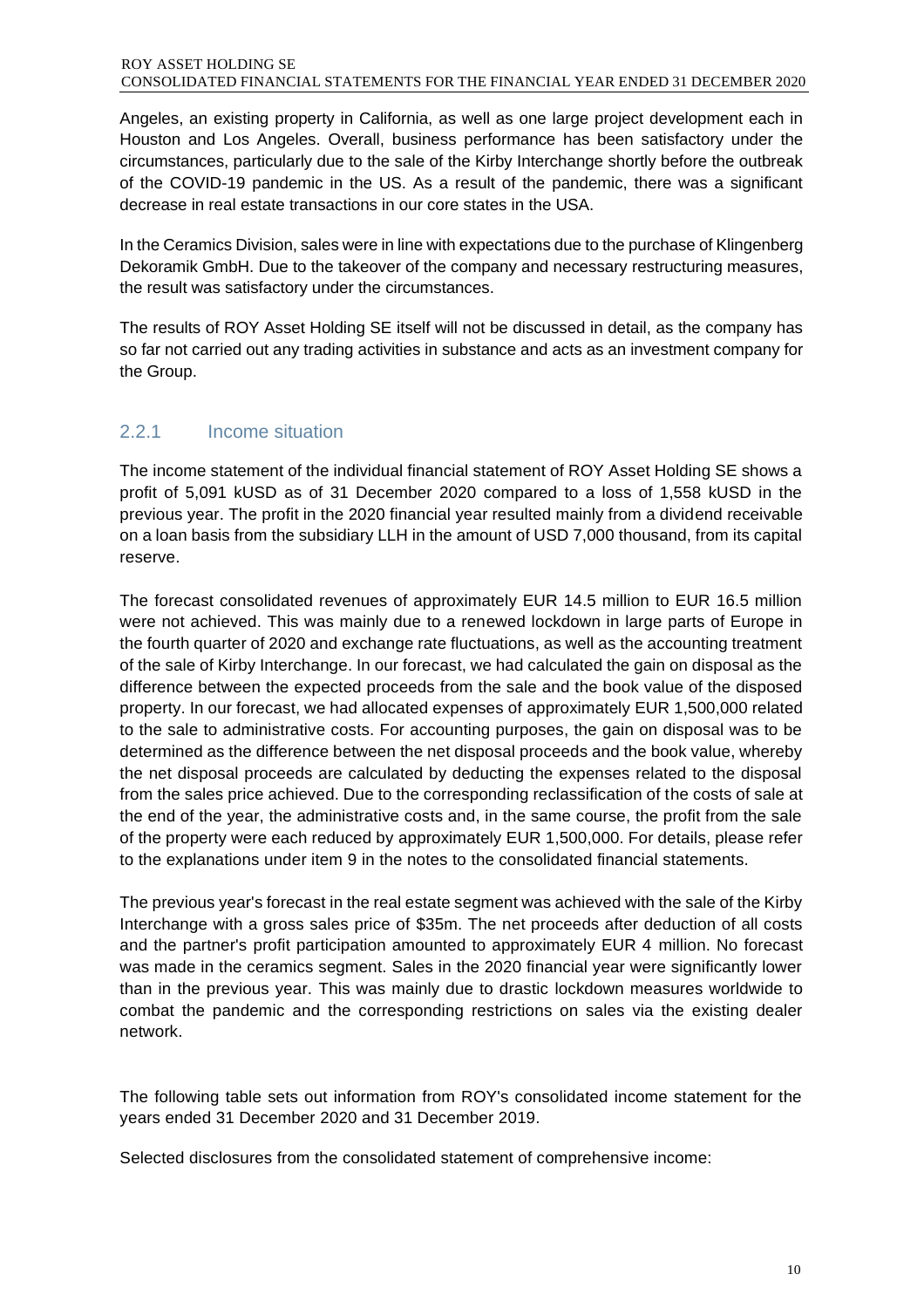### ROY ASSET HOLDING SE

| 101 <i>moll</i> molding ol                                                      |  |  |  |
|---------------------------------------------------------------------------------|--|--|--|
| CONSOLIDATED FINANCIAL STATEMENTS FOR THE FINANCIAL YEAR ENDED 31 DECEMBER 2020 |  |  |  |

| <b>KEUR</b>                                                              | <b>Business year as</b><br>at 31.12.2020 | <b>Financial year</b><br>ended 31.12.2019* | Change<br>in $%$ |
|--------------------------------------------------------------------------|------------------------------------------|--------------------------------------------|------------------|
| Sales revenue ceramics                                                   | 7,170                                    | 4,584                                      | 56               |
| Proceeds from property rental                                            | 210                                      | 3,267                                      | $-94$            |
| Revenues                                                                 | 7,380                                    | 7,851                                      | -6               |
| Result from the sale of real estate                                      | 3,959                                    | 0                                          | n/a              |
| Cost of sales                                                            | 7,998                                    | 6,303                                      | 27               |
| <b>Gross profit</b><br>Other operational                                 | 3,340                                    | 1,548                                      | 116              |
| Income/expenses                                                          | $-22,677$                                | $-17,546$                                  | 47               |
| <b>Operating result/EBIT</b>                                             | $-19,337$                                | $-15,998$                                  | 40               |
| Financial income                                                         | 425                                      | 6                                          | 6.967            |
| Financial expenses                                                       | 179                                      | 823                                        | $-78$            |
| <b>Financial result</b>                                                  | 246                                      | $-817$                                     | 70               |
| Share of losses in companies                                             |                                          |                                            |                  |
| accounted for using the equity method                                    | 3,045                                    | 0                                          | n/a              |
| <b>Result before income taxes/EBIT</b>                                   | $-22,136$                                | $-16,815$                                  | 32               |
| Income taxes                                                             | $-11$                                    | -68                                        | $-85$            |
| Net result in the reporting period<br>before first-time consolidation of |                                          |                                            |                  |
| <b>Klingenberg Dekoramik</b>                                             | $-22,147$                                | $-16,747$                                  | 32               |
| <b>Profit from first-time consolidation</b>                              |                                          |                                            |                  |
| <b>Klingenberg Dekoramik</b>                                             | $\bf{0}$                                 | 7,311                                      | $-100%$          |
| Net result in the reporting period<br>after first-time consolidation     |                                          |                                            |                  |
| <b>Klingenberg Dekoramik</b>                                             | $-22,147$                                | $-9,436$                                   | 135              |
|                                                                          |                                          |                                            |                  |
| Gross profit margin in %                                                 | 29                                       | 20                                         | n/a              |
| EBIT margin in %<br>pp = percentage points                               | $-303$                                   | $-204$                                     | $-67$            |

n/a= The net profit margin is not meaningful due to the losses. Accordingly, we have not reported on it this year.

The comparative information was adjusted due to error corrections. (see note 39)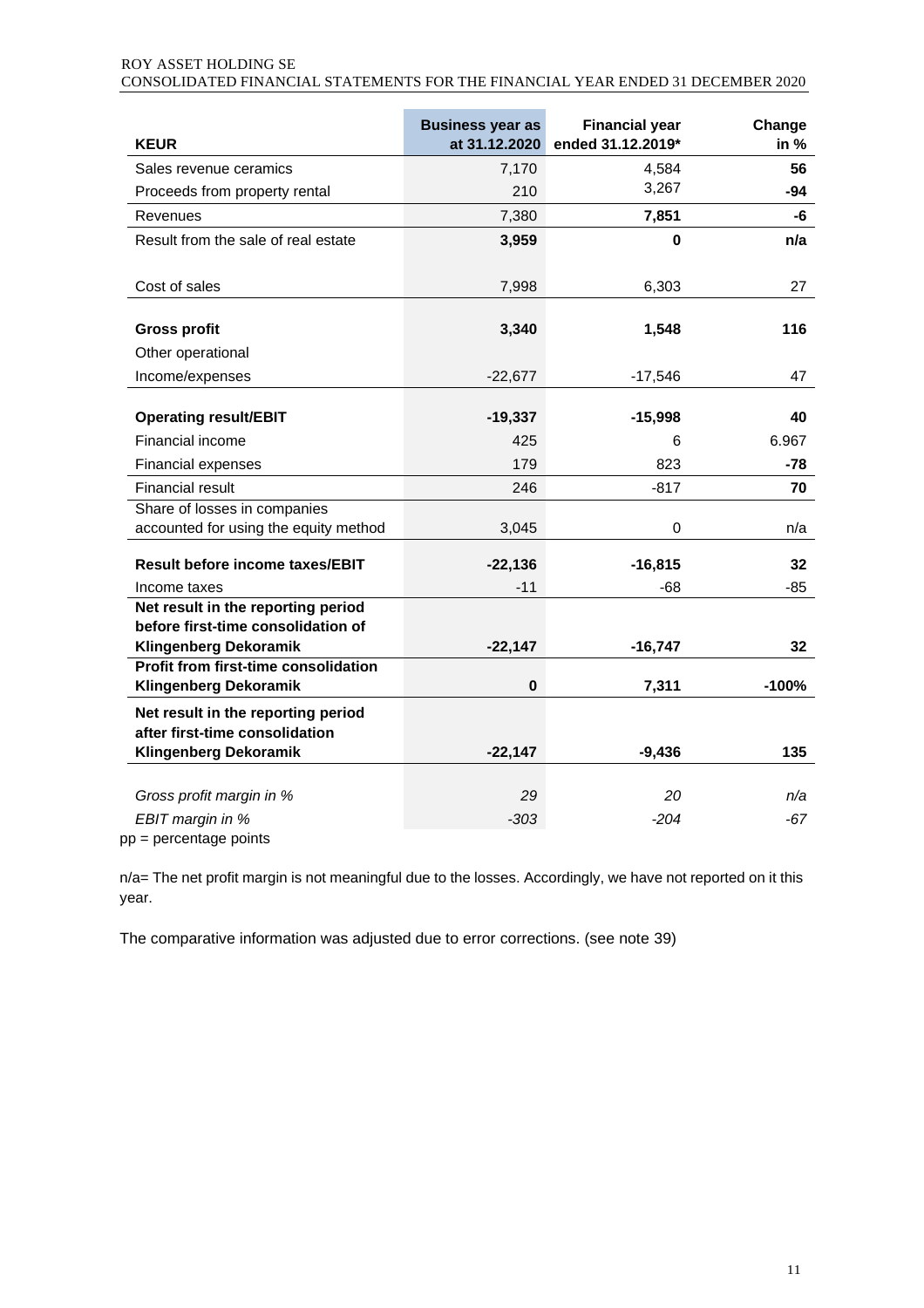### 2.2.2 Revenues and result from the sale of properties

In the Ceramics business segment, relevant sales were generated by the subsidiary Klingenberg Dekoramik GmbH in 2020.

In the real estate business segment, we were able to realise steady rental income from the Kirby Interchange property in 2020 until its sale. With the sale of the Kirby Interchange in February, this rental income ceased. In addition to the Kirby, two other single-family homes were also sold in 2020. With a total sales price of KEUR 30,597 (KUSD 35,878), net sales proceeds of KEUR 29,097 and income of KEUR 3,959 were achieved after deducting transaction costs of KEUR 1,500, which led to a significant improvement in gross profit.

In addition, rental income was generated from three other rented properties in Houston, which are located on the land purchased in 2017 and will be rented until demolition or sale. The breakdown of revenue by region is provided in the segment report in Note 14 of the Notes to the Consolidated Financial Statements.

### 2.2.3 Gross profit and gross profit margin

The following table shows a breakdown of gross profit and gross profit margin for the financial years ended 31 December 2020 and 31 December 2019.

| <b>KEUR</b>         | 2020  | 2019  |
|---------------------|-------|-------|
| Gross profit        | 3,340 | 1,548 |
| Gross profit margin | 29%   | 20%   |

### 2.2.4 Financial result

The Group's financial income increased from EUR 6k in the 2019 financial year to EUR 425k in the 2020 financial year. This is mainly due to interest on a loan from a former Executive Director, as well as interest income on interest-bearing balances.

The Group's financial expenses decreased significantly from EUR 823k to EUR 179k in 2020. The decrease in financial expenses is due to the sale of the Kirby Interchange.

### 2.2.5 Administrative expenses and other operating expenses

The Group's administrative expenses mainly comprise wages and salaries as well as fringe benefits and remuneration expenses for the Executive Directors, other management and administrative staff, travel and entertainment expenses of the Executive Board and the Executive Directors, depreciation expenses of fixed assets, utilities expenses, repairs and maintenance expenses, rental expenses, office expenses, transport expenses as well as allowances for trade and other receivables.

Administrative expenses amounted to KEUR 8,008 in the 2020 financial year compared to KEUR 6,529 in the 2019 financial year. The increase in the 2020 financial year compared to the previous year was mainly due to the costs of the company Klingenberg Dekoramik GmbH, which existed in the entire 2020 financial year; in 2019, these costs were only incurred on a pro rata basis. In 2020, scheduled depreciation was higher than in the previous year at EUR 772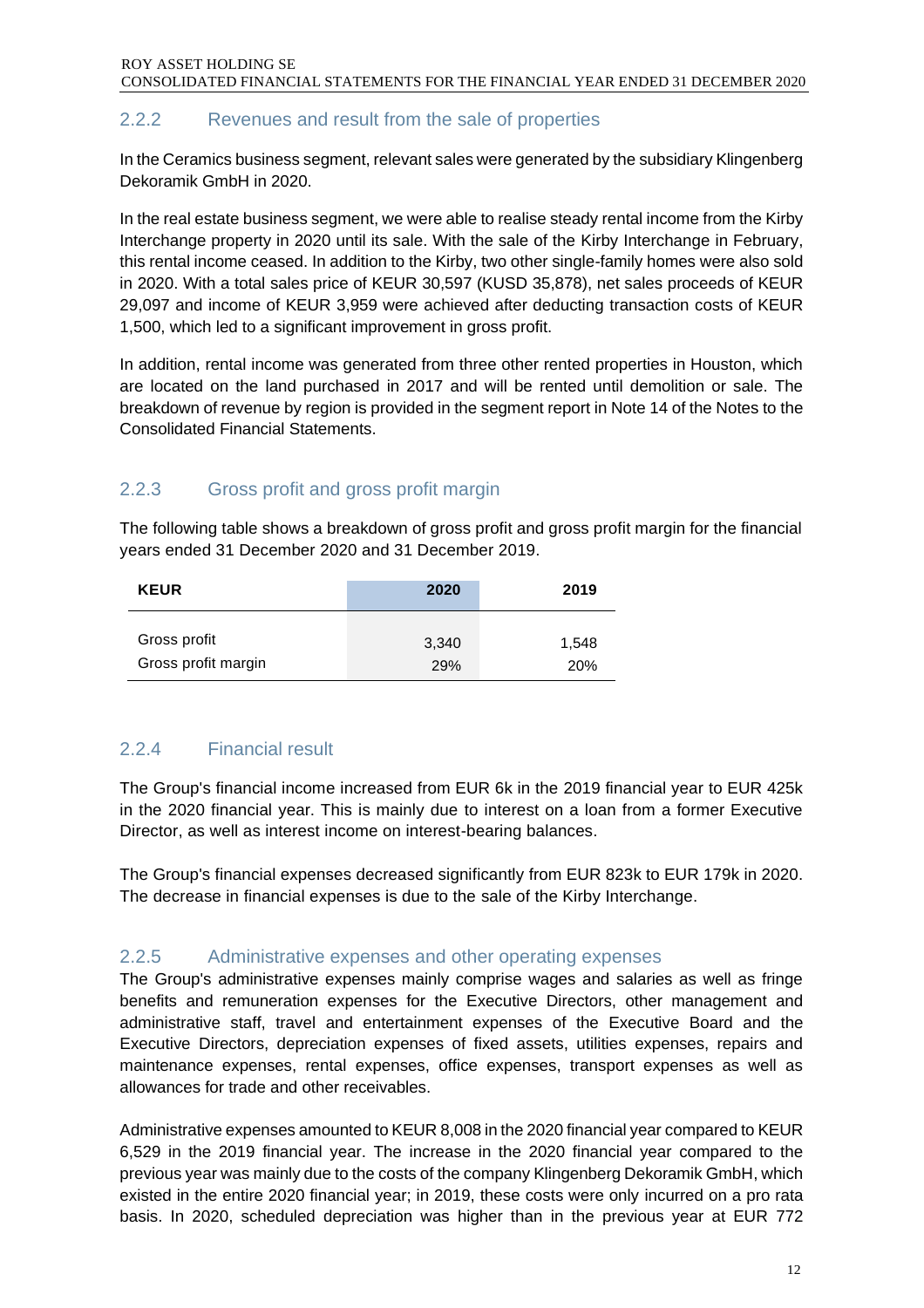thousand (2019: EUR 513 thousand), mainly due to currency effects and depreciation on machinery at Klingenberg Dekoramik GmbH. The depreciation on the machinery in storage, as well as the impairment recognised, is reported separately in the statement of comprehensive income. Depreciation relating to Klingenberg's production is reported in cost of sales.

### 2.2.6 Income tax (Group)

Under Cayman Islands and British Virgin Islands ("BVI") regulations, the Group is not subject to income tax in the Cayman Islands and British Virgin Islands.

| <b>KEUR</b>             | 2020 | 2019     |
|-------------------------|------|----------|
| Current taxes           |      |          |
| Income tax in the USA   | 11   | $-112$   |
| Income tax in Germany   | 0    | $\Omega$ |
| Income tax in Hong Kong | 0    | $-1$     |
| Deferred taxes USA      | 0    | 45       |

The Group has deferred tax liabilities in the USA of EUR 0 thousand (2019: EUR 45 thousand) in the financial year or at the end of the reporting year, compared to deferred tax assets of EUR 0 thousand (2019: EUR 0 thousand).

The tax loss carried forward of ROY Asset Holding SE as of 31 December 2020 amounts to EUR 738,000. ROY Asset Holding SE does not generate an operating result, but essentially generates investment income, which is taxable at 5%.

### 2.3 Consolidated balance sheet of ROY according to IFRS (Group)

| <b>KEUR</b>                                                               | 31.12.2020       | 31.12.2019        |
|---------------------------------------------------------------------------|------------------|-------------------|
| <b>Assets</b><br>Total non-current assets<br>Total current assets         | 60,426<br>13,458 | 105,210<br>12,793 |
| <b>Total assets</b>                                                       | 73,884           | 118,003           |
| <b>Equity and liabilities</b><br>Total equity<br><b>Total liabilities</b> | 68,336<br>5,548  | 94,708<br>23,295  |
| <b>Total equity and liabilities</b>                                       | 73,884           | 118,003           |

### 2.3.1 Non-current assets

The non-current assets are mainly property, plant and equipment in Germany, Thailand and Belarus, as well as real estate in the USA.

The reduction in non-current assets in the 2020 financial year compared to the 2019 financial year is predominantly due to the sale of the Kirby Interchange and depreciation on machinery in storage.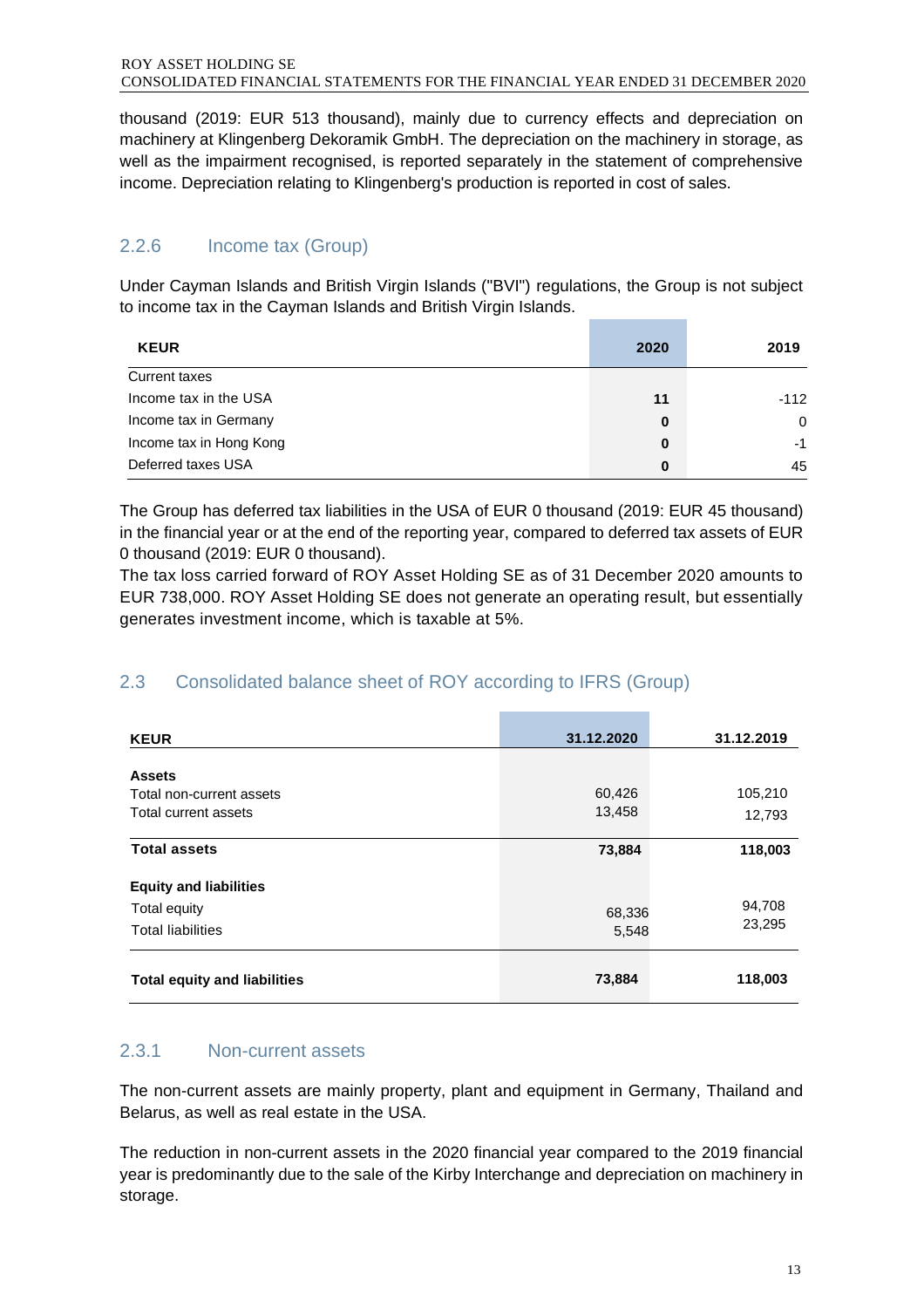### Segment-related investment disclosures

In connection with the sale of the Chinese operating subsidiaries to White Horse as at 30 September 2015, the movable property, plant and equipment previously used at the Beijing plant were transferred to LLH. These machines are shown in the balance sheet at their residual book values, which are derived from an independent and professional valuation carried out by Sinno Appraisal Limited.

Since 2016, the property, plant and equipment previously used in the Beijing factory has been depreciated at an annual rate of 15% based on a reassessment, which corresponded to a remaining useful life of approximately 6 years at that time. In the previous year, 10% was given as the figure for the annual depreciation of the machines. However, the actual depreciation was already 15% to account for the storage of the machines. This is an error in the naming of the depreciation rate and the aforementioned depreciation period. In 2020, no reassessment of the remaining useful life was made, but an additional depreciation on the carrying amount of EUR 3,765 thousand was made, due to the longer than originally planned storage period. ROY plans to use some of the existing machines from the former production in China for the production of ceramic tiles and, in the future, sanitary ceramics at the Klingenberg site.

As at 31 December 2020, several of the Group's properties are located in the USA. The properties serve as income properties. The Group's largest investment property to date, the Kirby Interchange, was successfully sold in February 2020.

In the Ceramics Division, investments were made in the area of optimising production and improving production processes with the purchase of Klingenberg Dekoramik GmbH in 2019.

### 2.3.2 Current assets

#### Cash and cash equivalents

As at 31 December 2020, the Group's total bank balance was KEUR 4,679 (2019: KEUR 1,416). Of this, KEUR 4,353 of the bank balances were denominated in US dollars and KEUR 231 in euros. The remaining balances are mainly denominated in Hong Kong dollars. The bank balances in the USA and Hong Kong are subject to variable interest at the respective interest rate for callable balances. The bank balances are with creditworthy banks where there is no past evidence of potential default risk. In the USA, a cash pool system was established with a leading bank in 2018.

#### Trade receivables and other receivables

Trade and other receivables mainly include a receivable from the project company of 3300 Main for the EB-5 investor funds raised in 2018 (USD 1 million; approx. EUR 0.9 million), which could be used in 2020 in the amount of USD 500 thousand for the capital increase at 3300 Main; another USD 500 thousand are still held in trust. Due to the continuing situation of COVID-19, ROY is currently not raising any further EB-5 funds.

### 2.3.3 Current liabilities

#### Trade payables and other liabilities

Trade payables primarily include liabilities from external consulting services or to external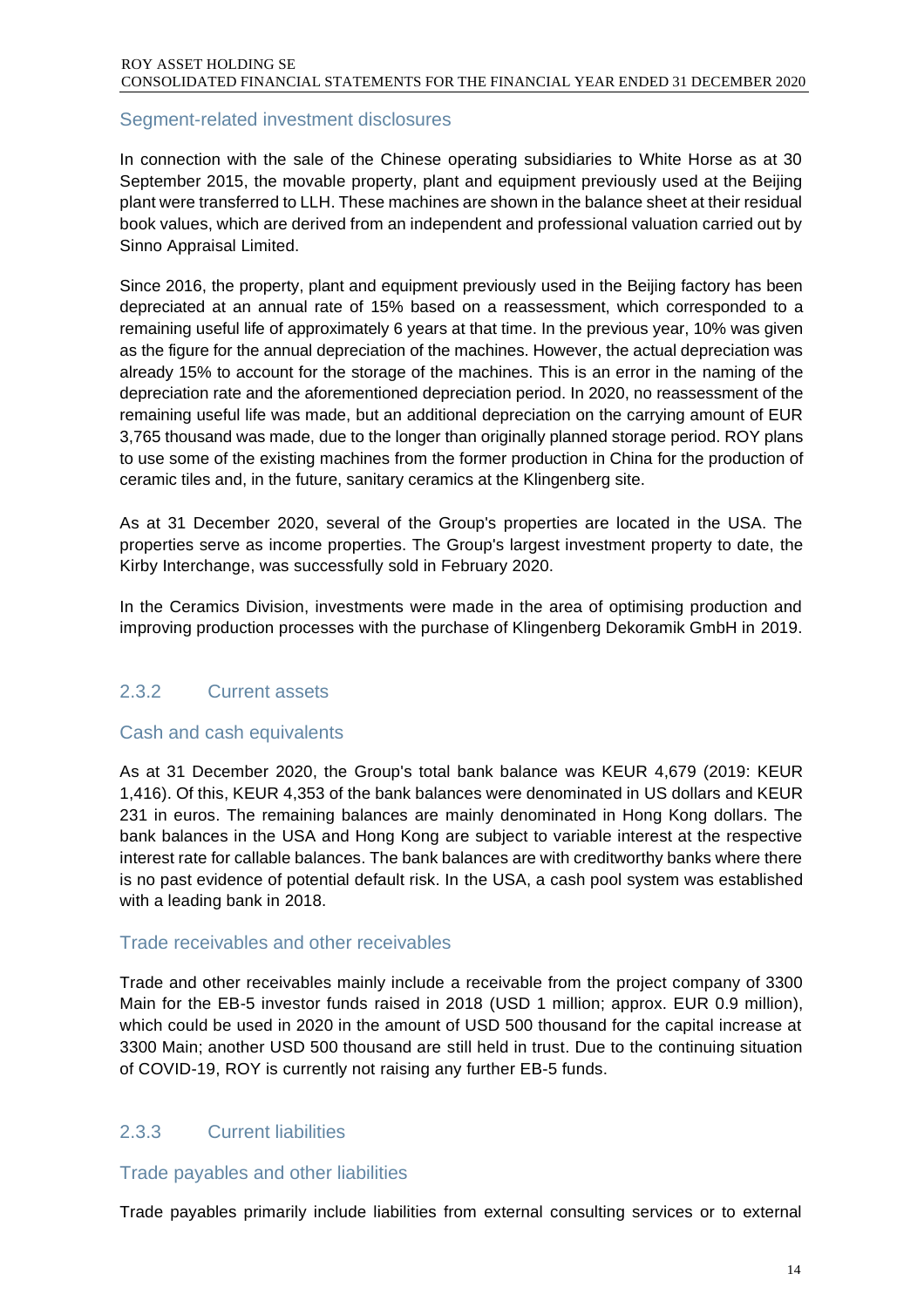service providers. Other liabilities include liabilities for wages and salaries and social benefits, pension benefits and other tax liabilities.

### 2.3.4 Non-current liabilities

In connection with the sale of Kirby Interchange, corresponding loans in the amount of KEUR 16,699 were repaid. Non-current financial liabilities as at 31 December 2020 mainly comprise provisions for pension obligations, for former executives of Klingenberg Dekoramik GmbH in the amount of KEUR 622 (2019: KEUR 667).

### 2.4 Balance sheet of ROY Asset Holding SE (individual financial statements according to HGB):

| <b>KEUR</b>                   | 31 Dec. 2020 | 31 Dec. 2019 |
|-------------------------------|--------------|--------------|
| Assets                        |              |              |
| Total fixed assets            | 24,629       | 25,217       |
| Total current assets          | 37,005       | 31,372       |
| Total assets                  | 61,634       | 56,589       |
| Equity and debt capital       |              |              |
| Total equity                  | 61,310       | 56,219       |
| Total borrowed capital        | 324          | 370          |
| Total equity and debt capital | 61,634       | 56,589       |

The fixed assets in both years are mainly the shares in Lion Legend Holdings Ltd. (LLH) and a loan to a subsidiary in the USA.

Current assets are mainly cash and cash equivalents and loans receivable from the subsidiaries Klingenberg Dekoramik GmbH, Lion Legends Holdings Limited, and ROY Houston Management Inc.

The change in equity as of the reporting date 31.12.2020 is due to the profit of the past financial year. In the previous year, a capital increase from own funds in the amount of EUR 36,218,000 was carried out by issuing new shares at a ratio of 1:2. The subscribed capital increased by EUR 36,218,000 per share denominated in one euro.

Liabilities consist mainly of provisions, trade payables and liabilities to Lion Legend Holdings Ltd. As in the previous year, all liabilities have a term of up to one year.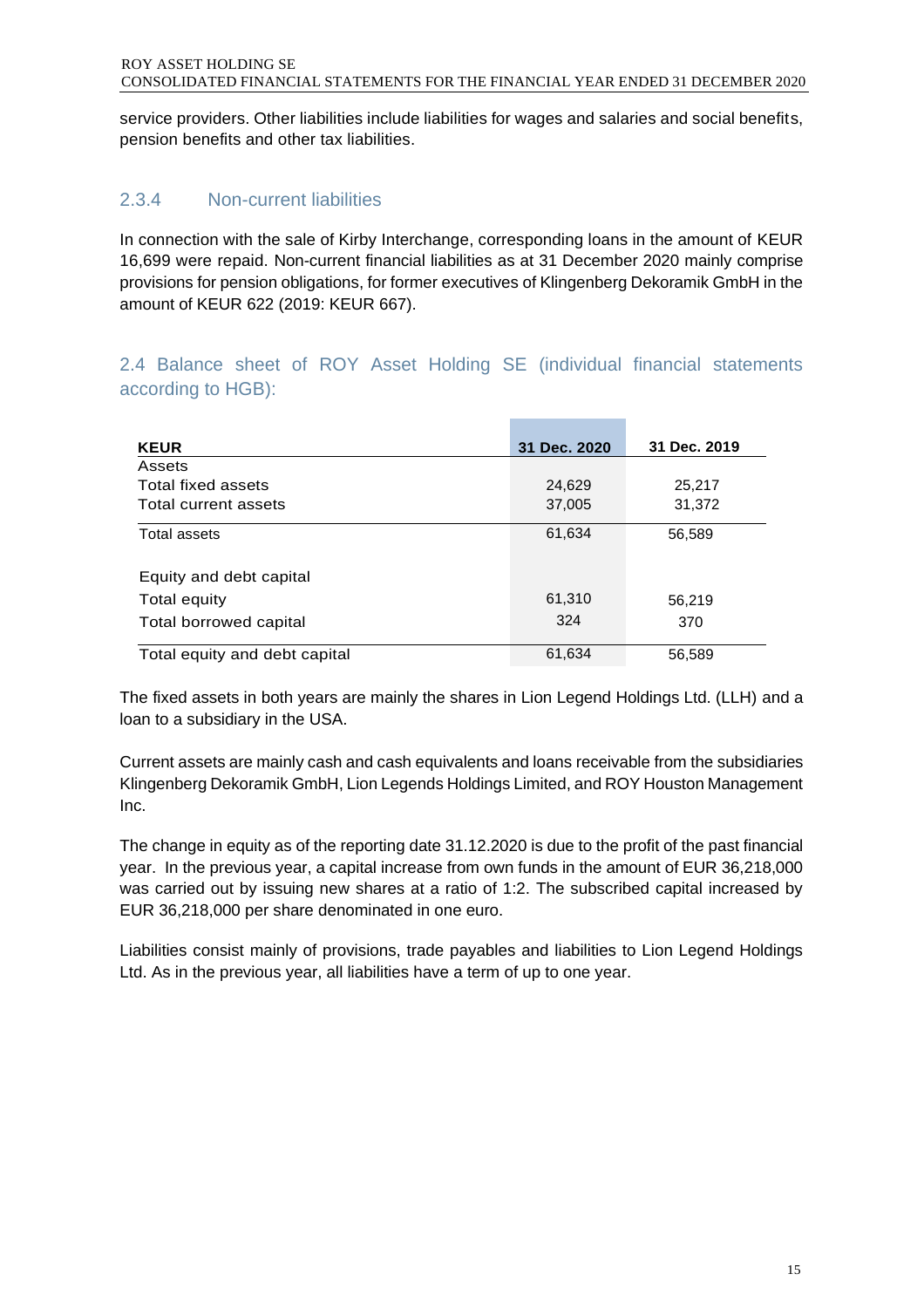| <b>KEUR</b>                                              | 2020      | 2019     |
|----------------------------------------------------------|-----------|----------|
|                                                          |           |          |
| Cash flow from operating activities before change        |           |          |
| of current assets                                        | $-10,198$ | -3,779   |
| Net cash inflow from operating activities                | $-7,601$  | $-3,090$ |
| Net cash inflow from investing activities                | 26,795    | $-8,943$ |
| Net cash outflow from financing activities               | $-17,013$ | 2,358    |
|                                                          |           |          |
| Net increase (decrease) in cash and cash equivalents     | 2,181     | $-9,675$ |
|                                                          |           |          |
| Consolidation-related changes                            | 0         | 490      |
| Currency translation effects                             |           |          |
| Cash and cash equivalents at the beginning of the period | 1,012     | 1,327    |
| Cash and cash equivalents at the end of the year         | 1,416     | 9,274    |
| the period                                               | 4,679     | 1,416    |
|                                                          |           |          |
|                                                          |           |          |

### 2.5 Shortened cash flow statement of the ROY Group

The Group was able to meet all its payment obligations in full at all times in 2020.

The cash flow statement to ROY's individual financial statements shows a negative cash flow from the Group's holding company activities as at 31 December 2020, primarily resulting from administrative costs for the listing on the Frankfurt Stock Exchange, salaries and other general administrative costs.

### 2.6 Other factors relevant to results

### 2.6.1 Research and development

With the acquisition of Klingenberg Dekoramik GmbH, the research and development area in the ceramics segment is strengthened. In particular in the area of developing new ceramic tiles for the commercial and residential sectors, development work is carried out at the Klingenberg site in the existing laboratory. Internal costs for research and development were only incurred to a minor extent in Klingenberg in 2020. External expenses in the context of a cooperation with a ceramic research institute amounted to KEUR 11 in 2020.

### 2.6.2 Production sites

At the Klingenberg site, it is planned to build up the know-how and various production steps for sanitary ceramics as well (cf. section 2.6.4.4).

### 2.6.3 Marketing and distribution of ROY products

ROY worked intensively with an OEM manufacturer in Eastern Europe to set up pre-production for sanitary ceramics. ROY supports with know-how on site to meet the high quality requirements for our products. Due to COVID-19, this process is significantly delayed. With the completion of this process and corresponding sufficient production reliability, ROY will use the existing distribution network to market these products. In particular, the existing worldwide distribution network of the subsidiary Klingenberg Dekoramik will be involved in this process.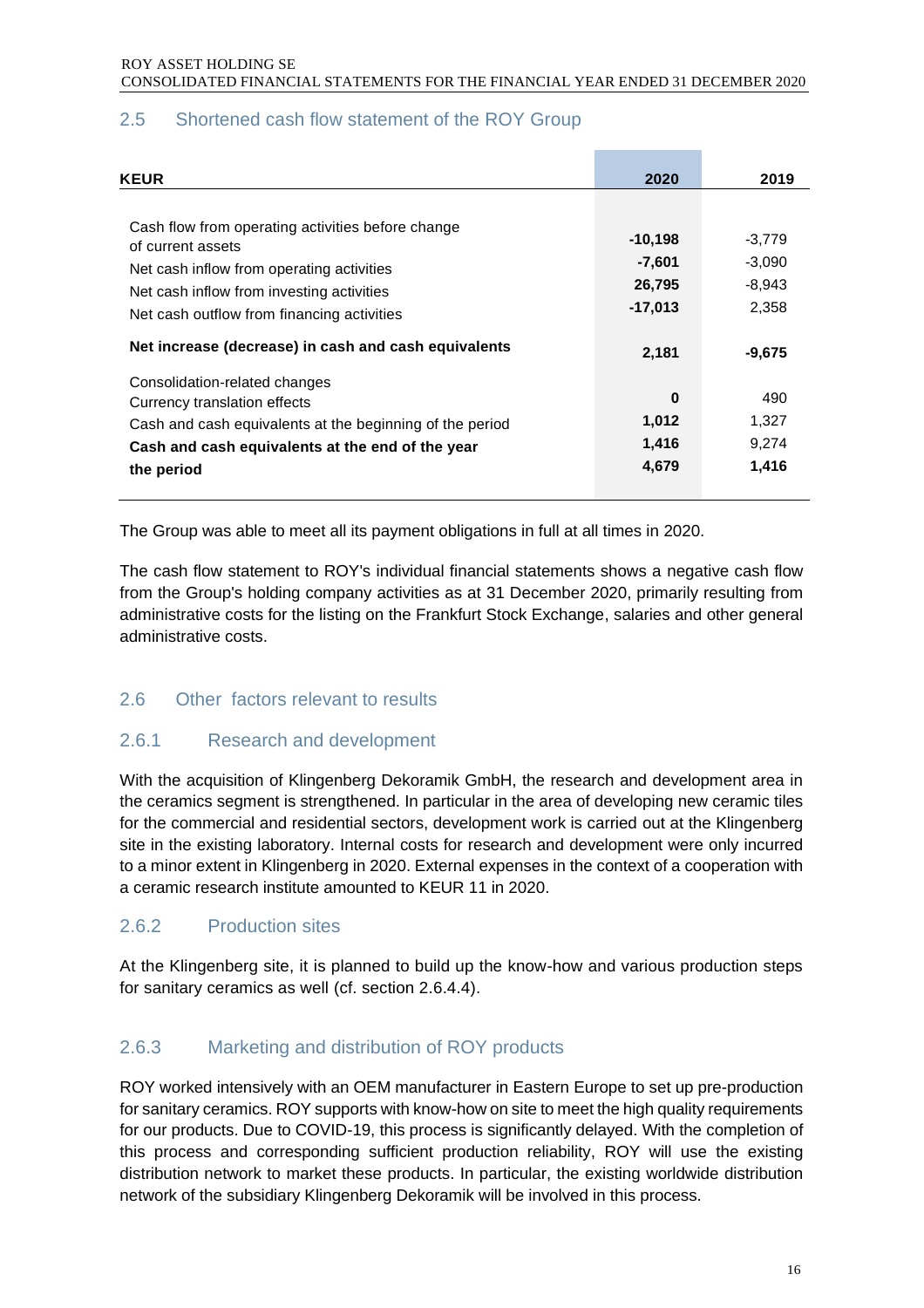### 2.6.4 Intellectual property

### 2.6.4.1 Trademarks

The company believes that the "ROY" brand and Klingenberg or KeraClean are an essential factor for its successful business activities on national and international markets. For this reason, ROY must continue to strengthen the brand perception of its brands. To protect the "ROY" brand, the Company has already registered its trademarks and intends to register them as trademarks in other countries as well. In addition, the Klingenberg brand is protected. Further trademarks have already been protected for the European and American markets.

### 2.6.4.2 Patents

Siu Fung Ceramics (Beijing) Sanitary Ware Co., Ltd. (SFC) applied for a patent (patent name: "A kind of a toilet") for a universal toilet adapter on 23 January 2014. The patent was approved on 5 November 2014. The patented adapter enables the installation of a toilet that can be designed with both floor and wall drainage using different PVC pipes. The toilet installation with floor drain can be carried out according to the Chinese standard with a connection pipe of 305 mm and 400 mm diameter or via another non-standard connection pipe using different sized PVC pipes. The connection pipe of toilets with floor drain can be converted into a connection for toilets with wall drain. The toilets can therefore be installed with both vertical and horizontal drain pipes.

| Patent holder                  | Siu Fung Ceramics (Beijing) Sanitary Ware Co., Ltd. |
|--------------------------------|-----------------------------------------------------|
| Patent designation             | A kind of toilet                                    |
| Inventor                       | Siu Fung Siegfried Lee, Sikun Jiang                 |
| Patent number                  | ZL 2014 2 0044813.6                                 |
| Area                           |                                                     |
|                                | <b>PRC</b>                                          |
| Date of the patent application | 23 January 2014                                     |
| Date of patent approval5       | . November 2014                                     |

The information on SFC's patent can be summarised as follows:

Arrangements were made with White Horse to transfer this patent from Siu Fung Ceramics (Beijing) Sanitary Ware Co, Ltd. to LLH by 30 June 2017. The reassignment was made to Ms. Wen in May 2017 and Ms. Wen has contractually agreed to transfer this patent to the holding company of ROY Asset Holding SE. The transfer process was legally started, but due to COVID-19, the transfer could not be completed until now.

#### 2.6.4.3 Domains

[www.roykeramik.de](http://www.roykeramik.de/) www.royasset.de www.royasset.eu www.dekoramik.de www.klingenberg-dekoramik.de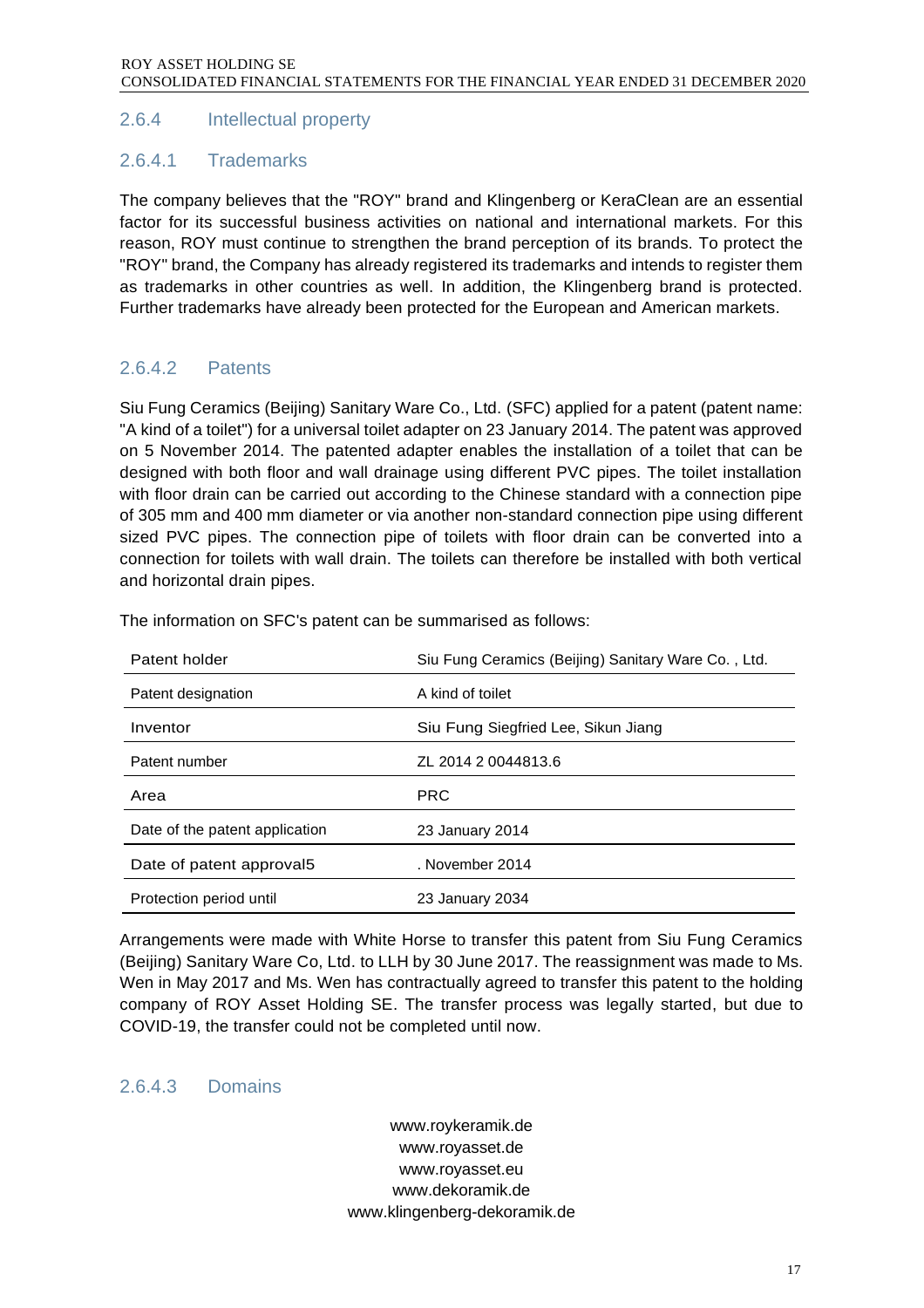The above mentioned domain names are registered to ROY Asset Holding SE and Klingenberg Dekoramik GmbH respectively. In case of a possible development of further markets in other countries, the purchase of further domain names will be considered.

### 2.6.4.4 Production process

The intellectual property involved in the production process is a secret ceramic formula and a secret production process that is carefully kept under wraps by ROY, but without legal protection. This technology has been developed in-house over several years. It allows ROY's products to be marketed internationally, which is an essential part of ROY's expansion plans. This also includes the production processes as well as the sealing technology for tiles of Klingenberg Dekoramik GmbH.

### 2.6.5 Employees

As at 31 December 2020, the ROY Group employed a total of 95 employees (previous year 102) in addition to the Executive Directors of the Company.

It is planned to recruit additional staff for the next development phase of ROY.

The parent company ROY Asset Holding SE had a total of 2 employees in 2020, and 2 employees in the previous year.

### 2.6.6 Experienced management team

The acting Chief Executive Officer (CEO) of the company, Matthias Herrmann, has many years of experience in financing and administration, as well as in the real estate sector. Mr. Suriya Toaramrut, is highly experienced in the field of ceramics and sales with relevant contacts in the ASEAN countries.

#### 2.6.7 Company locations, tangible assets, real estate, tenancies

### 2.6.7.1 Production sites

ROY's production facilities in the ceramics segment is at the Klingenberg site. The area covers approx. 40,000sqm and has been the location for the production of high-quality tiles for residential and commercial use since 1899. The site is classified as an industrial site and has its own water source for production.

### 2.6.7.2 Equipment and machinery

The accredited and independent valuation experts of Sinno Appraisal Limited, Hong Kong, conducted on-site inspections from 2016 to 2020. In February year 2021, a virtual on-site audit of the machines was carried out. Sinno Appraisal Limited has valued the fair value of the movable property, plant and equipment remaining with the ROY Group at HKD 129,862,000 million (approximately EUR 13.6 million) as at 31 December 2020 in accordance with the International Valuation Standards issued by the International Valuation Standards Committee (IVSC). The other machines have a carrying amount of EUR 1.9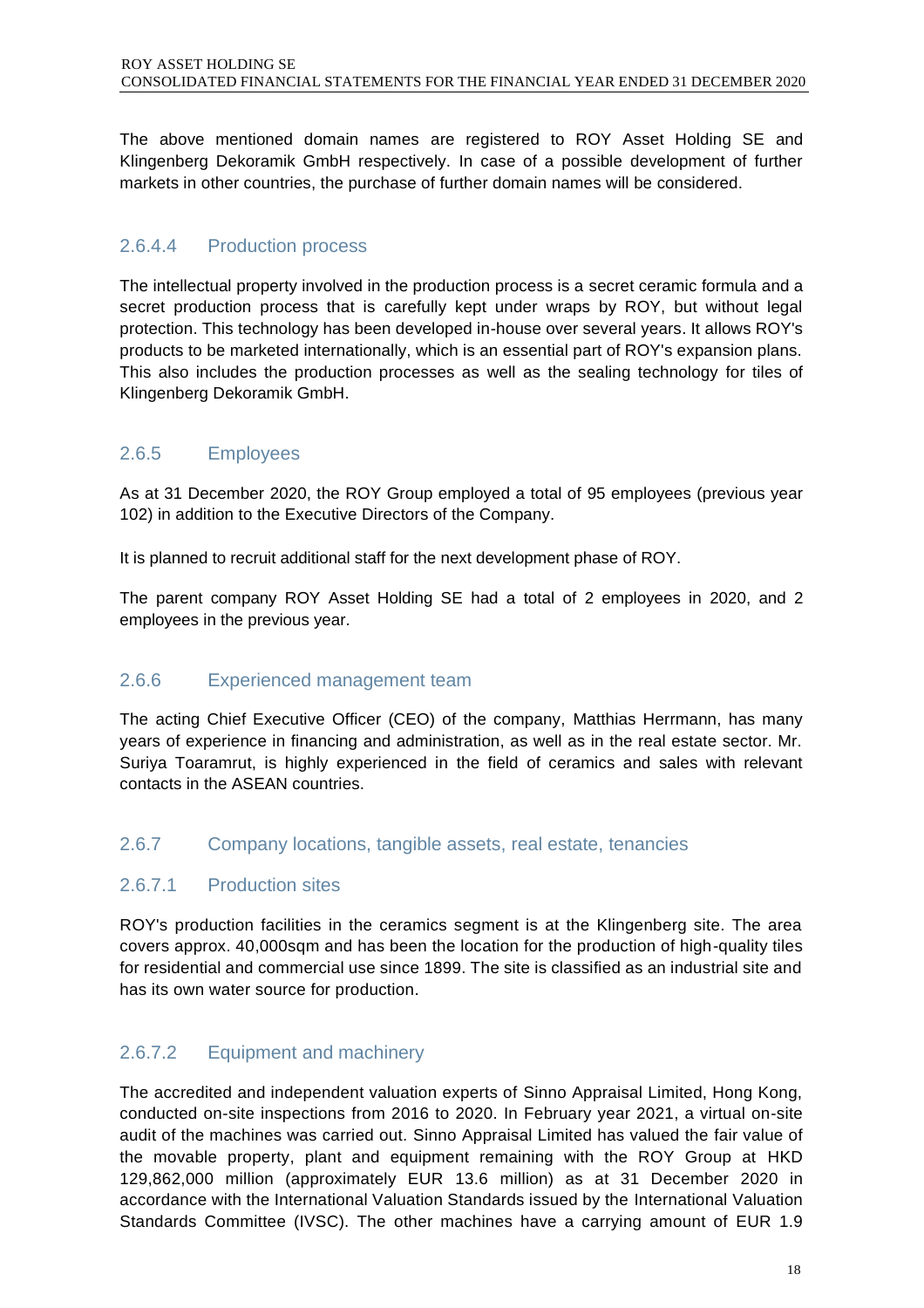million.

### 2.6.7.3 Real estate

In addition to its activities in the commercial and multi-family real estate sector, ROY Asset Holding SE is also involved in the development of a single-family home portfolio through its indirect subsidiaries in Houston. For this purpose, several project companies were founded and equipped with land in the period from June to October 2017. It is planned to build on the plots of land with real estate and to offer these properties to interested investors and persons, in particular from the Asian area, after successful construction with upscale real estate, as well as to sell developed plots of land promptly and at a profit.

In addition to the real estate projects in Houston/Texas, the ROY Group participated in another real estate project at the headquarters of ROY USA, Inc. in Los Angeles/California in April 2018. The project in Jurupa Valley has a total investment volume of approximately USD 72 million and it is planned to build 97 single-family homes and 118 multi-family homes on a site of approximately 10 hectares, spread over several construction phases and a period of three years. ROY is participating in the project with an initial investment of USD 5 million and will receive a majority share of 55 % in the project company in return.

On 1 May 2018, ROY Asset Holding SE, through a subsidiary in the USA, entered into a joint venture agreement with a project partner in the USA to participate in the development of a multifamily high-rise building in Houston. The project comprises the construction of a high-rise building with approx. 328 residential units and approx. 1,380 sqm of commercial space. The building is centrally located in Houston, Texas. Construction time to completion is approximately two years and substantial occupancy is expected to be achieved within two years of completion. The total cost of the project is approximately USD 130 million, of which ROY is contributing USD 29 million in equity. The construction costs are secured by a guaranteed maximum price contract. ROY Asset Holding SE's contractors are leading real estate developers in Houston with a proven track record in developing similar projects and a major American civil engineering and design firm. The plan is to sell this property to an investor upon completion and achievement of a substantial occupancy rate. The project development is on schedule and the start of leasing of the residential units was launched in the first quarter of 2020 and the achievement of a substantial occupancy rate is expected in the first quarter of 2022. In October 2020, a capital increase of approximately USD 1.5 million was carried out for the project to reduce the thinning of the capital cover caused by COVID-19 delays.

In February 2020, the Kirby Interchange was sold for a gross amount of USD 35,000 thousand. The sale generated an IRR of approximately 18%, which was significantly above the Group's target IRR of 12%. With the sale, the previously existing financing of the project was fully repaid. The proceeds from the realisation of the project will be invested in the development of existing projects in order to advance them despite the effects of the COVID-19 pandemic.

### 2.6.7.4 Leases

ROY leases premises for its activities in the USA. ROY USA, Inc. has been renting premises in Pasadena, California, since 1 April 2017 for a monthly rent of USD 570 until 31 March 2022. In addition, another lease has been in place since 14 March 2017, expiring 14 March 2027 with a monthly rent of USD 7,000. The rent is paid to Hi Scene Industrial Limited, which is also the main shareholder of ROY Asset Holding SE.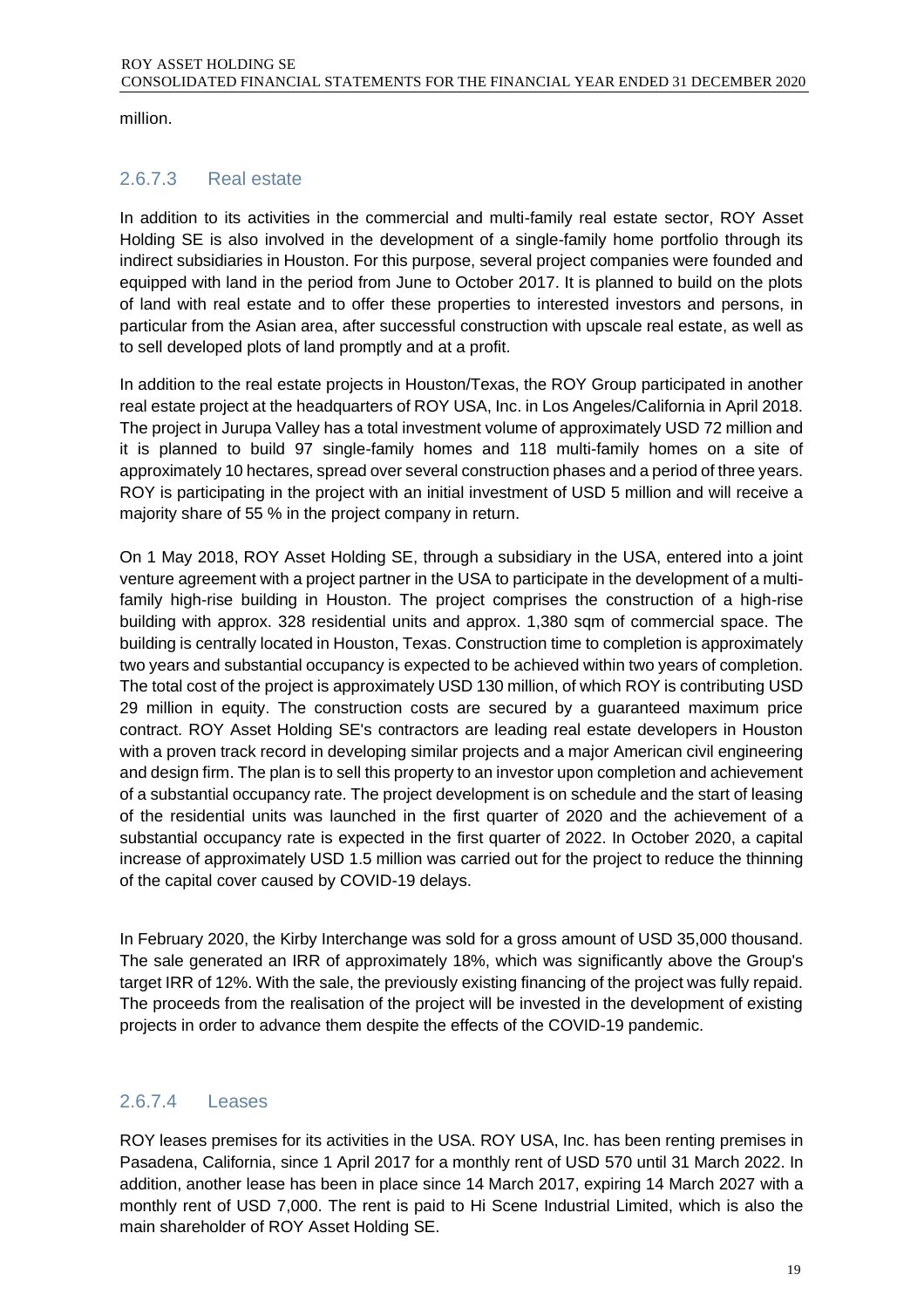In Houston/Texas, premises at a cost of USD 10,220 per month are leased by ROY Houston Management, Inc. in the 3300 Main project. The lease started in October 2020 and runs until the end of December 2021. The previous lease for an office in Houston was terminated at the end of September 2020.

ROY Asset Holding SE rents an office in Hungen for an annual flat-rate rent of EUR 1,500, as well as an office with service in Frankfurt for EUR 339 per month with a term until March 2021. The contract for the office with service in Frankfurt has been terminated. In addition, ROY Asset Holding SE rents a hall in Selb/Bavaria and in Erfurt/Thuringia for the subsidiary Lion Legends Holdings Limited, in which machines are housed. The monthly rent amounts to a total of EUR 21,480. The rental agreement for the hall in Selb/Bavaria has an originally agreed term until 31 May 2019 and is automatically extended by six months if the agreement is not terminated three months earlier. The rental agreement for the hall in Erfurt/Thuringia is for an indefinite period and has a notice period of three months. Further rental expenses of KEUR 1 (HKD 9,800) per month are paid for an archive in Hong Kong where records of Lion Legends Holdings Limited are kept.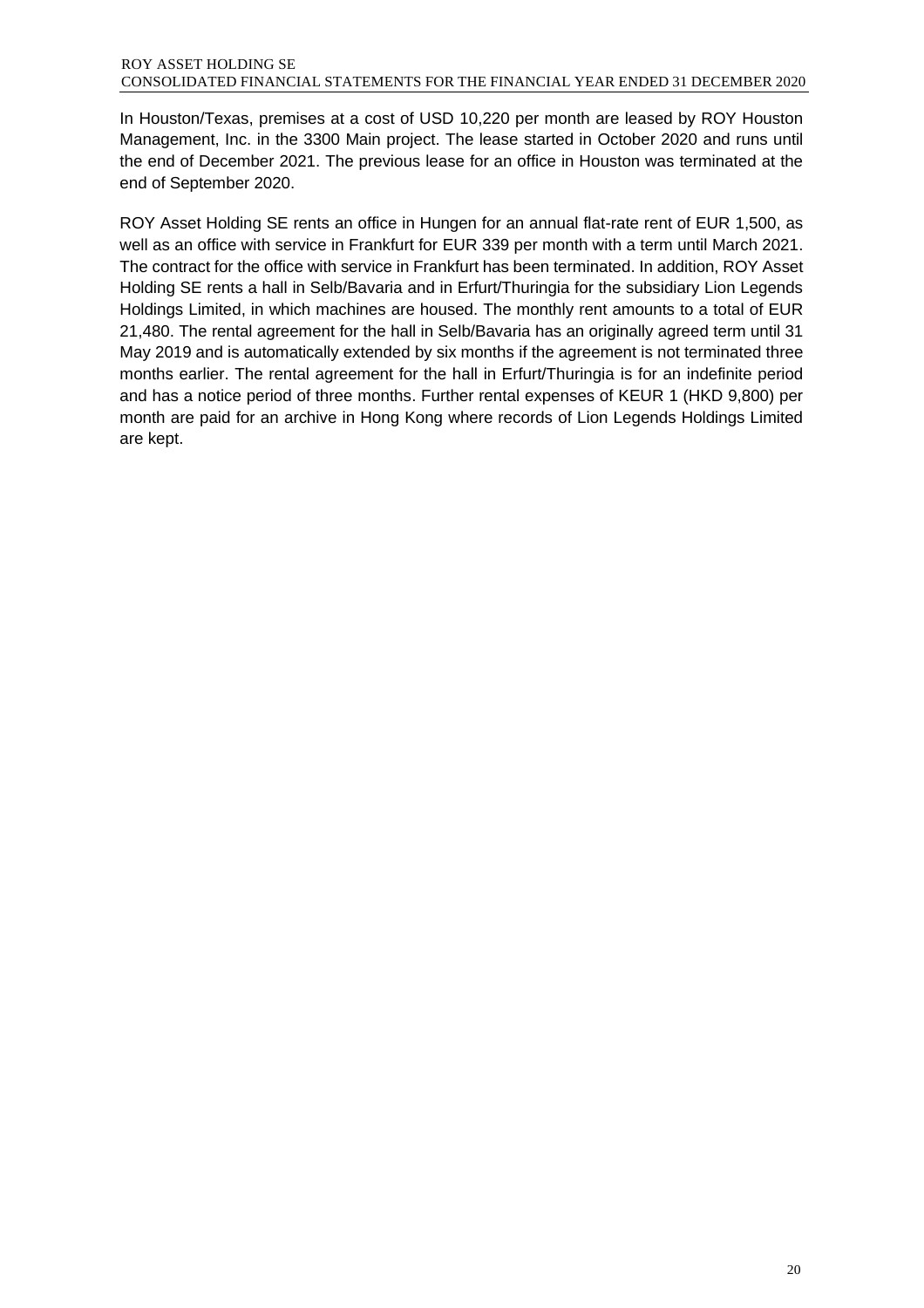## <span id="page-20-0"></span>3. REPORT ON OUTLOOK, OPPORTUNITIES AND RISKS

The following statements regarding ROY's future business performance and the underlying assumptions about the economic development of the market and the industry that are considered material for this purpose are based on estimates that ROY considers to be realistic according to the information currently available. Nevertheless, this includes a certain degree of uncertainty as well as an unavoidable risk that the forecasted developments will not actually occur either in their tendency or in the expected extent.

### 3.1 Prognosis report

### 3.1.1 Future economic environment

Due to the new increased focus on international markets, the likely development of the global economy is of growing importance for the ROY Group. There are currently good growth prospects for the global economy, provided that the COVID-19 pandemic ends soon. For example, the IFW (Kiel Institute for the World Economy) calculated a significant increase in world production of around 6.2 % for 2021. For world trade, the WTO expects an increase of 7.2 % for 2021.

However, developments in all regions of the world are heavily influenced by the current COVID-19 pandemic, suggesting that at the time of writing a global recession due to Corona cannot be ruled out. The advanced economies are therefore likely to continue to pursue an expansionary monetary policy coupled with a less restrictive fiscal policy in order to cushion possible recessions. Attempts at expansionary fiscal policy in order to achieve stability also leads to possible uncertainties due to the increasing enormous debt levels of states and companies, which represents a potential risk for the global economy.

For the US economy, an increase in gross domestic product of around 3.7 % is expected for 2021 (for comparison: in the euro area for 2021: 4.9 %). Growth in Europe is also expected to be 4.0 % in the following year. The above assumptions have been made due to the ongoing outbreak of the COVID-19 pandemic and are therefore subject to considerable uncertainty. The spread of the coronavirus is still expected to have a significant negative impact in most developed economies in 2021, but at the time of writing, the impact on the global economy cannot yet be described with certainty.

### 3.1.2 Future Business Environment

The medium-term outlook forecasts strong growth for China of 9.2% in 2021, despite COVID-19. This strong economic growth in China will also affect the rest of the Asian region in 2021. In the rest of the Asian region, economic growth is expected to rise to 6.5% in 2020. This development is expected to be driven by stronger exports and catch-up effects due to the COVID-19 pandemic in 2020. It remains to be seen how the COVID-19 pandemic will develop, so it is not possible to make a reliable statement about the future business environment.

### 3.1.3 Future development of ROY

The following information provides an overview of the Group's recent developments and ROY's future strategies. Despite the COVID-19 pandemic, ROY will continue to pursue its current strategy.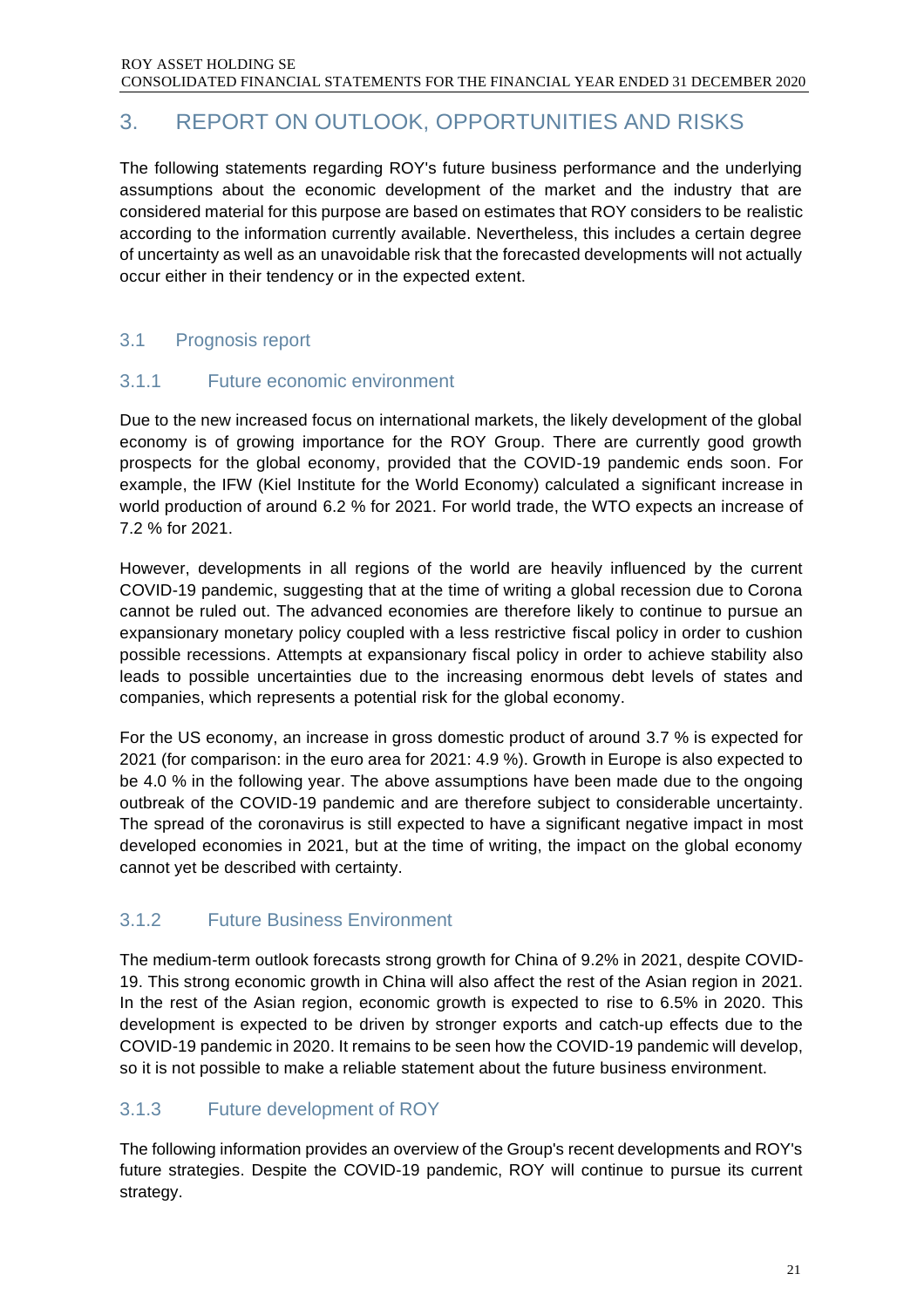### 3.1.3.1 Reactivation of the ROY brand

ROY plans to participate in key trade fairs in Europe and the US in 2021/2022 and to strengthen the ROY brand and Klingenberg Dekoramik to a wider customer base in Europe, the US and ASEAN markets. In 2020, ROY has already exhibited at successful trade fairs in Europe through the Klingenberg Dekoramik brand. In 2021, ROY will participate in various virtual trade fairs through its subsidiary Klingenberg.

### 3.1.3.2 Future production of sanitary ceramics and further expansion of tile production

In order to support the establishment of an outsourced sanitary ceramics production for ROY at an OEM manufacturer, several suitable manufacturers were visited and a suitable location for the production line was found in Klingenberg. Contracts are now being concluded with suppliers in the first stage to obtain the necessary product components for production or final assembly in Klingenberg. Furthermore, it is planned to invest in new tile products. Essentially, ROY plans to optimise the production processes at Klingenberg Dekoramik and thus save costs and increase efficiency and production utilisation.

### 3.1.3.3 Forecast for ROY Asset Holding SE and the ROY Group

In the ceramics segment, initial sales revenues were achieved in 2020. Overall, we do not expect these sales to cover the running costs in 2021 in the USA, Hong Kong and Germany, especially from general administrative costs. We expect a higher net loss in 2021 as a whole than in 2020, mainly due to operating overheads. We expect slightly higher revenue in 2021 from tile production. In addition, small initial revenues are expected from the partnership with a new OEM partner in 2021, provided they can consistently deliver high quality ceramics, in line with our quality requirements, to sufficiently serve the sales channels that will be created. Overall, ROY expects other income in the Real Estate segment of approximately €5 million. In the ceramics segment, we expect revenue of between 7 million euros and 8 million euros; overall, this would correspond to a slight increase in revenue compared to the previous year. In 2020, turnover amounted to 7.4 million euros and income from other results to 4.3 million euros. Due to the global effects of COVID-19 for 2021, no reliable forecast can be made for the Ceramics and Real Estate business segments. No forecast can be made for ROY Asset Holding SE for 2021 due to COVID-19, but we expect a slight recovery in the ceramics segment and slightly higher other income in the real estate segment.

Nevertheless, the management expects the initiated projects at subsidiaries to continue, although significant delays are still to be expected and planned project realisations, especially with regard to the high-rise in Houston, are not expected until a later date. The management will continue to pursue a conservative strategy and focus on optimising costs and securing liquidity within the Group. In the overall result, we expect a slight increase in earnings, as well as slightly higher average revenues in the Ceramics business segment. In real estate, we expect the trend towards higher revenues to continue, above our target return of 8% IRR in the realisation of current projects.

In the real estate segment, ROY generates rental income from three leased properties in Houston, which generate rental income for ROY Commercial Real Estate Houston, Inc. In addition, high upfront costs are expected for the other real estate projects under development, which will have a corresponding negative impact on the ROY Group's result in 2021.

The main uncertainty of this outlook for the year 2021 results from the estimation of the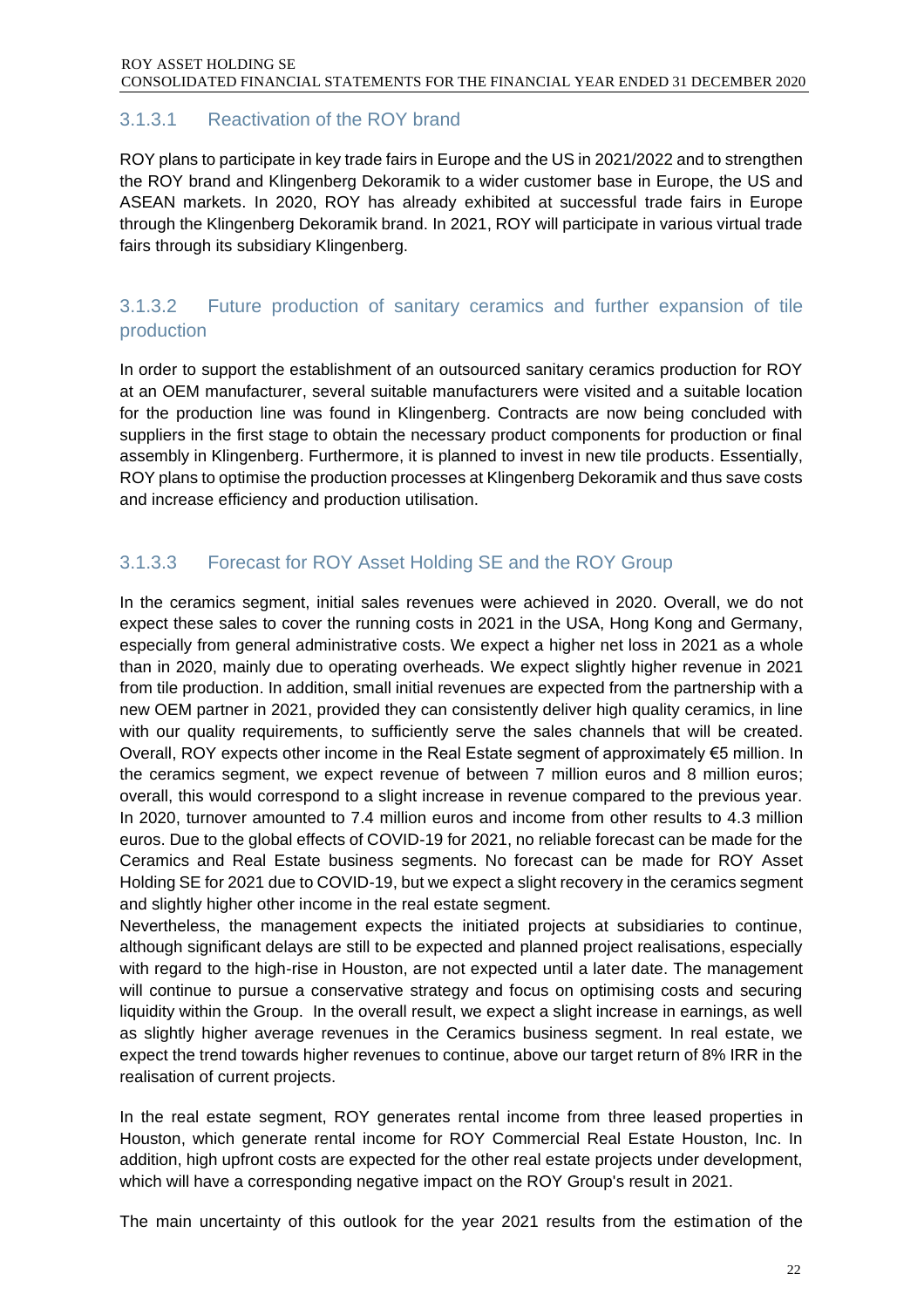possible effects of the currently rapidly spreading coronavirus on the economic development and the activities of the ROY Group. These are difficult to estimate as the situation continues to develop dynamically despite ongoing national vaccination campaigns, especially in the focus markets in the USA, Europe and Asia. On the whole, the Group expects an improved result, as it has succeeded in significantly and sustainably reducing the cost structure, especially at the subsidiary Klingenberg Dekoramik GmbH.

### 3.2 Report on opportunities and risks

ROY Asset Holding SE's business, net assets, financial condition and results of operations could be materially and adversely affected if one or more of these risks were to occur. Other risks and imponderables at ROY of which the Company is currently unaware or the extent of which it currently misjudges may also adversely affect ROY Asset Holding SE's business and adversely affect the Company's business, net assets, financial position and results of operations. At the same time, the selection and content of the risk factors are based on assumptions that may prove to be incorrect in retrospect.

The production of tiles is particularly influenced by market developments, the competitive situation and the supply of raw materials. The opportunities and risks in the area of real estate activities are to be assessed in particular from the perspective of liquidity, risk distribution, security, transparency, controllability and return. In addition, there are uncertainties regarding the reconstruction of sanitary ceramics at the Klingenberg site, as well as potential project partners in Eastern Europe.

### 3.2.1 Market risks

The ROY Group's risk management is carried out in a clearly defined and coordinated process. All relevant levels of the ROY Group are continuously monitored. ROY is not currently aware of any risks that could jeopardise its existence. Significant identified risks for the ROY Group are listed below with their probability of occurrence. Especially due to the worldwide spread of the new coronavirus, it is currently difficult to assess the market risks, as the virus as such may temporarily restrict the free trade and movement of goods due to border closures. At the moment, a reliable risk assessment on this point is therefore only possible to a limited extent.

### 3.2.1.1 Risks of staff fluctuations

ROY's future success depends heavily on the continued performance of its management and other key employees. Should one or more members of management or key employees be unable or unwilling to retain their current positions, ROY may not be able to retain or adequately replace them, as there is a very high demand for experienced personnel in particular and the search for employees with the appropriate skills can be very time-consuming and costly.

In addition, there is a risk that a member of management or key employees will move to a competitor of ROY or establish a competing company, which may result in a loss of knowhow, customers, additional key employees and employees. ROY aims to retain the central management team for the next phase of ROY's development in the US and ASEAN markets as well as in Germany. The risk from staff turnover is considered low, but should a key employee leave a senior position, there would be a risk from staff turnover. This applies in particular to the senior management of the ROY Group, as the loss or departure of a member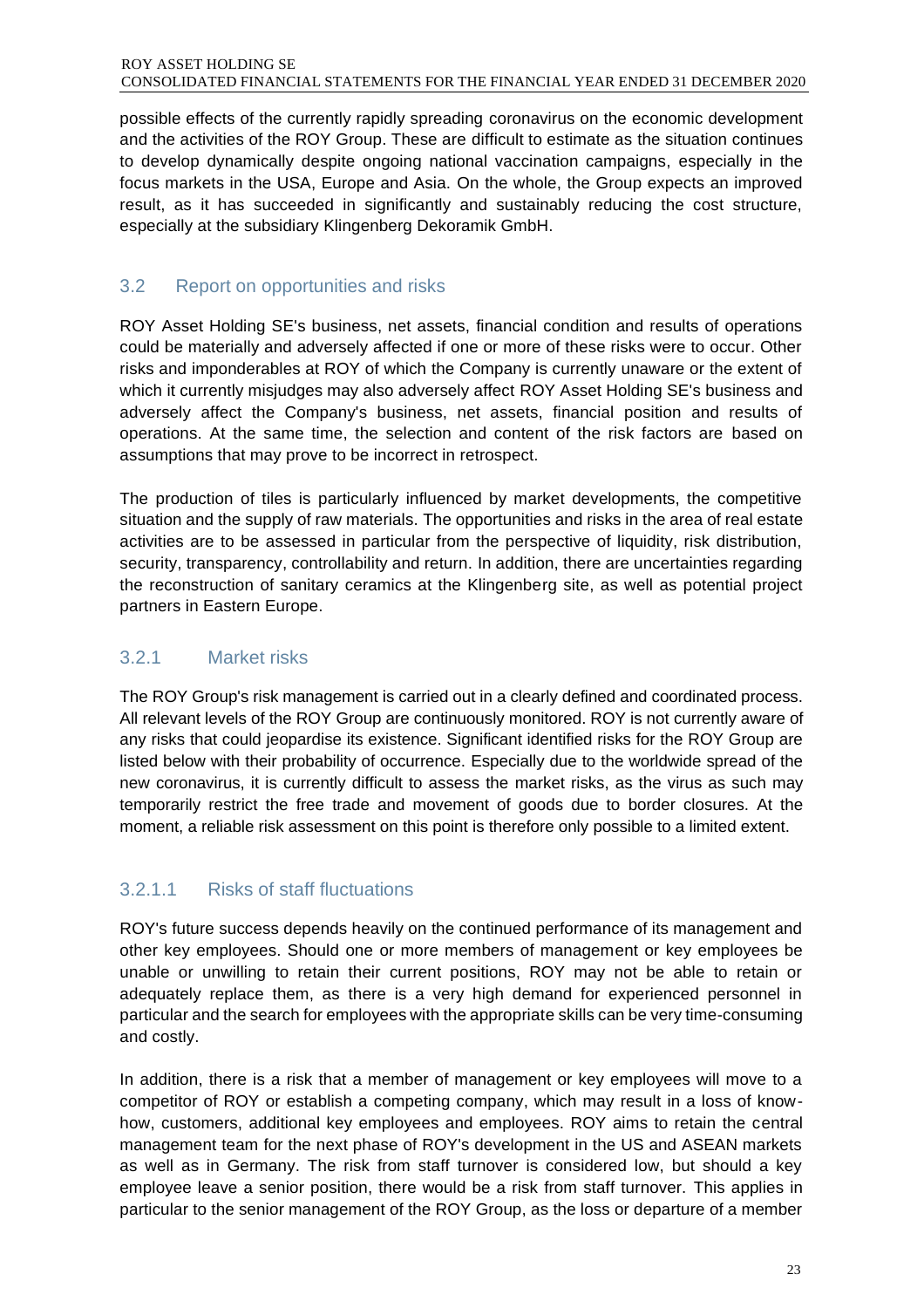of senior management can be a strong risk due to the lean organisation.

### 3.2.1.2 Risk in the production of ceramic products

In our opinion, particular risks that could significantly influence the planned course of business for 2021 currently lie in the increasingly oppressive regulations and documentation, increases in energy levies and taxes and price pressure due to stronger competition in the domestic market as well as in the export markets for our ceramic products that are important for our company.

There is a risk that ROY may have to terminate or not be able to finalise the agreement with the OEM plant in Eastern Europe for the development of products and further OEM partners for the production of ROY-branded products if the products do not meet the usual high-quality levels that our customers expect. At the same time, production would have to be timely, efficient and cost-effective and in sufficient quantities.

It is assumed that the partner found operates a suitable OEM plant and that the production of high-quality ROY sanitary ceramics can take place. In addition, the managing directors of ROY Asset Holding SE communicate with and visit the partners at regular intervals to keep themselves informed about developments. The probability of occurrence of a substantial risk for ROY is not considered low, but manageable.

### 3.2.1.3 Risk in real estate projects

There is the risk that ROY enters into obligations that only subsequently turn out to be economically unacceptable. In addition, there is the risk that liquidity commitments, project development services, construction services, static and economic agreements of partners, commissioned trades or other third parties are not provided on time or to the agreed extent and have a corresponding negative impact on ROY. This risk also includes the choice of a poor location for new projects and a lack of attractiveness for leasing and sales.

ROY assumes that its due diligence in the selection of partners can be considered appropriate and sufficient. ROY works with reputable construction companies and real estate project partners. In addition, ROY enters into necessary cooperations and, if required, purchases external expertise and has analyses and expert opinions prepared prior to a purchase or development. ROY assesses the probability of occurrence of an existential risk for the ROY Group, based on the processes and analyses carried out before a decision is made, as not low, but manageable.

### 3.2.1.4 Competitive market

The Company believes that the market for ceramic products is highly competitive. Numerous domestic and international brands compete for market share in all world markets through, among other things, product design, product variety, product quality, price and brand loyalty. It cannot be excluded that competitors place their brands on the same level as ROY and its subsidiary Klingenberg Dekoramik and also penetrate the same segments. Moreover, many manufacturers of ceramic tile and sanitary ware products have already achieved a similar, if not greater, brand and market awareness and have already secured market shares, or are in the process of securing them, because they currently have better financial resources or reach than ROY its subsidiaries and are thus better placed in terms of marketing, sales, etc.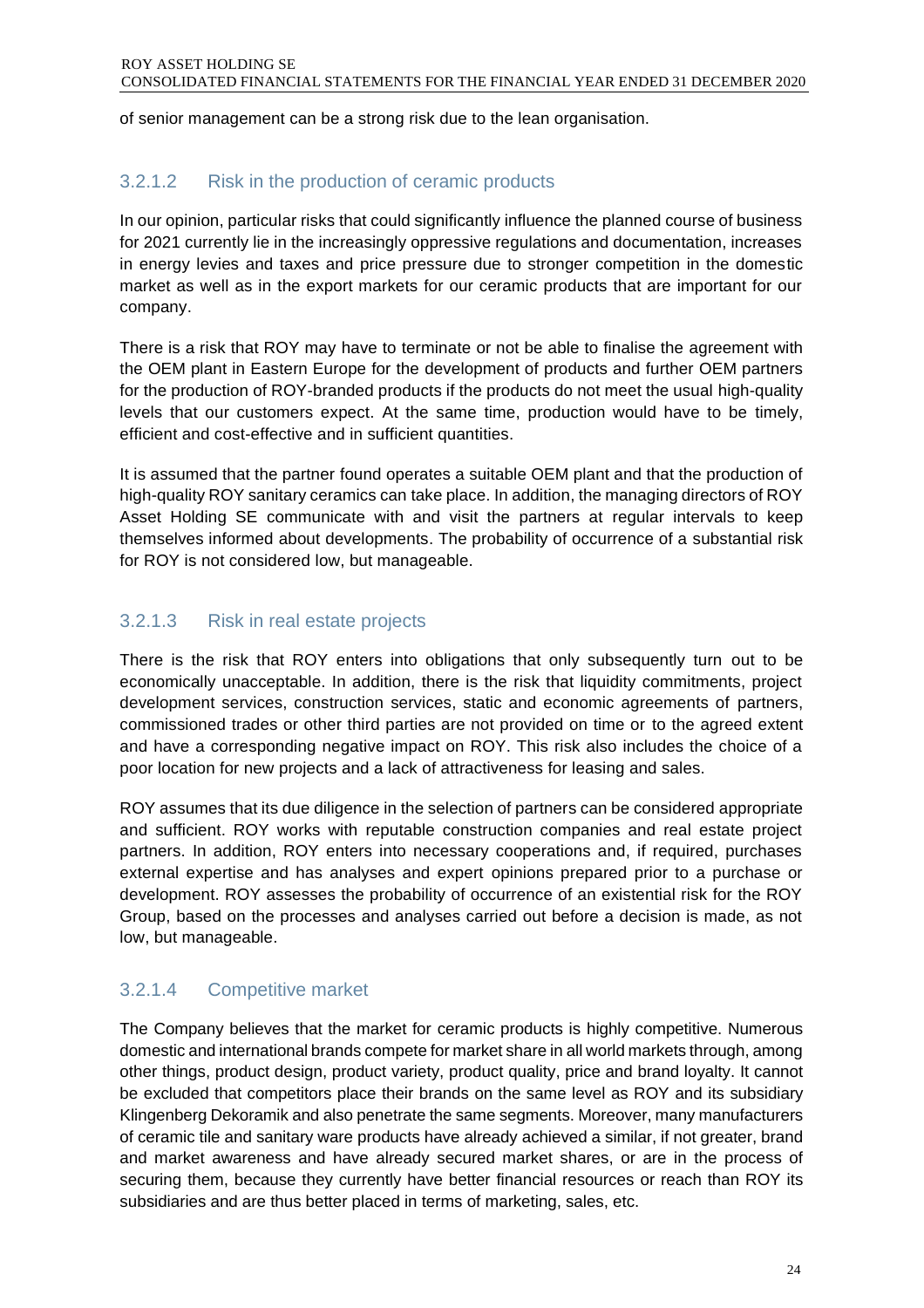There is a risk that ROY will not be able to assert itself against existing or new competitors in the future, that it will have to relinquish market shares it has already captured or that it will not gain any new market shares. Since ROY has so far only been directly active in the tile market and the sanitary ceramics sector is only being built up again, this risk is currently regarded as significant but manageable, since there are also different levels of entry barriers depending on the market.

### 3.2.1.5 Dependence on major customers and projects

Following the closure of ROY's manufacturing plant in Beijing in 2015, ROY's established customers are now buying sanitary ware from other manufacturers. There is a risk that ROY's access to previous major customers and also new major customers will be made more difficult due to strong competition. As ROY is established as a brand and has a worldwide distribution network for ceramic tiles through its subsidiary Klingenberg Dekoramik, which is also suitable for the distribution of sanitary ceramics, this risk is currently considered to be low.

### 3.2.1.6 Fluctuating trends and customer preferences

ROY's residential ceramic products are, on the one hand, particularly aimed at customers who prefer high quality and luxurious furnishings. In commercial ceramics, ROY predominantly serves high-end office buildings and commercial/government buildings, real estate developers, property management companies, retail shops, hotels, architects and design studios. ROY's success depends in part on the group's ability to keep abreast of design trends and technical developments in this market. Equally important is the ability to react to new trends in good time and to identify new trends at an early stage. ROY therefore continuously launches new designs to expand its own customer base and increase its appeal in order to boost sales.

The ROY design and development department is located at the Klingenberg site and the knowhow and contact with the former employees and external service providers in the sanitary sector will remain and it is assumed that when the growth phase for sanitary is entered, these resources can be reactivated. The introduction and development of any new product line involves a significant investment of time and resources. Notwithstanding the foregoing, there is no assurance that ROY will always be able to respond effectively and positively to changing customer needs and preferences and develop product designs that are attractive to the targeted market. Similarly, there can be no assurance that any new product line that ROY may launch in the future will be commercially viable or successful. If ROY is unable to adapt to market needs, tastes and desires and consistently design and sell commercially viable, high quality products, demand for ROY branded products could decline. This could have a material adverse effect on ROY's net assets, financial position and results of operations. As ROY is operationally active only in the ceramic tile market, this risk is currently assessed as low.

### 3.2.1.7 Risks regarding the development and promotion of the brand

The ROY and Klingenberg Dekoramik brands are an important factor in ROY's success in the market for high-quality and luxurious residential and commercial ceramics. ROY believes that brand image and brand awareness are important factors in customers' purchasing decisions. ROY's marketing focuses on attracting and retaining customers in the target groups addressed by ROY. These include, in particular, outfitters of upscale residential, office, commercial and government buildings, construction companies, property management companies, retail outlets, hotels and architects as well as design studios.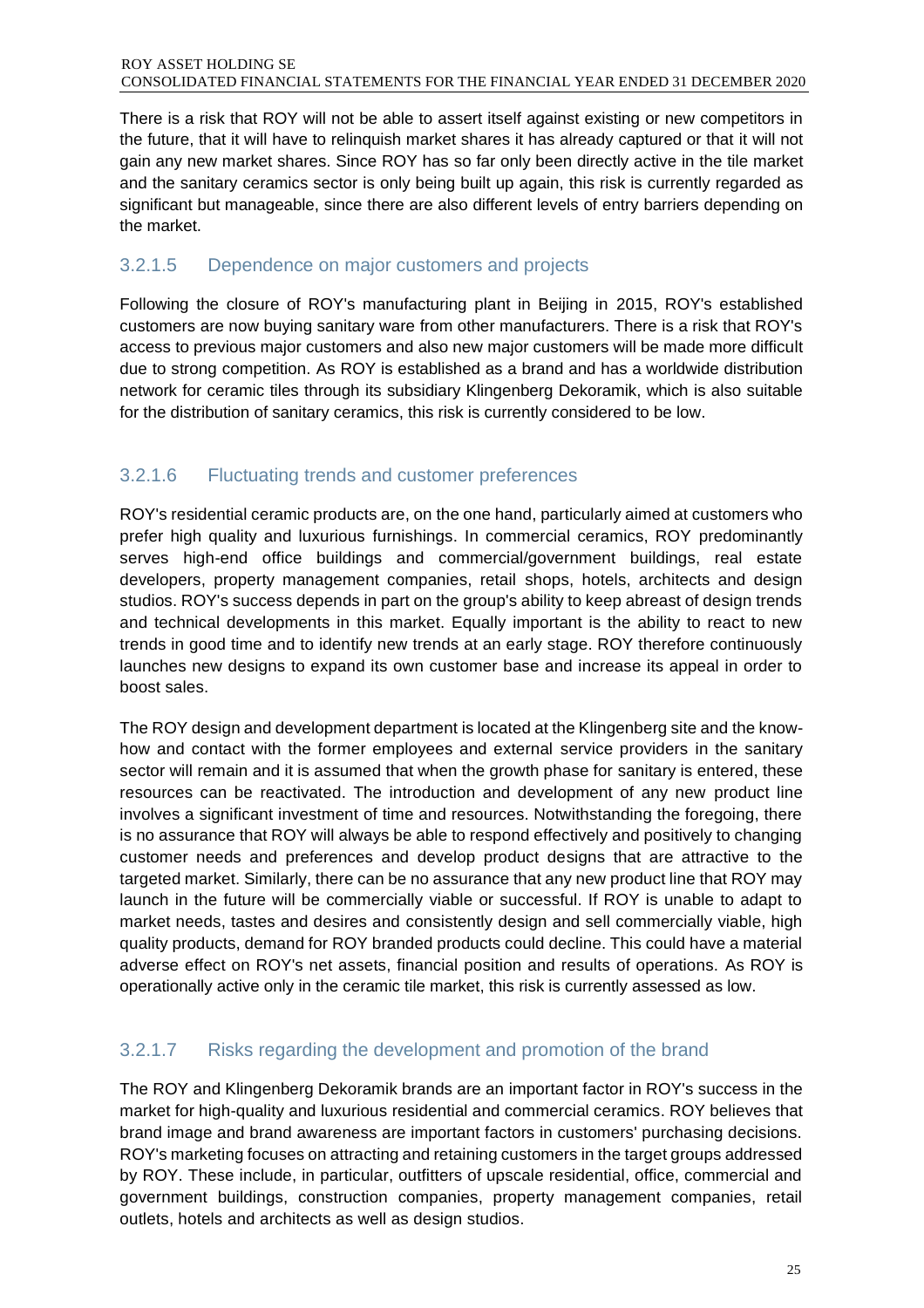#### ROY ASSET HOLDING SE CONSOLIDATED FINANCIAL STATEMENTS FOR THE FINANCIAL YEAR ENDED 31 DECEMBER 2020

Future sales of ROY's products depend in part on the extent to which ROY's efforts to increase brand awareness and recognition for its products have an impact and how well ROY succeeds in protecting the ROY brand from third-party use or counterfeiting. The latter could damage the reputation and goodwill associated with the brand. Furthermore, when ROY can go to market with new sanitary ware products is crucial.

There is a risk that ROY will not succeed in raising awareness of the ROY and Klingenberg Dekoramik brands in the intended manner. Reasons for this could be a lack of availability due to the selection of an unsuitable OEM partner for sanitary ceramics, negative headlines, a negative perception of the ROY brand or a negative image of the brand, this also applies to ceramic tiles. Another reason could be if ROY fails to promote, protect and maintain its image as a manufacturer of high quality ceramics. The brand awareness and goodwill associated with the brand could even decrease. This could lead to a loss of customer confidence and a lack of sales. This risk is currently considered to be low, as the existing ceramic tiles from Germany enjoy an excellent reputation worldwide.

### 3.2.1.8 Unprotected intellectual property rights

As the design and manufacture of ROY products involves numerous manufacturing formulas and production technologies, their protection is extremely important to the success of ROY and its competitive position.

To date, there is no protection for ROY's technology, production formulas and know-how. Therefore, there is a risk that third parties copy these technologies, production formulas and know-how or other know-how used by ROY and ROY has no effective legal means to prevent this. In such cases, ROY is not in a position to seek permanent injunctions or damages for the aforementioned infringements.

In addition, it cannot be ruled out that ROY's technologies and manufacturing formulas as well as other know-how infringe the rights of third parties, which could lead to actions for permanent injunctions and/or damages on the part of these third parties against ROY. The risk is assessed as given but manageable.

### 3.2.2 Opportunities report

### 3.2.2.1 Opening up new markets

In the area of ceramics, opportunities arise from the development of a new sanitary product line. With the label "Made in Europe", ROY's management assumes an increased acceptance of ROY's products on the entire Asian and American continent (Asia, South America, USA, Canada) and also in Europe as sales markets. The proximity to these new customer groups is another location advantage that can be exploited. Furthermore, opportunities arise with the focus on high-margin ceramics and shower toilets, which have so far played an underrepresented role in the Western markets. In the field of tiles, it is planned to use ROY's popularity in Asia and the USA and to further expand the existing distribution network there.

In addition, opportunities arise from the real estate business area. Essentially, real estate, where location is key, offers stable rental income and value growth opportunities in locations with development potential. ROY considers the current focus of real estate activities in Houston/Texas to be very good. Houston as a real estate market, after a decline in previous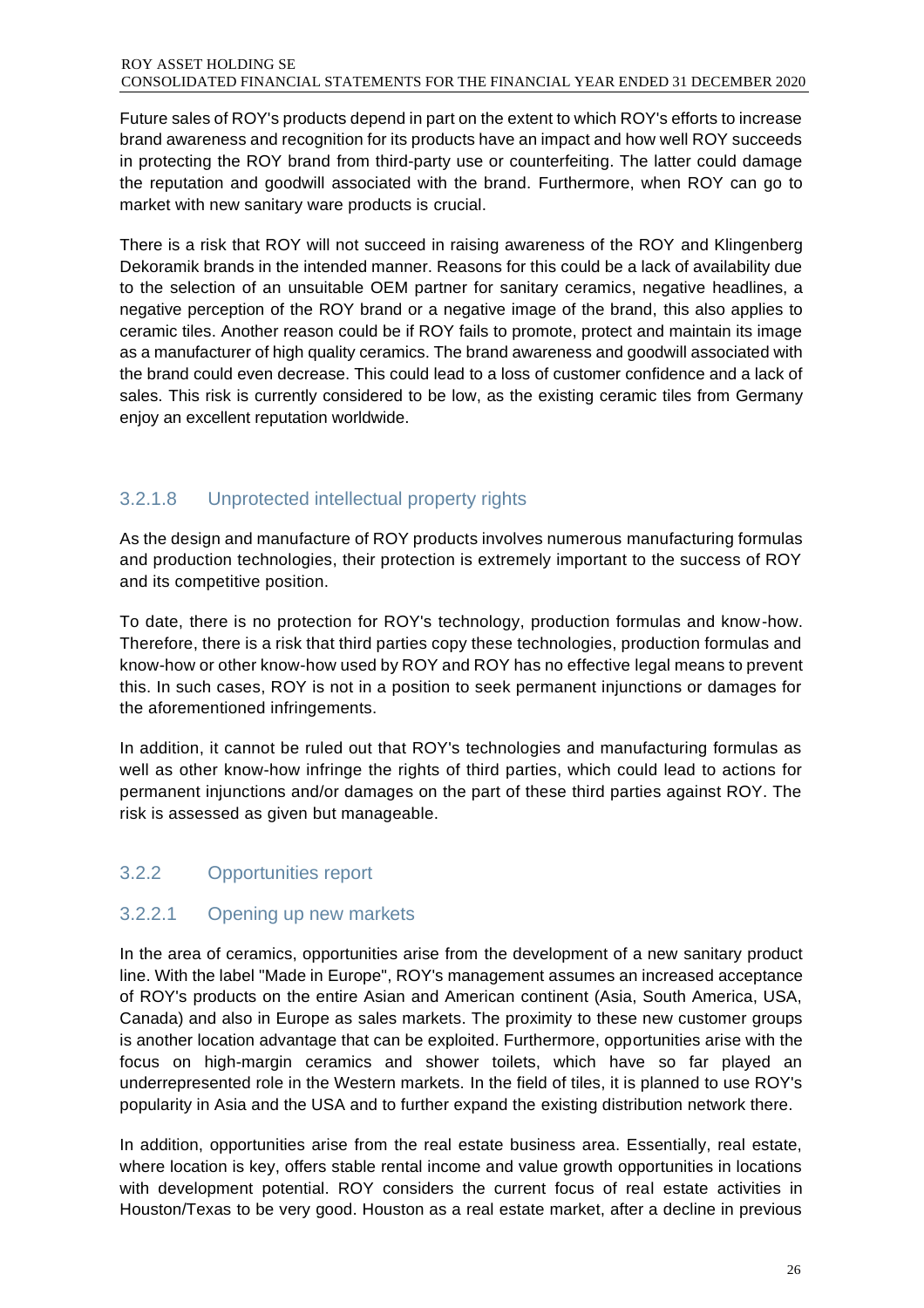#### ROY ASSET HOLDING SE CONSOLIDATED FINANCIAL STATEMENTS FOR THE FINANCIAL YEAR ENDED 31 DECEMBER 2020

years, is experiencing a revival, which was largely characterised by a recovery trend in oil prices since 2019. Houston's development, with resumed creation of attractive and well-paying jobs by companies in the medical sector and oil industry is expected to be a continuing trend, with corresponding rent increase and sales potential for ROY projects. In 2020, there were temporary impacts due to COVID-19, particularly in Multifamily projects, however, early openings and a rollback of restrictions due to COVID-19 were enacted in Texas. Market expectations and recovery for Texas and especially Houston have been more positive since the end of 2020.

In addition, the combination of real estate projects and potential future furnishing of the projects with own ROY tiles and sanitary ware is seen as a positive effect for the marketing strategy, as well as additional revenue potential.

### 3.2.2.2 Efficient structures

The Group is well positioned in the structures created with short decision-making paths for the rapid implementation of the strategy. Communication is deliberately kept simple and fast. The organisational and regulatory effort at the individual group levels has also decreased significantly. In the future, ROY will be able to react faster and better to the requirements of the market and to implement forward-looking strategies.

### 3.2.2.3 Financing

ROY uses internal sources of liquidity of the group through capital increases and/or through additional external financing, which can be expanded as needed. With the implementation of the first projects in the US, ROY is enhancing its financing reputation with financing partners there, along with the expectation of easier access to fresh funding.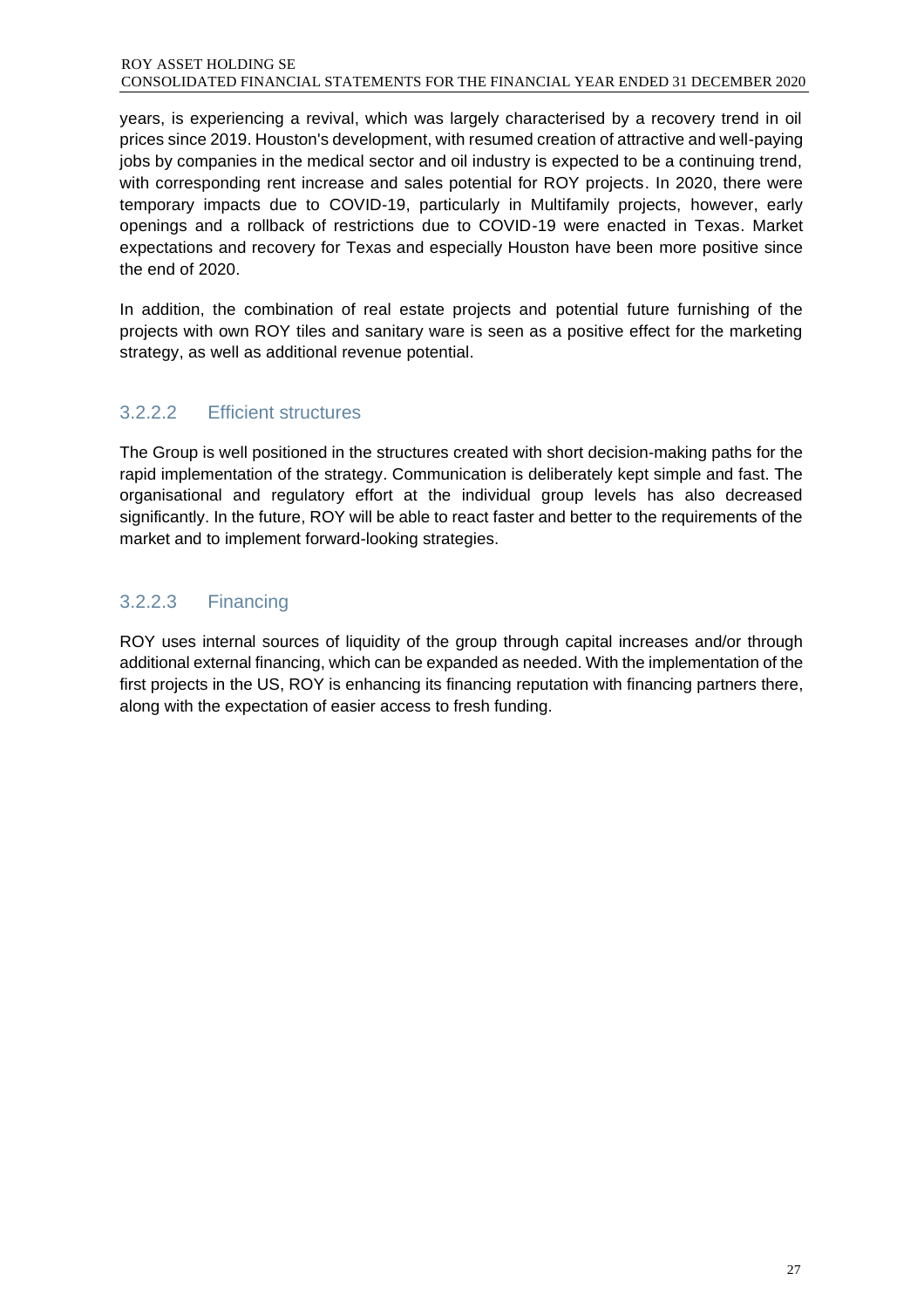### <span id="page-27-0"></span>4. DESCRIPTION OF THE MAIN FEATURES OF THE INTERNAL CONTROL AND RISK MANAGEMENT SYSTEM WITH REGARD TO THE GROUP ACCOUNTING PROCESS (SECTION 315 (4) HGB)

ROY uses an internal control system as well as a risk management system which, measured against the current size and complexity, defines appropriate structures and processes for accounting and the preparation of financial reports. These systems are designed to ensure timely, consistent and accurate accounting for all business processes and transactions and also to ensure compliance with legal requirements and standards of accounting and financial reporting.

At present, due to the manageable organisational structures, these systems are largely characterised by the interaction between the management and the board of directors.

The (sub-)consolidated financial statements are largely prepared in cooperation with external service providers and are mainly based on the documents submitted by the subsidiaries involved. The annual financial statements and subgroup financial statements are audited for by renowned auditing firms in the USA, Hong Kong and Germany. ROY's accounting department and the external service providers are responsible for the consolidation, certain alignments with the Group's policies and monitoring of the timing and procedures. System-based controls are monitored by staff and supplemented by spot checks and plausibility checks. There is currently no internal audit due to the size of the company.

Due to the further development and growth of the Group, the complexity and scope of accounting will increase. The Executive Directors are therefore planning a corresponding expansion of the control and risk management system, as well as the use of a new ERP system, the implementation of which will take place in the first half of 2021. The implementation of this system will be completed at the subsidiary Klingenberg Dekoramik by the end of Q2 2021.

### <span id="page-27-1"></span>5. REMUNERATION SYSTEM

### 5.1 Remuneration of the managing directors

The Managing Directors of ROY Asset Holding SE in the year under review were:

Matthias Herrmann, Chief Executive Officer, Rodgau/Germany,

Suriya Toaramrut, Technical Director, Bangkok/Thailand.

Siu Fung Siegfried Lee, HongKong (until 06 August 2020)

As of 31 December 2020, Matthias Herrmann is Managing Director, as well as Deputy Chairman of the Board of Directors of ROY Asset Holding SE. Mr Herrmann was appointed as Managing Director in August 2019 for a period of five years. As Mr Herrmann is both Managing Director and member of the Board of Directors, he can only be removed from office for good cause. In accordance with his contract, the Managing Director Mr Herrmann received a non-performance-related remuneration of KEUR 325 in 2020 (2019: KEUR 234). Mr Herrmann does not receive any remuneration for his work on the Board of Directors. A D&O insurance policy has been taken out for Mr Herrmann.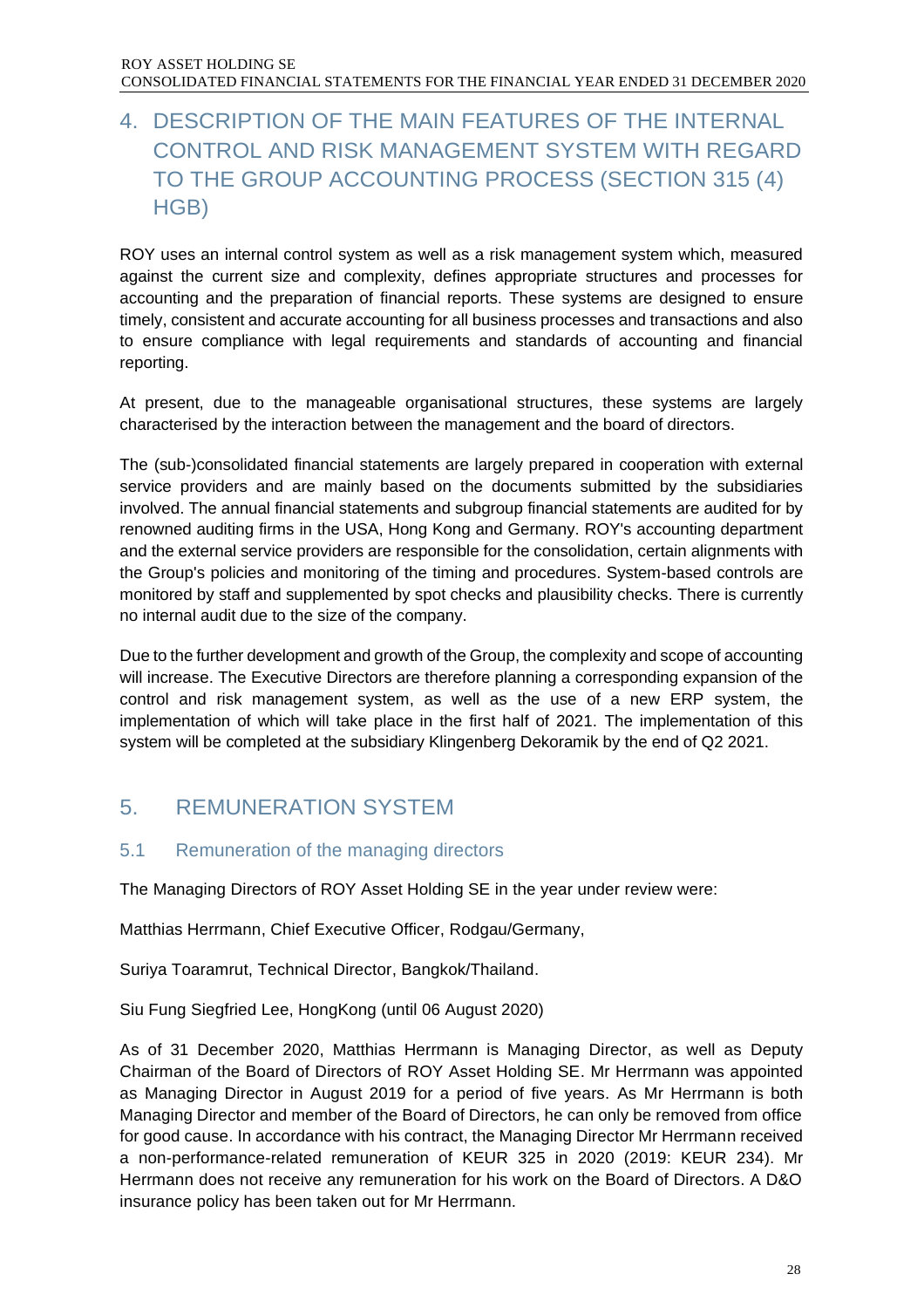#### ROY ASSET HOLDING SE CONSOLIDATED FINANCIAL STATEMENTS FOR THE FINANCIAL YEAR ENDED 31 DECEMBER 2020

The basic remuneration is fixed and amounts to 288,000 euros for the financial year 2020. For the year 2019, holiday compensation in the amount of 27 kEUR and an agreed one-time bonus in the amount of 10 kEUR were paid in the first quarter of 2020. In addition, a pension plan was agreed in accordance with the annual maximum pension contribution 2021 maximum rate. The fringe benefits granted in 2020 include contractual compensation for holidays and a lump-sum contribution to the pension plan. Mr Herrmann has declared his waiver of the holiday compensation and pension contribution for 2020. In addition, a variable remuneration of a flat 10% was agreed on the basis of a positive EBIT of Klingenberg Dekoramik GmbH. The target was not achieved in 2020.

Siu Fung Siegfried Lee received a fixed remuneration for his service as an executive director and director at subsidiaries of EUR 316 thousand (USD 360 thousand) in 2020 (2019: EUR 345 thousand) until his retirement as an executive director of ROY Asset Holding SE. Mr Lee did not receive any remuneration for his service as Chairman of the Board of Directors.

The Managing Director Mr Toaramrut received no remuneration in this capacity.

The directors in office as at 31 December 2020 are neither direct shareholders in the company nor do they hold options to acquire a share in the company.

To date, no share option agreements have been concluded with any member of the Executive Board on the basis of the "Share Option Programme 2020" resolved at the Annual General Meeting 2020.

The Board of Directors is responsible for determining the remuneration of the Executive Directors.

### 5.2 Remuneration of the members of the Board of Directors

The Board of Directors of the Company currently comprises the following members:

| Name                                   | Member since      |
|----------------------------------------|-------------------|
| Surasak Lelalertsuphakun (Chairperson) | 18 September 2014 |
| Matthias Herrmann<br>(Vice-Chairman)   | 02 October 2017   |
| Siwen Mao                              | 02 October 2017   |
| Christian Alexander Peter              | 02 October 2017   |
| Sujida Lelalertsuphakun Lee            | 02 October 2017   |
| Shing Hei Lee                          | 06 August 2020    |

Each member of the Board of Directors shall be entitled to an annual payment of EUR 18,000.00, the Chairman to an annual payment of EUR 24,000.00 and the Deputy Chairman to an annual payment of EUR 20,000.00. This payment shall be made within one week after the General Meeting has resolved to discharge the Board of Directors. Members of the Board of Directors who were members for only part of the year shall be entitled to one twelfth of the annual payment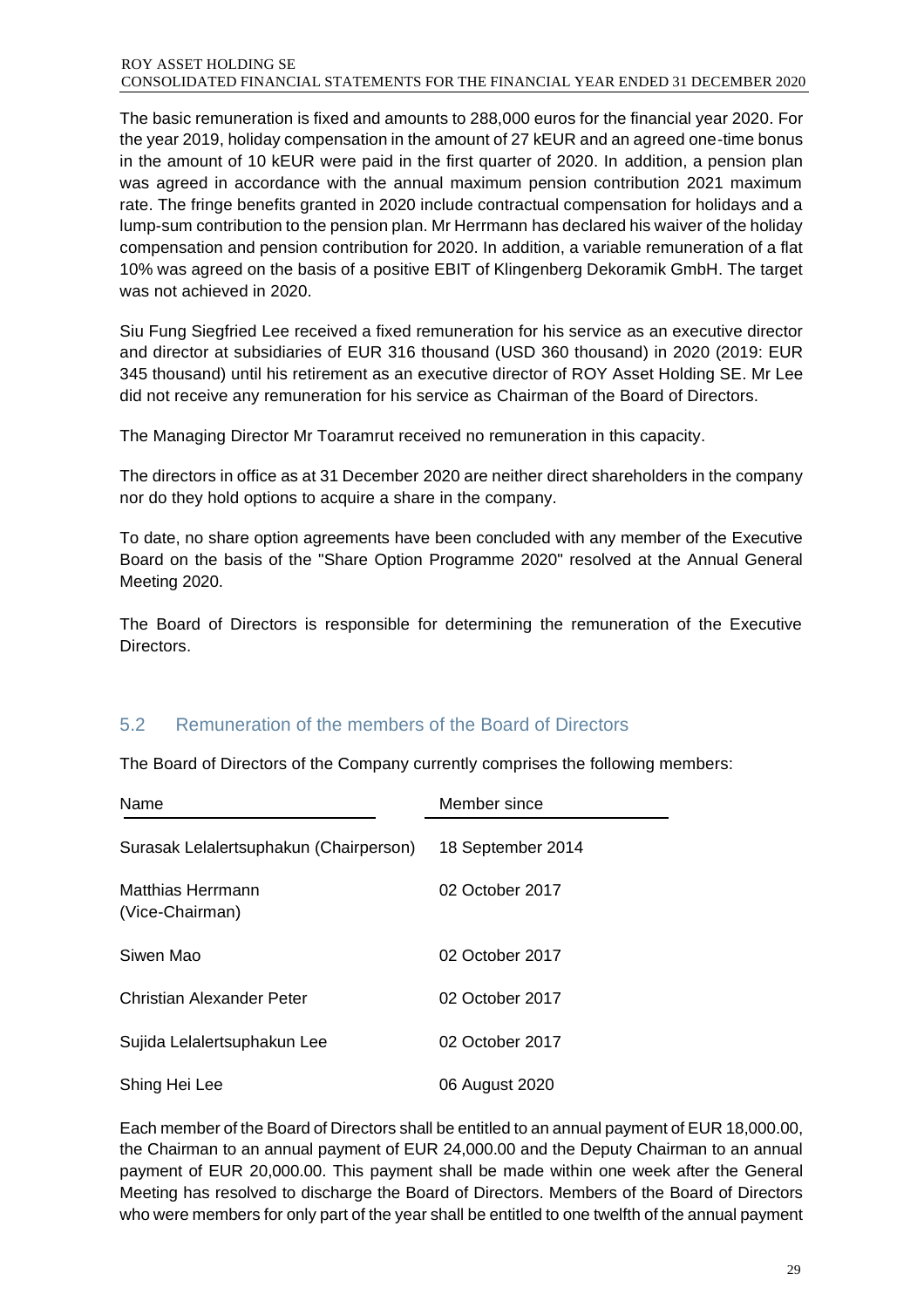for each month of membership. If a member of the Board of Directors is also an Executive Director, he or she shall not receive any remuneration for his or her work as a member of the Board of Directors.

Following the transfer of 64.77% of the shares in the Group from Shine Eagle Trust to Hi Scene Industrial Limited, Ms Sujida Lelalertsuphakun Lee has a direct shareholding in the Group. Other than the above, no other Director has any direct or indirect shareholding in the Group.

Surasak Lelalertsuphakun is a director of the majority shareholder Hi Scene Industrial Limited. Sujida Lelalertsuphakun Lee owns 100% of the shares in Hi Scene Industrial Limited, which has 75.47% of the shareholding in the company.

The shares of the majority shareholder Hi Scene Industrial Limited, are held by Mr Lee's daughter.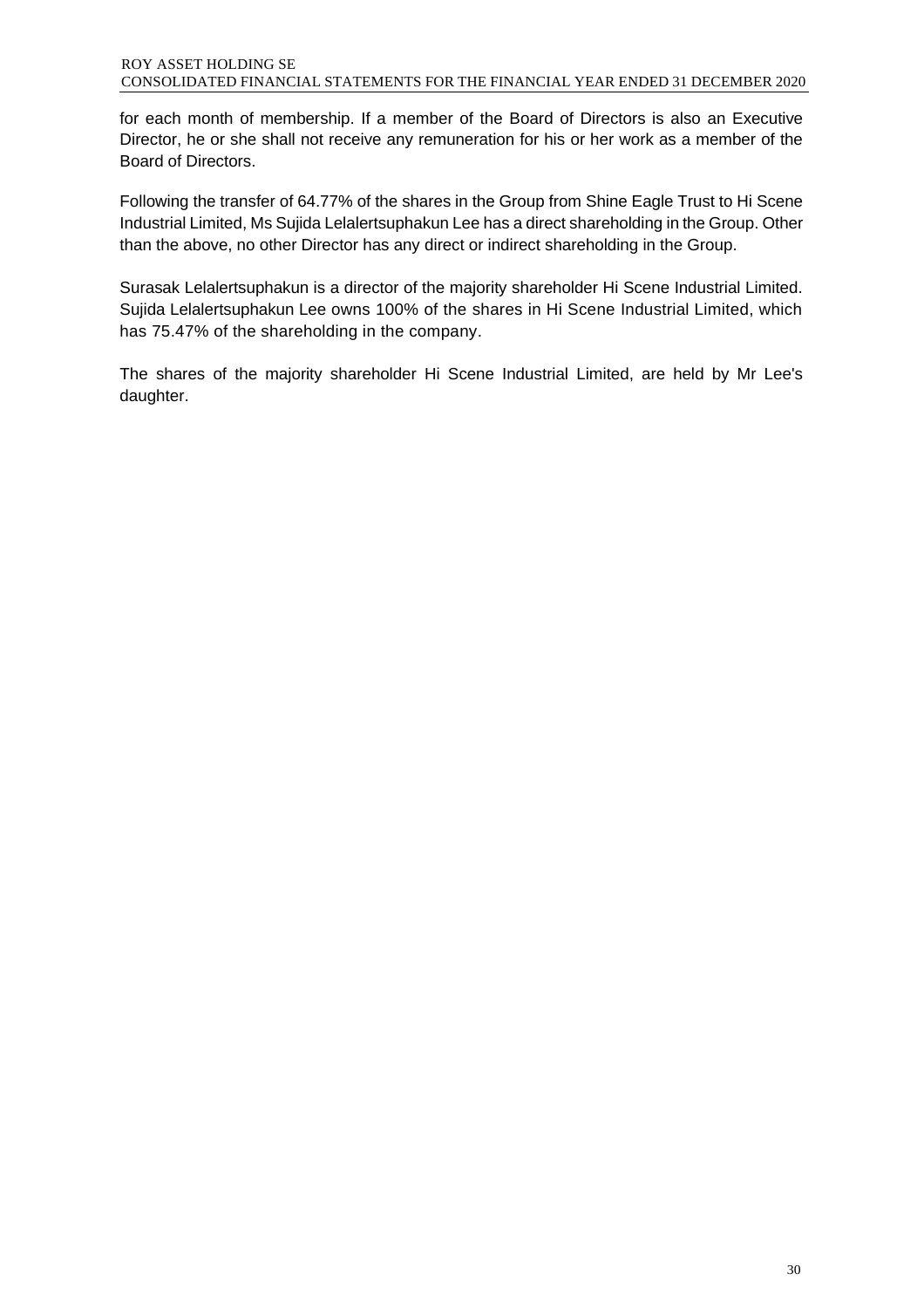### <span id="page-30-0"></span>6. disclosures pursuant to § 289a para. 1 AND § 315e Para. 1 HGB AND EXPLANATORY NOTES

### 6.1 Composition of the subscribed capital

The subscribed share capital of the company amounts to EUR 54,327,000. It is divided into 54,327,000 bearer shares with a nominal value of EUR 1.00. All shares are fully paid up. Each share grants the holder one voting right at the Annual General Meeting.

### 6.2 Restrictions on voting rights or the transfer of shares

Each share in ROY Asset Holding SE entitles the holder to one vote. According to the Company's Articles of Association, there are no restrictions affecting voting rights or the transfer of shares beyond the general provisions of the German Stock Corporation Act (AktG).

### 6.3 Direct or indirect shareholdings in the capital of more than 10%.

The statutory voting rights notifications received by the Company from shareholders with a significant direct or indirect interest in the Company can be found in the notes to the consolidated financial statements of the Company.

#### 6.4 Holders of shares with special rights conferring powers of control

ROY has not yet issued shares with special rights conferring powers of control.

#### 6.5 Voting rights control if employees have an interest in the capital

The Company does not have an employee share ownership programme and therefore no voting controls exist.

### 6.6 Legislation and provisions of the Articles of Association on the appointment and removal of the Executive Directors and the Board of Directors and on the amendment of the Articles of Association

The managing directors are appointed by the Board of Directors. According to § 13 No. 1 of the Articles of Association of ROY Asset Holding SE, the latter may appoint several managing directors. The managing directors manage the business of the company and represent it visà-vis third parties. If only one managing director has been appointed, he/she shall represent the company alone. If there are several managing directors, the company shall be represented by two managing directors jointly or by one managing director together with an authorised signatory. The Board of Directors may determine, as was done in the case of Mr. Herrmann, that individual managing directors are authorised to represent the Company alone. The Board of Directors may dismiss the managing directors at any time by resolution. Pursuant to § 13 No. 2 of the Articles of Association of ROY Asset Holding SE, a managing director who is also a member of the Administrative Board may, however, only be dismissed if reasons are given.

The members of the Administrative Board are elected at the Annual General Meeting.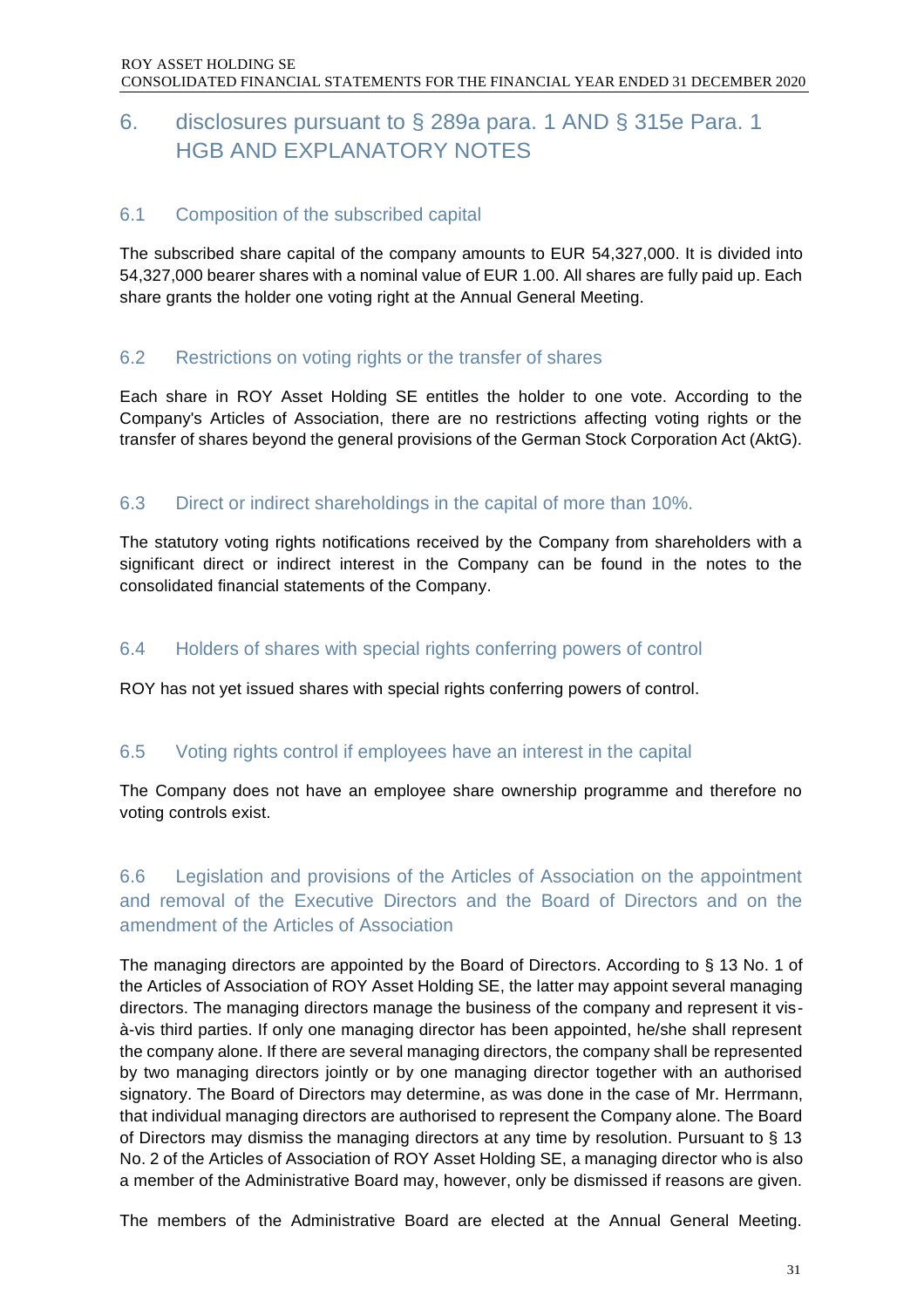According to § 9 No. 1 of the Articles of Association of ROY Asset Holding SE, the Administrative Board consists of eight members. The Administrative Board elects a Chairman and a Deputy Chairman from among its members.

The declarations of the Board of Directors are made by its Chairman or, if he is unable to do so, by the Deputy Chairman. The Administrative Board manages the Company, determines the basic guidelines of the business policy and supervises the implementation of the measures planned by it. The rights of the Administrative Board are therefore comparable to the rights of the Executive Directors and Supervisory Board of a German stock corporation or a European company with a two-tier management structure.

The Chairman of the Board of Directors of ROY Asset Holding SE shall convene an ordinary meeting at least every three months. The Board of Directors passes its resolutions in its respective meetings. It constitutes a quorum when all members are involved in the decisionmaking process. Members of the Board of Directors who are not present at the meeting may participate in the vote by having their written vote submitted by a member who is present.

The board of directors convenes the general meetings, prepares the implementation of the shareholders' resolutions, appoints the managing directors, manages the accounting system and must implement a control system to detect developments threatening the existence of the company as early as possible, proposes the auditors annually, reviews the approval of financial statements and informs - if necessary - about the loss of half of the share capital and about insolvency.

The members of the Board of Directors are entitled to attend the Annual General Meeting and to participate in amendments to the Articles of Association. They are also entitled to issue new shares in connection with capital increases under the authorised capital.

### 6.7 Powers of the Executive Directors with respect to the ability to issue or repurchase shares

According to § 6 No. 1 of the Articles of Association of ROY Asset Holding SE, the Board of Directors is authorised until 05 August 2025 to increase the share capital of the Company by up to EUR 27,163,500 in total by issuing new bearer shares on one or more occasions against cash or non-cash contributions. The new shares are entitled to a dividend from the financial year of the company in which they are issued (Authorised Capital 2020). The authorised capital 2017 was cancelled.

The Board of Directors of the Company is further authorised to exclude the shareholders' statutory subscription right in the following cases:

- for fractional amounts;
- in the case of capital increases against contributions in kind, in particular in the form of companies and participations in companies, claims or other assets;
- in the case of cooperation with another company, if the cooperation serves the company's business purpose and the company with which cooperation is being entered into requires participation;
- in the issue of employee shares, also for the employees and management of affiliated companies in accordance with the interest of the Company, in particular in the interest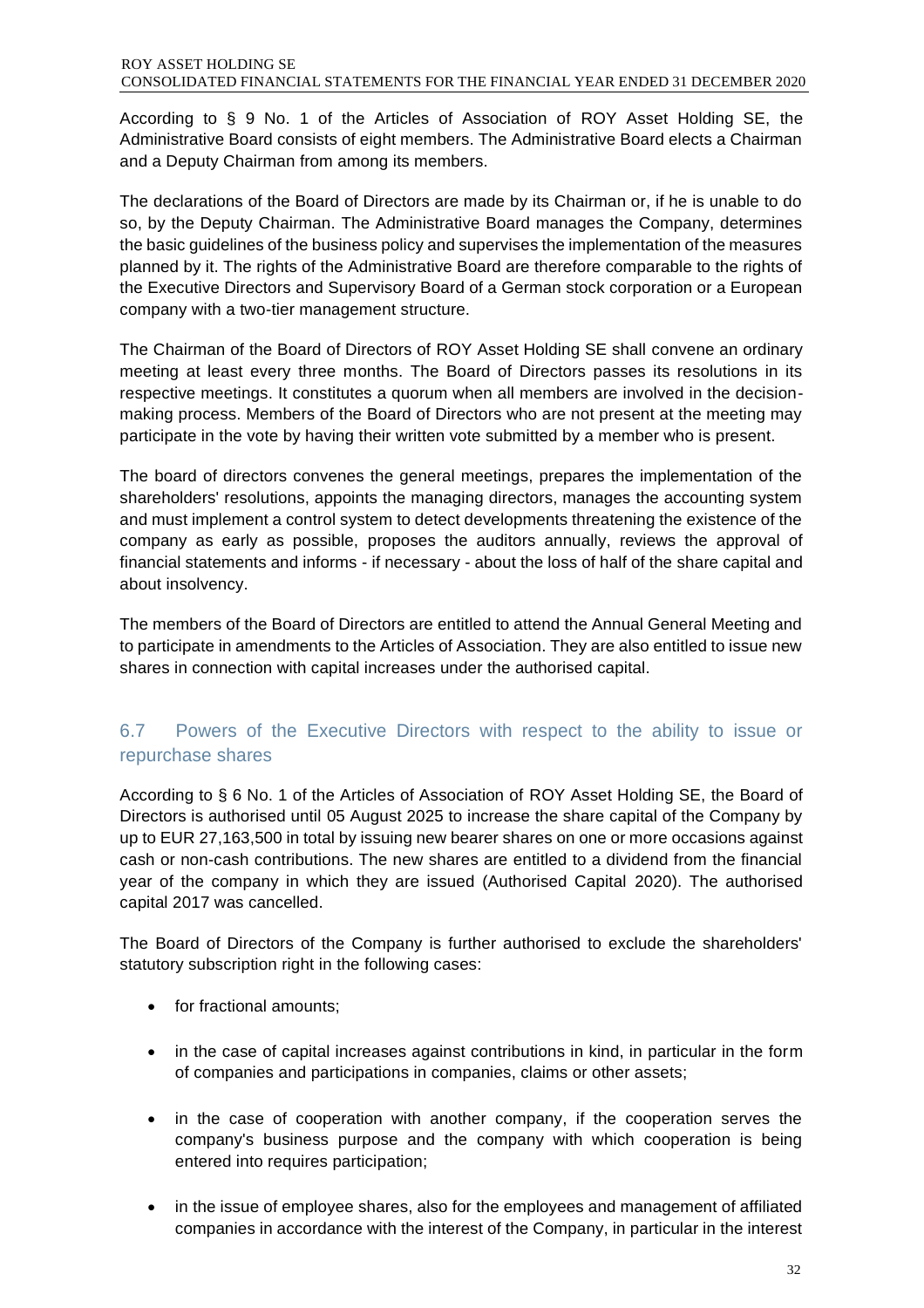of a commitment to the Company and as an incentive;

- to the extent necessary to establish subscription rights in respect of new shares issued by the Company or its subsidiaries for holders of warrants and convertible bonds in the amount to which they are entitled upon exercise of their conversion option under the warrants;
- in the case of an increase of the registered capital against cash contribution, provided that the proportion of the registered share capital represented by the new shares does not exceed a total of 10% of the registered share capital of the Company at the time of the registration of this authorised capital in the Commercial Register or exceeds a total of 10% of the registered share capital at the time of the issue of the new shares and provided that the issue price of the new shares is not significantly lower than the stock exchange price.

In 2020, the company's capital was conditionally increased by a total of EUR 5,432,700 in accordance with § 6a of the Articles of Association. This capital increase will only be carried out if subscription rights are issued in accordance with the 2020 share option programme that was resolved at the same time (conditional capital 2020/I). This has not yet been done.

The conditional capital (2017) was dissolved in 2020.

A further conditional capital increase pursuant to § 6b of the Articles of Association concerns an amount of EUR 21,730,800. This conditional capital increase serves to grant new no-par value bearer shares to the holders or creditors of convertible bonds, bonds with warrants and/or participating bonds and/or profit participation rights issued on the basis of the authorisation of the same date (conditional capital 2020/II). No issue of one or more of the aforementioned instruments has taken place to date.

### 6.8 Significant agreements that take effect in the event of a change of control following a takeover bid

ROY Asset Holding SE has not entered into any material agreements that take effect in the event of a change of control as a result of a takeover bid.

### 6.9 Compensation agreements with management and employees

There is a compensation agreement with the Managing Director Matthias Herrmann, which takes effect in the event of a change of control as a result of a takeover bid, and in total a maximum of the salaries still to be paid until the end of the contract. No agreements exist for other members of management or employees.

### <span id="page-32-0"></span>7. DEPENDENCE REPORT

All legal transactions disclosed in the dependency report as at 31 December 2020, which were known to the Executive Directors at the time, were not concluded to the detriment of ROY Asset Holding SE.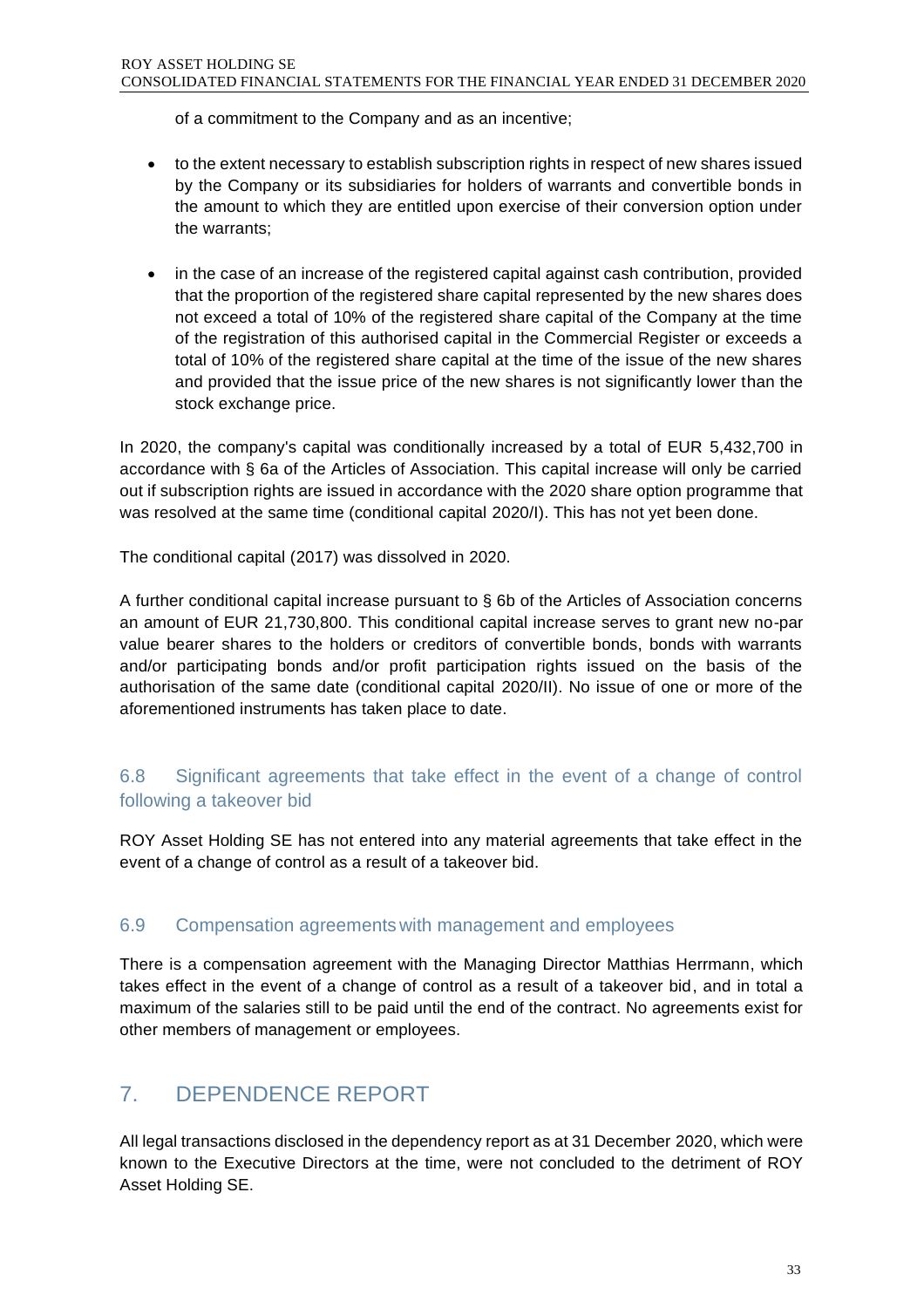### 8. CORPORATE GOVERNANCE STATEMENT

The corporate governance statement required by § 289f HGB and § 315d HGB can be found on our company homepage at https://royasset.de/anlegerbeziehungen/unternehmensfuehrung.

The declaration of compliance with the German Corporate Governance Code in accordance with § 161 of the German Stock Corporation Act (AktG) has been issued and is publicly available on the company's website at [https://royasset.de/anlegerbeziehungen/unternehmensfuehrung.](https://royasset.de/anlegerbeziehungen/unternehmensfuehrung) 

The managing directors of ROY Asset Holding SE manage the company and the group on their own responsibility. They are bound to the interests of the company and must act in the best interests of the companies. In addition, they are guided by the intention of sustainably increasing the value of the company. As an international company, ROY Asset Holding SE is aware of its responsibility to act in accordance with legal, social and ethical concerns.

The target for the quota of women on the Board of Directors was reached by the end of June 2017. Due to resignations for personal reasons, this quota has been undercut in the meantime and the ROY Group has therefore not set itself a target of 30% women on the Board of Directors for the next five years.

Munich, 28 April 2021

ROY Asset Holding SE

The Managing Director

MATTHIAS HERRMANN SURIYA TOARAMRUT CEO Technical Director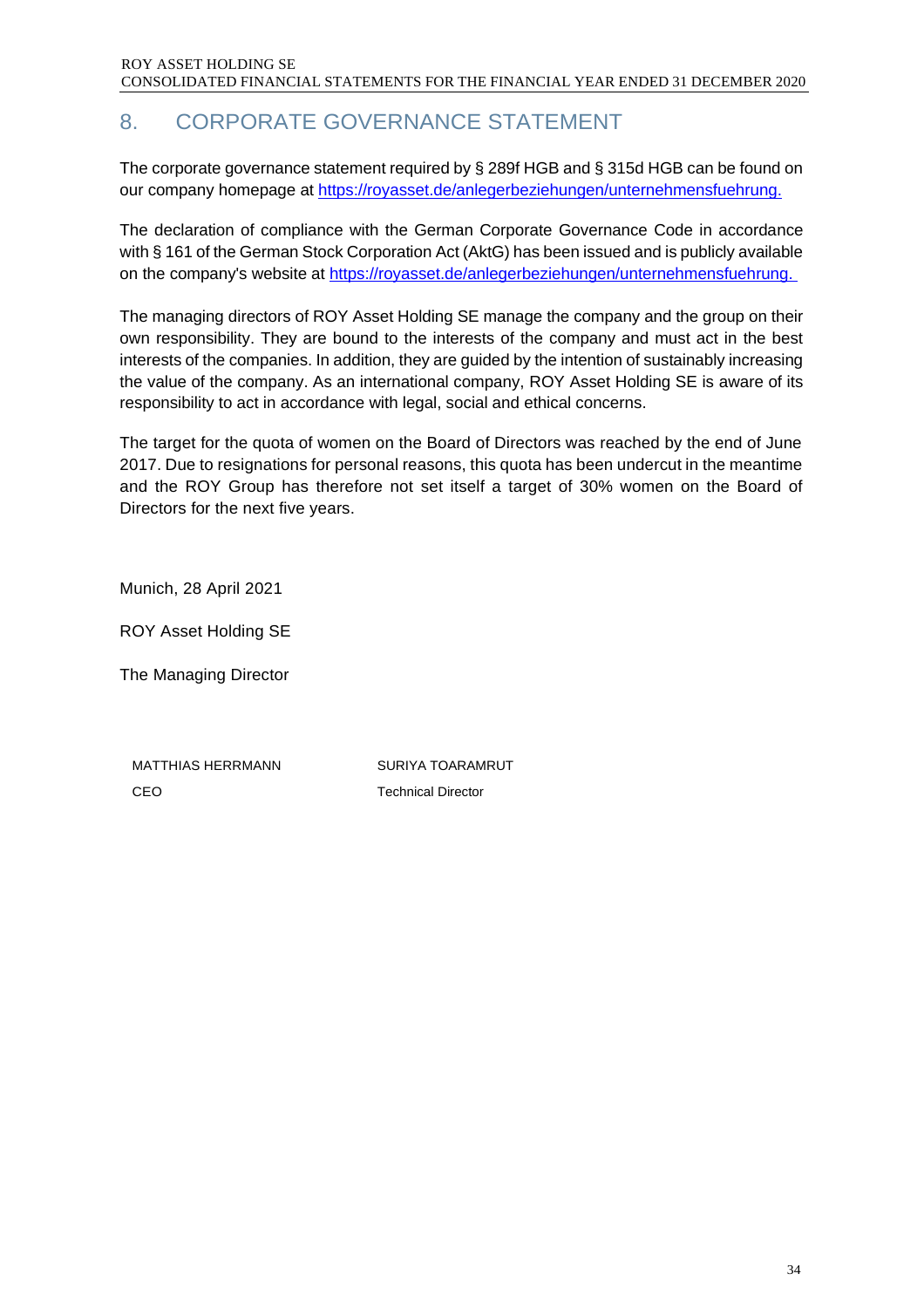### <span id="page-34-0"></span>**CONSOLIDATED FINANCIAL STATEMENTS FOR THE FINANCIAL YEAR AS AT 31 DECEMBER 2020**

ROY Asset Holding SE, Munich

## CONSOLIDATED BALANCE SHEET

<span id="page-34-1"></span>

| <b>ASSETS</b>                               | Anno<br>t. | 31.12.20<br>in KEUR | 31.12.19<br>in KEUR | <b>LIABILITIES AND EQUITY</b>        | Ann<br>ot. | 31.12.20<br>in.<br><b>KEUR</b> | $31.12.19*$<br>in KEUR |
|---------------------------------------------|------------|---------------------|---------------------|--------------------------------------|------------|--------------------------------|------------------------|
| I. Current assets                           |            |                     |                     | I. Current liabilities               |            |                                |                        |
|                                             |            |                     |                     |                                      |            |                                |                        |
| Cash and cash equivalents                   | 21         | 4,679               | 1,416               | Trade payables and other liabilities | 22         | 4,844                          | 5,929                  |
|                                             |            |                     |                     |                                      |            |                                |                        |
| Inventories                                 | 19         | 6,519               | 6,729               | <b>Total current liabilities</b>     |            | 4,844                          | 5,929                  |
| Trade receivables and other                 | 20         | 2,260               | 4,648               |                                      |            |                                |                        |
| receivables<br><b>Total current assets</b>  |            | 13,458              | 12,793              | II. non-current liabilities          |            |                                |                        |
|                                             |            |                     |                     |                                      |            |                                |                        |
|                                             |            |                     |                     | <b>Financial liabilities</b>         | 26         | 82                             | 16,699                 |
| II. non-current assets                      |            |                     |                     | Provision for pensions               | 30         | 622                            | 666                    |
| Investment property                         | 27         | 17,932              | 41,507              | Total non-current liabilities        |            | 704                            | 17,365                 |
|                                             |            |                     |                     |                                      |            |                                |                        |
| Property, plant and equipment               | 17         | 18,554              | 36,046              |                                      |            |                                |                        |
| Claims against an Executive                 | 23         | 2,289               | 2,003               | III. equity                          |            |                                |                        |
| Director<br>Investments accounted for using | 28         | 21,650              | 25,655              | Subscribed capital                   | 24         | 54,327                         | 54,327                 |
| the equity method                           |            |                     |                     |                                      |            |                                |                        |
|                                             |            |                     |                     | Capital reserves                     | 25         | 78,527                         | 78,527                 |
|                                             |            |                     |                     | Loss carried forward                 |            | 84,731                         | 62,585                 |
|                                             |            |                     |                     | Other equity components              |            | 15,529                         | 19,467                 |
|                                             |            |                     |                     | Equity attributable to the owners of |            | 63,652                         | 89,736                 |
|                                             |            |                     |                     | the parent company                   |            |                                |                        |
| <b>Total non-current assets</b>             |            | 60,426              | 105,210             | Non-controlling interests            |            | 4,684                          | 4,973                  |
|                                             |            |                     |                     | <b>Total equity</b>                  |            | 68,336                         | 94,709                 |
|                                             |            |                     |                     |                                      |            |                                |                        |
| <b>Total assets</b>                         |            | 73,884              | 118,003             | Total liabilities and equity         |            | 73,884                         | 118,003                |
|                                             |            |                     |                     |                                      |            |                                |                        |

The adjustment of the acquisition of Klingenberg Dekoramik GmbH was recognised in the consolidated financial statements using the retrospective method, i.e. the adjusted amounts were recognised as if the accounting for the acquisition had already been completed at the time of acquisition. Please refer to note 35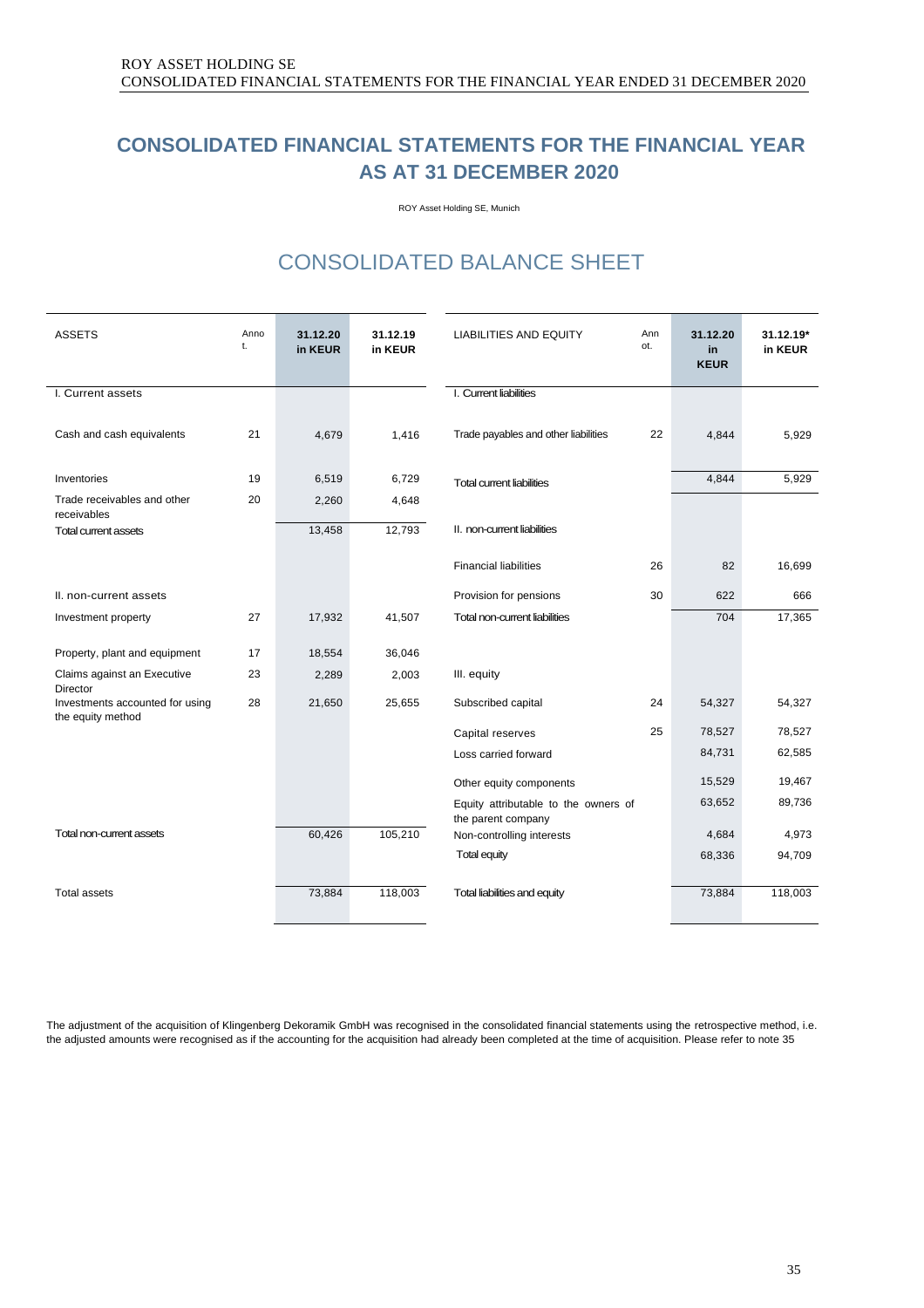ROY Asset Holding SE, Munich

### <span id="page-35-0"></span>CONSOLIDATED INCOME STATEMENT AND STATEMENT OF COMPREHENSIVE INCOME FOR THE FINANCIAL YEAR 2020

|                                                                                                 | Annot. | 2020 in KEUR       | 2019 in KEUR*      |
|-------------------------------------------------------------------------------------------------|--------|--------------------|--------------------|
| Ceramics sales revenue                                                                          | 7      | 7,170              | 4,584              |
| Income from real estate rentals                                                                 |        | 210                | 3,267              |
| <b>Revenues</b>                                                                                 |        | 7,380              | 7,851              |
| Result from the sale of real estate                                                             | 9      | 3,959              | 0                  |
| Cost of sales                                                                                   | 12     | 7,998              | 6,303              |
| <b>Gross profit</b>                                                                             |        | 3,340              | 1,548              |
| Other income                                                                                    | 11     | 345                | 382                |
| Administrative costs                                                                            | 10     | 8,008              | 6,529              |
| Other operating expenses                                                                        | 11     | 15,014             | 11,399             |
| <b>Operating result</b>                                                                         |        | $-19,337$          | $-15,998$          |
| Financial income                                                                                | 8      | 425                | 6                  |
| Financial expenses                                                                              | 15     | $-179$             | 823                |
| <b>Financial result</b>                                                                         |        | 246                | 817                |
| Share of losses in companies accounted for using the<br>equity method                           |        | 3,045              | 0                  |
| <b>Result before income taxes</b>                                                               |        | $-22,136$          | $-16,815$          |
| Income tax expense / income                                                                     | 16     | $-11$              | 68                 |
| Group result before first-time consolidation<br>Klingenberg                                     |        | $-22,147$          | $-16,747$          |
| Income from first-time consolidation Klingenberg                                                |        | 0                  | 7,311              |
| <b>Group result</b>                                                                             |        | $-22,147$          | $-9,436$           |
| Other comprehensive income to be reclassified to the<br>income statement in subsequent periods: |        |                    |                    |
| Exchange rate differences due to currency translation                                           |        | $-4,228$           | 920                |
| Other consolidated result                                                                       |        | $-4,228$           | 920                |
|                                                                                                 |        |                    |                    |
| <b>Consolidated total income</b>                                                                |        | $-26,375$          | $-8,516$           |
| Total comprehensive income attributable to:                                                     |        |                    |                    |
| Owners of the parent company                                                                    |        | $-26,086$          | $-8,516$           |
| Non-controlling interests                                                                       |        | $-289$             | 0                  |
|                                                                                                 |        | <b>2020 in EUR</b> | <b>2019 in EUR</b> |
| Earnings per share                                                                              |        |                    |                    |
| weighted average:                                                                               | 24     | $-0.41$            | $-0.29$            |
|                                                                                                 |        |                    |                    |

The comparative information was adjusted due to error corrections. (see note 38)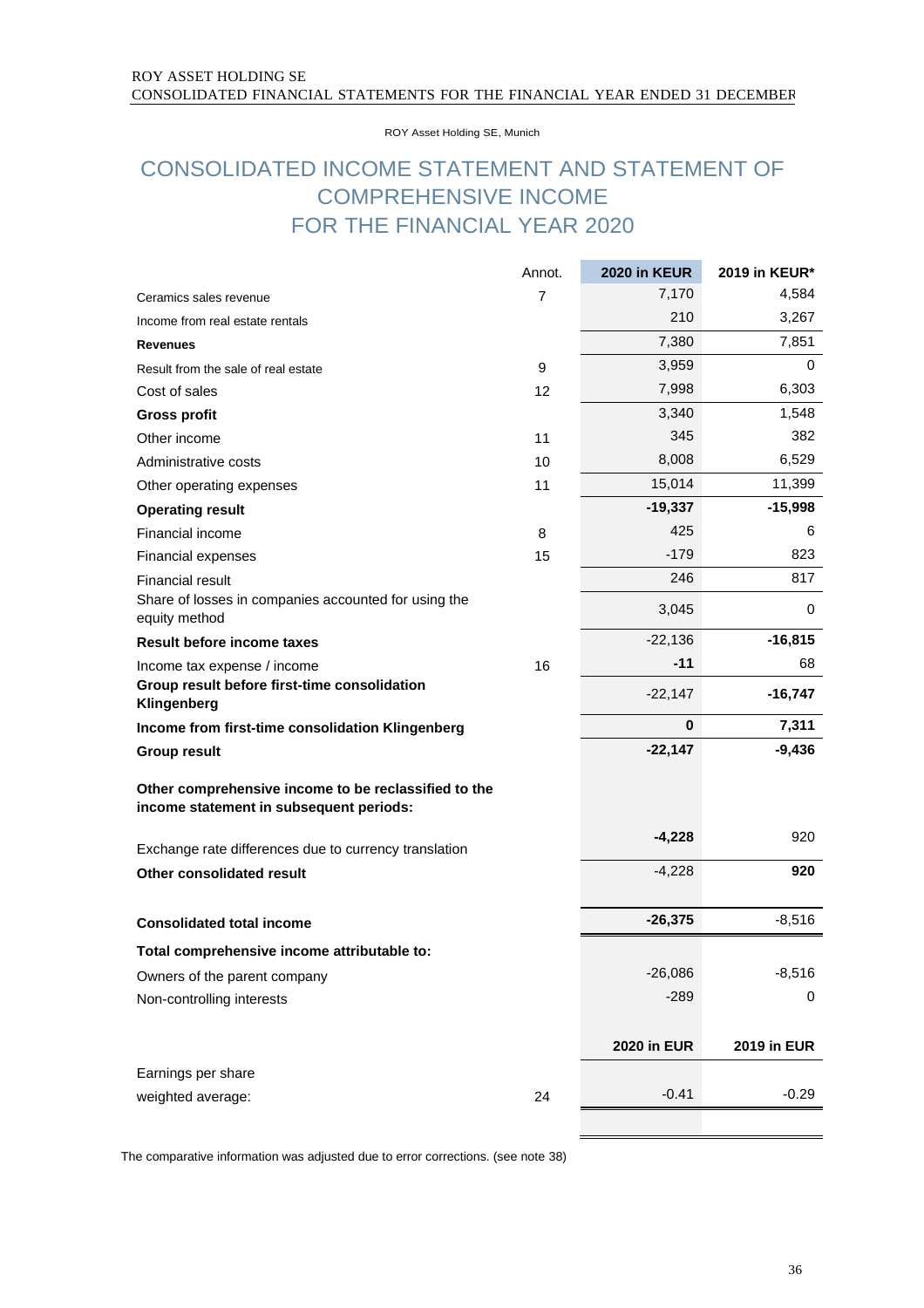ROY Asset Holding SE, Munich

# CONSOLIDATED STATEMENT OF CHANGES IN EQUITY

As at 31 December 2020

|                                                             | Subscri<br>bed<br>capital<br>in<br><b>KEUR</b> | Capital<br>reserve*<br>in KEUR | Conversion<br>reserve<br>in KEUR | Profit/loss<br>carried<br>forward<br>in KEUR | Non-<br>controlling<br>interest<br>in KEUR | Total<br>in KEUR |
|-------------------------------------------------------------|------------------------------------------------|--------------------------------|----------------------------------|----------------------------------------------|--------------------------------------------|------------------|
| Annot.                                                      | 24                                             | 25                             | 25                               | 25                                           | 25                                         |                  |
| <b>Status: 1 Jan. 2019</b>                                  | 18,109                                         | 78,527*                        | 18,547                           | $-16,932$                                    | 0                                          | 98,251           |
| Exchange rate difference                                    | 0                                              | $\mathbf 0$                    | 920                              | 0                                            | $\mathbf 0$                                | 920              |
| Profit / Loss                                               | 0                                              | 0                              | $\mathbf 0$                      | $-16,746$                                    | $\mathbf 0$                                | $-16,746$        |
| Capital increase                                            | 36,218                                         | 0                              | 0                                | $-36,218$                                    | 0                                          | $\Omega$         |
| First-time consolidation<br>income Klingenberg<br>Dekoramik | 0                                              | 0                              | 0                                | 7,311                                        | 0                                          | 7,311            |
| Non-controlling interest                                    | 0                                              | $\mathbf 0$                    | $\mathbf 0$                      | 0                                            | 4,973                                      | 4,973            |
| Overall result                                              | 36,218                                         | 0                              | 920                              | $-45,563$                                    | 4,973                                      | $-3,452$         |
| <b>Status: 31 Dec. 2019</b>                                 | 54,327                                         | 78,527                         | 19,467                           | $-62,585$                                    | 4,973                                      | 94,709           |
| <b>Status: 1 Jan. 2020</b>                                  | 54,327                                         | 78,527                         | 19,467                           | $-62,585$                                    | 4,973                                      | 94,709           |
|                                                             |                                                |                                |                                  |                                              |                                            |                  |
| Exchange rate difference                                    | 0                                              | $\mathbf 0$                    | $-3,938$                         | $\Omega$                                     | $-289$                                     | $-4,228$         |
| Profit / Loss                                               | 0                                              | 0                              | 0                                | $-22,147$                                    | $\Omega$                                   | $-22,147$        |
| Non-controlling interest                                    | $\mathbf 0$                                    | 0                              | $\mathbf 0$                      | 0                                            | $\Omega$                                   | 0                |
| Overall result                                              | $\Omega$                                       | $\Omega$                       | $-3,938$                         | $-22,147$                                    | $-289$                                     | $-26,375$        |
| <b>Status: 31 Dec. 2020</b>                                 | 54,327                                         | 78,527                         | 15,529                           | $-84,731$                                    | 4,684                                      | 68,336           |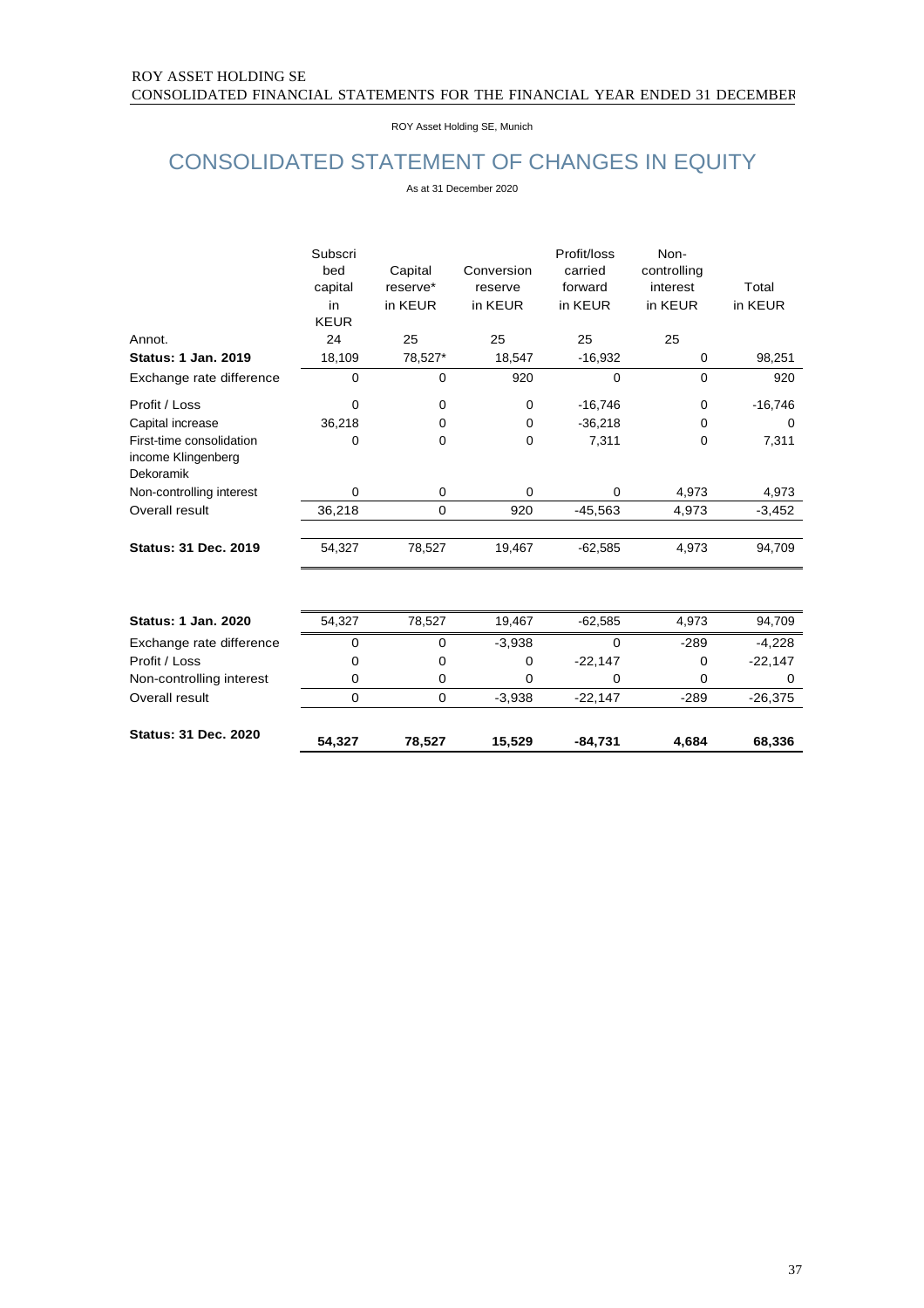### ROY ASSET HOLDING SE CONSOLIDATED FINANCIAL STATEMENTS FOR THE FINANCIAL YEAR ENDED 31 DECEMBER

ROY Asset Holding SE, Munich

### CONSOLIDATED CASH FLOW STATEMENT For the year from 1 January to 31 December 2020

|                                                                                         | Ann | 2020in       | 2019in      |
|-----------------------------------------------------------------------------------------|-----|--------------|-------------|
| <b>Current business activity</b>                                                        | ot. | <b>KEUR</b>  | <b>KEUR</b> |
| Result before taxes                                                                     |     | $-22,136$    | $-16,815$   |
| Corrected by                                                                            |     |              |             |
| (Interest income) /Interest expenses<br>Leasing interest                                |     | $-246$<br>52 | 818<br>4    |
| Lease repayment portion                                                                 |     | 166          | 76          |
| Book profit from the sale of real estate                                                |     | $-7,002$     | 0           |
| Book profit from the disposal of fixed assets                                           |     | $-158$       | 0           |
| Loss / (gain) from deconsolidation of Easy Taken Credit.                                |     | 7            | 0           |
| Depreciation                                                                            |     | 12,110       | 12,150      |
| Impairments on receivables                                                              | 6   | 199          | -12         |
| Impairment on machinery                                                                 |     | 3,765        | 0           |
| Other non-cash expenses                                                                 |     | 3,046        | 0           |
| Cash flow from operating activities before changes in current assets                    |     | $-10,198$    | $-3,779$    |
| Decrease / (increase) in inventories at Klingenberg Dekoramik                           |     | 210          | $-1,206$    |
| Decrease / (increase) in trade receivables and other receivables                        |     | 2,298        | 2,146       |
| Decrease / (increase) in verb. and ford. compared to a director                         |     | $-229$       | 345         |
| (Decrease) / increase in trade payables and other liabilities and financial liabilities |     | 329          | -528        |
| Cash flow from operating activities                                                     |     | $-7,590$     | $-3,022$    |
| Income tax paid                                                                         |     | $-11$        | -68         |
| Net cash flow from operating activities                                                 |     | $-7,601$     | $-3,090$    |
| <b>Investment activity</b>                                                              |     |              |             |
| Interest received                                                                       | 8   | 163          | 2           |
| Payments for investments in investment property                                         | 27  | $-2,949$     | $-9,434$    |
| Payments for investments in companies valued at equity                                  | 28  | -937         | 0           |
| Payments for investments in property, plant and equipment                               |     | $-270$       | 27          |
| Proceeds from disposals of property, plant and equipment                                |     | 191          | 0           |
| Proceeds from the sale of investment property                                           |     | 30,597       | 462         |
| Cash flow from investing activities                                                     |     | 26,795       | $-8,943$    |
| <b>Financing activity</b>                                                               |     |              |             |
| Interest paid                                                                           | 15  | $-178$       | $-823$      |
| Leasing interest                                                                        |     | $-52$        | -4          |
| Lease repayment portion                                                                 |     | -166         | -76         |
| Proceeds from borrowings                                                                |     | 82           | 3,261       |
| Loan repayment                                                                          |     | $-16,699$    | 0           |
| Net cash flow from financing activities                                                 |     | $-17,013$    | 2,358       |
| Net increase/(decrease) in cash and cash equivalents                                    |     | 2,181        | $-9,675$    |
| Consolidation-related changes                                                           |     | 0            | 490         |
| Currency translation effects                                                            |     | 1,012        | 1,327       |
| Cash and cash equivalents at the beginning of the period                                |     | 1,416        | 9,274       |
| Cash and cash equivalents at the end of the period                                      | 21  | 4,679        | 1,416       |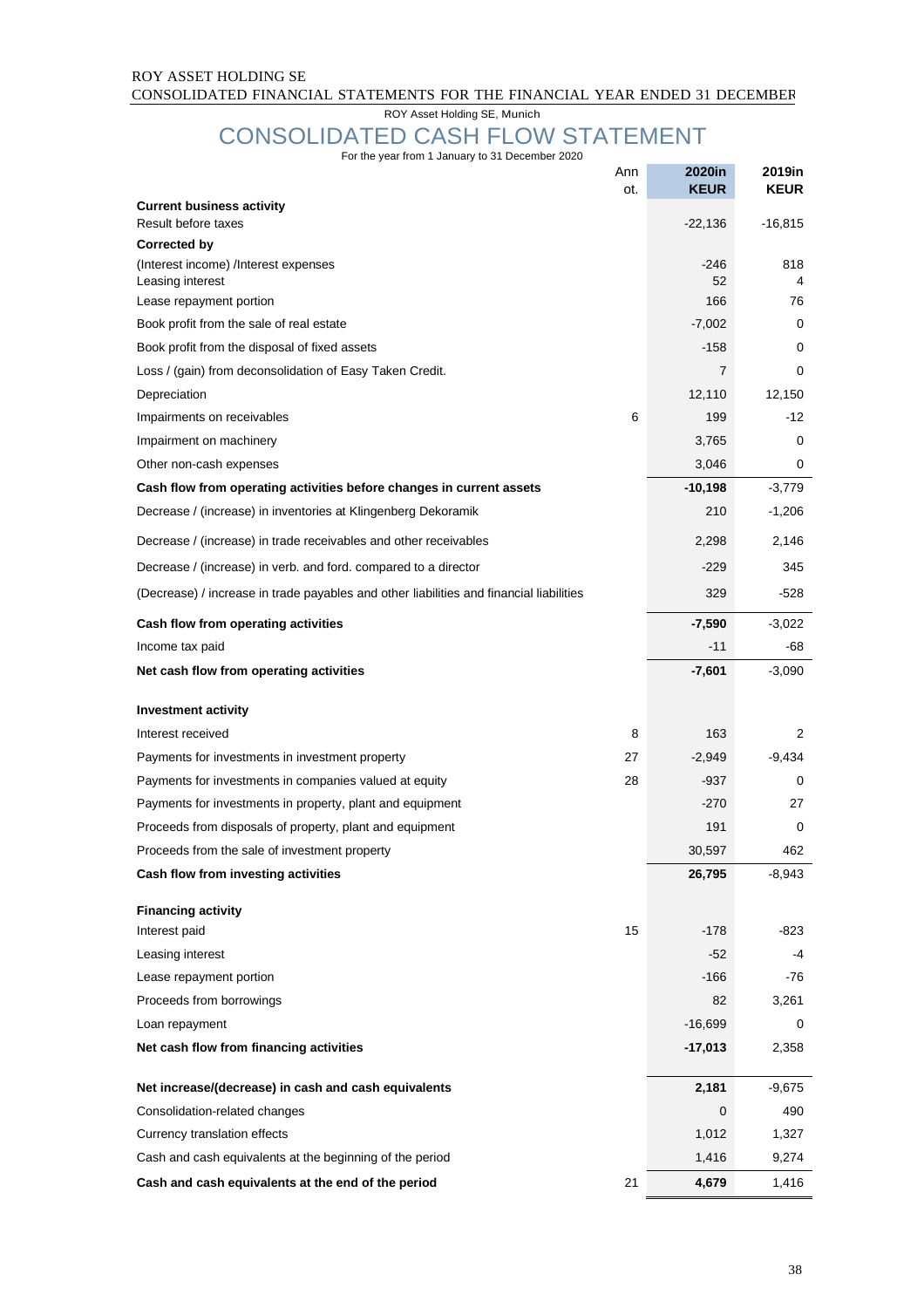# **GENERAL INFORMATION**

ROY Asset Holding SE (hereinafter referred to as the "Company") is the parent company of the Group. The Company is a European public limited company incorporated on 8 May 2014 and registered in the Commercial Register of Munich (HRB 211752), Germany, with its administrative headquarters (business address) at Gießener Straße 42, 35410 Hungen.

The business purpose of the Company and its subsidiaries (together referred to as the "Group") is, on the one hand, the manufacture and sale of ceramic sanitary ware and accessories and, on the other hand, the purchase and sale of real estate, as well as project development of real estate and as a real estate investor. The company acts as an investment holding company. The principal activities of its subsidiaries and the Company's shareholding and voting rights are disclosed in Note 34.

On 30 April 2015, the shares of ROY Asset Holding SE were listed for the first time on the Prime Standard of the Frankfurt Stock Exchange (Germany) and simultaneously on the unregulated market (Third Segment) of the Vienna Stock Exchange (Austria). The shares are traded under the securities identification number RYSE88 or ISIN DE000RYSE888. The delisting of the share from trading on the Vienna Stock Exchange was carried out in December 2020.

On 30 August 2016, all shares owned by Shine Eagle Trust Reg. were transferred to Hi Scene Industrial Limited, Tortola, Virgin Islands, a private company incorporated in the British Virgin Islands and owned and controlled by the family members of the former Chairman of the Board, Siu Fung Siegfried Lee. For further details, see note 32.

The consolidated financial statements are prepared in thousands of euros (KEUR). The functional currency of the Group in 2020 was the US dollar (USD), as the ROY Group made the majority of its operating investments in the USA.

The following exchange rates were used in the preparation of the consolidated financial statements:

- $\circ$  Income statement and other comprehensive income 2020 items: USD 1.1422 to EUR 1 and balance sheet 2020 items: USD 1.2271 to EUR 1.
- $\circ$  Items in the 2019 income statement and other comprehensive income: USD 1.1195 to EUR 1 and items in the 2019 balance sheet: USD 1.1234 to EUR 1.

The figures in the tables were calculated exactly and totalled. The presentation is rounded. This may result in rounding differences in the totals.

The consolidated financial statements will be approved by the Executive Directors for submission to the Board of Directors on 28 April 2021.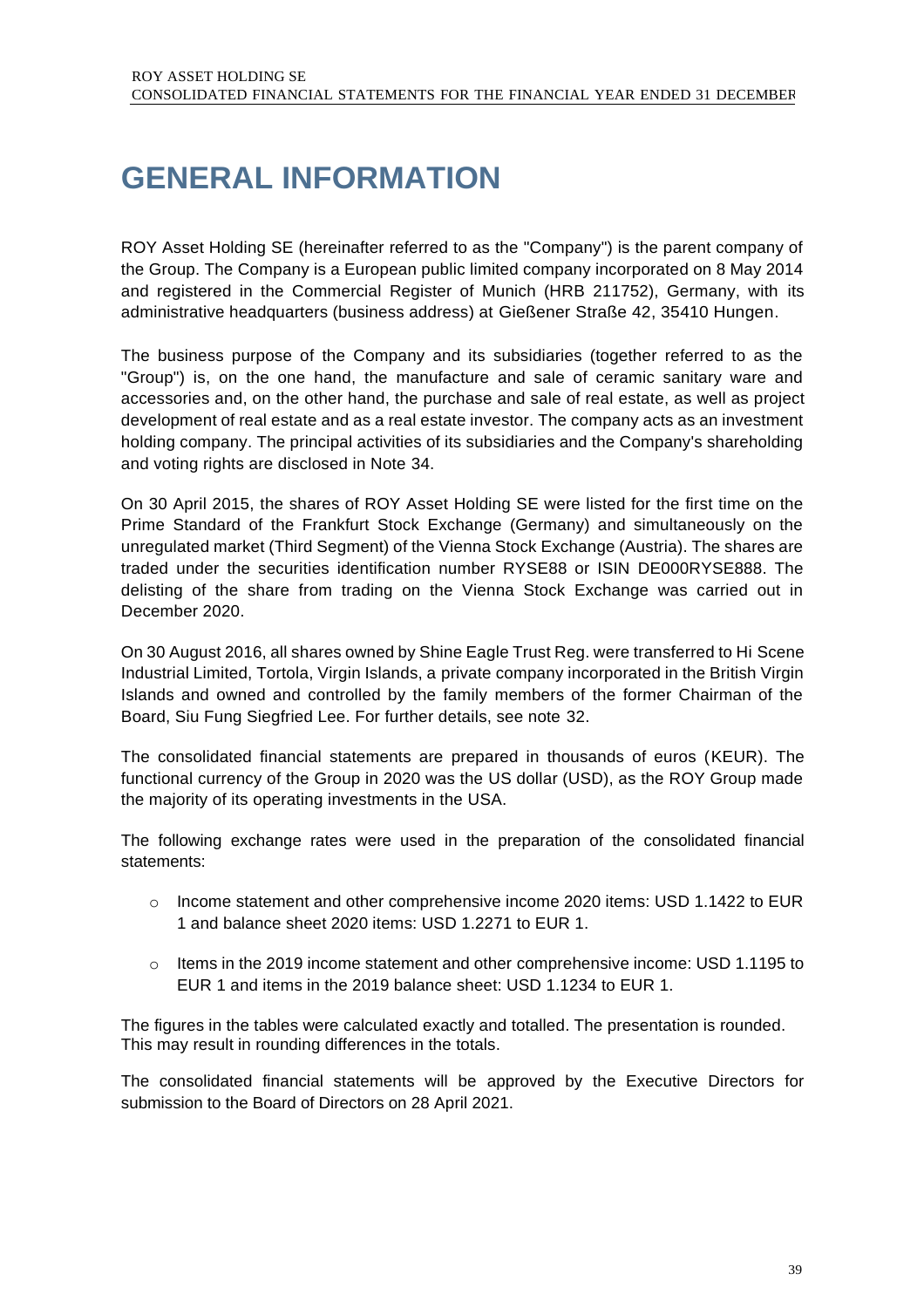# **NOTES TO THE CONSOLIDATED FINANCIAL STATEMENTS FOR THE FINANCIAL YEAR ENDED 31 DECEMBER 2020**

# 1. ACCOUNTING AND BALANCE SHEET PRINCIPLES

The consolidated financial statements of the Group have been prepared in accordance with International Financial Reporting Standards (IFRS) as adopted by the European Union during the financial years under review.

The additional disclosure requirements pursuant to § 315e of the German Commercial Code (HGB) are included in the notes under the relevant paragraphs.

The International Accounting Standards Board (IASB) has adopted several new or revised standards, the application of which is mandatory for financial years beginning on 01 January 2020. The requirements of the standards applied have been met in full and give a true and fair view of the Group's net assets, financial position and results of operations. For the purpose of preparing and presenting the financial statements for the periods under review, the Group has applied uniform accounting policies. All accounting policies set out in Note 3 have been consistently applied throughout the period under review. The consolidated financial statements have been prepared on the historical cost basis unless otherwise explicitly stated.

# 2. THE APPLICATION OF NEW AND REVISED IFRS

The IASB has published the following standards or amendments to existing standards that have been adopted by the EU and are applicable for reporting periods beginning on or after 1 January 2020:

- Amendments to IAS 1 "Presentation of Financial Statements" and IAS 8 "Accounting Policies, Changes in Accounting Estimates and Errors" - Definition of "material
- Amendments to IFRS 3 "Business Combinations" Definition of "Business Operation
- Amendments to IFRS 9 "Financial Instruments", IAS 39 "Financial Instruments: Recognition and Measurement" and IFRS 7 "Financial Instruments: Disclosures" - Reform of reference interest rates
- Amendments to IFRS 16 "Leases" COVID 19-conditional lease concessions (from 1 June 2020)

The aforementioned amendments to existing standards have no or only insignificant effects on these consolidated financial statements.

In addition, the managing directors are reviewing whether other new or amended standards to be applied for the first time in subsequent reporting periods will have an impact on the consolidated financial statements. No significant effects are expected.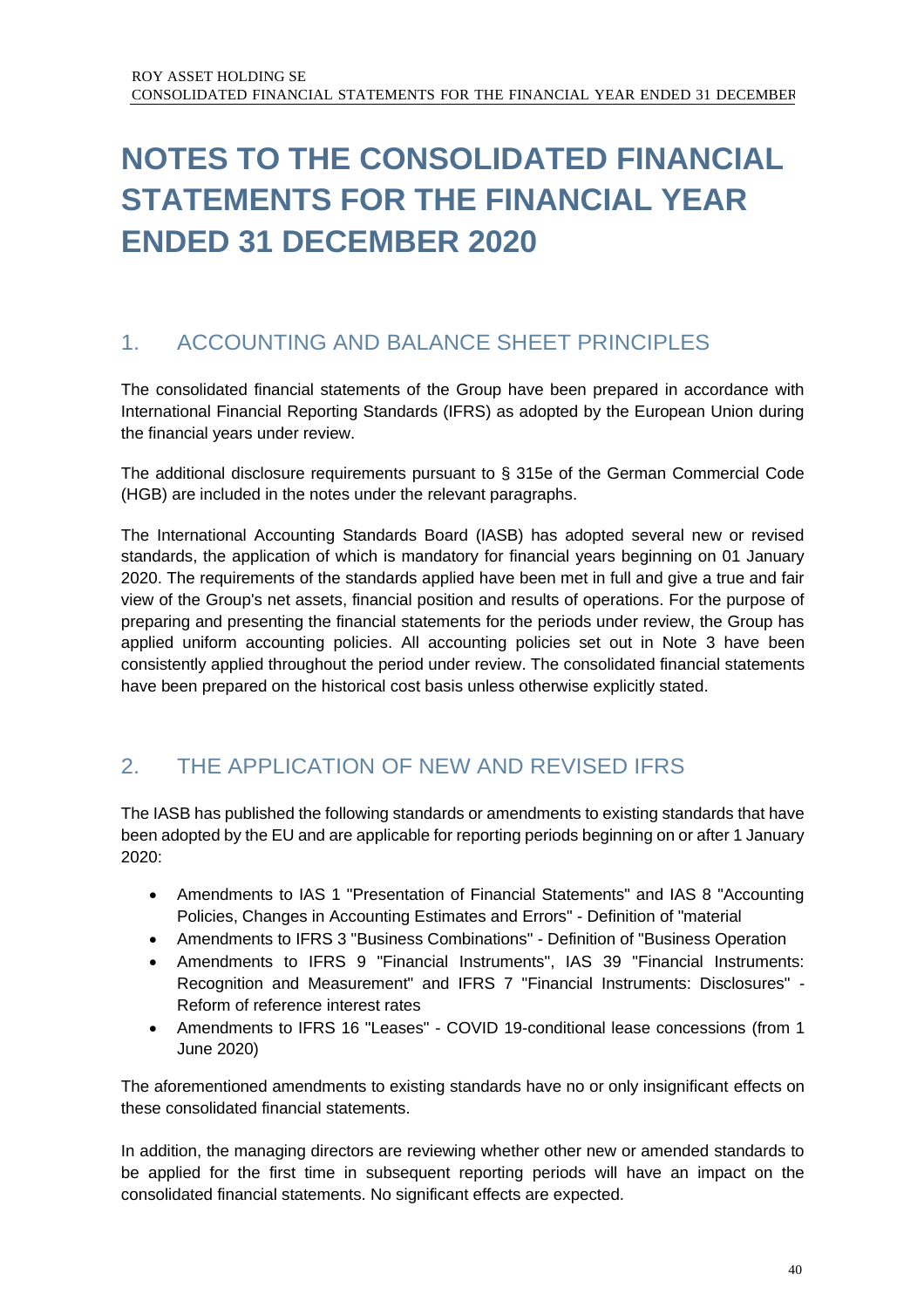# 3. SIGNIFICANT ACCOUNTING AND VALUATION PRINCIPLES

### **(a) Basis of consolidation**

The consolidated financial statements comprise the financial statements of the Company and its subsidiaries.

A subsidiary is a company that is controlled by ROY Asset Holding SE. Control exists where the Company has power over the subsidiary, is exposed to variable returns from its involvement with the subsidiary and has the ability to use its power to affect the amount of the variable returns. Control over a subsidiary exists when the Company has existing rights that give it the current ability to direct the relevant activities of the subsidiary.

Subsidiaries are fully consolidated from the date of acquisition, i.e. the date on which a controlling influence is obtained. Full consolidation ends at the time when the controlling influence ends. The financial statements of the subsidiaries are prepared uniformly in accordance with the Company's accounting policies for the purpose of presenting financial information. All income, expenses and unrealised gains and losses resulting from transactions within the Group are fully eliminated in the consolidation.

Intra-group balances and transactions and all unrealised income and expenses (other than income and expenses arising from foreign currency transactions) arising from intra-group transactions are eliminated in preparing the consolidated financial statements. Unrealised gains on transactions with entities accounted for using the equity method are eliminated against the investment to the extent of the Group's interest in the investee. Unrealised losses are eliminated in the same manner as unrealised gains, but only if there is no indication of impairment.

### **(b) Joint ventures and associated companies**

A joint venture is a joint arrangement whereby the parties that have joint control have rights to the net assets of the arrangement. Joint control is the contractually agreed, jointly exercised control of an arrangement. This is only the case when decisions about the relevant activities require the unanimous consent of the parties involved in joint control.

An associated company is a company over which ROY Asset Holding SE has a significant influence. Significant influence is the power to participate in the financial and operating policy decisions of the company in which the investment is held. There is neither control nor joint management of the decision-making processes.

The results, assets and liabilities of joint ventures and associates are accounted for in these financial statements using the equity method. Under the equity method, investments in joint ventures and associates are included in the consolidated statement of financial position at cost, adjusted for changes in the Group's share of profit or loss and other comprehensive income of the associate or joint venture.

The provisions of IFRS 9 are used to determine whether there are indicators that the shares in associated companies or joint ventures are impaired. If an impairment test is to be carried out, the carrying amount of the investment is tested for impairment in accordance with the provisions of IAS 36. For this purpose, the recoverable amount, i.e. the higher of the value in use and the fair value less costs to sell, of the investment is compared with its carrying amount. Any resulting need for impairment is offset against the carrying amount of the investment.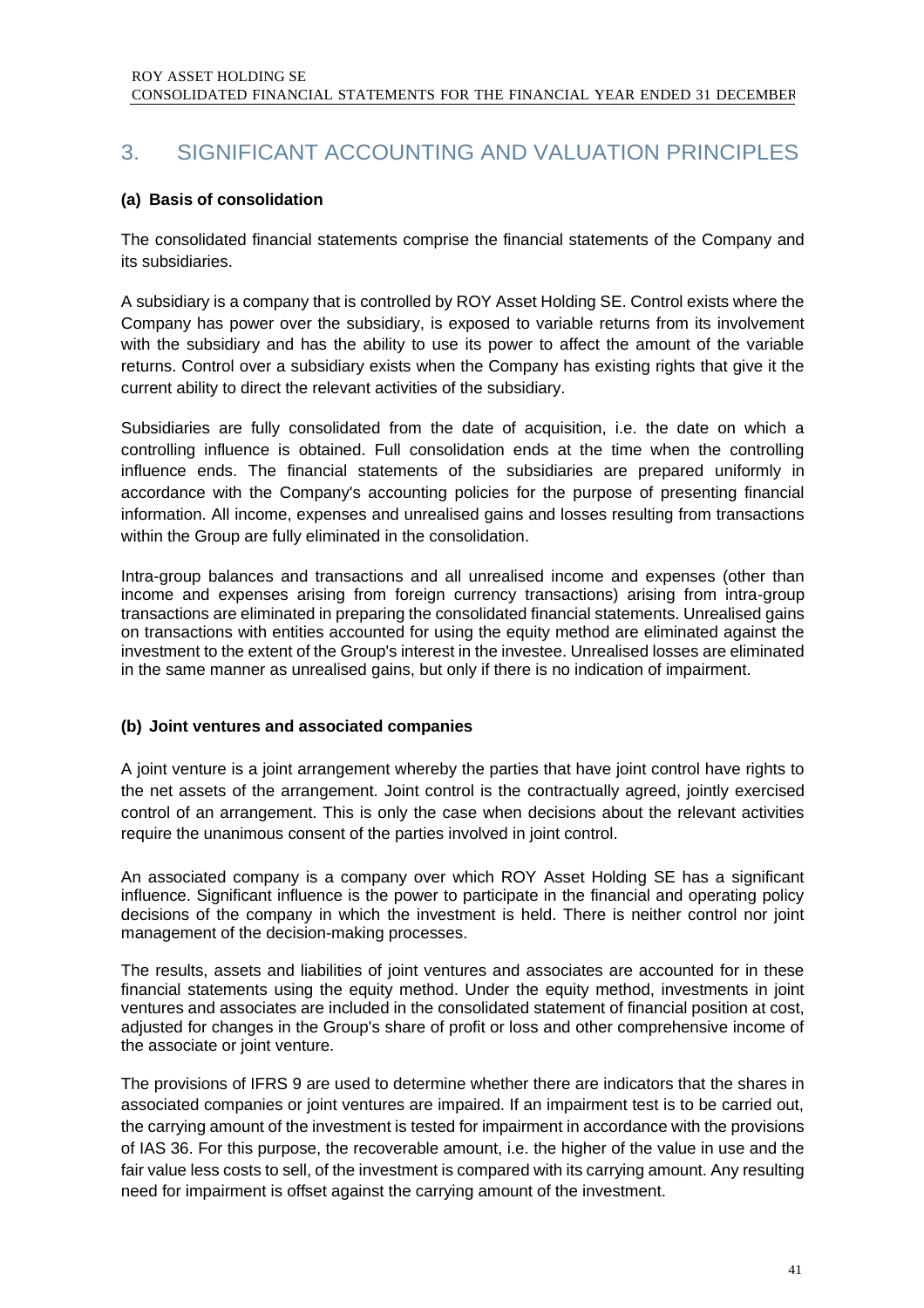ROY ASSET HOLDING SE CONSOLIDATED FINANCIAL STATEMENTS FOR THE FINANCIAL YEAR ENDED 31 DECEMBER **(c)** Related companies and persons

A company or person is treated as a related party if

- a) the party, directly or indirectly through one or more intermediaries, (i) controls, is controlled by or is under common control with the reporting entity; (ii) has an interest in the reporting entity that gives it significant influence over the entity; or (iii) is involved in the joint control of the entity;
- b) the party is an associate or a joint venture;
- c) the party holds a key management position in the reporting entity or its parent;
- d) the party is a close family member of a natural person pursuant to a) or c);
- e) the party is an entity that is controlled by, under common control with, significantly influenced by, or that directly or indirectly owns a substantial majority of the voting rights of a natural person referred to in c) or d) above.

### **(d) Property, plant and equipment**

Property, plant and equipment are valued at acquisition cost less scheduled and unscheduled depreciation. The cost of a fixed asset includes the purchase price and all directly attributable costs incurred in bringing the asset to its working condition and location. Expenditure on property, plant and equipment that is incurred subsequently (e.g. repair and maintenance costs) is recognised in the consolidated income statement in the financial year in which it is incurred. If significant parts of an item of property, plant and equipment need to be replaced at certain intervals, they are capitalised as individual assets with independent useful lives and depreciation amounts.

With the exception of assets under construction, property, plant and equipment are depreciated on a straight-line basis over their estimated useful lives. The estimated useful lives for property, plant and equipment are as follows:

| Owner-occupied buildings | 20 years      |
|--------------------------|---------------|
| Leasehold improvements   | 5-20 years    |
| <b>Machines</b>          | $10-20$ years |
| Machines in storage      | 6.6 years     |
| Office equipment         | 5 years       |
| Motor vehicles           | 5 years       |

Fully depreciated assets are kept in the asset accounting until their disposal. No further depreciation is applied to these assets. If assets of property, plant and equipment have different useful lives, the acquisition costs are allocated to these parts and depreciated separately.

Residual values, useful lives and depreciation methods are reviewed at least at the end of the financial year and adjusted accordingly if necessary. Insofar as the use of property, plant and equipment extends beyond the originally assumed useful life, we make a corresponding change insofar as we assess the effects of this change to be material.

The machines in storage are depreciated at a higher rate of 15% due to the storage. The estimated remaining useful life is 6.6 years.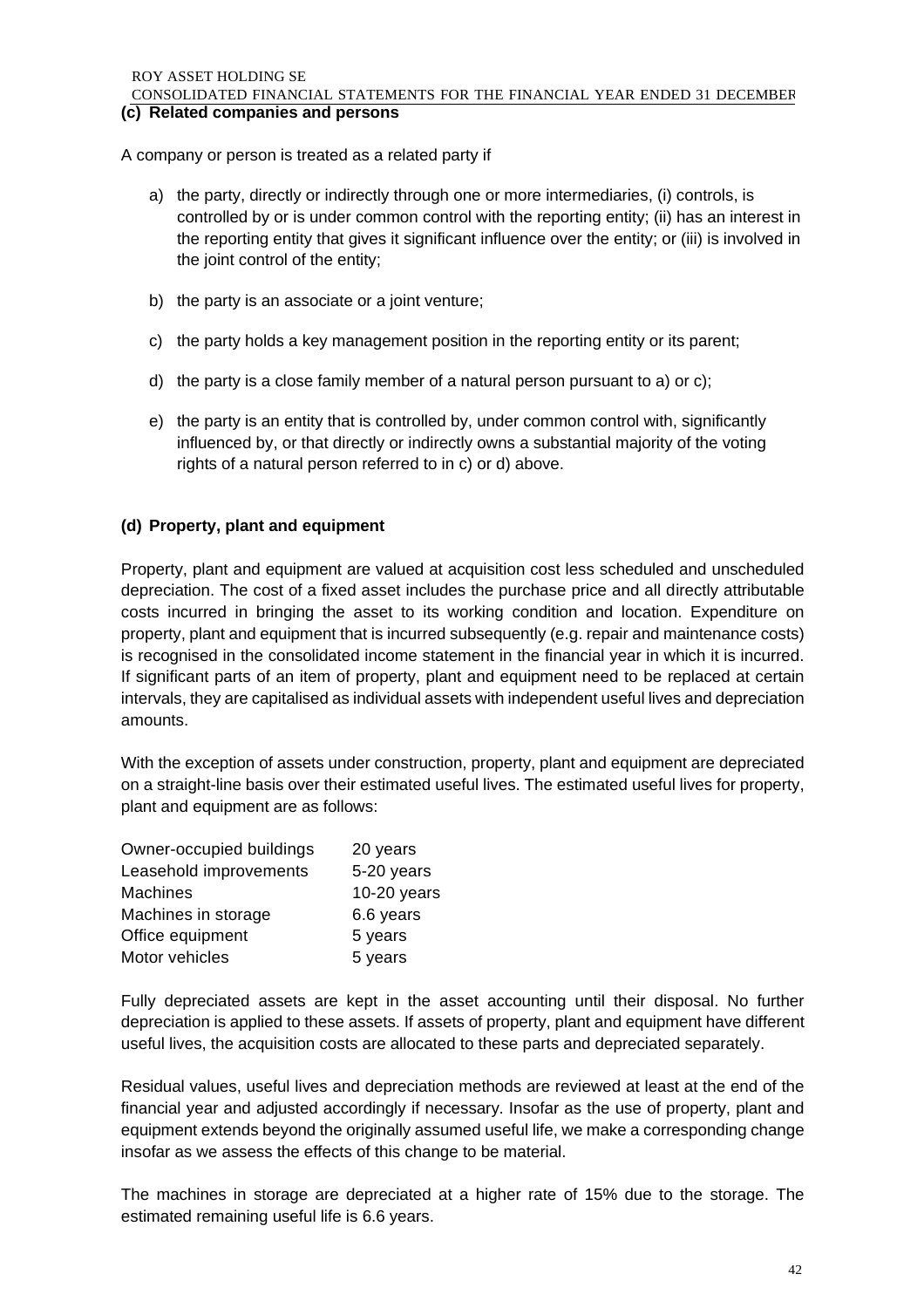An item of property, plant and equipment, as well as any separately recognised material part of such an item, is derecognised on disposal or when no future economic benefits are expected from its use. Gains or losses on disposal or retirement are recognised in the income statement in the year of disposal for the difference between the disposal proceeds and the carrying amount.

### **(e) Investment property**

Investment property is property held to earn rentals and/or for capital appreciation and is not owner-occupied or held for sale in the ordinary course of business. They are valued upon addition at acquisition or production cost including transaction costs and subsequently at amortised acquisition or production cost (including scheduled straight-line depreciation). A useful life of 28 to 40 years is assumed.

The fair value is additionally disclosed in the notes.

Investment property is reclassified to property, plant and equipment when there is a change in use as evidenced by the commencement of owner occupation of the property.

For the treatment of investment property on disposal, please refer to our explanations in section 26.

### **(f) Leases**

The Group recognises, as lessee, an asset for the right to use the leased assets and a corresponding liability for the payment obligations at present value for all continuing obligations that are based on the use of an identified tangible asset for a specified period of time in exchange for a payment to control the asset. In determining the term of the lease, any renewal and termination options are included. The payment obligation is generally discounted at the Group's incremental borrowing rate of 4.626%, as the Group cannot reliably determine the implicit interest rates of the leases entered into. The right-of-use asset is measured at cost at the inception of the lease, which is the aggregate of the initial amount of the lease liability, incentive payments and contract and restoration costs. Subsequent measurement of the right of use is in accordance with comparable acquired assets, i.e. property, plant and equipment and investment property are depreciated on a straight-line basis.

The Group uses the application relief for low-value and short-term leases (less than twelve months) and generally recognises the lease payments as an expense in the consolidated income statement on a straight-line basis.

If a company enters into a contract with the Group as lessor under which all material risks and rewards are transferred to the lessee, the future lease payments to be made by customers are recognised as lease receivables in the amount of the net investment in the lease instead of the leased asset.

The leases entered into by the Group with its tenants are classified as operating leases. Accordingly, the Group is the lessor in a large number of operating leases (tenancies) of various forms over investment property from which revenue and income are generated.

Leases are classified as finance leases when the terms of the lease substantially transfer the risks and rewards of ownership to the lessee. All other leases are classified as operating leases.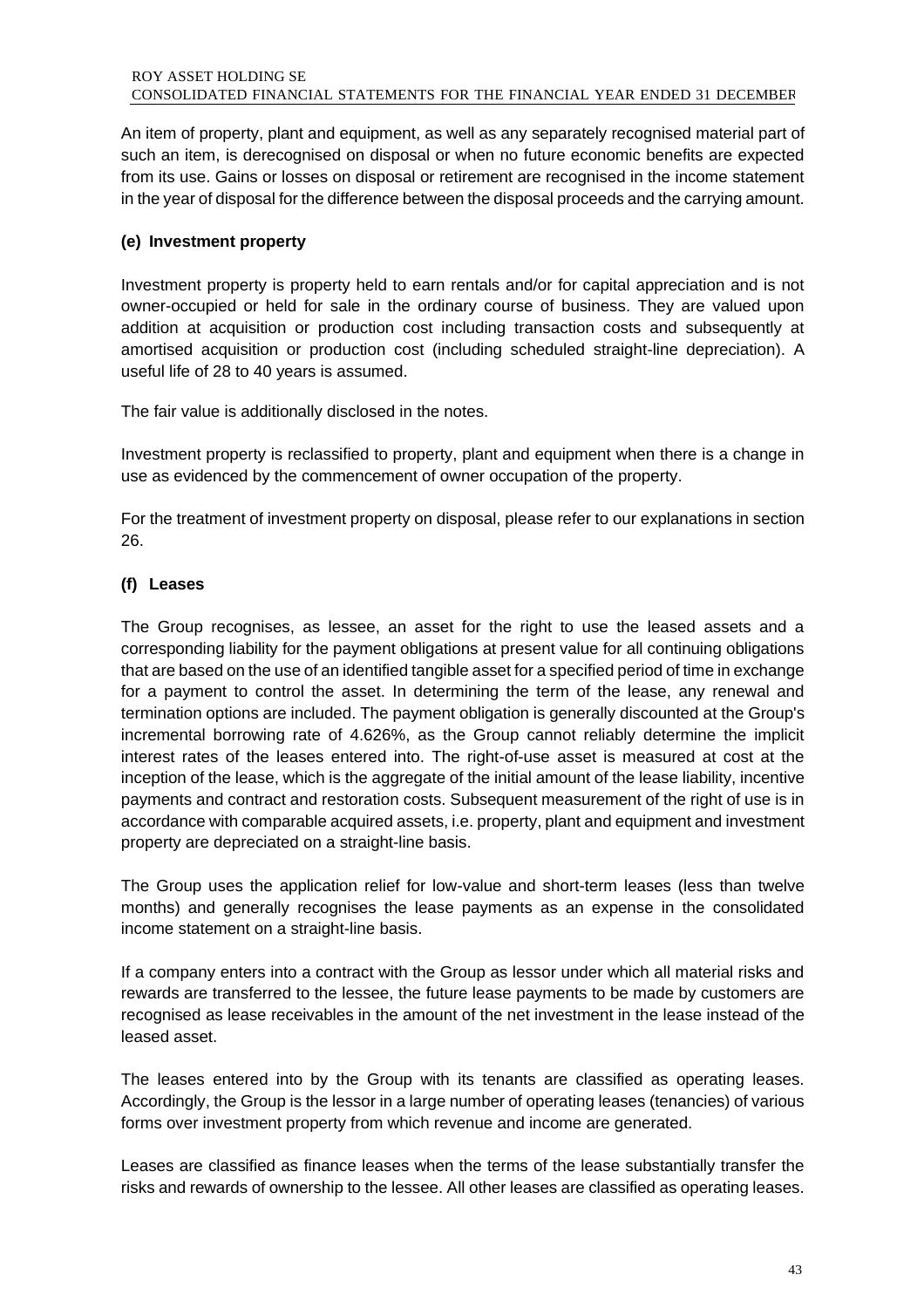CONSOLIDATED FINANCIAL STATEMENTS FOR THE FINANCIAL YEAR ENDED 31 DECEMBER The Group reports rights-of-use that do not meet the definition of investment property in 'Property, plant and equipment' and consequently in the same line item in the financial statements in which the underlying assets owned by the Group are reported.

The lease liabilities are reported in the consolidated balance sheet under other financial liabilities.

### *Lessee defaults*

Efforts are made to minimise bad debt risks through careful selection of contractual partners. For this purpose, available data is used to assess the historical payment behaviour as well as the solvency of the lessees. In addition, the ROY Group works with external service providers and intermediaries in the USA to find suitable lessees. Furthermore, customary security instruments such as sureties, real collateral, guarantees, letters of comfort, retentions and deposits are used when appropriate. Possible bad debt losses are counteracted by a structured receivables management process with our external property management partners. ROY Asset Holding SE has a high-quality portfolio of properties and generates stable cash flows from letting. A significant impairment of the cash flows and thus the financial and earnings position can arise from defaults or insolvencies of anchor tenants.

### **(g) Inventories**

Raw materials, work in progress and finished goods are valued at the lower of acquisition or production cost and net realisable value. Acquisition or production costs include direct material and production costs as well as appropriate portions of variable and fixed overheads, whereby the latter costs are determined on the basis of normal capacity. Cost is allocated to individual inventory items on the basis of weighted average cost. The cost of purchased inventories is determined after deducting discounts and allowances. The net realisable value is determined as the estimated selling price in the ordinary course of business, less the estimated costs of completion and the estimated costs necessary to make the sale.

### **(h) Impairment losses of non-financial assets**

Non-financial assets mainly comprise property, plant and equipment and inventories. At the end of the reporting period, the Group reviews the carrying amount of non-financial assets to determine whether there is any indication of impairment. If any such indication exists, the recoverable amount of the asset is estimated. The recoverable amount is the higher of the asset's fair value less costs to sell and its value in use. The recoverable amount is determined for each individual asset, unless an asset does not generate cash flows that are largely independent of those from other assets or groups of assets. If the carrying amount of an asset exceeds its recoverable amount, the asset is impaired and written down to its recoverable amount.

For non-financial assets, an assessment is made at each balance sheet date as to whether there is any indication that a previously recognised impairment loss may no longer exist or may have decreased. If any such indication exists, the Group makes an estimate of the recoverable amount. A previously recognised impairment loss is reversed only if there has been a change in the estimates used to determine the asset's recoverable amount since the last impairment loss was recognised. If this is the case, the carrying amount of the asset is increased to its recoverable amount. However, the carrying amount is increased to no more than the carrying amount that would have been determined, net of depreciation, had no impairment loss been recognised. The reversal of the impairment loss is recognised in profit or loss.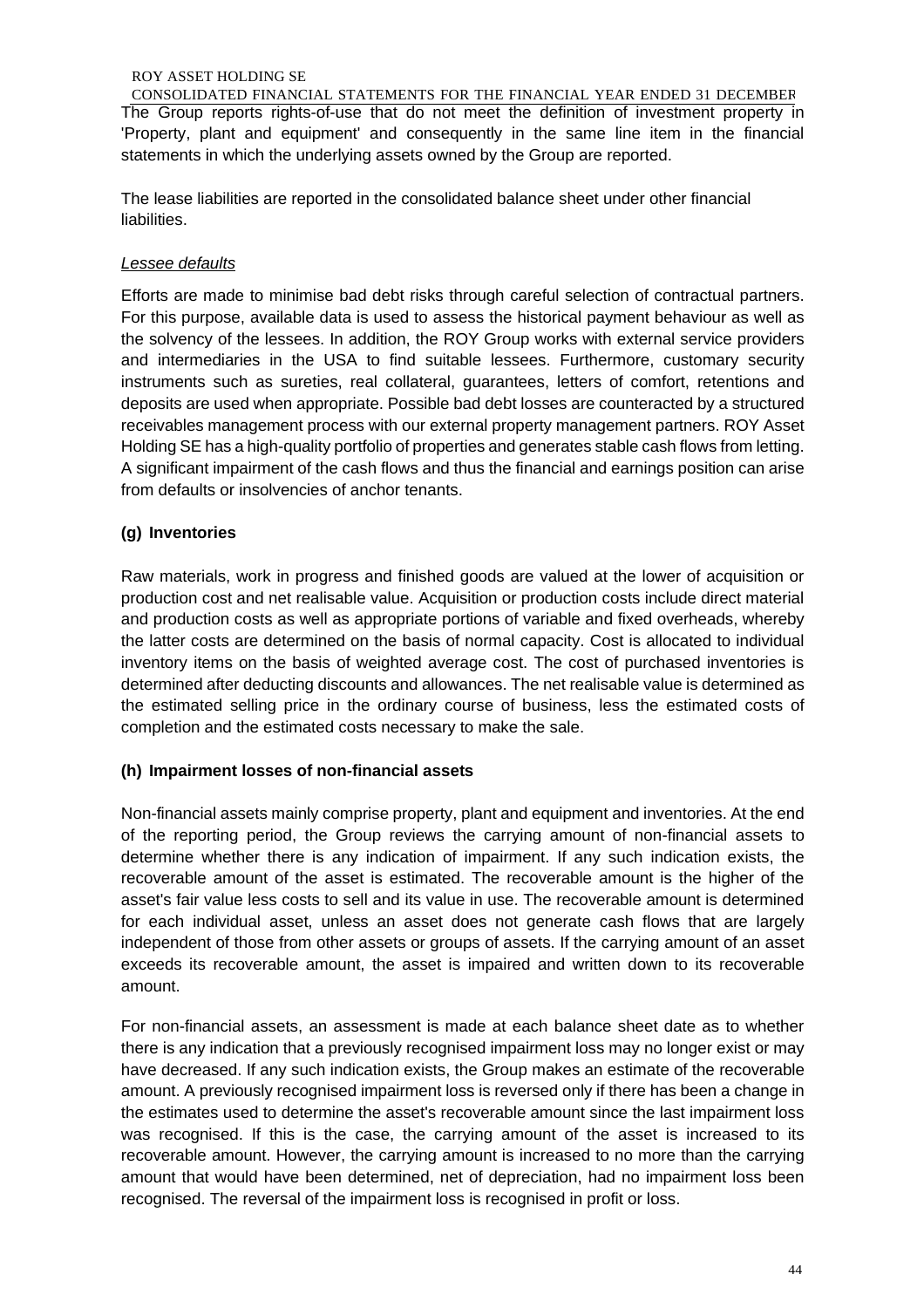### **(i) Financial instruments**

A financial instrument is a contract that gives rise to a financial asset of one entity and a financial liability or equity instrument of another entity. Initial recognition takes place at the time the Group becomes a party to the contract. Financial assets and financial liabilities are generally reported separately. For regular way purchases or sales of financial assets, the Group uses trade date accounting for both initial recognition and derecognition.

Financial instruments are initially recognised at fair value. For subsequent measurement, the financial instruments must be classified at the time of initial recognition. In the process, financial assets are allocated to the following measurement categories of IFRS 9 "Financial Instruments" on the basis of the Group's business model for managing financial assets and the characteristics of the contractual cash flows: (i) financial assets measured at amortised cost, (ii) financial assets measured at fair value through other comprehensive income and (iii) financial assets measured at fair value through profit or loss. They are not reclassified after initial recognition unless the Group changes its business model for managing the financial assets. If a financial asset is measured at fair value through other comprehensive income, directly attributable transaction costs are included in determining the carrying amount.

### *Financial assets*

Financial assets of the Group include in particular trade receivables, other receivables, receivables from an executive director as well as cash and cash equivalents.

The business model is determined at the portfolio level according to the intentions of the management as well as the treatment of business transactions in the past. The examination of the cash flows is carried out on the basis of the individual financial assets.

(i) Financial assets measured at amortised cost

Financial assets are measured at amortised cost if the objective of the business model is to hold the financial asset exclusively to collect contractual cash flows ("hold" business model) and the contractual terms of the financial asset give rise on specified dates to cash flows that are solely payments of principal and interest on the principal amount outstanding. The valuation at amortised cost after initial recognition is carried out using the effective interest method less impairments. Interest income, currency differences and impairments are recognised in profit or loss. Income or expenses from derecognition are recognised in profit or loss.

(ii) Financial assets measured at fair value through other comprehensive income

Financial assets are measured at fair value through other comprehensive income if the objective of the business model is to hold the financial asset to collect contractual cash flows or to sell the financial assets ("hold and sell" business model) and the contractual terms of the financial asset give rise on specified dates to cash flows that are solely payments of principal and interest on the principal outstanding. This category also includes equity instruments that are not held for trading and for which the option to recognise changes in fair value in other comprehensive income was exercised.

After initial recognition, they are measured at fair value through profit or loss, with unrealised gains and losses recognised in other comprehensive income. If the financial assets are debt instruments, interest income calculated using the effective interest method, currency differences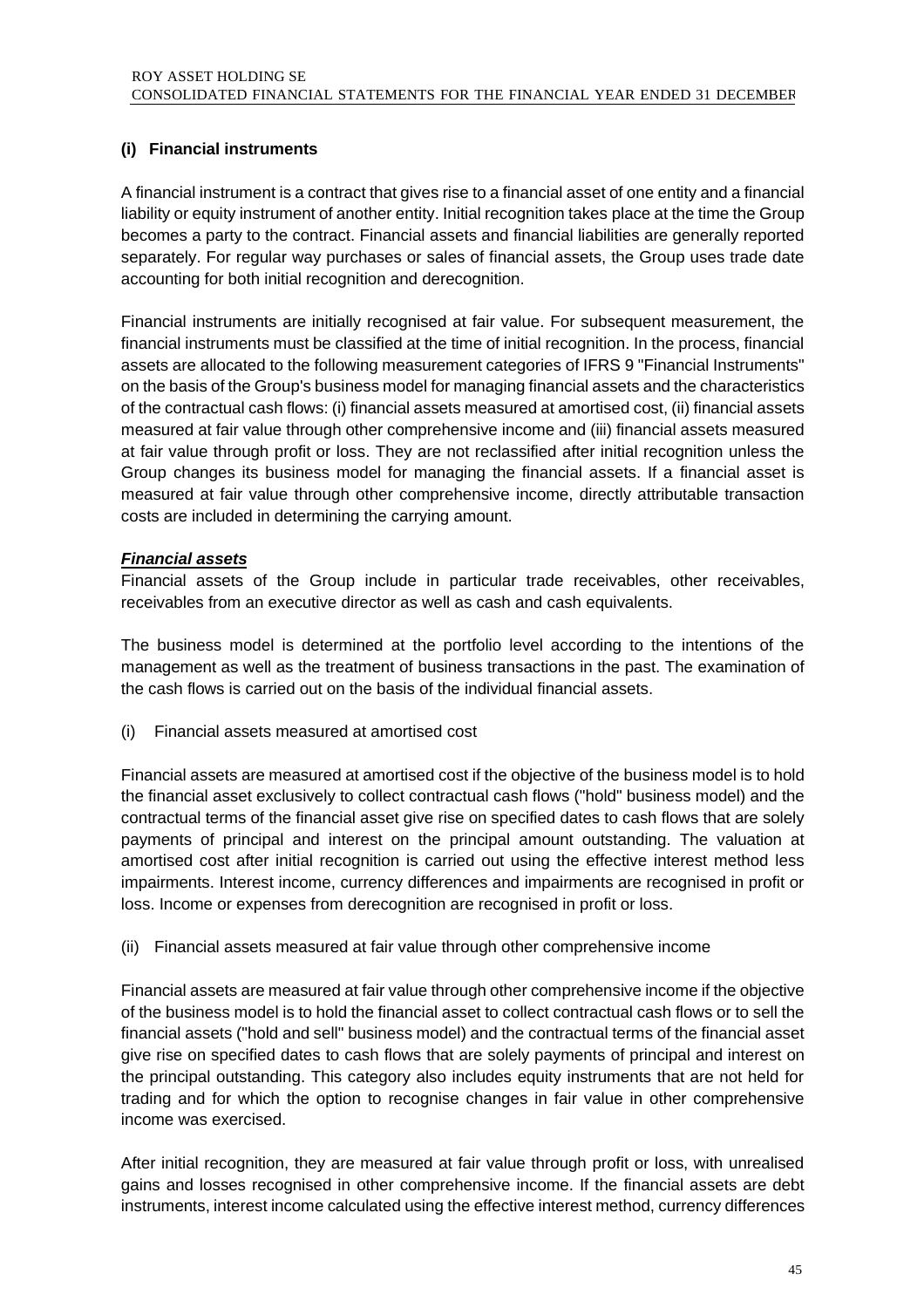CONSOLIDATED FINANCIAL STATEMENTS FOR THE FINANCIAL YEAR ENDED 31 DECEMBER and impairments are recognised in profit or loss. When a debt instrument is derecognised, the accumulated other comprehensive income is reclassified to profit or loss. If the financial assets are equity instruments, the dividends are recognised in profit or loss when the legal claim arises. On disposal of the equity instruments, the cumulative gains and losses are reclassified from other comprehensive income to retained earnings with no effect on profit or loss.

(iii) Financial assets measured at fair value through profit or loss

Financial assets are measured at fair value through profit or loss if the contractual terms do not result in cash flows at specified times that consist solely of principal and interest payments on the outstanding nominal amount. In addition, this item also includes financial assets that are neither allocated to the "hold" business model nor to the "hold and sell" business model. The Group has not made use of the option to designate a financial asset as at fair value through profit or loss.

### *Impairment of financial assets*

Impairments are recognised from the initial recognition of the financial assets on each balance sheet date on the basis of the expected credit losses. Impairment is recognised for financial assets measured at amortised cost and financial assets from debt instruments measured at fair value through other comprehensive income.

The expected credit loss approach uses a three-step approach to allocate allowances:

**Level 1** includes all financial assets without a significant increase in default risk since initial recognition. These are contracts and those whose payments are less than 30 days overdue. In assessing whether there has been a significant increase in credit risk, the Group considers reasonable and supportable information that is relevant and reasonably available in terms of time and cost. In particular, a debt instrument has a low risk of default if its credit risk rating meets the global definition of investment grade. For a financial asset in this grade, a valuation allowance is measured at the amount of the 12-month expected credit loss. This corresponds to the expected credit loss resulting from default events that appear possible within twelve months after the reporting date or a shorter period.

If there is a significant increase in the default risk of a financial asset, it is assigned to **level 2.** An overdue period of more than 30 days may indicate a significant increase in the default risk. However, no impairment of creditworthiness occurs. The expected credit losses, which are measured as possible payment defaults over the entire term of the financial asset, are recognised as an impairment. For trade receivables, the Group applies the simplified approach, according to which these receivables are already allocated to level 2 upon initial recognition. Accordingly, no assessment of a significant increase in credit risk needs to be made.

If a financial asset is impaired or defaulted, it is assigned to **level 3.** The expected credit losses over the entire term of the financial asset are recognised as an impairment loss. Objective evidence that a financial asset is impaired includes being more than 90 days past due and other information about significant financial difficulties of the debtor.

In measuring expected credit losses, a neutral and probability-weighted amount, the time value of money and reasonable and supportable information available at the balance sheet date without undue cost or delay shall be considered. Expected credit losses are the probabilityweighted estimates of credit losses and are measured as the present value of defaults. Payment defaults are measured as the difference between the payments owed to the Group under the contract and the payments the Group expects to collect. Expected credit losses are discounted at the effective interest rate of the financial asset.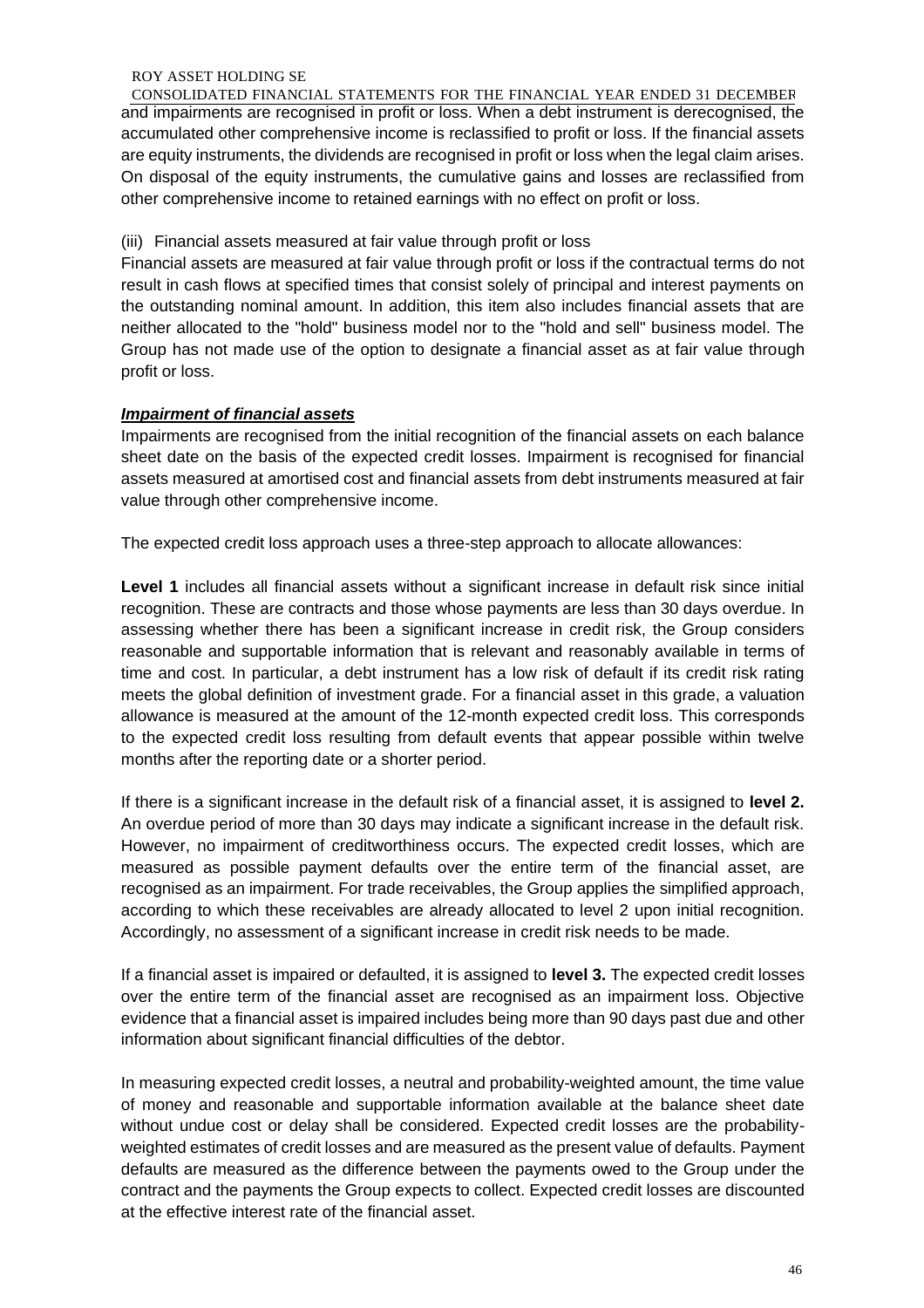Impairments for expected credit losses are recognised in profit or loss and deducted from the gross carrying amount of the financial assets in the balance sheet. For debt instruments measured at fair value through other comprehensive income, the impairment is recognised in other comprehensive income.

### *Derecognition of financial assets*

Financial assets are derecognised when the Group does not have a reasonable expectation that all or a portion of the financial asset will be recoverable. The Group does not expect any significant recovery of the derecognised amount after derecognition. Nevertheless, in accordance with the Group's valuation policies, derecognised financial assets may be subject to enforcement actions for recovery.

### *Financial liabilities*

Financial liabilities of the Group include in particular trade payables and other financial liabilities as well as bank liabilities.

All financial liabilities are initially measured at fair value less directly attributable transaction costs, if any. For the purpose of subsequent measurement, a financial liability is classified upon initial recognition. Financial liabilities are allocated to the following IFRS 9 measurement categories: (i) financial liabilities measured at amortised cost and (ii) financial liabilities measured at fair value through profit or loss.

(i) Financial liabilities measured at amortised cost

After initial recognition, all financial liabilities are measured at amortised cost using the effective interest method. Resulting interest expenses and income as well as foreign currency differences are recognised in the income statement as "financial expenses" or "financial income".

(ii) Financial liabilities at fair value through profit or loss

Financial liabilities at fair value through profit or loss include financial liabilities held for trading. Derivatives that are not included in hedge accounting as hedging instruments are classified as held for trading. All gains and losses from financial liabilities held for trading are recognised in profit or loss.

### *Derecognition of financial liabilities*

The Group derecognises a financial liability when the contractual obligations are discharged, cancelled or expire. When an existing financial liability is replaced by another from the same lender on substantially different terms, or the terms of an existing liability are substantially modified, such an exchange or modification is treated as a derecognition of the original liability and an addition of a new liability, and the difference in the respective carrying amounts is recognised in the income statement.

### *Offsetting of financial instruments*

Financial assets and liabilities are offset and presented as a net amount in the consolidated statement of financial position when there is a currently enforceable legal right to offset the recognised amounts and there is an intention either to settle on a net basis, or to realise the asset and settle the liability simultaneously.

### *Fair value of financial instruments*

The fair value of financial instruments traded in an active market is determined using quoted bid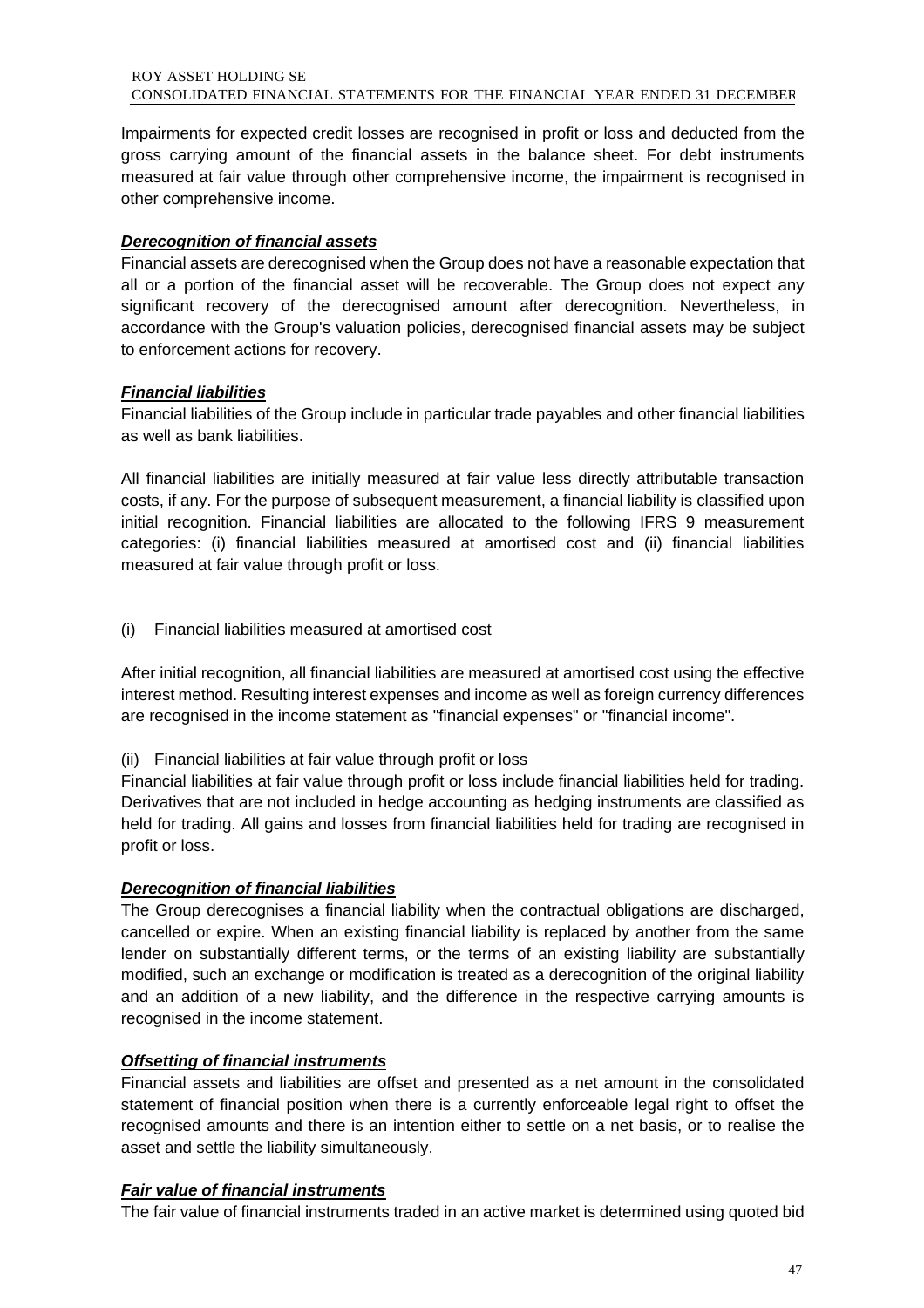CONSOLIDATED FINANCIAL STATEMENTS FOR THE FINANCIAL YEAR ENDED 31 DECEMBER prices or dealer price quotations (bid price for long positions and ask price for short positions), without deducting transaction costs.

### **(j) Cash and cash equivalents**

Cash and cash equivalents comprise cash at banks, cash in hand and short-term deposits with a contractual maturity of three months or less.

### **(k) Equity**

An equity instrument is a contract that evidences a residual interest in the assets of the entity after deducting its liabilities. Equity instruments issued by the Company are accounted for at the proceeds received, net of direct issue costs.

The repurchase of the Company's own equity instruments is recognised and deducted directly in equity. No gain or loss is recognised for the purchase, sale, issue and cancellation of the Company's own equity instruments.

### **(l) Non-controlling interests**

The components of non-controlling interests in business combinations are measured at fair value at the acquisition date or at the proportionate share of the acquiree's identifiable net assets. The Group decides which valuation method to use separately for each business combination.

### **(m) Revenue and income recognition**

The Group recognises revenue from contracts with customers relating to the sale or transfer of goods and the provision of services to customers in the amount of consideration expected to be received in exchange for those goods or services.

### *Revenues from the ceramics sector*

In the business segment "Ceramics", the Group generates sales revenues from the marketing of high-quality ceramic tiles. Revenue is recognised when control is transferred from the Group to the customer at the amount to which the Group expects to be entitled after the performance obligation has been fulfilled. At the time of delivery to the customer, the Group's performance obligation is fulfilled. The customer's right of return is taken into account by reducing the sales revenue by a return rate estimated on the basis of experience.

The fees from the marketing of ceramic tiles are generally invoiced after delivery has been made. Insofar as the Group collects advance payments on orders received, these contractual liabilities are reported under other liabilities.

### *Turnover from the real estate sector*

From the business segment "Real Estate", the Group generates revenues from real estate project development, renting and trading in real estate.

Revenue from the rental of real estate is recognised over the term of the rental agreements (leases) in the amount agreed in the rental agreement.

Revenue from the sale of project properties is recognised in accordance with IFRS 15 either at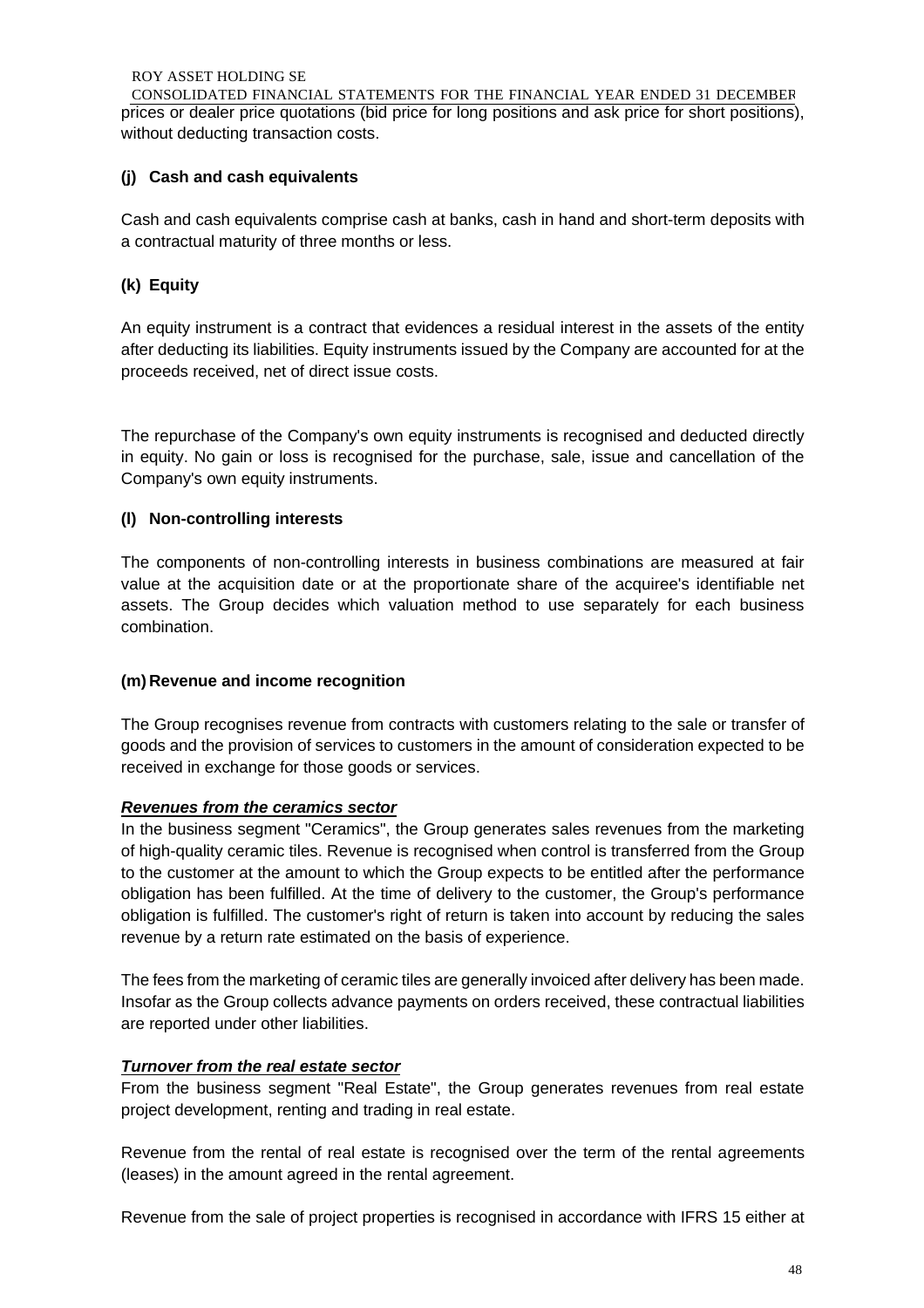CONSOLIDATED FINANCIAL STATEMENTS FOR THE FINANCIAL YEAR ENDED 31 DECEMBER a specific point in time or over a specific period of time as soon as the customer obtains control over the asset in question. Insofar as the sale of properties in the portfolio is concerned, the revenue is regularly recognised at the time when the Group has fulfilled its performance obligations. In the case of the sale of project properties, there may also be a period-related transfer of control to the customer, so that revenue is recognised depending on the stage of completion of the construction project from the time the contract is concluded with the customer. The degree of completion is measured on the basis of the cost-to-cost method.

### Result from the sale of real estate

Proceeds from the sale of investment properties are reported in the income statement as net sales proceeds. These are calculated by deducting the directly attributable costs of disposal from the sales proceeds. The book value of the disposed asset is openly deducted from the net sales proceeds, so that the profit or loss from the sale is shown as the difference.

### *Additional costs when initiating the contract*

Additional contract initiation costs are to be capitalised as an asset and depreciated according to schedule. If the period between conclusion of the contract and acceptance of the property does not exceed one year, the contract initiation costs are not capitalised and are immediately recognised as an expense. Warranty claims are always accounted for in accordance with IAS 37.

### *Contract balances*

Contract assets from the fulfilment of contractual performance obligations under contracts for work and services and before an unconditional right to receive the consideration arises are reported under other non-financial assets.

Contract liabilities essentially relate to advance payments received on orders, which are reported under other liabilities.

### **(n) Cost of debt**

Borrowing costs that are directly attributable to the acquisition, construction or production of an asset that necessarily takes a substantial period of time to get ready for its intended use or sale are capitalised as part of the cost of the related asset. All other borrowing costs are recognised as an expense in the period in which they are incurred. Borrowing costs are interest and other costs that an entity incurs when it borrows funds.

### **(o) Costs of retirement benefits**

For defined contribution plans, the Group pays contributions to publicly or privately administered pension insurance carriers on the basis of statutory or contractual obligations or on a voluntary basis. The Group has no further payment obligations after payment of the contributions. The contributions are recognised in profit or loss as employee benefit expenses when they fall due. Prepayments of contributions are deferred as assets to the extent that a refund claim exists or future contribution payments are reduced.

Four former executives have acquired pension entitlements at Klingenberg Dekoramik. For these pension entitlements, the extent of the obligation is calculated annually by an independent actuary in accordance with the provisions of IAS 19. The present value of the defined benefit obligation is calculated at each balance sheet date using the projected unit credit method. In addition to the pensions known on the balance sheet date, the calculation also takes into account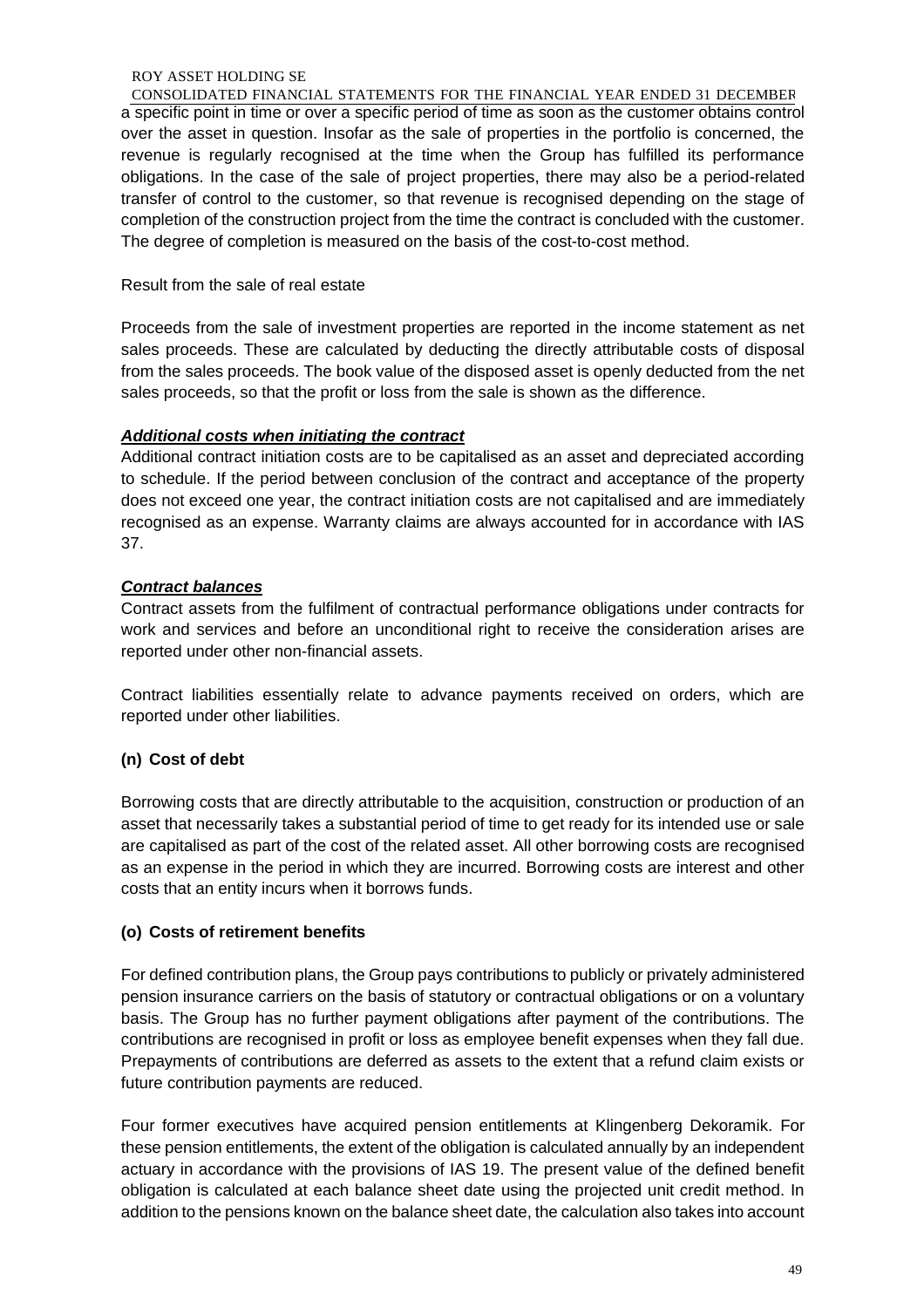CONSOLIDATED FINANCIAL STATEMENTS FOR THE FINANCIAL YEAR ENDED 31 DECEMBER the expected future rates of increase in pensionable salaries and pensions (remuneration and pension trend). The present value of the pension obligation is determined on the basis of an interest rate. The data basis for the interest rate calculation is the corporate bonds recorded by Bloomberg for the Eurozone with an AA rating from at least half of the rating agencies. Using financial mathematical methods, a yield curve is derived from this data basis and from this a discount rate is derived that is congruent with the obligations in terms of maturity. The probabilities for death, disability and marriage are taken from the Prof. Klaus Heubeck 2018 mortality tables. Statutory insolvency protection for pension obligations is provided by the Pension Security Association.

### **(p) Income taxes**

Tax expense comprises current and deferred tax. Current tax and deferred tax are recognised in profit or loss except to the extent that it relates to a business combination or to an item recognised directly in equity or in other comprehensive income.

The Group has determined that interest and penalties on income taxes, including uncertain tax items, do not meet the definition of income taxes and are therefore accounted for under IAS 37.

### (i) Actual taxes

Current tax is the expected tax payable or receivable on the taxable income or tax loss for the financial year, based on tax rates enacted or substantively enacted at the reporting date, and any adjustments to tax payable in respect of previous years. The amount of the expected tax liability or tax receivable reflects the best estimate, taking into account tax uncertainties, if any. Current tax liabilities also include any tax liabilities that arise as a result of the assessment of dividends. Current tax assets and liabilities are netted only under certain conditions.

### (ii) Deferred taxes

Deferred tax is recognised in respect of temporary differences between the carrying amounts of assets and liabilities for Group accounting purposes and the amounts used for tax purposes. Deferred taxes are not recognised for

- temporary differences arising on initial recognition of assets or liabilities in a transaction that is not a business combination and that affects neither accounting profit nor taxable profit.
- temporary differences associated with investments in subsidiaries, associates and jointly controlled entities, provided that the Group is able to control the timing of the reversal of the temporary differences and it is probable that they will not reverse in the foreseeable future.
- taxable temporary differences on initial recognition of goodwill.

A deferred tax asset is recognised for unused tax losses, unused tax credits and deductible temporary differences to the extent that it is probable that future taxable profit will be available against which they can be utilised. Future taxable profits are determined based on the reversal of taxable temporary differences. If the amount is not sufficient to fully capitalise deferred tax assets, the future taxable profits - taking into account the reversal of temporary differences - are determined on the basis of the subsidiaries' individual business plans. Deferred tax assets are reviewed at each reporting date and reduced to the extent that it is no longer probable that the related tax benefit will be realised; reversals are made when the probability of future taxable profits improves.

Unrecognised deferred tax assets are reassessed at each reporting date and are recognised to the extent that it is probable that future taxable profit will allow them to be recovered.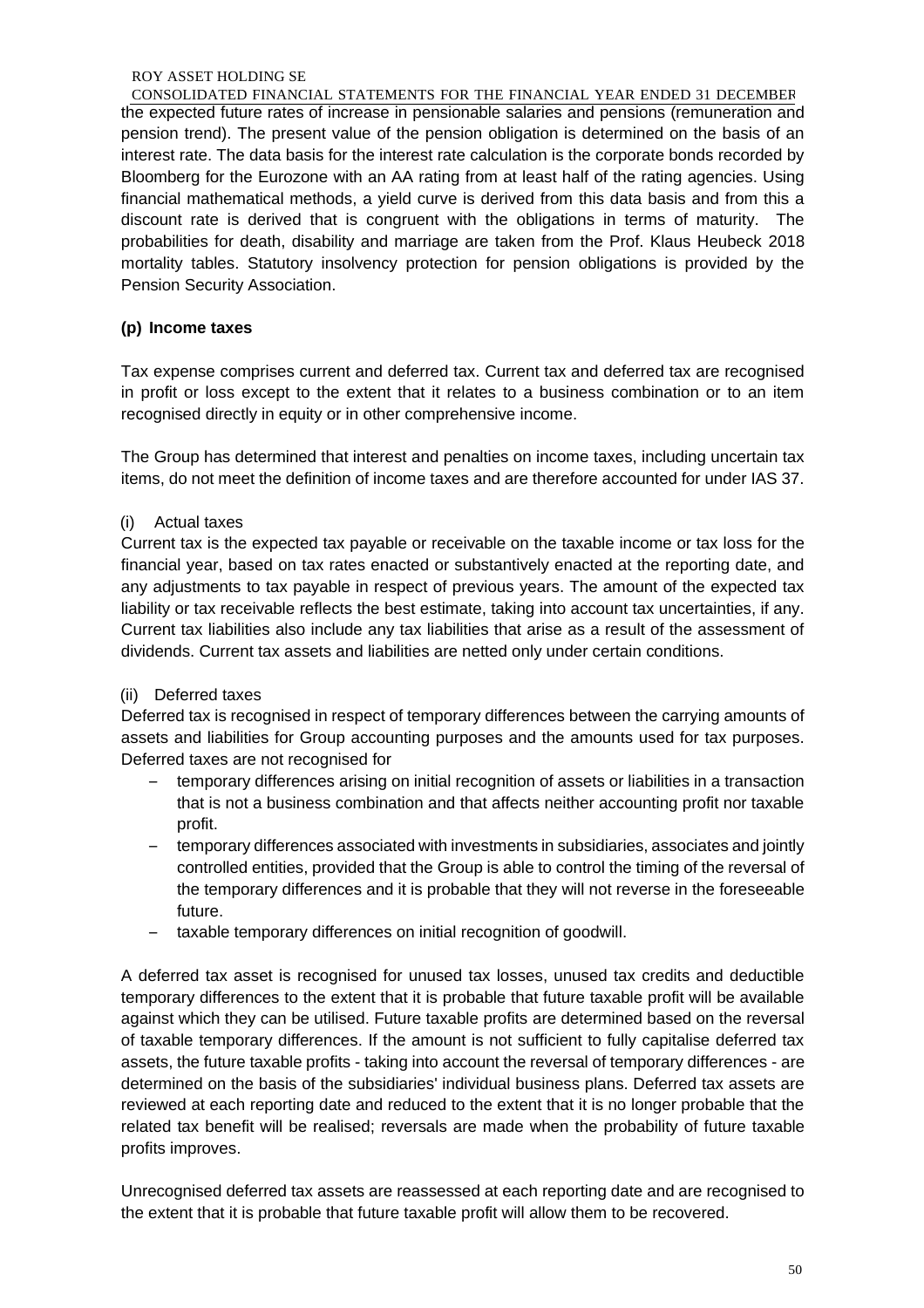Deferred tax is measured at the tax rates that are expected to apply to temporary differences when they reverse, using tax rates enacted or substantively enacted at the reporting date. Deferred taxes reflect any uncertainty in income taxes. The measurement of deferred tax reflects the tax consequences that follow from the Group's expectations about the manner in which the carrying amounts of its assets will be recovered or its liabilities settled at the reporting date. Deferred tax assets and deferred tax liabilities are offset if certain conditions are met.

### **(q) Foreign currencies**

The Group has prepared the consolidated financial statements in euro  $(\epsilon)$ , the functional currency is the US dollar and the reporting currency is the euro.

Transactions in foreign currencies are translated into the respective functional currency of the Group companies at the spot rate on the date of the transaction.

Monetary assets and liabilities denominated in a foreign currency at the reporting date are translated into the functional currency at the closing rate. Non-monetary assets and liabilities that are measured at fair value in a foreign currency are translated at the exchange rate prevailing at the date when the fair value was determined. Non-monetary items that are measured at historical cost in a foreign currency are translated using the exchange rate at the date of the transaction. Currency translation differences are generally recognised in profit or loss for the period and reported within finance costs.

Assets and liabilities from foreign operations, including goodwill and fair value adjustments arising on acquisition, are translated into euro at the closing rate on the reporting date. Income and expenses from foreign operations are translated using the exchange rate at the date of the respective transaction.

Currency translation differences are recognised in other comprehensive income and reported in the currency translation reserve in equity, unless the currency translation difference is allocated to non-controlling interests.

On the disposal of all or part of a foreign operation that results in a loss of control, significant influence or joint control, the cumulative amount recognised in the foreign currency translation reserve relating to that foreign operation up to that date is reclassified to profit or loss as part of the gain or loss on disposal. In the case of only partial disposal, without loss of control of a subsidiary that includes a foreign operation, the relevant portion of the cumulative translation difference is allocated to non-controlling interests. When the Group only partially disposes of an associate or joint venture that includes a foreign operation, but retains significant influence or joint control, the relevant portion of the cumulative translation difference is reclassified to profit or loss.

### **(p) Fair value measurement**

The Group measures financial instruments, such as derivatives, and non-financial assets, such as investment property, at fair value at each reporting date. In the case of investment property, this valuation is primarily used to test for impairment - investment property is accounted for using the cost model. Fair value is the price received to sell an asset or paid to transfer a liability in an orderly transaction between market participants at the measurement date. In measuring fair value, it is assumed that the transaction in which the sale of the asset or the transfer of the liability takes place is either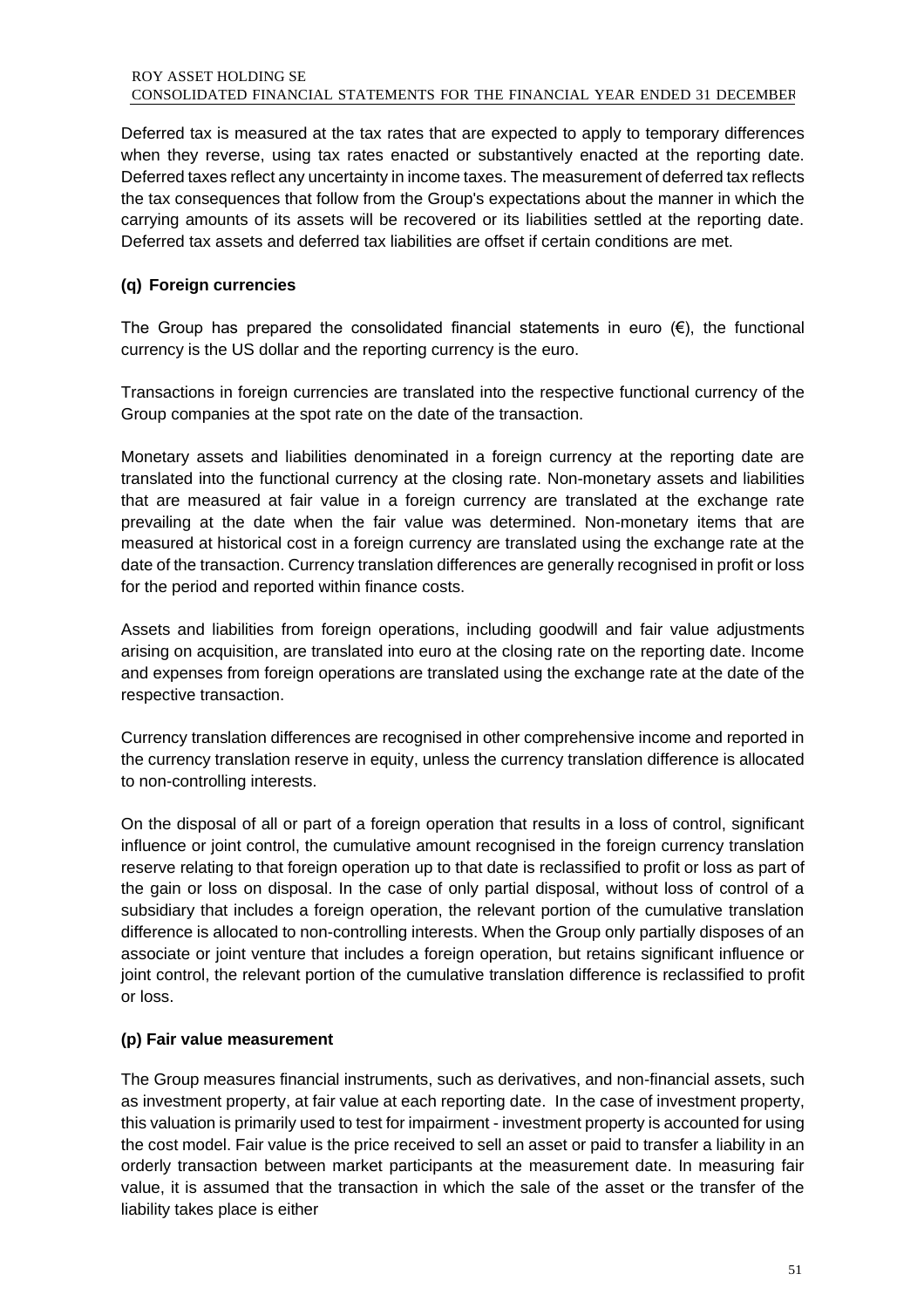- on the principal market for the asset or liability, or
- if there is no principal market, is made in the most advantageous market for the asset or liability. The entity must have access to the principal or most advantageous market.

The fair value of an asset or liability is measured using the assumptions that market participants would use in pricing the asset or liability. It is assumed that market participants act in their best economic interest. In measuring the fair value of a non-financial asset, the market participant's ability to generate economic benefits by using the asset in its highest and best use or by selling it to another market participant that has the highest and best use for the asset is considered.

The entity uses valuation techniques that are appropriate in the circumstances and for which sufficient data is available to measure fair value. The use of significant observable inputs is minimised and the use of unobservable inputs is maximised. All assets and liabilities for which fair value is determined or reported in the financial statements are categorised in the measurement hierarchy described below based on the lowest level input that is significant to the fair value measurement as a whole:

- Level 1: quoted (unadjusted) prices in active markets for identical assets or liabilities
- Level 2: Valuation techniques for which the lowest level input that is significant to the fair value measurement as a whole is observable on the market, either directly or indirectly
- Level 3: Valuation techniques for which the lowest level input that is significant to the fair value measurement as a whole is unobservable on the market

For assets and liabilities that are recognised at fair value in the financial statements on a recurring basis, the entity determines whether transfers have occurred between levels in the hierarchy by reviewing the classification (based on the lowest level input that is significant to the fair value measurement as a whole) at the end of each reporting period.

The company has not yet formed a separate valuation committee, as the real estate division is still in the process of being set up and the management still makes all decisions in this regard jointly; this also applies to the question of whether the company commissions external appraisers or does without an appraisal, depending on the timing of the investment made.

External valuers are used for the valuation of significant assets, such as property, plant and equipment and available-for-sale financial assets, as well as significant liabilities, such as contingent consideration. The decision on whether to engage external valuers is made annually by management after consultation with the Board of Directors.

Selection criteria for valuers are, for example, market knowledge, reputation, independence and compliance with professional standards. Valuers are usually re-selected after three years. The valuation committee decides which valuation techniques and input factors to use in each case after discussions with the company's external valuers.

At each reporting date, management analyses the changes in value of assets and liabilities that need to be revalued or reassessed in accordance with the ROY Group's accounting policies. In this analysis, it reviews the significant inputs used in the last valuation by cross-checking the information in the valuation calculations with contracts and other relevant documents. Together with the Group's external valuers, management also compares the changes in fair value of each asset and liability with relevant external sources to assess whether the respective changes are plausible.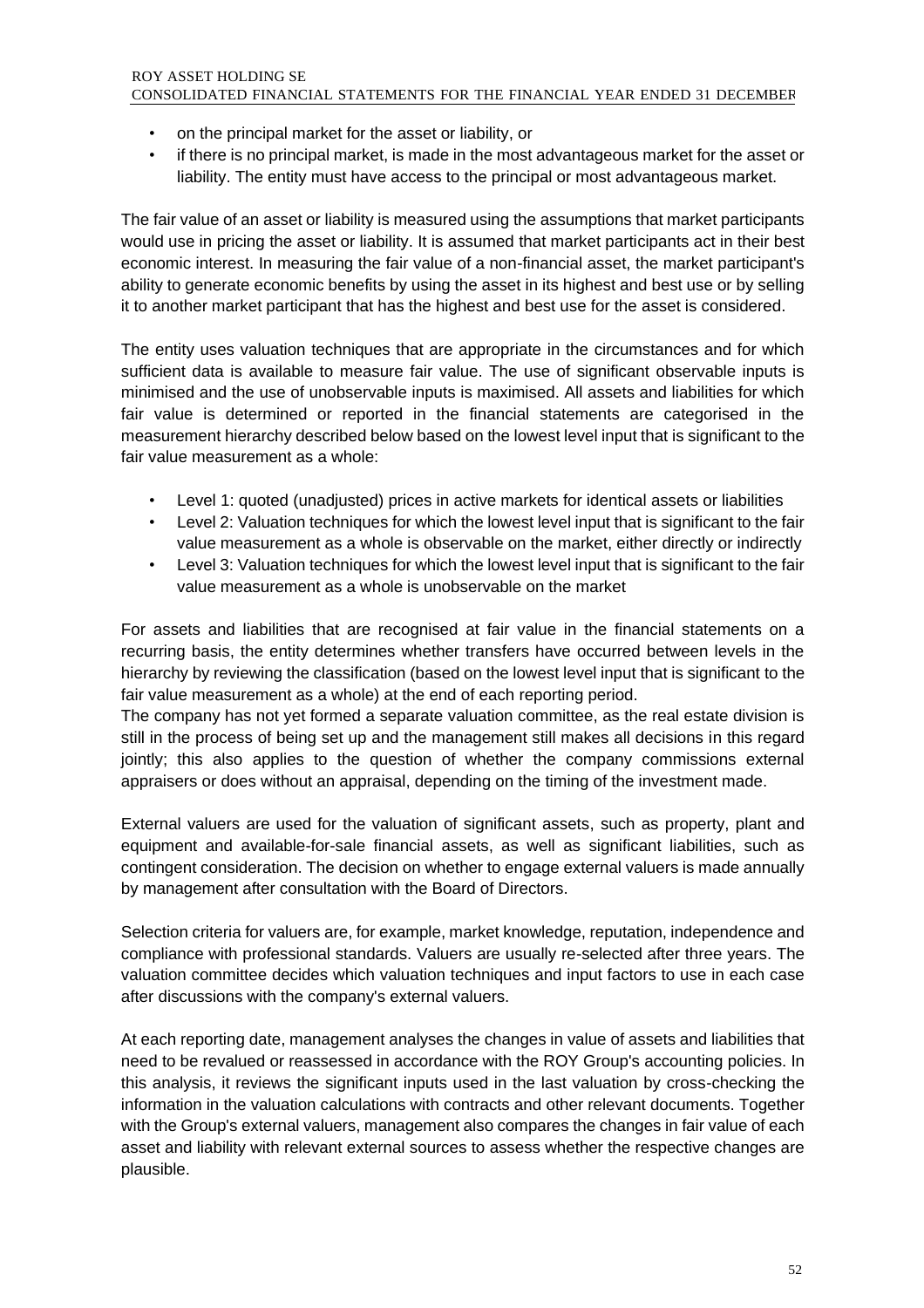### CONSOLIDATED FINANCIAL STATEMENTS FOR THE FINANCIAL YEAR ENDED 31 DECEMBER 4. CRITICAL EXERCISE OF JUDGEMENT AND IMPORTANT REASONS FOR ESTIMATION UNCERTAINTIES

In applying the Group's accounting policies as described in Note 3, the Company's Executive Directors are required to make judgements, estimates and assumptions about the carrying amounts of assets and liabilities that are not clearly evident from other sources. The estimates and related assumptions are based on historical experience and other factors that are believed to be significant. Actual results may differ from these estimates.

The estimates and underlying assumptions are reviewed on an ongoing basis. Revisions to accounting estimates are recognised in the period in which the estimate is revised if the revision affects only that period, or in the period of the revision and in future periods if the revision affects both current and future periods.

Exercise of discretion in the application of the company's accounting and valuation principles No judgement has been exercised, except in respect of estimates (see below) made by the Executive Directors of the Company in the process of applying the Group's accounting policies.

### Important reasons for estimation uncertainties

The key assumptions concerning the future and other key reasons for estimation uncertainty at the end of the reporting period that have a significant risk of causing a material adjustment to the carrying amounts of assets and liabilities within the next financial year are discussed below.

### *Depreciation of property, plant and equipment*

Property, plant and equipment are depreciated on a straight-line basis over their estimated useful lives, taking into account their estimated residual values. The determination of the useful life and residual value requires an estimate by management. The Group reviews the residual value and useful life of property, plant and equipment annually and the depreciation charge in the financial year and the respective estimate of value in future reporting periods may change if the expectation differs from the original estimates.

In addition, an impairment test was performed in 2020 for certain items of property, plant and equipment from the former production facility in China. The result was that an additional impairment loss is to be recognised in 2020 in the carrying amount of property, plant and equipment as at 31 December 2020. See also note 15.

### *Estimated impairment loss on trade and other receivables*

The Group estimates the impairment loss on trade and other receivables resulting from customers' inability to make the required payments when it can be objectively demonstrated that the Group will not be able to collect the full amount due. These estimates are based on past payment history, creditworthiness of customers, past write-off experience and default or delinquency. If the financial condition of the customers deteriorates, the actual write-offs may be higher than the allowances made to date. As at 31 December 2020, the carrying amount of trade and other receivables and the carrying amount of loans granted, net of impairment losses under IFRS 9 for impairment loss, are respectively EUR 4,549 thousand and EUR 199 thousand (2019: EUR 5,175 thousand and EUR 107 thousand).

### 5. CAPITAL RISK MANAGEMENT

The Group manages its financial resources to ensure that Group companies can continue to operate while maximising shareholder return by optimising the debt to equity ratio. The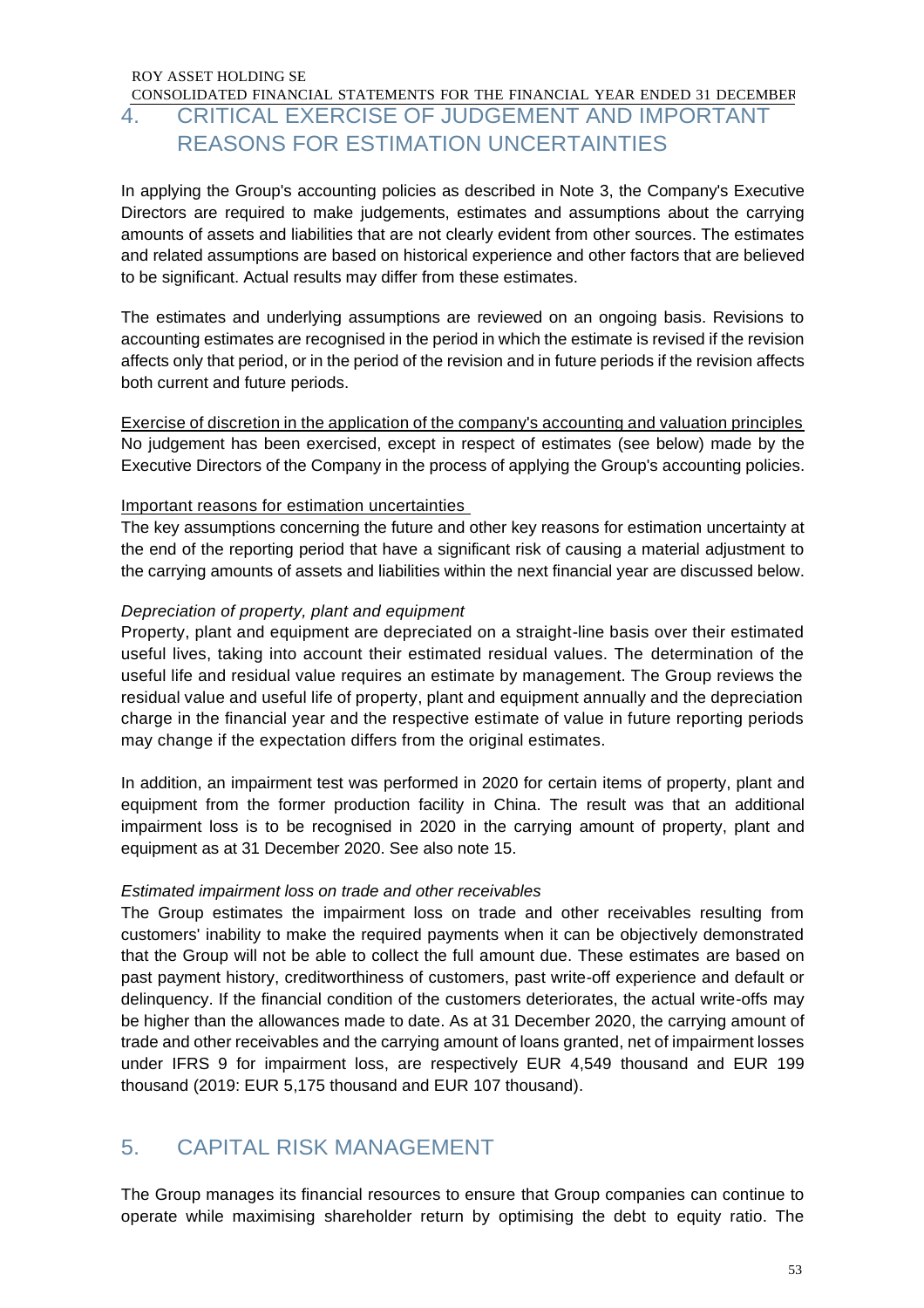CONSOLIDATED FINANCIAL STATEMENTS FOR THE FINANCIAL YEAR ENDED 31 DECEMBER Group's overall strategy remains unchanged from the previous year. See further related notes in the combined management report.

| <b>KEUR</b>                                             | 2020   | 2019   |
|---------------------------------------------------------|--------|--------|
| Net liquidity (consisting entirely of "positive cash)". | 4,679  | 1.416  |
| Equity attributable to owners of the company            | 63,652 | 89,736 |

The Executive Directors of the Company review the capital structure on a regular basis. As part of this review, the Executive Directors of the Company consider the cost of capital and the risks associated with each type of capital. Based on the recommendation of the Executive Directors, the Group weights its overall capital structure by paying dividends, issuing new shares and raising new debt or repaying existing debt.

### 6. FINANCIAL INSTRUMENTS

| <b>KEUR</b>                  | <b>Book</b><br>value | as at 31.12.2020<br><b>Fair value</b> | <b>Book</b><br>value | as at 31.12.2019<br><b>Fair value</b> |
|------------------------------|----------------------|---------------------------------------|----------------------|---------------------------------------|
| <b>Financial assets</b>      |                      |                                       |                      |                                       |
|                              | 9,228                | 9,228                                 | 8,067                | 8,067                                 |
| <b>Total</b>                 | 9,228                | 9,228                                 | 8,067                | 8,067                                 |
|                              |                      |                                       |                      |                                       |
| <b>Financial liabilities</b> |                      |                                       |                      |                                       |
|                              | 4,926                | 4,926                                 | 22,628               | 22,628                                |
| <b>Total</b>                 | 4,926                | 4,926                                 | 22,628               | 22,628                                |

Financial assets consist of loans and receivables (including trade and other receivables, longterm loans and receivables due from an Executive Director)

Financial liabilities consist of liabilities measured at amortised cost, trade payables and other liabilities, excluding liabilities from wage and personnel costs and costs for social benefits and other tax liabilities).

Objectives and strategies in the management of financial risk

In the ordinary course of the Company's business, it is exposed to foreign currency risk, interest rate risk, credit risk and liquidity risk. These risks are mitigated by the Group's financial management and execution policies described below. Default risk in particular is regularly monitored in risk management and identified and quantified by means of regular internal risk surveys and recommendations for action are derived. Defaults are defined based on historical experience and defaults.

*Foreign currency risk*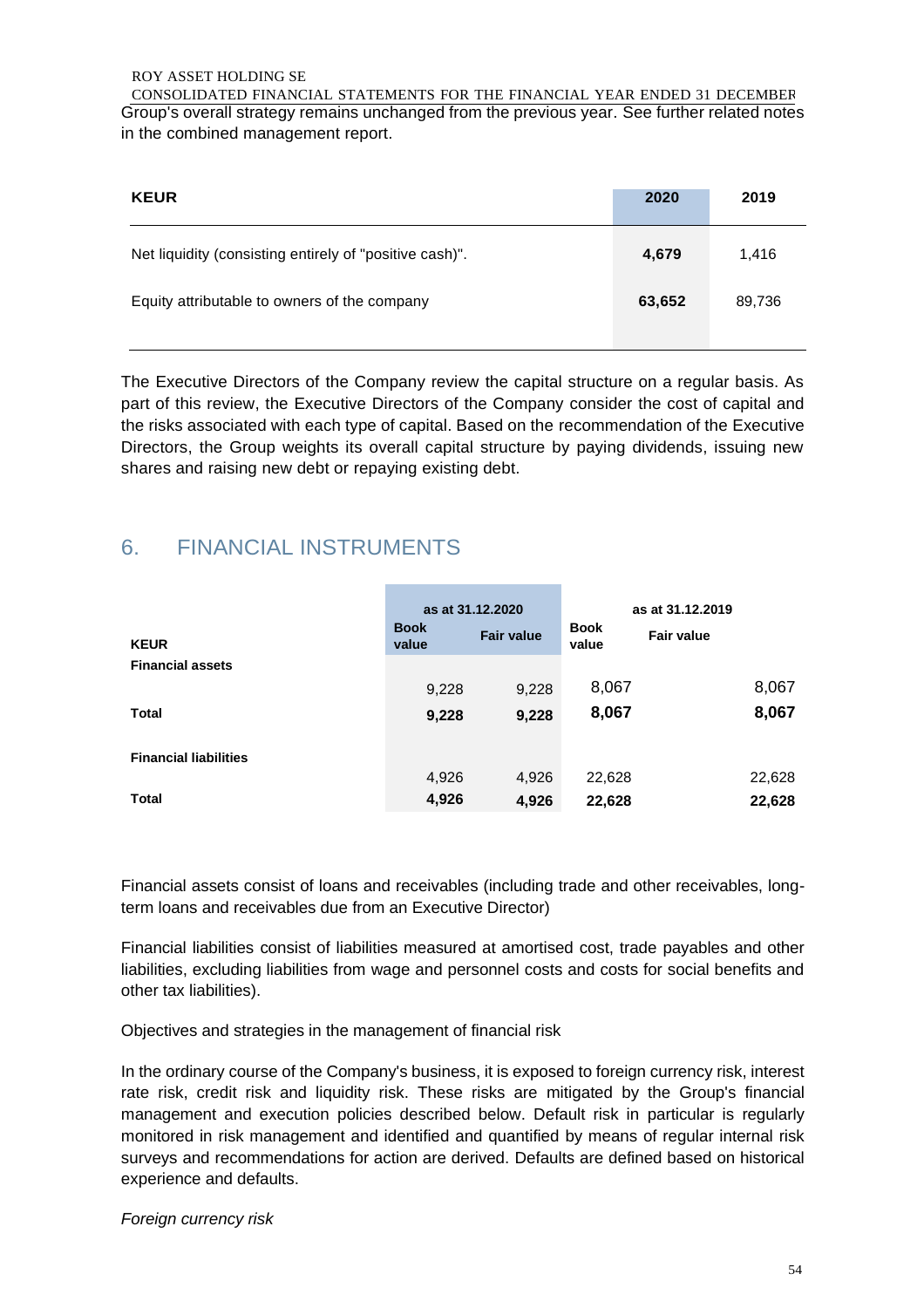CONSOLIDATED FINANCIAL STATEMENTS FOR THE FINANCIAL YEAR ENDED 31 DECEMBER Except for certain balances and credit balances, most of the Group's financial instruments such as trade and other receivables are denominated in USD, which is artificially at a stable exchange rate level against HKD. The operating activities in China were discontinued as at 30 September 2015. Accordingly, there is little foreign currency risk from operating activities between HKD and USD. Nevertheless, there is a foreign currency risk in the preparation of the consolidated financial statements, which are presented in Euro. The translation differences resulting from the translation are treated separately in the consolidated statement of comprehensive income.

### *Sensitivity analysis with regard to foreign currency risk*

The following table approximates the sensitivity to a possible change in the exchange rate of the USD against the EUR as the reporting currency at the end of the reporting period if all other variables remain constant.

| <b>KEUR</b>                                                                    | 2020              | 2019              |
|--------------------------------------------------------------------------------|-------------------|-------------------|
| Impact on profit after tax<br>USD / EUR<br>- increased by 10<br>- fallen by 10 | $-1,834$<br>1,834 | $-1,171$<br>1,171 |

The sensitivity of equity is shown in the table below:

| <b>KEUR</b>                                                           | 2020              | 2019                |
|-----------------------------------------------------------------------|-------------------|---------------------|
| Effects on equity<br>USD / EUR<br>- increased by 10<br>- fallen by 10 | 2,564<br>$-2,564$ | 10,415<br>$-10,415$ |

The Group did not enter into any hedging transactions during the 2020 financial year. However, the Executive Directors of the Company continuously monitor the respective foreign currency risk and consider hedging transactions if necessary in case of significant foreign currency risk.

### *Interest rate risk*

The Group has bank balances which bear interest at the prevailing market rate. The resulting interest income is relatively immaterial to the Group's operations and therefore its revenue and operating profit are substantially unaffected by changes in market interest rates.

Furthermore, there was a bank loan until the beginning of 2020, which was taken out to finance the purchase of a property in Texas. The loan has a nominal amount of USD 19,500,000 and was subject to an interest rate of 300 basis points above LIBOR as a reference interest rate. This loan was fully repaid in February 2020 and accordingly there are no longer any interest rate risks as at 31 December 2020. An interest rate change of plus / minus 100 basis points would have the following impact on the annual interest costs and the income statement.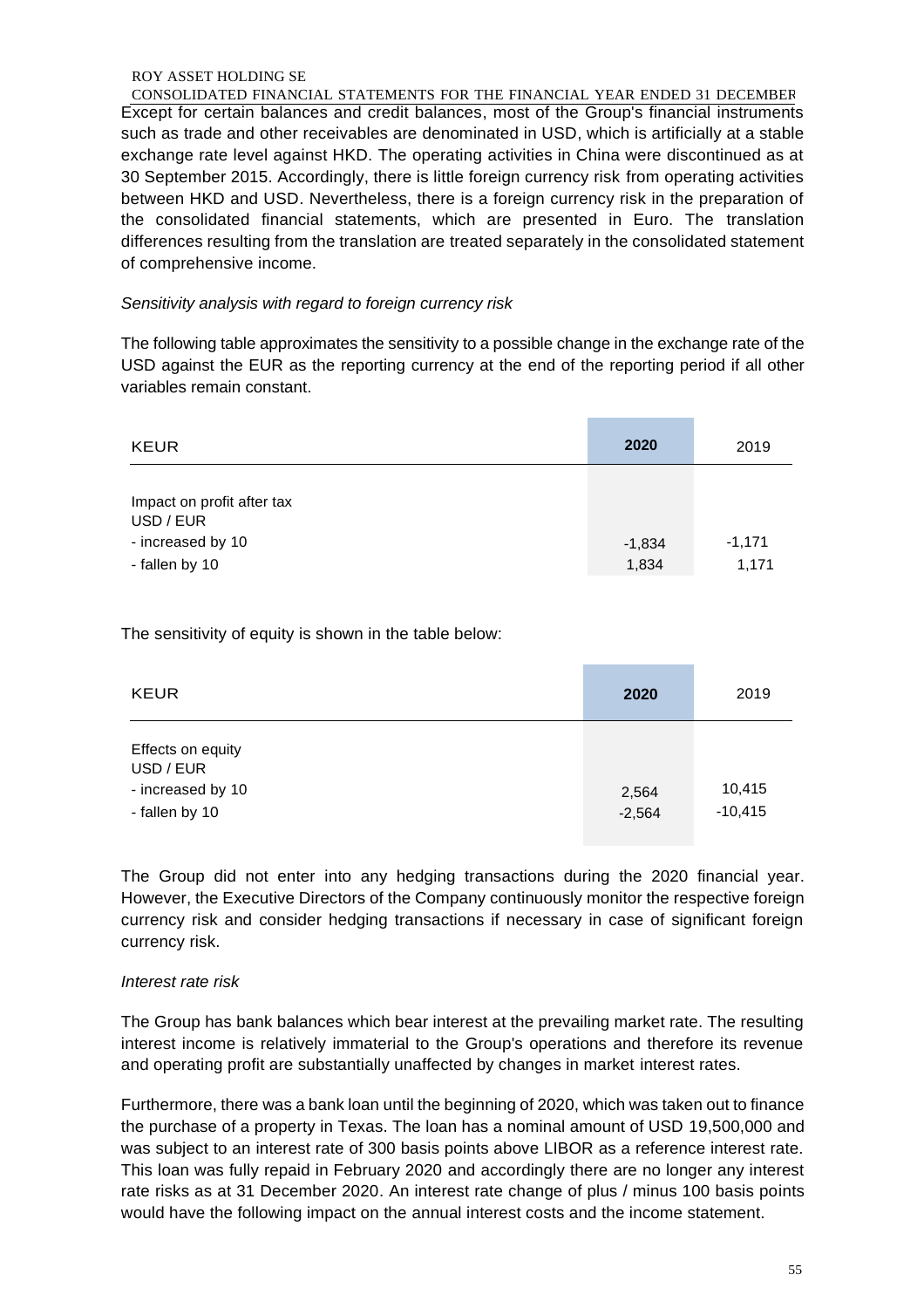#### ROY ASSET HOLDING SE CONSOLIDATED FINANCIAL STATEMENTS FOR THE FINANCIAL YEAR ENDED 31 DECEMBER

| <b>KEUR</b>                       | 2020 | 2019                          |
|-----------------------------------|------|-------------------------------|
| Effects on the interest rate risk |      |                               |
| - increased by 100 basis points   | 0    | -173 KEUR<br>(-195 KUSD)      |
| - fell by 100 basis points        | 0    | <b>173 KEUR</b><br>(195 KUSD) |

The Group did not engage in any interest rate hedging transactions during the 2020 financial year. However, the Executive Directors of the Company continuously monitor the interest rate risk and consider hedging transactions if necessary in case of increasing interest rate risk.

### *Default risk*

The Group deals only with creditworthy third parties. According to the Group's policy, all customers, including tenants, who wish to transact on credit are subject to a credit assessment. In some cases, the Group uses external partners to assess creditworthiness. In order to minimise the risk of default, management reviews the recoverable amount for each trade and other receivable at the end of the reporting period to ensure that a corresponding impairment loss is recognised for uncollectible amounts. In this regard, the Company's executive directors consider the Group's default risk to be manageable. In accordance with IFRS 9, the default risk is reviewed accordingly through impairment tests. The expected credit losses over 12 months are expected to be 2%. Changes in the creditworthiness of the contracting parties are reviewed regularly.

With regard to liquid assets, the default risk is limited because the counterparties are banks with high credit ratings assigned by international credit rating agencies.

For the existing financial assets, the following expected credit defaults according to IFRS 9 arise as at 31 December 2020.

Loss allocation as at 31.12.2020 under IFRS 9

|                                                                                              | 2020<br><b>KEUR</b> | 2019<br><b>KEUR</b> |
|----------------------------------------------------------------------------------------------|---------------------|---------------------|
| Start of the year                                                                            |                     |                     |
|                                                                                              | 139                 | 151                 |
| Expected credit loss provision                                                               | 199                 |                     |
| Amounts written off during the year                                                          | 0                   |                     |
| Reversal of the expected credit loss provision that was<br>created and is no longer required |                     | 12                  |
|                                                                                              | 338                 | 139                 |

### *Liquidity risk*

In managing liquidity risk, the Group is concerned with monitoring and maintaining a certain amount of cash and cash equivalents that management believes is sufficient to fund the Group's operations and mitigate the impact of fluctuating cash flows.

The table below provides an overview of the maturity profile of the Group's financial liabilities at the end of the reporting period based on contractual undiscounted payments.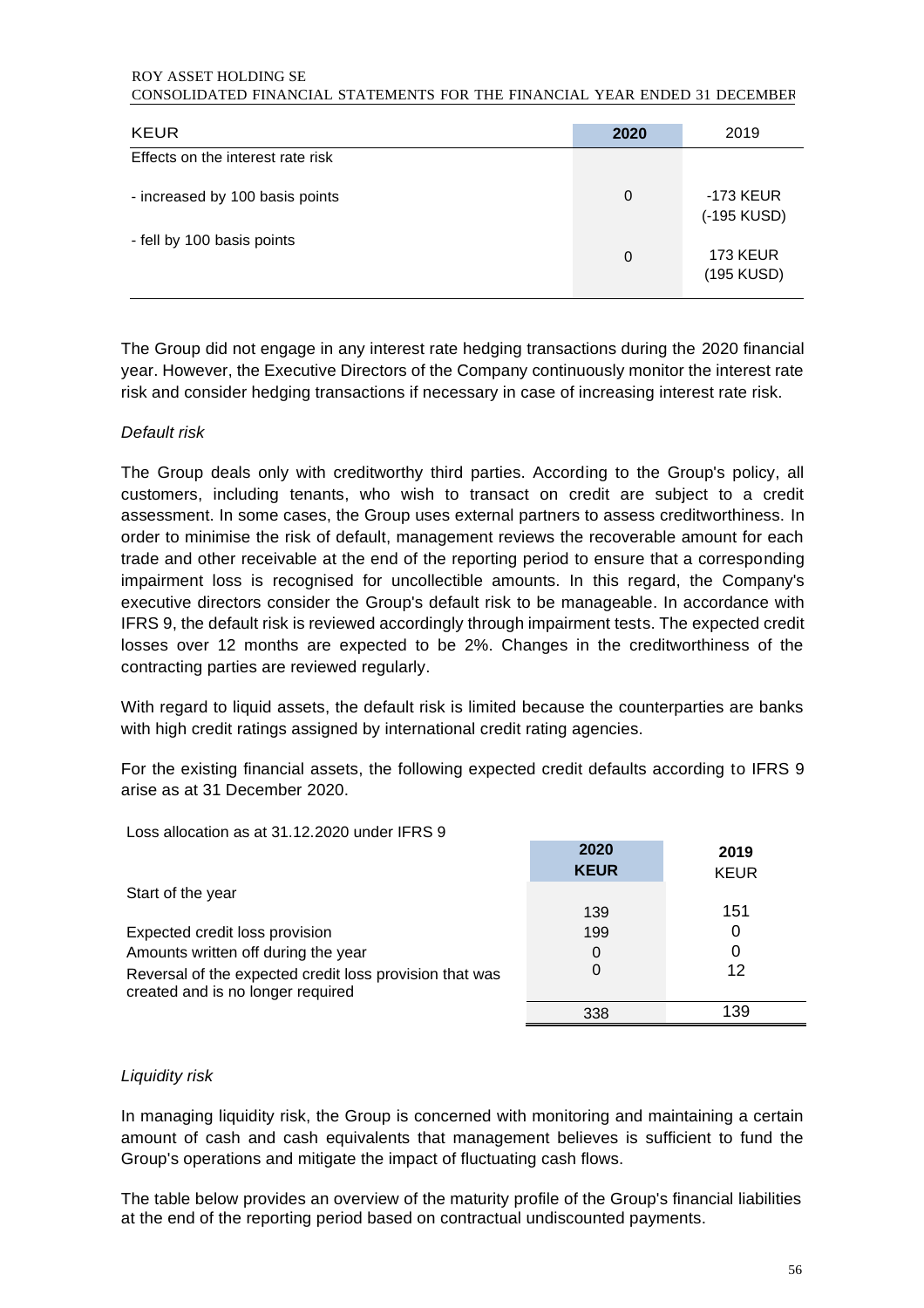| <b>KEUR</b>                                                          | Callable<br>daily or due<br>within one<br>year | Due within<br>one to five<br>years | <b>Not</b><br>Total<br>discounted<br>cash flows | <b>Book value</b> |
|----------------------------------------------------------------------|------------------------------------------------|------------------------------------|-------------------------------------------------|-------------------|
| Status: 31 December 2020<br>Non-derivative financial<br>liabilities: | 4.844                                          | 82                                 | 0                                               | 4,926             |
| Status: 31 December 2019<br>Non-derivative financial<br>liabilities: | 7,930                                          | 17,365                             | 17,365                                          | 25,295            |

Non-derivative financial liabilities consist of trade payables and other liabilities, excluding liabilities from wage and personnel costs as well as costs for social benefits and Other tax liabilities

### *Fair value of financial instruments*

The Group does not disclose the fair value measurement in the measurement hierarchy as the Group does not hold any financial instruments that are measured at fair value in the statement of financial position. The fair value is appropriately represented by the carrying amount less any existing impairment of receivables and liabilities.

# 7. CONVERSION SOLUTIONS

The proceeds comprise the amount received or receivable for the sale of ceramic products less sales-related taxes as well as current rental income from the real estate properties.

| <b>KEUR</b>                                                                       | 2020         | 2019           |
|-----------------------------------------------------------------------------------|--------------|----------------|
| Turnover from ceramics activities<br>Turnover from real estate activities (rents) | 7,170<br>210 | 4,584<br>3,267 |
| Total                                                                             | 7,380        | 7,851          |

Sales in the area of ceramics are realised as soon as the goods are collected by the customer or the commissioned forwarding agent. Delivery terms are based on Incoterms 2010 and Ex Works. Payment terms vary between advance payment and up to 120 days and are generally dependent on the creditworthiness and destination country of the customer. The sale of the Kirby Interchange is not shown as turnover, but as a result from the sale of real estate within the consolidated income statement.

### 8. FINANCIAL INCOME

| <b>KEUR</b>                       | 2020 | 2019 |
|-----------------------------------|------|------|
| Interest on loans and receivables | 425  | າ    |
| Total                             | 425  | 2    |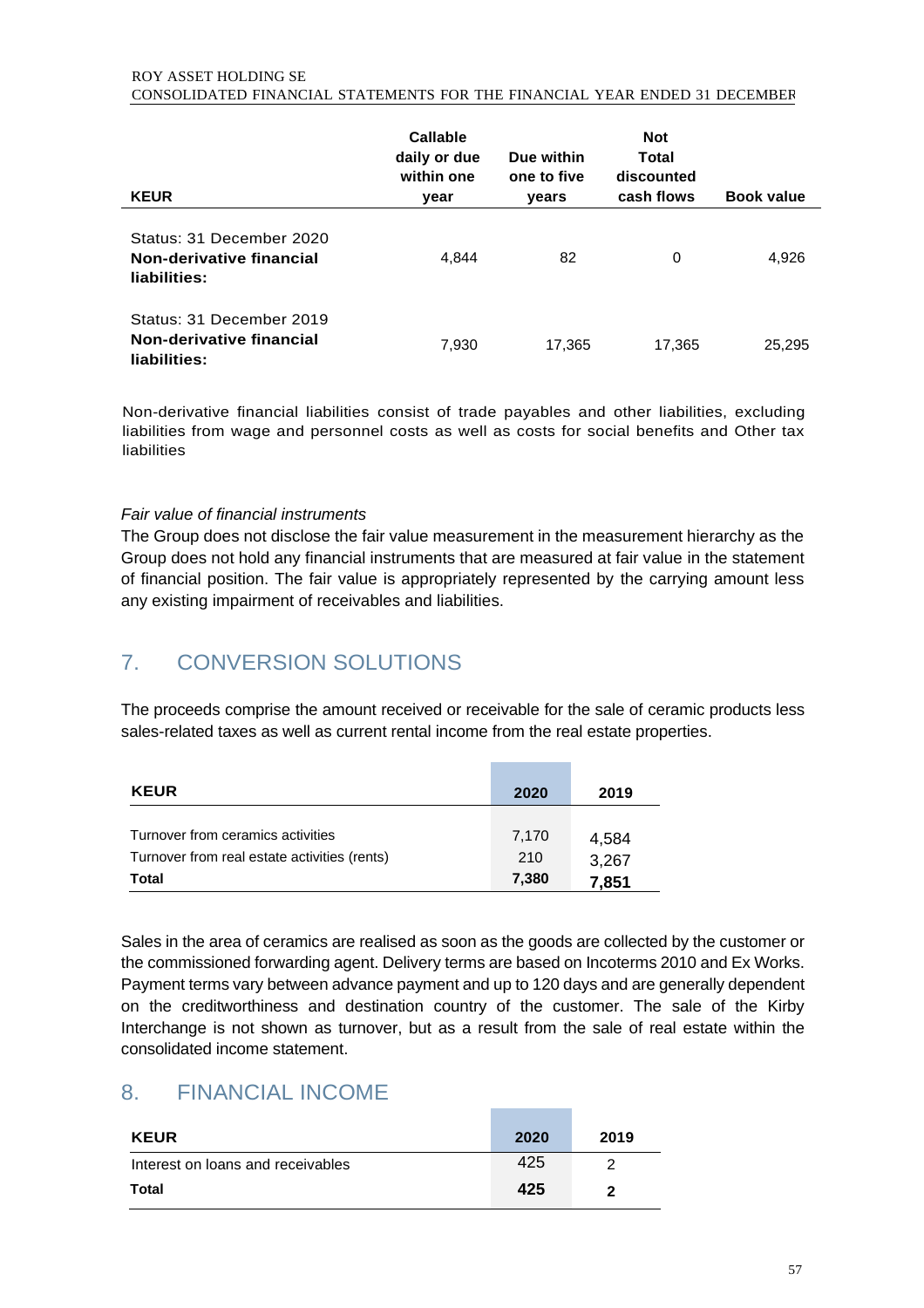CONSOLIDATED FINANCIAL STATEMENTS FOR THE FINANCIAL YEAR ENDED 31 DECEMBER The Group generated significantly higher interest from loans and receivables in 2020. This is mainly due to interest receivable from a former Executive Director and invested surplus liquidity.

# 9. RESULT FROM DISPOSAL OF PROPERTIES

The Group generates revenues in the real estate business segment

| <b>KEUR</b>                                     | 2020   | 2019 |
|-------------------------------------------------|--------|------|
| Book value                                      | 23,595 | 0    |
| Proceeds from the sale                          | 30,597 | 0    |
| Profit                                          | 7,002  | 0    |
| Other costs                                     | 1,543  |      |
| Indirect transaction costs for Kirby            | 1,500  | 0    |
| Proceeds from the sale of investment properties | 3,959  | 0    |

The proceeds from the sale of investment property relate in particular to the sale of the Kirby Interchange. Under a contract dated 19 February 2020, the Group sold all shares in the project company Kirby SPE LLC. The purchase price amounted to KEUR 30,526 (KUSD 35,000) and was paid in full on 19 February 2020. In addition, two single-family houses were sold in 2020 with a net result of KEUR 71. The Group partly used the inflow of funds to redeem existing bank loans from the financing of the project in the amount of KEUR 16,699.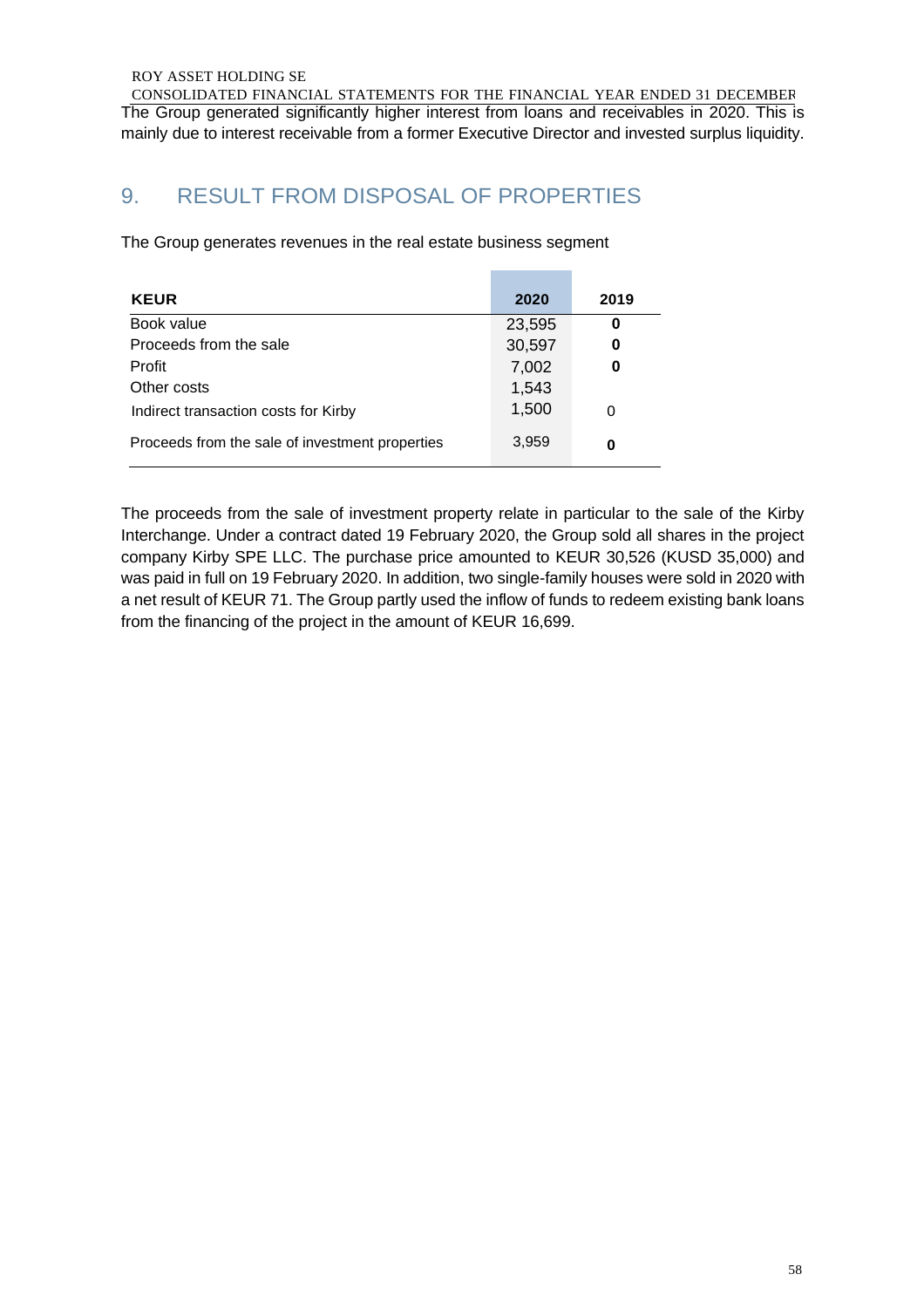CONSOLIDATED FINANCIAL STATEMENTS FOR THE FINANCIAL YEAR ENDED 31 DECEMBER 10. ADMINISTRATIVE COSTS

| <b>KEUR</b>                           | 2020  | 2019  |
|---------------------------------------|-------|-------|
|                                       |       |       |
| Auditors' fees                        | 215   | 166   |
| Building management fee               | 20    | 8     |
| Allowances for trade and              | 199   | $-12$ |
| other receivables (IFRS 9)            |       |       |
| Minimum payments for                  | 602   | 446   |
| operating leases for rented           |       |       |
| premises and property, plant          |       |       |
| and equipment                         |       |       |
| Personnel costs:                      |       |       |
| Salaries and allowances               | 1,471 | 1,008 |
| (including the remuneration<br>of the |       |       |
| Executive Directors)                  |       |       |
|                                       | 258   | 207   |
| Social security contributions         |       |       |
| Legal and consulting fees             | 480   | 383   |
| Other general administrative          | 4,763 | 4,323 |
| expenses                              |       |       |
| <b>Total</b>                          | 8,008 | 6,529 |

Administrative expenses include the following expenses:

# 11. OTHER OPERATING EXPENSES

The item other operating expenses includes the depreciation of the stored machines as well as the impairment carried out for the 2020 financial year in accordance with the expert opinion on the stored machines. The regular depreciation on the stored sanitary ceramics machines amounts to KEUR 11,249 for the 2020 financial year. The impairment was calculated at KEUR 3,765. In total, other operating expenses amount to KEUR 15,014.

# 12. COST OF SALES

The cost of sales consists of costs for the management of real estate, as well as expenses from material costs, personnel costs and depreciation of production in Klingenberg. In 2020, costs were higher than in the previous year due to the addition of Klingenberg Dekoramik GmbH during the year.

| <b>KEUR</b>                                          | 2020           | 2019           |
|------------------------------------------------------|----------------|----------------|
| Cost of sales from ceramic activities                | 7.793          | 3.822          |
| Thereof cost of materials<br>Thereof personnel costs | 4.013<br>3.070 | 2.093<br>1.491 |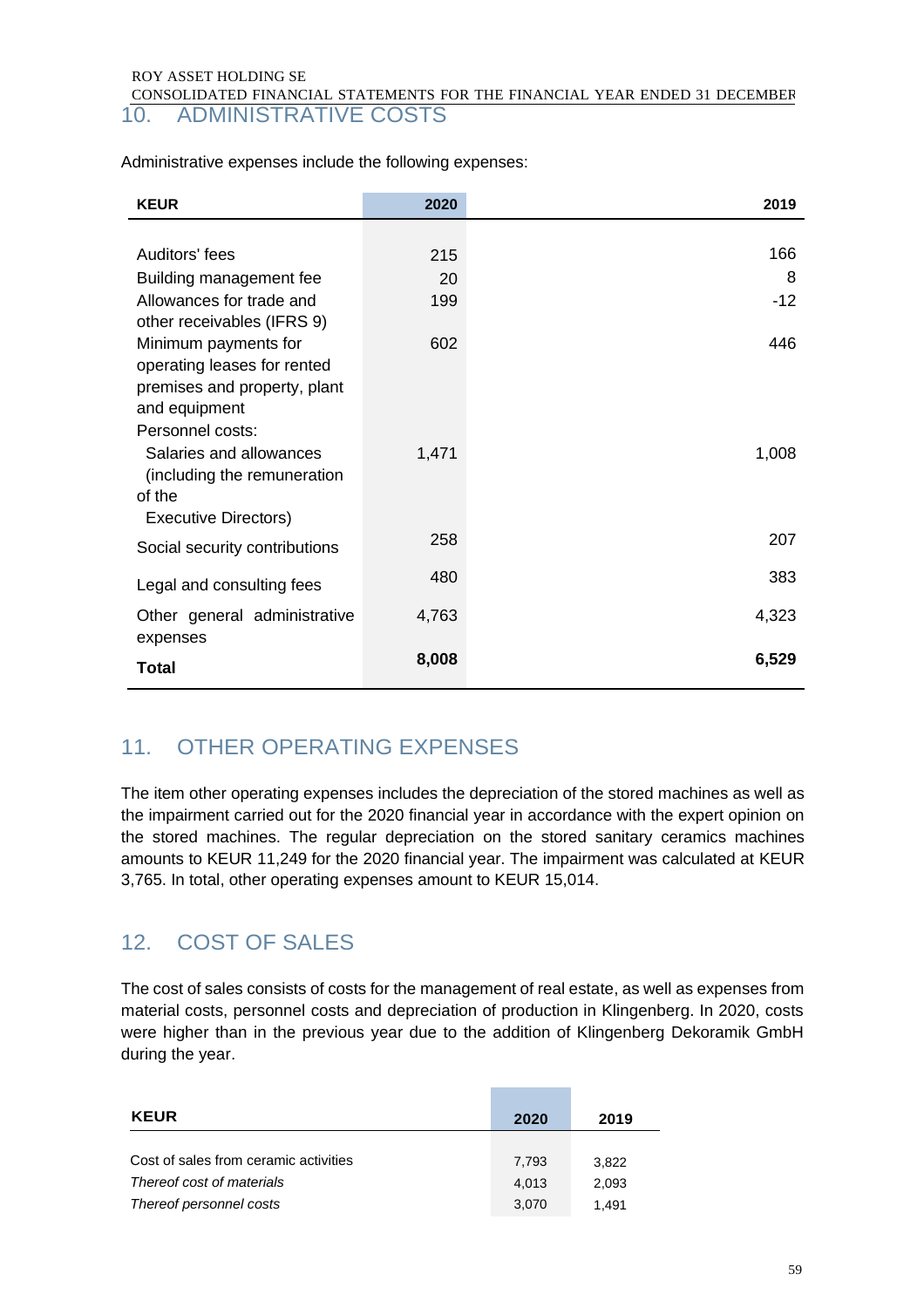| ROY ASSET HOLDING SE                                                       |       |       |  |
|----------------------------------------------------------------------------|-------|-------|--|
| CONSOLIDATED FINANCIAL STATEMENTS FOR THE FINANCIAL YEAR ENDED 31 DECEMBER |       |       |  |
| Thereof depreciation                                                       | 710   | 238   |  |
| Cost of sales from real estate activities                                  | 205   | 2.481 |  |
|                                                                            | 7.998 | 6.303 |  |

In the cost of sales for 2019, a correction was made in the reporting; previously, pro rata depreciation and labour costs of production were shown in the administrative costs. With the correction, the cost of sales was increased by this item and the administrative costs were reduced by the amount. See also note 38.

Please refer to Note 17 for information on depreciation and amortisation expense.

# 13. SEGMENT REPORTING

For the purpose of corporate management, the ROY Group's business is organised into business units and has the following two reportable operating segments:

- The business segment "Ceramics" comprises the development, production and marketing of high-quality ceramic tiles and sanitary ceramics. The sanitary ceramics segment is currently idle.
- The business segment "Real Estate" comprises the area of real estate project development, renting and trading of real estate. In the financial year, this business segment mainly comprises investment property with rented office space and land in Houston and California that is being developed and is owned by ROY.

The operating results of the business units are monitored by the Executive Board, the responsible corporate body, in order to make decisions on the allocation of resources and to determine the profitability of the units. The development of the segments is assessed on the basis of the result and evaluated in accordance with the result in the consolidated financial statements.

The transfer prices between the business segments are determined on the basis of arm's length conditions.

Revenue from transactions with other segments is eliminated for consolidation purposes and is summarised in the column "other". Other adjustments and eliminations made are detailed in subsequent reconciliations.

### **Adaptations**

Financial income and expenses as well as gains and losses from financial assets measured at fair value are not allocated to the individual business segments because the underlying financial instruments are managed at Group level.

Current taxes, deferred taxes and certain financial assets and financial liabilities are also not allocated to the individual business segments because they are managed uniformly across the Group.

Capital expenditure relates to additions to property, plant and equipment, intangible assets and investment property, including assets from the acquisition of subsidiaries. Proceeds from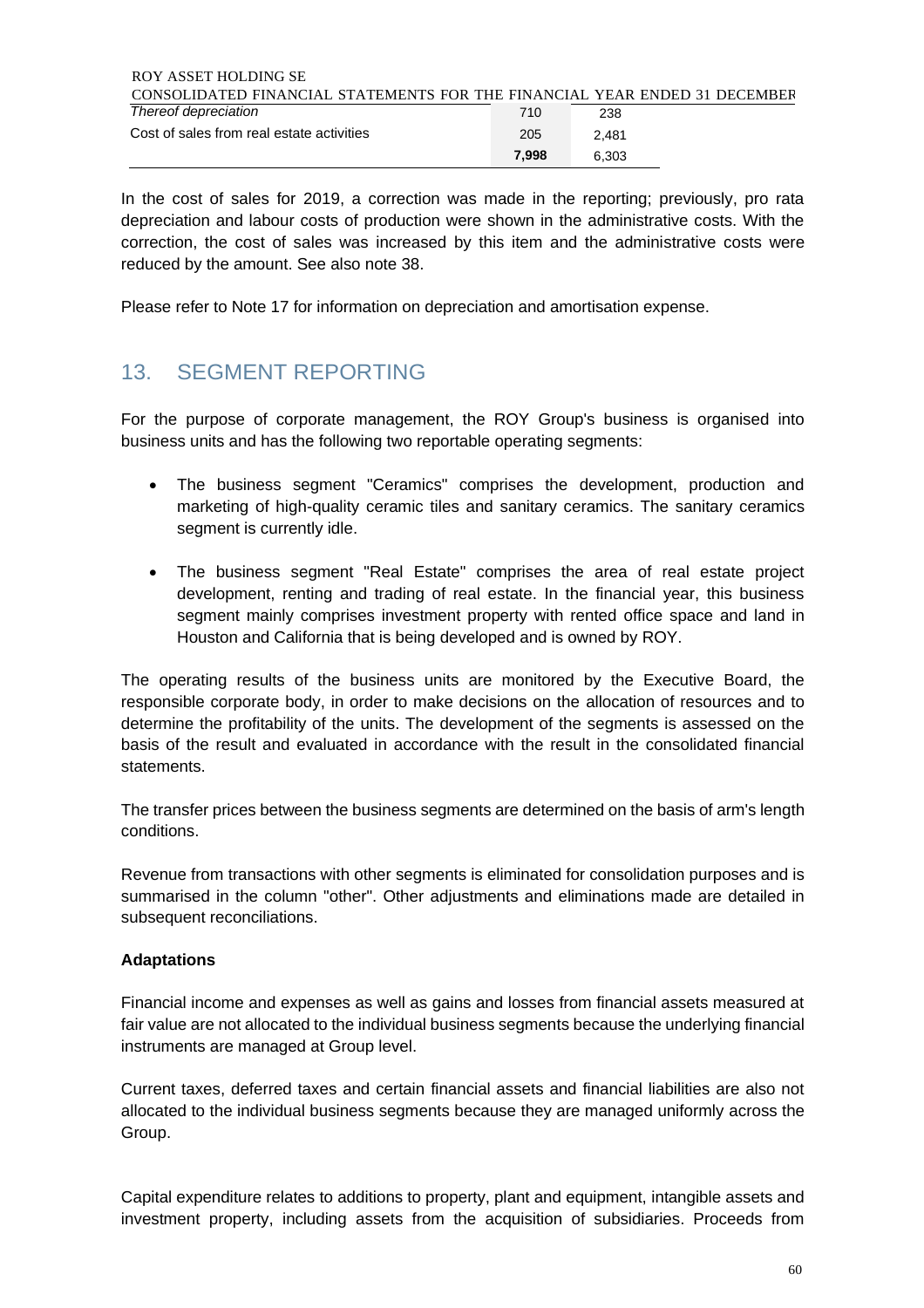CONSOLIDATED FINANCIAL STATEMENTS FOR THE FINANCIAL YEAR ENDED 31 DECEMBER transactions with other segments are eliminated for consolidation purposes.

The newly added investments in associated companies and joint ventures are shown separately.

| <b>Financial year</b><br>ended 31<br>December 2019 | <b>Ceramics</b> | at-equity real<br>estate    | Real<br>estate | other                       | Total<br>business<br>segments | <b>ROY</b><br>Group |
|----------------------------------------------------|-----------------|-----------------------------|----------------|-----------------------------|-------------------------------|---------------------|
|                                                    | <b>KEUR</b>     | <b>KEUR</b>                 | <b>KEUR</b>    | <b>KEUR</b>                 | <b>KEUR</b>                   | <b>KEUR</b>         |
| Revenues                                           | 4,584           | 0                           | 3,267          | 0                           | 7,851                         | 7,851               |
| <b>Total sales</b><br>revenue                      | 4,584           | $\underline{\underline{0}}$ | 3,267          | $\underline{\underline{0}}$ | 7,851                         | 7,851               |
| Other income/<br>(expenses)<br>Employee benefit    | $-1,998$        | $\underline{0}$             | $-8,248$       | $-1,581$                    | -9,032                        | $-9,032$            |
| expenses                                           | $-2,532$        | $\underline{\underline{0}}$ | $-623$         | $-261$                      | $-3,416$                      | $-3,416$            |
| Depreciation                                       | -11,637         | $\underline{\underline{0}}$ | $-512$         | $\Omega$                    | $-12,150$                     | $-12,150$           |
| Segment result                                     | -11,582         | $\underline{0}$             | $-3,845$       | $-1,319$                    | -16,746                       | $-16,746$           |
| <b>Total assets</b>                                | 32,675          | 25,655                      | 50,704         | 8,970                       | 118,003                       | 118,003             |
| <b>Total debts</b>                                 | $-5,578$        | ₫                           | $-19,129$      | -588                        | $-25,295$                     | $-25,295$           |

| <b>Financial year</b> |             | at-equity real | Total       |             |             |             |
|-----------------------|-------------|----------------|-------------|-------------|-------------|-------------|
| ended 31              |             | estate         | Real        |             | business    | <b>ROY</b>  |
| December 2019         | Ceramics    |                | estate      | other       | seaments    | Group       |
|                       | <b>KEUR</b> | <b>KEUR</b>    | <b>KEUR</b> | <b>KEUR</b> | <b>KEUR</b> | <b>KEUR</b> |
| Further information   | 27          | 0              | 9.434       |             | 9.461       | 9.461       |
| Investments           |             |                |             |             |             |             |

| <b>Financial year</b><br>ending 31              |                 | at-equity real<br>estate    |                    |                             | <b>Total</b><br>business | <b>ROY</b>  |
|-------------------------------------------------|-----------------|-----------------------------|--------------------|-----------------------------|--------------------------|-------------|
| December 2020                                   | <b>Ceramics</b> |                             | <b>Real estate</b> | other                       | segments                 | Group       |
|                                                 | <b>KEUR</b>     | <b>KEUR</b>                 | <b>KEUR</b>        | <b>KEUR</b>                 | <b>KEUR</b>              | <b>KEUR</b> |
| Revenues                                        | 7,170           | 0                           | 210                | 0                           | 7,380                    | 7,380       |
| <b>Total sales</b><br>revenue                   | 7,170           | $\underline{\underline{0}}$ | 210                | $\underline{\underline{0}}$ | 7,380                    | 7,380       |
| Other income/<br>(expenses)<br>Employee benefit | $-9,336$        | $-3,046$                    | 3,646              | $-171$                      | $-8,906$                 | $-8,906$    |
| expenses                                        | $-3,681$        |                             | $-723$             | $-427$                      | $-4,831$                 | $-4,831$    |
| Depreciation                                    | $-15,250$       |                             | $-534$             | $-2$                        | -15,786                  | $-15,786$   |
| <b>Segment result</b>                           | $-21,098$       | $-3,046$                    | 2,599              | $-601$                      | $-22,147$                | $-22,147$   |
| <b>Total assets</b>                             | 24,708          | 21,650                      | 23,262             | 4,264                       | 73,884                   | 73,884      |
| <b>Total debts</b>                              | $-3,229$        |                             | $-2,027$           | $-292$                      | $-5,548$                 | 5,548       |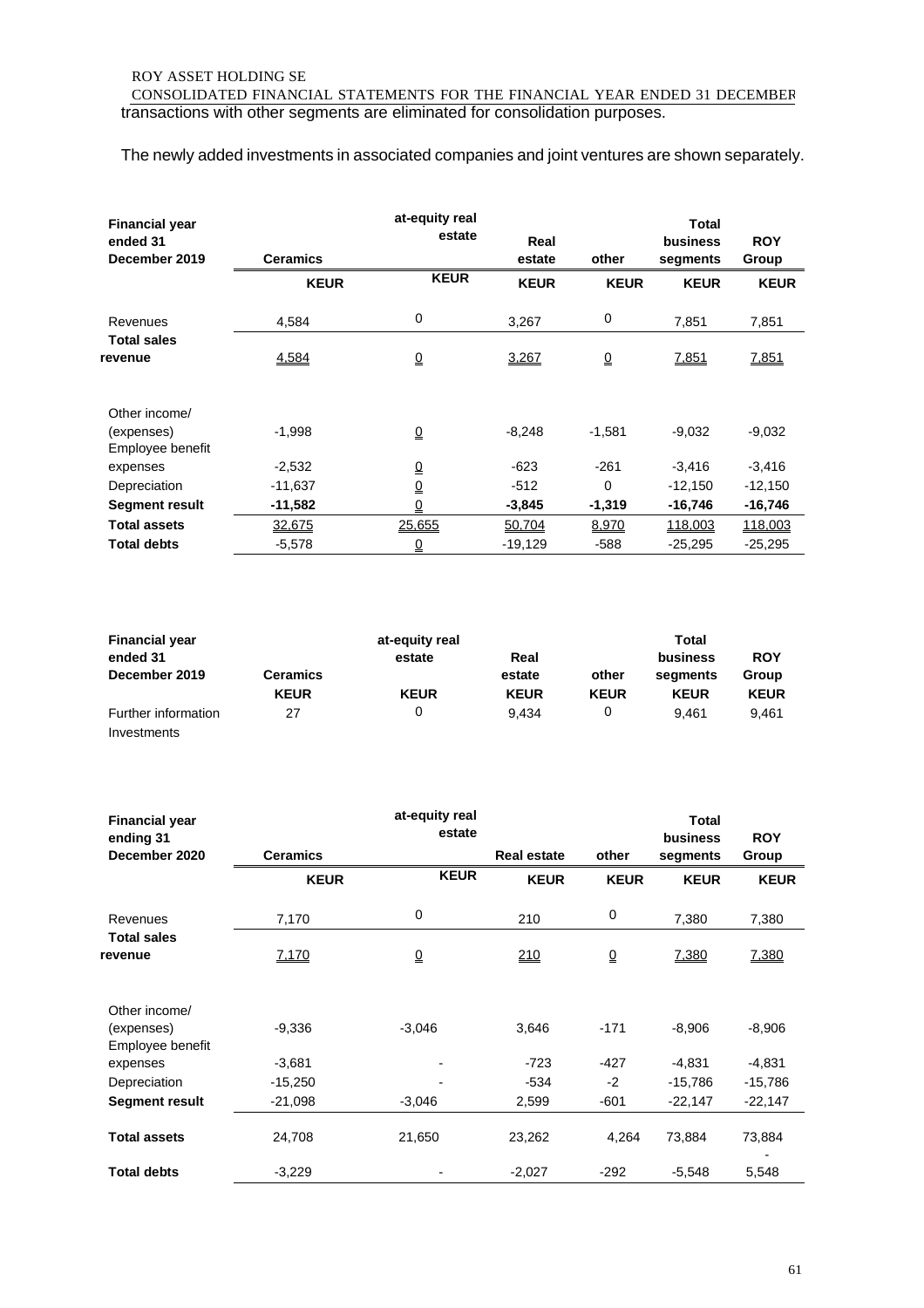### ROY ASSET HOLDING SE CONSOLIDATED FINANCIAL STATEMENTS FOR THE FINANCIAL YEAR ENDED 31 DECEMBER

| <b>Financial year</b>                  |                                         | at-equity real        |                                   |                            | <b>Total</b><br>business | <b>ROY</b>           |
|----------------------------------------|-----------------------------------------|-----------------------|-----------------------------------|----------------------------|--------------------------|----------------------|
| ending 31<br>December 2020             | <b>Ceramics</b><br><b>KEUR</b>          | estate<br><b>KEUR</b> | <b>Real estate</b><br><b>KEUR</b> | other<br><b>KEUR</b>       | segments<br><b>KEUR</b>  | Group<br><b>KEUR</b> |
| Further information<br>Investments     | 270                                     | 937                   | 4.420                             | 0                          | 5.627                    | 5.627                |
|                                        |                                         | 2019                  |                                   | 2019                       | 2019                     | 2019                 |
| <b>Reconciliation of the result</b>    |                                         | "Real Estate"         |                                   | "Ceramics"                 | "other"                  | <b>Total</b>         |
|                                        |                                         | <b>KEUR</b>           |                                   | <b>KEUR</b>                | <b>KEUR</b>              | <b>KEUR</b>          |
| <b>Segment result</b>                  |                                         |                       |                                   |                            |                          |                      |
| Financial income                       |                                         |                       | 2                                 | 0                          | 4                        | 6                    |
| Financial expenses                     |                                         |                       | 778                               | 45                         | 0                        | 823                  |
| <b>Result before taxes</b>             |                                         |                       | $-2,783$                          | $-12,028$                  | $-2,003$                 | $-16,814$            |
| <b>Reconciliation of assets</b>        |                                         |                       |                                   |                            |                          |                      |
| Assets of the business segment         |                                         | 76,037                |                                   | 30,994                     | 8,970                    | 116,001              |
|                                        | Loans to members of the Executive Board |                       | 321                               | 1,682                      | 0                        | 2,003                |
| Promissory note loans                  |                                         |                       | $\Omega$                          | 0                          | 0                        | 0                    |
| <b>Total assets</b>                    |                                         | 76,359                |                                   | 32,675                     | 8,970                    | 118,003              |
| <b>Reconciliation of debts</b>         |                                         |                       |                                   |                            |                          |                      |
| Debts of the business segment          |                                         | $-2,430$              |                                   | $-4,910$                   | -589                     | $-7,930$             |
| Interest bearing loans                 |                                         | $-16,699$             |                                   | 0                          | 0                        | $-16,699$            |
| other                                  |                                         |                       | 0                                 | $-667$                     | 0                        | $-667$               |
| <b>Total debts</b>                     |                                         | $-19,129$             |                                   | $-5,578$                   | -589                     | $-25,296$            |
| Information on geographical areas      |                                         |                       |                                   |                            |                          |                      |
| <b>Revenue from external customers</b> |                                         |                       |                                   |                            |                          |                      |
| Asia                                   |                                         |                       | 0                                 | 645                        | 0                        | 645                  |
| Europe                                 |                                         |                       | 0                                 | 2,818                      | $\mathbf 0$              | 2,818                |
| <b>USA</b>                             |                                         |                       | 3,267                             | 568                        | 0                        | 3.836                |
| Other                                  |                                         |                       | 0                                 | 552                        | 0                        | 552                  |
|                                        |                                         | 2020                  | 2020                              | 2020                       | 2020                     | 2020                 |
| <b>Reconciliation of the result</b>    |                                         | "Ceramics"            | "Real<br>Estate"                  | "at-equity<br>real estate" | "other"                  | <b>Total</b>         |
|                                        |                                         | <b>KEUR</b>           | <b>KEUR</b>                       | <b>KEUR</b>                | <b>KEUR</b>              | <b>KEUR</b>          |
| <b>Segment result</b>                  |                                         |                       |                                   |                            |                          |                      |

Financial income **0** 425 0 0 425 Financial expenses **67 112** 0 0 179 **Result before taxes -21,098** 2,680 -3,116 -600 -22,136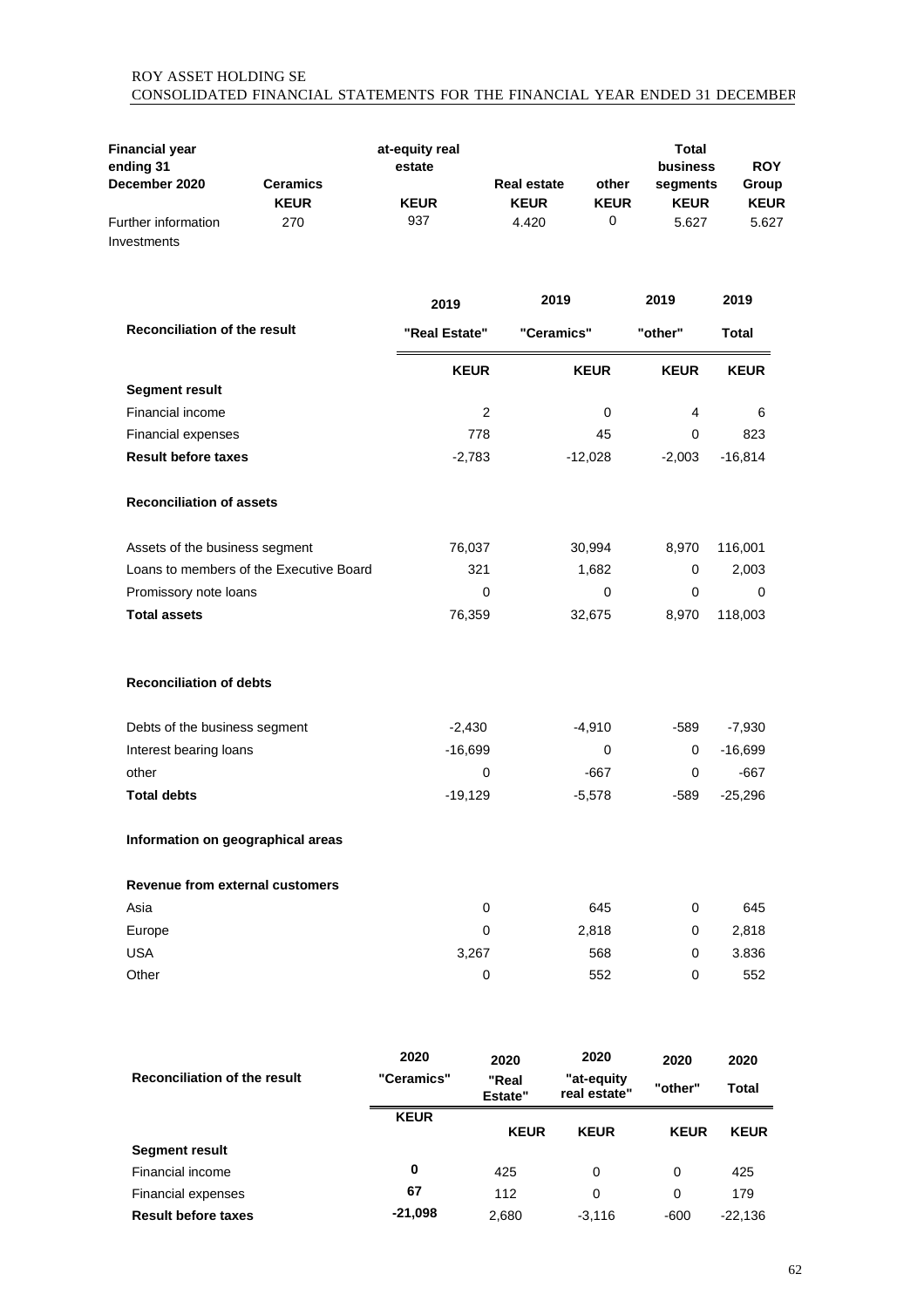### ROY ASSET HOLDING SE CONSOLIDATED FINANCIAL STATEMENTS FOR THE FINANCIAL YEAR ENDED 31 DECEMBER

**Reconciliation of assets**

| Assets of the business segment<br>Loans to members of the Executive<br>Board<br>Promissory note loans<br><b>Total assets</b> | 23,239<br>1,488<br>24,708 | 22,461<br>801<br>0<br>23,262 | 22,058<br>$\mathbf 0$<br>22,058 | 3,856<br>$\Omega$<br>3,856 | 71,614<br>2,289<br>0<br>73,884 |
|------------------------------------------------------------------------------------------------------------------------------|---------------------------|------------------------------|---------------------------------|----------------------------|--------------------------------|
| <b>Reconciliation of debts</b>                                                                                               |                           |                              |                                 |                            |                                |
| Debts of the business segment                                                                                                | 2,607                     | 2,027                        | 0                               | 292                        | 4,926                          |
| Interest bearing loans                                                                                                       | $\mathbf 0$               | 0                            | 0                               | 0                          | 0                              |
| other                                                                                                                        | 622                       | 0                            | 0                               | $\Omega$                   | 622                            |
| <b>Total debts</b>                                                                                                           | 3,229                     | 2,027                        | 0                               | 292                        | 5,548                          |
| Information on geographical areas                                                                                            |                           |                              |                                 |                            |                                |
| Revenues with external customers                                                                                             |                           |                              |                                 |                            |                                |
| Asia                                                                                                                         | 759                       | 0                            | 0                               | 0                          | 759                            |
| Europe                                                                                                                       | 6,256                     | 0                            | 0                               | 0                          | 6,256                          |
| <b>USA</b>                                                                                                                   | 155                       | 210                          | 0                               | 0                          | 365                            |

The depreciation determined in the Ceramics segment includes, within the framework of the allocation, the depreciation on the machines in storage recorded under other operating expenses, as well as the impairment on the machines in 2020 and the current depreciation, as well as the depreciation of the rights of use in the amount of KEUR 236 on the machines used at Klingenberg Dekoramik GmbH.

The calculated cost of sales from note 12 is included proportionately in the items other income/(expenses), employee benefit expenses and depreciation stated for the respective segment.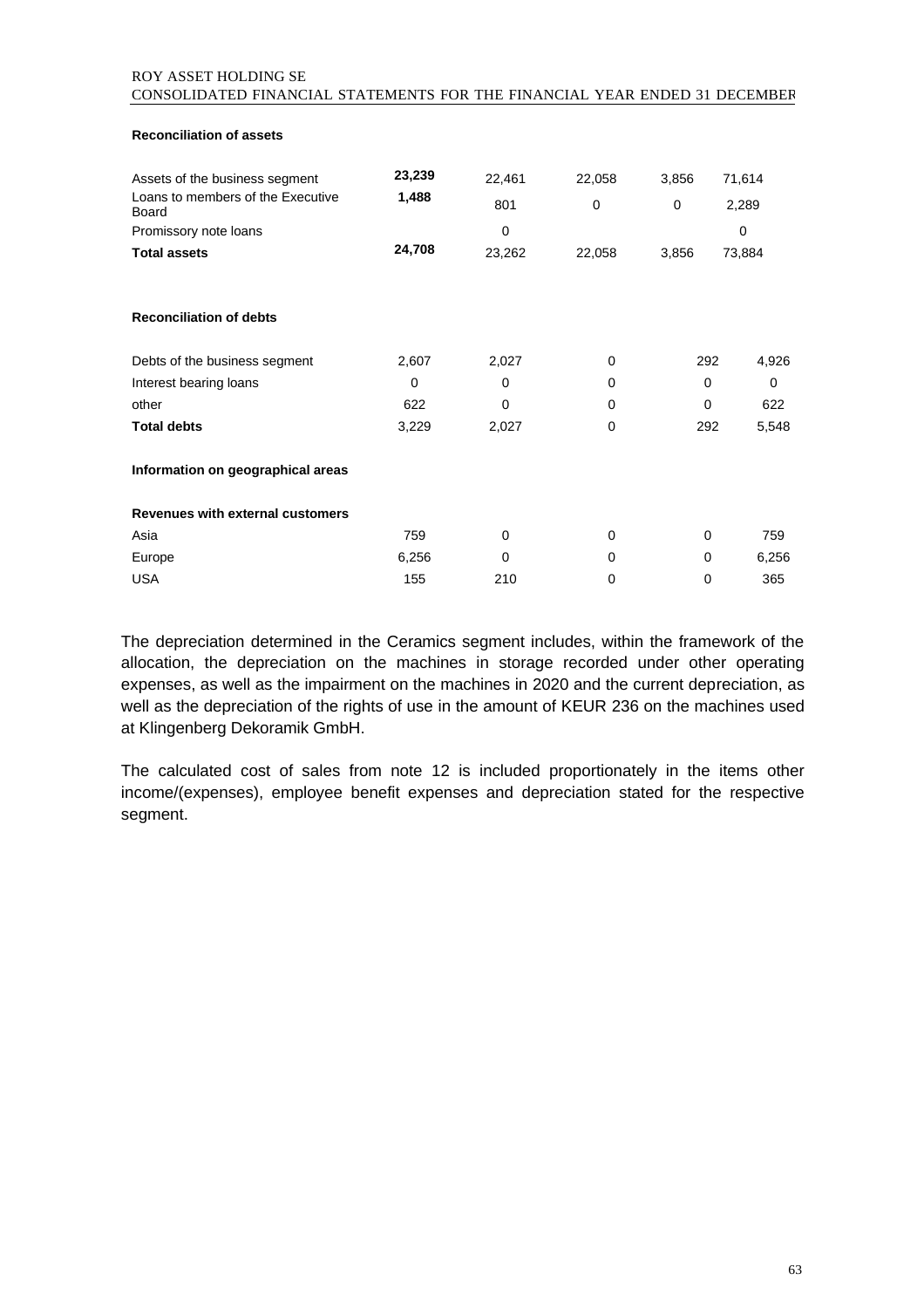### CONSOLIDATED FINANCIAL STATEMENTS FOR THE FINANCIAL YEAR ENDED 31 DECEMBER 14. REMUNERATION OF EXECUTIVE DIRECTORS AND THE BOARD OF DIRECTORS

| <b>KEUR</b>                                                                                  | 2020       | 2019       |
|----------------------------------------------------------------------------------------------|------------|------------|
| Fixed remuneration of the Executive Directors<br>Siu Fung Siegfried Lee<br>Matthias Herrmann | 316<br>325 | 345<br>234 |
| Fixed remuneration of the Board of Directors                                                 | 74<br>715  | 74<br>653  |

The remuneration from the Executive Directors concerns the remuneration of the Managing Directors Mr Lee (until August 2020) and Mr Herrmann. Mr Lee continues to receive unchanged remuneration for his continuing role as Director for the ROY Group's US business. The remuneration in 2020 did not include any variable components. Mr Herrmann has declared in the course of the COVID-19 situation that he will waive payment of his 2020 annual leave entitlement, which has not been taken in full, as well as the fixed allowance for his pension in the amount of 20 kEUR.

# 15. FINANCIAL EXPENSES

In 2020, the Group incurred financial expenses of EUR 179 thousand (in 2019: EUR 823 thousand), mainly in relation to a bank loan financing the purchase of the Kirby Interchange. The included interest portion of the lease amounts to EUR 66 thousand.

# 16. INCOME TAX

| <b>KEUR</b>                       | 2020        | 2019 |  |
|-----------------------------------|-------------|------|--|
|                                   |             |      |  |
| Current taxes:                    |             |      |  |
| Corporate tax to the USA          | $-11$       | 112  |  |
| Corporate Income Tax in Hong Kong | $\mathbf 0$ |      |  |
| Deferred taxes                    | $\mathbf 0$ | -45  |  |
| Total                             | $-11$       | 68   |  |

Under Cayman Islands and British Virgin Islands ("BVI") regulations, the Group is not subject to income tax in the Cayman Islands and British Virgin Islands. This tax rate is the most appropriate to be used for the Group tax rate in the 2020 financial year.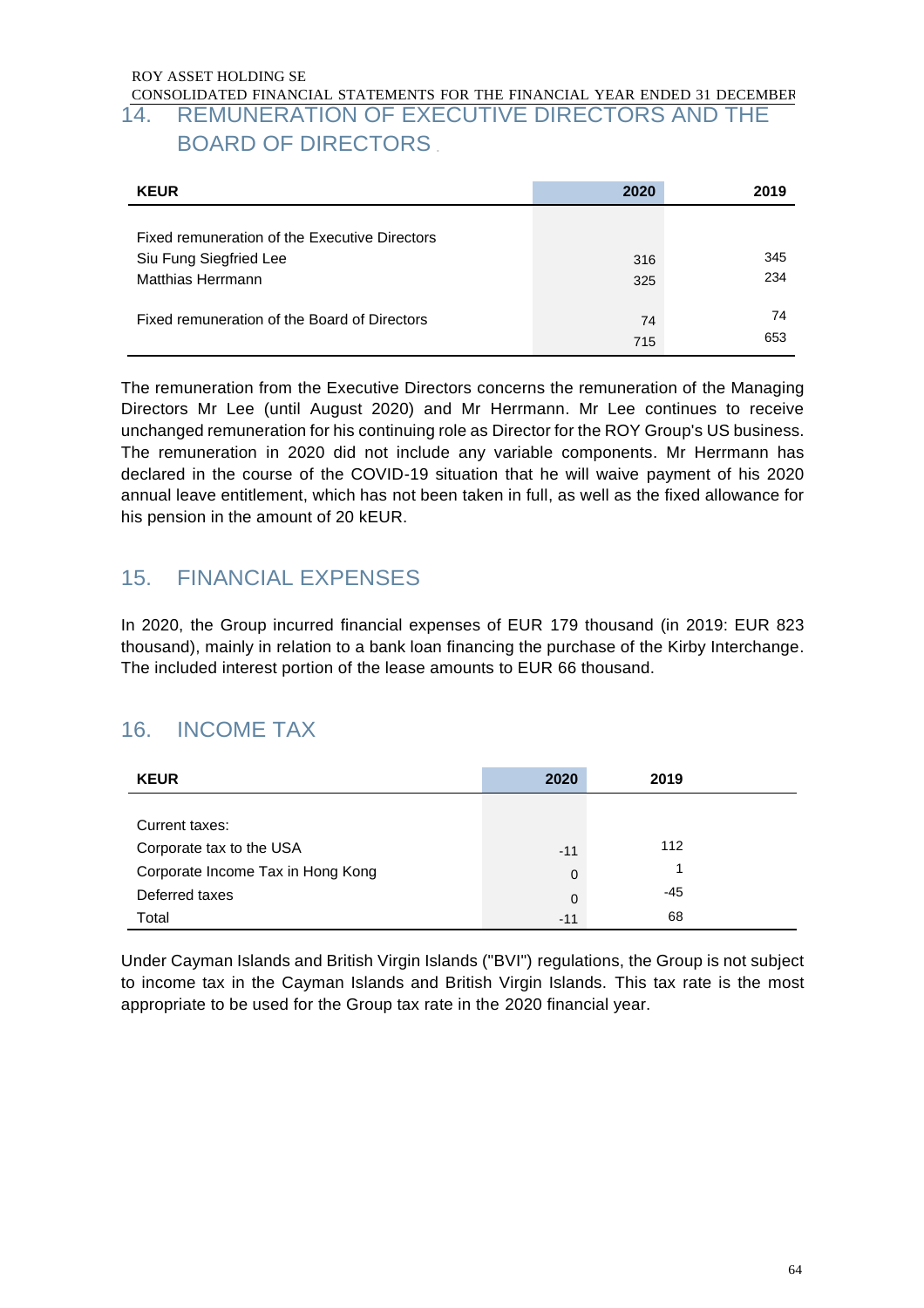The income tax expense for the financial year can be reconciled to the loss before tax in the consolidated income statement and other comprehensive income as follows:

| <b>KEUR</b>                                                                  | 2020      | 2019      |
|------------------------------------------------------------------------------|-----------|-----------|
|                                                                              |           |           |
| Loss before taxes                                                            | $-22,136$ | $-16,814$ |
| Tax at the rate applicable in the Cayman Islands of 0%.                      | $\Omega$  | 0         |
| Tax implications of non-deductible expenses                                  | $\Omega$  | 0         |
| Losses of the current year for which no deferred tax asset<br>was recognised |           |           |
| (Tax rate in 2020: 29.83 %; 2019: 29.83 %)                                   | $\Omega$  | 113       |
| Deviations due to tax rates                                                  | $\Omega$  | 0         |
| Use of previously unrecognised tax losses                                    | 0         | 0         |
| Creation of deferred taxes on loss carryforwards in the                      |           |           |
| <b>USA</b>                                                                   | 0         | -45       |
| Income tax income (expense) for the year in USA                              | 11        | 68        |
| (Effective tax rate 2020 0.0 %, 2019: 0.0 %)                                 |           |           |

Due to the loss at ROY Asset Holding SE in 2020, the resulting tax loss of EUR 738,000 will be carried forward.

## 17. SHAREHOLDERS

| <b>KEUR</b>                               | Self-occupied<br>buildings | <b>Tenant</b><br>fixtures | <b>Machines</b> | Office<br>equipment | Motor-<br>vehicles | <b>Total</b> |
|-------------------------------------------|----------------------------|---------------------------|-----------------|---------------------|--------------------|--------------|
| At acquisition cost or after<br>valuation |                            |                           |                 |                     |                    |              |
| Status: 1 January 2019                    | 0                          | 108                       | 72,849          | 56                  | 2,926              | 76,978       |
| Exchange rate adjustments                 | 0                          | 3                         | 2,731           | $\overline{7}$      | 404                | 3,146        |
| Access                                    | 0                          | 0                         | $\mathbf 0$     | 96                  | 65                 | 65           |
| <b>Additions Klingenberg</b>              | 5,331                      | 0                         | 2,029           | 325                 | 0                  | 6,738        |
| <b>Disposals</b>                          | 0                          | $\Omega$                  | $-66$           | 0                   | $-37$              | $-103$       |
| <b>IFRS 16 Additions</b>                  | 0                          | 0                         | 552             | 0                   | $\mathbf 0$        | 552          |
| Status: 31 December 2019                  | 5,331                      | 111                       | 78,095          | 484                 | 3,358              | 87,379       |
| Exchange rate adjustments                 | 0                          | 0                         | $-6,455$        | $-14$               | $-270$             | $-6,739$     |
| Access                                    | 0                          | 0                         | 270             | $\pmb{0}$           | $\mathbf 0$        | 270          |
| <b>Disposals</b>                          | 0                          | $-111$                    | $-80$           | $\pmb{0}$           | 0                  | $-191$       |
| Status: 31 December 2020                  | 5,331                      | 0                         | 71,830          | 470                 | 3,088              | 80,719       |
| <b>Accumulated depreciation</b>           |                            |                           |                 |                     |                    |              |
| Stand: 1 January 2019                     | 0                          | 33                        | 32,782          | 16                  | 561                | 33,392       |
| Currency adjustments                      | $\Omega$                   | $\Omega$                  | 566             | 1                   | 63                 | 630          |
| Access                                    | 0                          | 1                         | 0               | 31                  | $\mathbf 0$        | 32           |
| <b>Additions Klingenberg</b>              | 4,718                      | 0                         | 42              | 285                 | $\mathbf 0$        | 5,045        |
| Reported in the financial year            | 114                        | 22                        | 11,637          | 14                  | 363                | 12,150       |
| <b>IFRS 16 Additions</b>                  | 0                          | 0                         | 84              | 0                   | $\mathbf 0$        | 84           |
| <b>Disposals</b>                          | 0                          | 0                         | $\mathbf 0$     | $\mathbf 0$         | 0                  | $\Omega$     |
| Status: 31 December 2019                  | 4,832                      | 56                        | 45,111          | 347                 | 987                | 51,333       |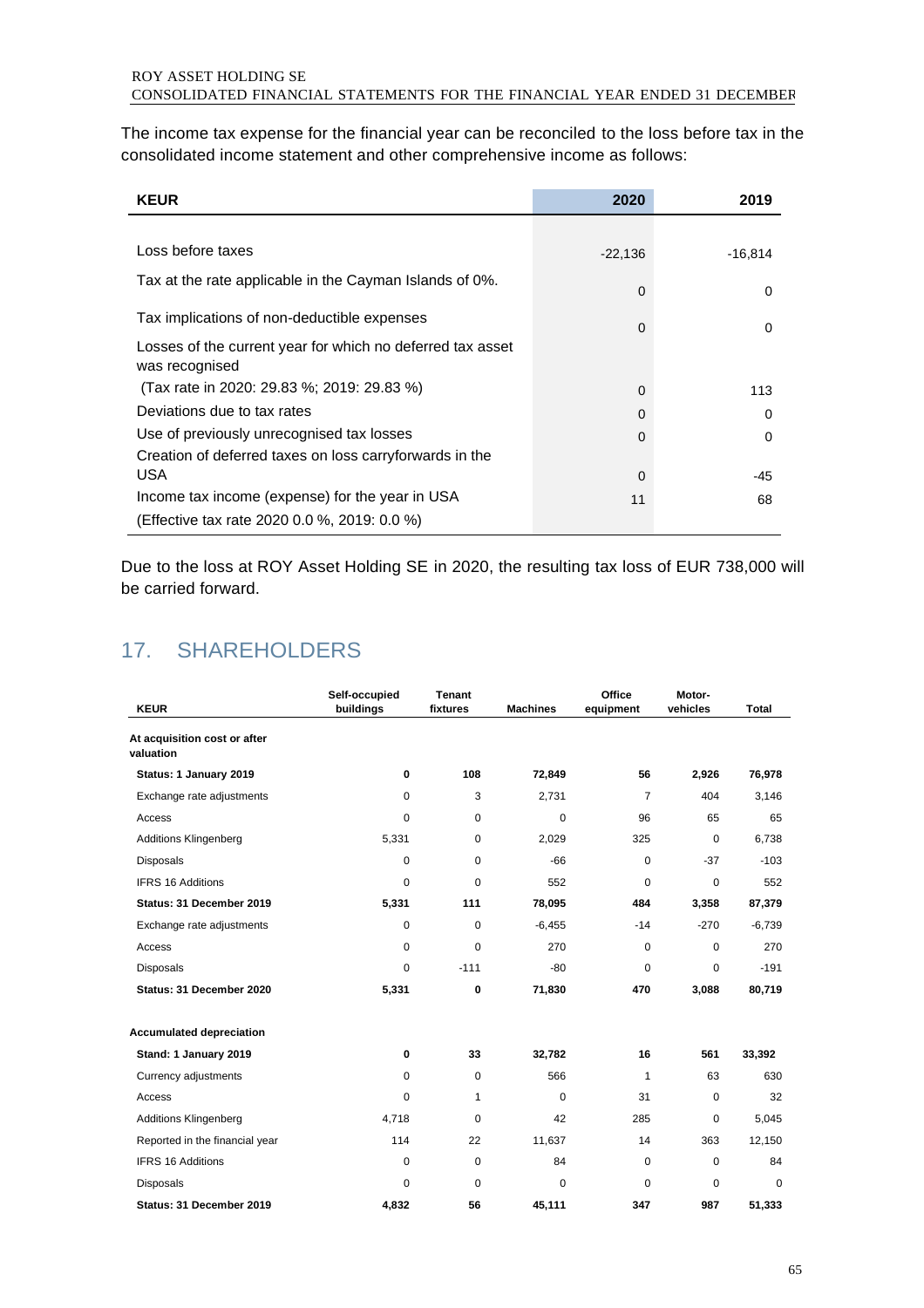| <b>CONSOLIDAT</b><br>FINANCIAL.<br>ΈD. | STATEMENTS FOR THE FINANCIAL YEAR ENDED 31 DECEMBER |       |          |      |       |          |
|----------------------------------------|-----------------------------------------------------|-------|----------|------|-------|----------|
| Currency adjustments                   | $-12$                                               | 0     | $-4.734$ | 2    | $-79$ | $-4,823$ |
| Access                                 | 0                                                   | 0     | 27       | 0    | 0     | 27       |
| Value adjustment                       | 0                                                   | 0     | 3,765    | 0    | 0     | 3,765    |
| Reported in the financial year         | 83                                                  | 20    | 11,485   | 38   | 395   | 12,021   |
| <b>Disposals</b>                       | 0                                                   | $-76$ | -80      | $-2$ | 0     | $-158$   |
| Status: 31 December 2020               | 4,903                                               | 0     | 55,574   | 385  | 1,303 | 62,165   |
| <b>Book values</b>                     |                                                     |       |          |      |       |          |
| Status: 31 December 2020               | 428                                                 | 0     | 16,256   | 85   | 1.785 | 18,554   |
| Status: 31 December 2019               | 499                                                 | 55    | 32,983   | 138  | 2,371 | 36,046   |

The above tangible fixed asset items are depreciated on a straight-line basis over their estimated useful lives, taking into account their estimated residual values, as follows:

| Owner-occupied buildings | 20 years   |
|--------------------------|------------|
| Leasehold improvements   | 5-20 years |
| <b>Machines</b>          | 6-20 years |
| Office equipment         | 5 years    |
| Motor vehicles           | 5 years    |

Property, plant and equipment includes machinery that was transferred to LLH following the sale of the Chinese operating subsidiaries to White Horse in 2015. Previously, the machines had been used for sanitary ware production at a plant in Beijing. The machines are currently in storage. ROY plans to put the machines back into operation and use them for the production of ceramic tiles at the Klingenberg site.

The carrying amount of the machines was EUR 29,873 thousand as at 31 December 2019. The machines are depreciated according to the straight-line method over their expected useful life of 6.6 years. The recognised scheduled depreciation of the machinery amounts to KEUR 11,249 in the financial year 2020 (in 2019 KEUR 11,399).

As the machines are currently not in operation, we have obtained an independent expert's valuation of the machines as at the balance sheet date of 31 December 2020 to assess the existence of any impairment. Based on this valuation, the recoverable amount of the machines, determined as their fair value less costs to sell, was HKD130 million or EUR14.6 million as at 31 December 2020 (in 2019, HKD262 million or EUR29.7 million). Based on this valuation, we recognised an impairment loss of EUR 3,765 thousand, so that the machines are subsequently recognised at their fair value of EUR 13.6 million in the statement of financial position as at 31 December 2020.

The fair value was determined by the appraiser Sino Appraisals, Hong Kong, using a costbased approach. The value determined in this way reflects the amount that would be required to replace the performance capacity of the assets. The fair value is assigned to level 3 in the fair value hierarchy. The valuation was based on the replacement cost of the machines, with deductions to take account of their actual condition on the valuation date. The impairment loss is included in other operating expenses (Note 11) for the 2020 financial year.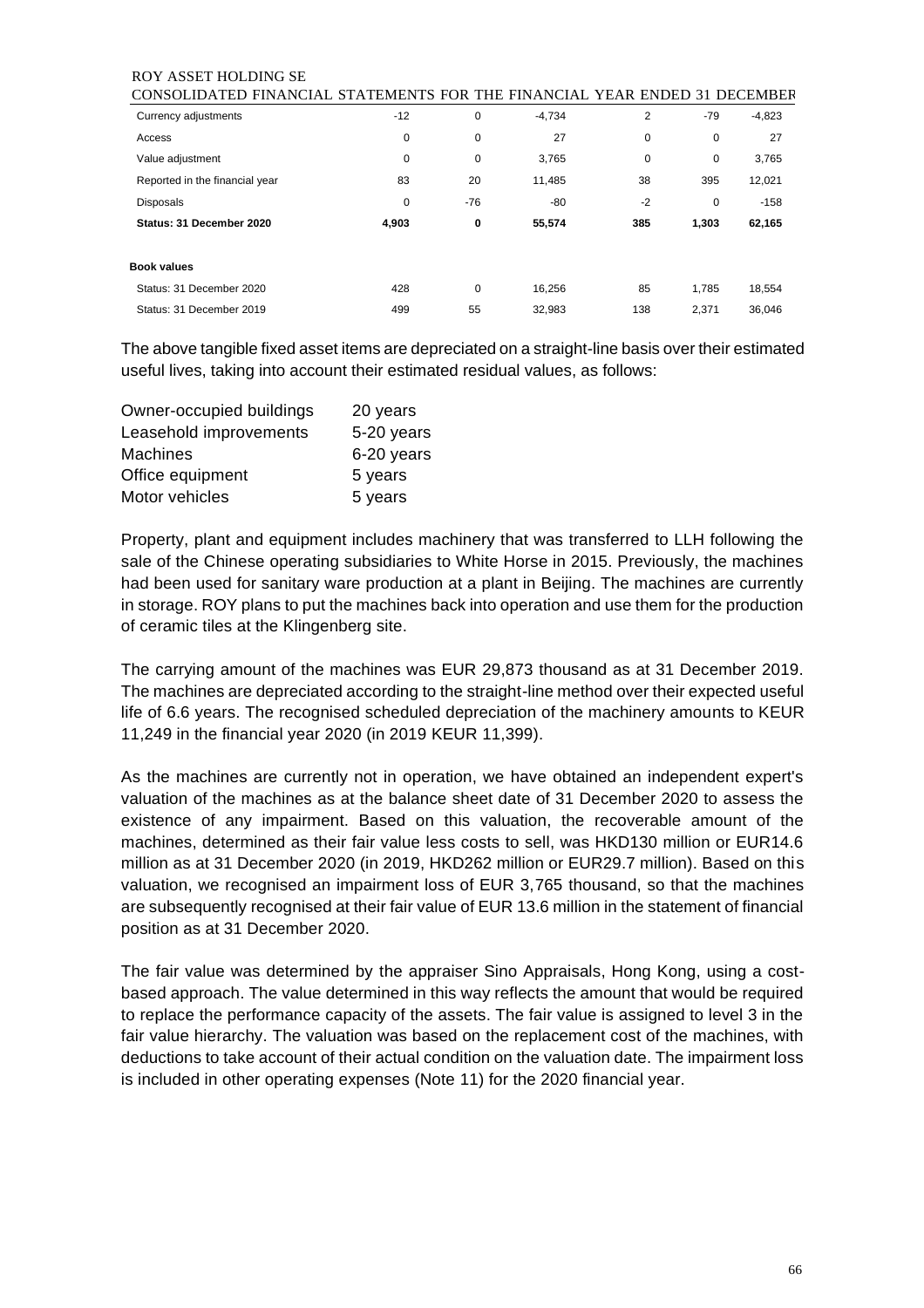### ROY ASSET HOLDING SE CONSOLIDATED FINANCIAL STATEMENTS FOR THE FINANCIAL YEAR ENDED 31 DECEMBER 18. DEFERRED TAXES

No deferred taxes were recognised in the current year or in previous years. Deferred taxes mainly result from differences in depreciation between US tax law and IFRS. The net deferred taxes developed as follows:

| <b>KEUR</b>                                             | 2020 | 2019 |
|---------------------------------------------------------|------|------|
| As of 1 January                                         |      | -44  |
| Income or expense recognised in the consolidated income |      |      |
| statement                                               |      | 44   |
| Status: 31 December                                     | 0    |      |

The Group's tax loss in Germany amounts to EUR 738 thousand as at 31 December 2020 (EUR 1,558 thousand as at 31 December 2019). The tax rate to be applied in 2020 is 29.83% (previous year 31.925%). A tax loss can generally be offset against future taxable profits of ROY Asset Holding SE in Germany without any time limit.

# 19. INVENTORIES

Inventories mainly include finished goods, semi-finished goods and raw materials and supplies.

| <b>KEUR</b>                                     | 2020  | 2019  |
|-------------------------------------------------|-------|-------|
|                                                 |       |       |
| Of which finished products                      | 5,267 | 5,343 |
| Of which semi-finished products                 | 446   | 419   |
| Thereof raw materials, consumables and supplies | 806   | 967   |
| Status: 31 December                             | 6,519 | 6.729 |

Finished goods were devalued by 219 KEUR due to discontinued series or lower sales prices. The semi-finished products and raw materials were partially written down by EUR 219,000. The book value of the inventories as of 31 December 2020 after devaluation amounts to EUR 6,518,000.

# 20. TRADE RECEIVABLES AND OTHER RECEIVABLES

| <b>KEUR</b>                                                  | 2020     | 2019     |
|--------------------------------------------------------------|----------|----------|
|                                                              |          |          |
| Receivables from deliveries and services                     | 1,268    | 1,437    |
| Other receivables                                            | 992      | 3,197    |
| Advance payments                                             | 0        | 14       |
|                                                              | 2,260    | 4,648    |
| Other receivables and prepayments, net                       | 2,260    | 4,648    |
| Less: prepayments that were classified as non-current assets | $\Omega$ | $\Omega$ |
| Trade receivables and other receivables                      | 2.260    | 4.648    |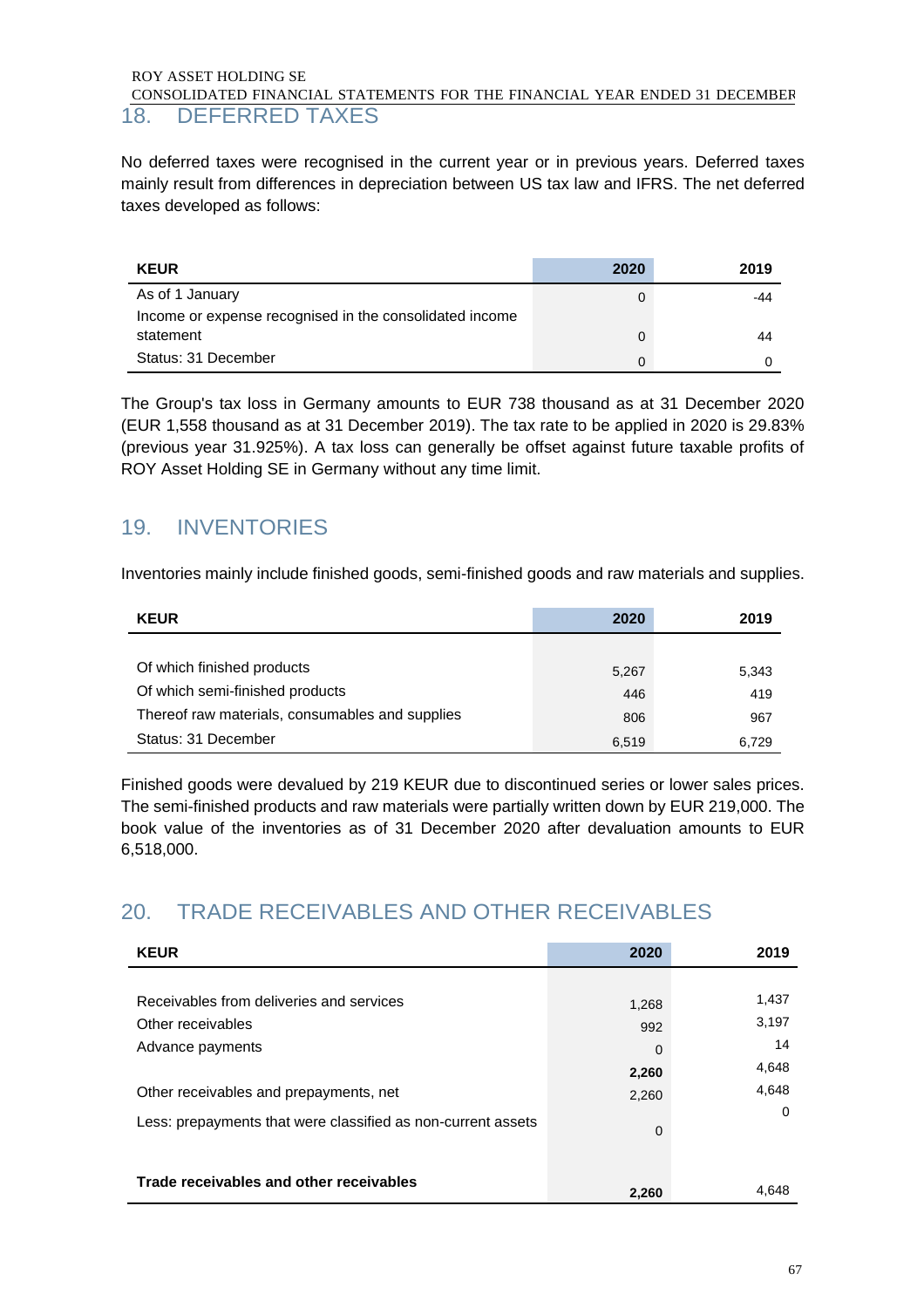CONSOLIDATED FINANCIAL STATEMENTS FOR THE FINANCIAL YEAR ENDED 31 DECEMBER Other receivables consist of short-term investments and advance payments, as well as an EB-5 loan receivable of EUR 440k from a trustee.

# 21. CASH AND CASH EQUIVALENTS

As at 31 December 2020, the Group's total bank balances were denominated in KEUR 4,679 (2019: KEUR 1,416). Of this, EUR 4,353 thousand of the bank balances are denominated in US dollars and EUR 231 thousand in euros and the remaining balances are mainly denominated in Hong Kong dollars.

The bank balances bear variable interest at the respective interest rate for balances callable on demand. The bank balances are with creditworthy banks that have not had any defaults in the recent past.

# 22. TRADE PAYABLES AND OTHER LIABILITIES

| <b>KEUR</b>                                                                | 2020     | 2019  |
|----------------------------------------------------------------------------|----------|-------|
|                                                                            |          |       |
| Liabilities from deliveries and services                                   | 1,074    | 2,099 |
| Deposits received                                                          | 13       | 140   |
| Other liabilities                                                          | 2,268    | 2,289 |
| Liabilities from wage and personnel costs and costs for social<br>benefits | 378      | 0     |
| Other tax liabilities                                                      | $-145$   | 13    |
| Leasing liabilities                                                        | 376      | 468   |
| Loan EB-5                                                                  | 880      | 886   |
| Liability to majority shareholder                                          | $\Omega$ | 34    |
| Trade payables and other liabilities                                       | 4,844    | 5,929 |

Below is a schedule of liabilities sorted by maturity based on the invoice date at the end of the reporting period.

| <b>KEUR</b>     | 2020  | 2019  |
|-----------------|-------|-------|
|                 |       |       |
| Within 180 days | 3.776 | 2,868 |
| 181 to 365 days | 188   | 175   |
| $1 - 2$ years   | 880   | 886   |
| <b>Total</b>    | 4,844 | 5,929 |

The average payment period for the purchase of goods ranges from 30 to 180 days. The Group and the Company have developed risk management strategies to ensure that all payables are settled within the payment period.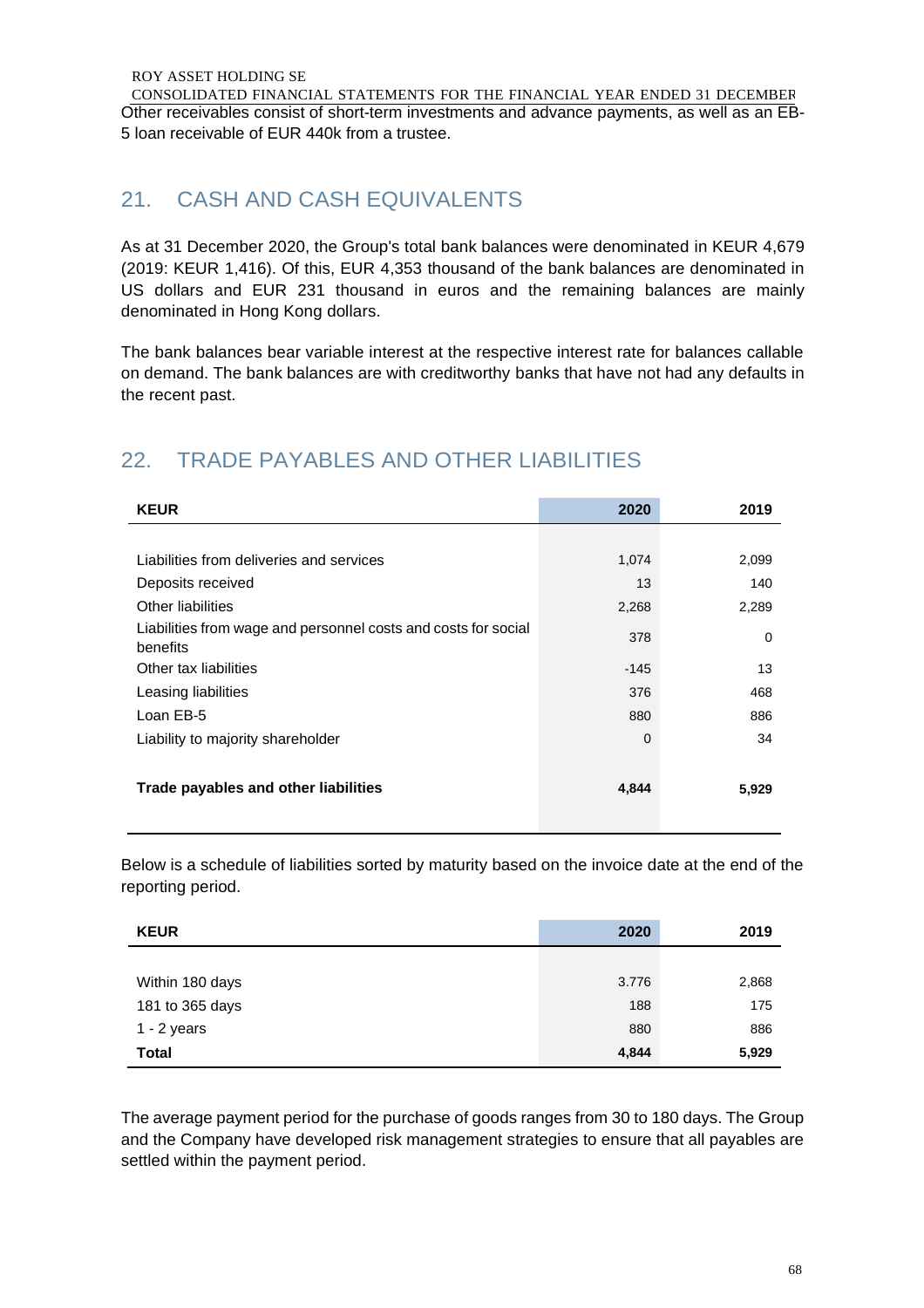### ROY ASSET HOLDING SE CONSOLIDATED FINANCIAL STATEMENTS FOR THE FINANCIAL YEAR ENDED 31 DECEMBER 23. CLAIMS AGAINST AN EXECUTIVE DIRECTOR

| <b>KEUR</b>                          | 2020  | 2019  |
|--------------------------------------|-------|-------|
|                                      |       |       |
| Claims against an Executive Director | 2,289 | 2,003 |

In the 2019 and 2020, there is a receivable from Siu Fung Siegfried Lee which is unsecured and repayable on demand at any time. The loans bear interest at 3% from 2019 and the interest is final. Also included in these receivables is an unsecured loan to Managing Director Suriya Toaramrut amounting to USD 379 thousand, which is also guaranteed by Mr Lee.

# 24. SHARE CAPITAL

| <b>KEUR</b>            | <b>Share capital</b><br>2020 |
|------------------------|------------------------------|
|                        |                              |
| As of 1 January 2020   | 54,327                       |
| Change in 2020         | 0                            |
| As at 31 December 2020 | 54,327                       |

The share capital amounts to EUR 54,327,000.00 and consists of 54,327,000 no-par value shares in the form of bearer shares evidenced by a global certificate.

In 2019, a capital increase from own funds in the amount of EUR 36,218,000 was carried out. The issued shares were issued with profit entitlement as of 01 January 2019, therefore the number of shares weighted, taking into account the capital increase entered in the commercial register on 30 July 2019, is used as the basis for calculating the earnings per share for 2019.

The Authorised Capital 2017 was cancelled at the Annual General Meeting 2020 and an Authorised Capital 2020 was created. Pursuant to Article 6 of the Articles of Association of the Company, the Board of Directors is now authorised until 1 October 2022 to increase the share capital of the Company against cash and/or non-cash contributions once or several times by up to EUR 21,730,800.

|                             | 2020    | 2019    |
|-----------------------------|---------|---------|
| Earnings per share in euros |         |         |
| weighted average:           | $-0.41$ | $-0.29$ |

The calculation of the weighted average earnings per share for the 2019 financial year is based on the weighted average number of ordinary shares, which was 33,199,833.

In the 2020 financial year, the company's capital was conditionally increased by a total of EUR 5,432,700 in accordance with § 6a of the Articles of Association. This capital increase will only be carried out if subscription rights have been issued in accordance with the 2020 share option programme resolved at the same time (2020 conditional capital). This has not yet been done.

A further conditional capital increase pursuant to § 6b of the Articles of Association concerns an amount of EUR 21,730,800. This conditional capital increase serves to grant new no-par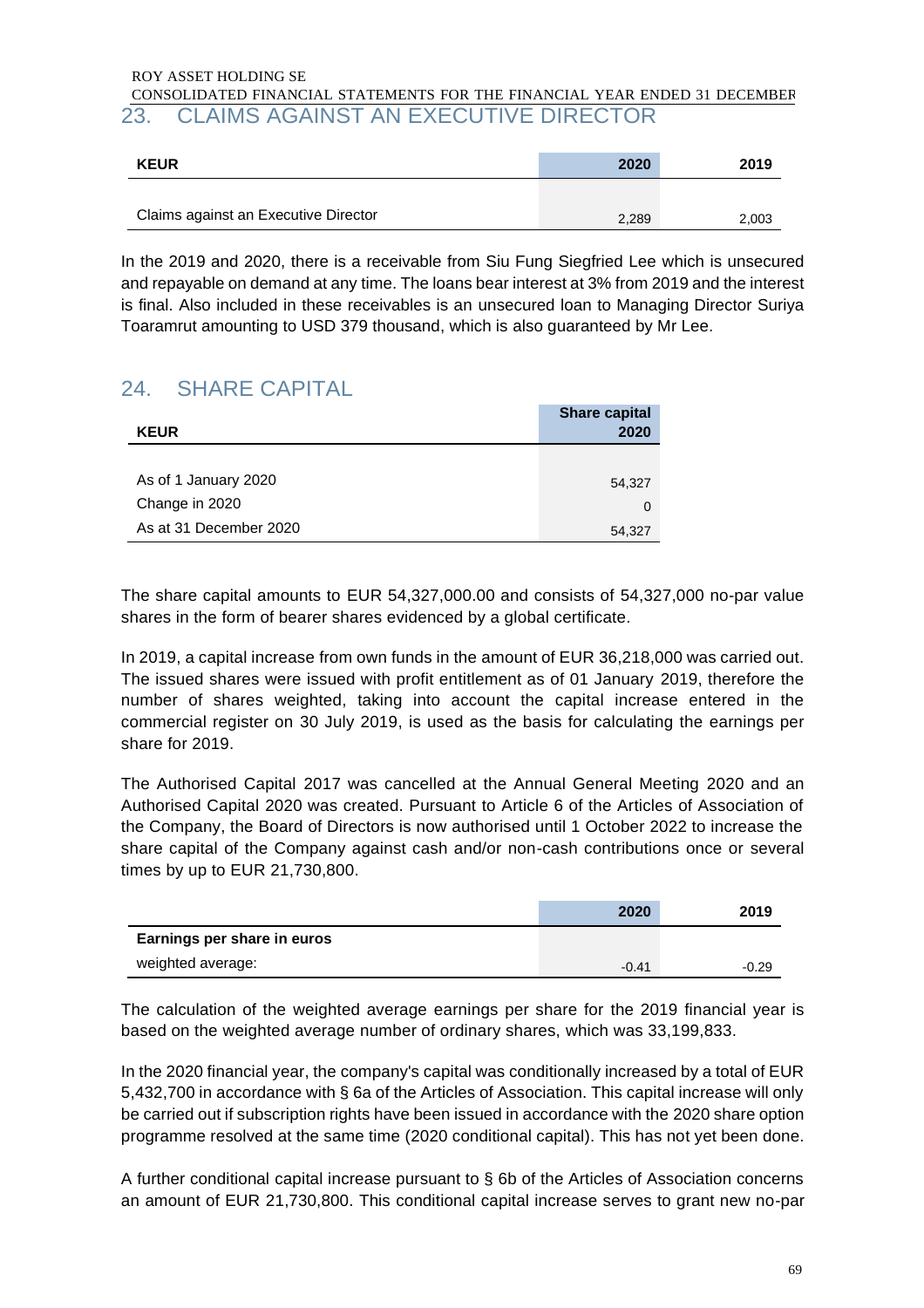CONSOLIDATED FINANCIAL STATEMENTS FOR THE FINANCIAL YEAR ENDED 31 DECEMBER value bearer shares to the holders or creditors of convertible bonds, bonds with warrants and/or participating bonds and/or profit participation rights issued on the basis of the authorisation of the same date (conditional capital 2020/II). No issue of one or more of the aforementioned instruments has taken place to date.

The Board of Directors of the Company is, however, authorised to exclude the shareholders' statutory subscription right in the case of authorised capital in accordance with Article 6 of the Articles of Association,

- o insofar as this is necessary to compensate for peak amounts;
- $\circ$  in order to acquire, in appropriate cases, companies, shares in companies or participations in companies or other assets, including receivables, in return for the transfer of shares;
- $\circ$  and in the case of a cash capital increase, the proportion of the share capital attributable to the new shares for which the subscription right is excluded does not exceed a total of ten percent of the share capital both at the time the authorisation becomes effective and at the time it is exercised, and the issue price of the new shares is not significantly lower than the stock market price of the Company's shares of the same class within the meaning of sections 203 (1) and (2) of the AktG. and 2, 186 para. 3 sentence 4 of the German Stock Corporation Act (AktG); in calculating this ten per cent limit, account shall be taken of (i) the portion of the share capital attributable to treasury shares that are sold as from the effective date of this authorisation in direct or analogous application of section 186 para. 3 sentence 4 AktG, as well as (ii) the portion of the share capital attributable to shares to which conversion and/or option rights or conversion obligations under the bonds and other instruments covered by section 221 AktG. relate, which are issued under exclusion of the subscription right pursuant to section 186 para. 3 sentence 4 AktG.

## 25. RETURN

The amount of the Group's reserves and the change in them during the financial year and previous years are presented in the consolidated statement of changes in equity. The figures are explained as follows:

**Capital reserve:** The capital reserve includes the increase in the parent company's capital in 2014 and the contribution in kind of the subsidiary LLH, which results from the difference between the nominal value of the newly issued shares issued to the holders and the nominal value of the newly issued shares transferred to the owners.

**Translation reserve:** The translation reserve results from the accumulated foreign currency translations recognised in other comprehensive income from the assets and liabilities of the Group's financial statements whose currency is not EUR and the reserve is not distributable as a dividend.

Retained **earnings:** Retained earnings comprise the net profits determined and retained over time in the consolidated income statement.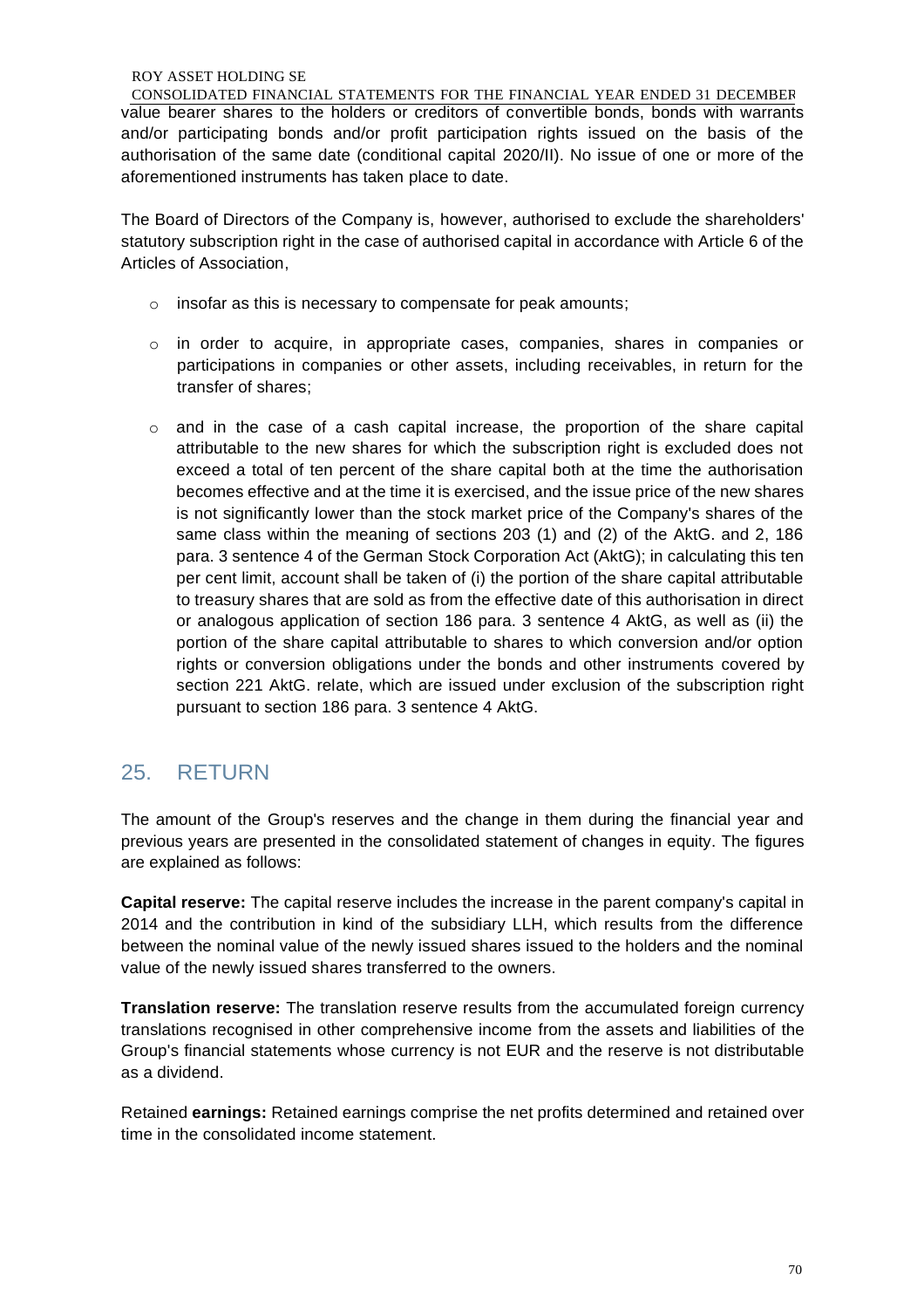### ROY ASSET HOLDING SE CONSOLIDATED FINANCIAL STATEMENTS FOR THE FINANCIAL YEAR ENDED 31 DECEMBER 26. FINANCIAL LIABILITIES

The purchase of the properties from Kirby Interchange was partly financed by a bank loan. The Group had a floating rate bank loan of EUR 16,699 thousand (USD 18,591 thousand) with Midfirst Bank as at 31 December 2019. The interest rate is LIBOR with 3% premium and maturity 1 September 2020. The loan was fully repaid in February 2020, with the sale of Kirby Interchange.

ROY offers interested and qualified investors the opportunity to invest in the "3300 Main" project in Houston under the USA EB-5 investment programme. As of 31 December 2020, two investors have invested a total of EUR 886 thousand (USD 1,000 thousand). The loans bear interest at the market rates of EB-5 Investments at 1% p.a.. In October 2020, 500 KUSD were paid in as part of the capital increase at 3300 Main. In addition, there is a loan of 82 kUSD which, as a PPP loan in the USA, had not yet been repaid or waived at the end of the year.

### Non-current liabilities

The changes in non-current liabilities result from the repayment of the loan with Midfirst Bank in February 2020.

|                                                       | 1 January<br>2020<br>in KEUR | Cash flows<br>in KEUR | Exchange rate<br>changes<br>in KEUR | other<br>in KEUR | 31 December<br>2020<br>in KEUR |
|-------------------------------------------------------|------------------------------|-----------------------|-------------------------------------|------------------|--------------------------------|
| Interest bearing loans                                | 16.699                       | $-16.699$             | 0                                   | 82               | 82                             |
| <b>Total liabilities from financing</b><br>activities | 16.699                       | $-16.699$             | 0                                   | 82               | 82                             |

# 27. INVESTMENT PROPERTY

The item "Investment property" includes seventeen existing properties as at 31 December 2020.

In 2020, rental income totalling EUR 71 thousand (in 2019: EUR 134 thousand) was generated from the rented single-family homes in Houston. It is planned to develop the undeveloped and ready-to-build plots and sell them at a profit, thus generating income for the company.

A property in California, previously held for operational purposes, was sold in the 2020 financial year.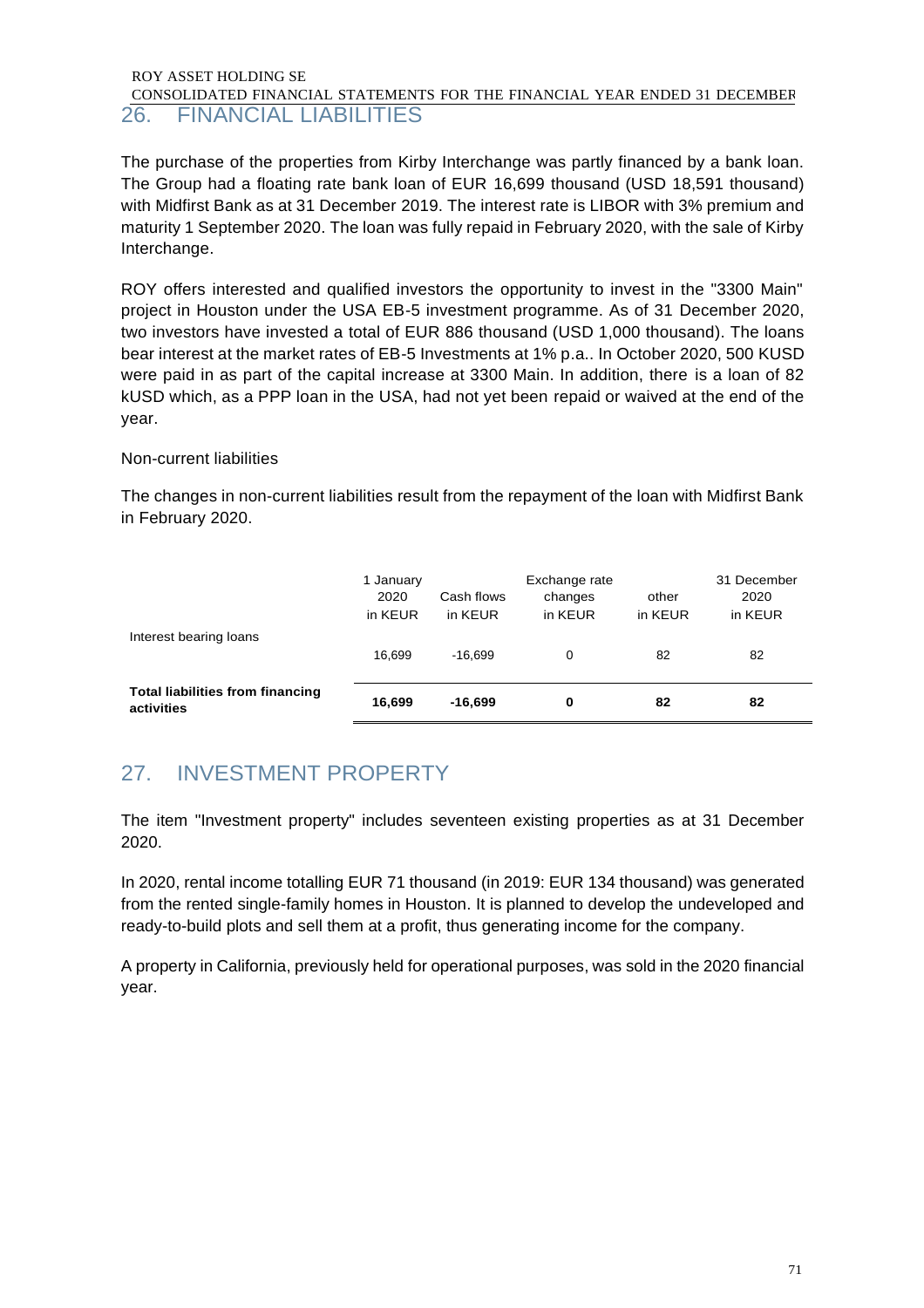| <b>KEUR</b>                     | Completed | In<br>development | Total    |
|---------------------------------|-----------|-------------------|----------|
| At acquisition cost             |           |                   |          |
| Status: 1 January 2019          | 25,979    | 2,815             | 28,794   |
| Access                          | 2,998     | 10,419            | 13,417   |
| Exit                            | 0         | 462               | 462      |
| Currency adjustment             | 1,005     | 193               | 1,198    |
| Status: 31 December 2019        | 29,982    | 12,965            | 42,947   |
| Status: 1 January 2020          | 29,982    | 12,965            | 42,947   |
| Access                          | 1,045     | 570               | 1,616    |
| Reclassification                | 627       | $-627$            | 0        |
| Exit                            | 24,762    | 0                 | 24,762   |
| Currency adjustment             | $-542$    | $-1,148$          | $-1,690$ |
| Status: 31 December 2020        | 6,350     | 11,761            | 18,111   |
| <b>Accumulated depreciation</b> |           |                   |          |
| Status: 1 January 2019          | 685       | 0                 | 685      |
| Reported in the financial year  | 732       | 0                 | 732      |
| Exchange rate adjustments       | 25        | 0                 | 25       |
| Status: 31 December 2019        | 1,441     | 0                 | 1,441    |
| Status: 1 January 2020          | 1,441     | 0                 | 1,441    |
| Reported in the financial year  | 62        | 0                 | 62       |
| Exchange rate adjustments       | 9         | 0                 | 9        |
| Exit                            | 1,334     | 0                 | 1,334    |
| Status: 31 December 2020        | 178       | 0                 | 178      |
| <b>Book values</b>              |           |                   |          |
| Status: 31 December 2019        | 28,542    | 12,965            | 41,507   |
| Status: 31 December 2020        | 6,171     | 11,761            | 17,932   |

As at 31 December 2020, the fair values of the properties are based on valuations carried out by accredited independent valuers. The fair values determined in the appraisals by BDO and the available offers total KEUR 18,220 (USD 20,890 thousand). In particular, the fair value offer from Jurupa Valley, LLC significantly exceeds the determined carrying amount in total.

| <b>KEUR</b>                                                           | 2020 | 2019  |
|-----------------------------------------------------------------------|------|-------|
|                                                                       |      |       |
| Rental income from investment property                                | 210  | 2,738 |
| Direct operating expenses (including repairs and maintenance and      | 205  | 2,095 |
| depreciation) that generate rental income (included in cost of sales) |      |       |
| Direct operating expenses (including repairs and maintenance) that do | 0    | 0     |
| not generate rental income (included in cost of sales)                |      |       |
| <b>Result from investment properties</b>                              | 5    | 643   |

There are no restrictions on the saleability of investment property and no contractual obligations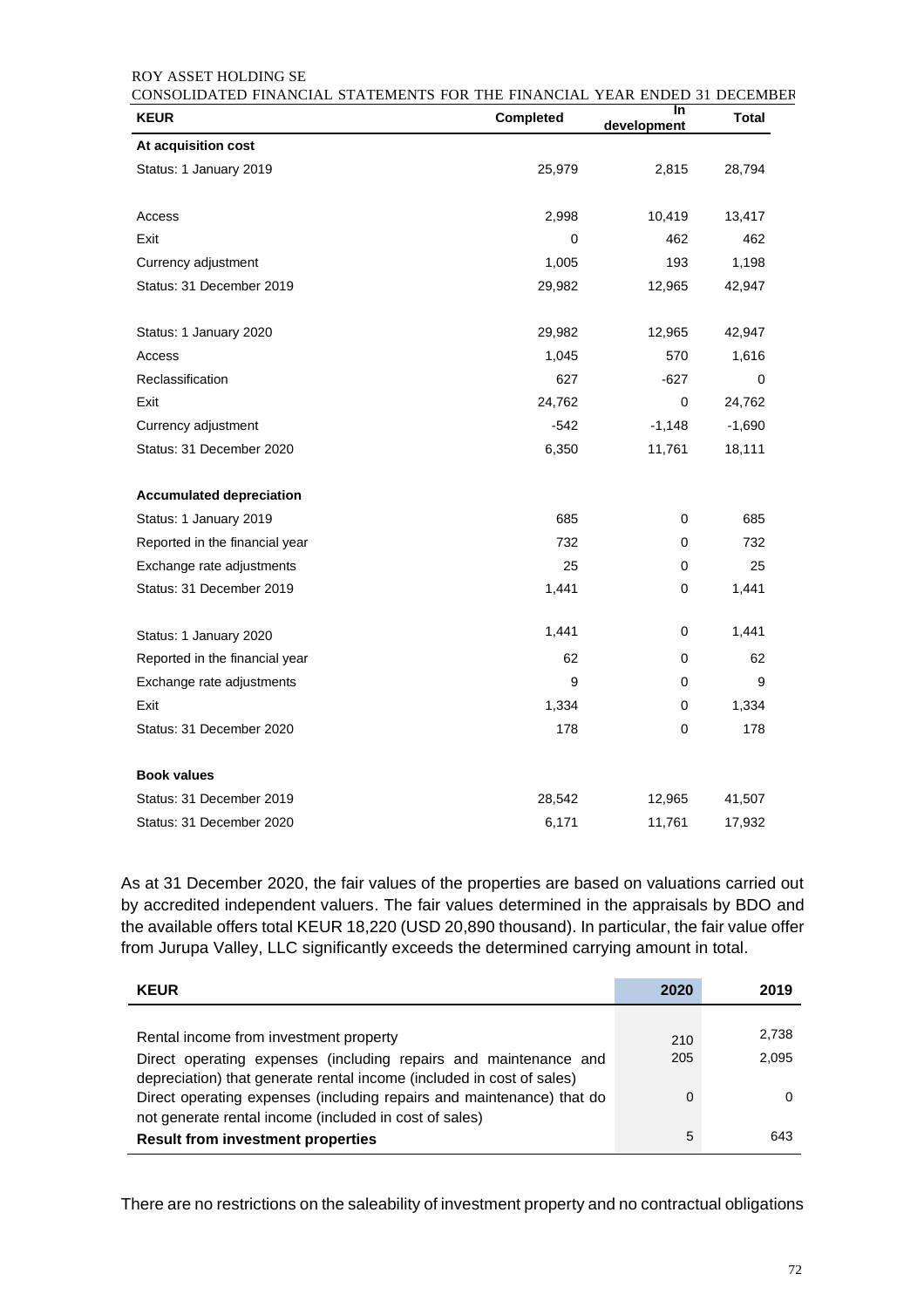CONSOLIDATED FINANCIAL STATEMENTS FOR THE FINANCIAL YEAR ENDED 31 DECEMBER to purchase, construct or develop investment property. Furthermore, there are no contractual obligations for repairs, maintenance or improvements.

The following valuation techniques are used as the basis for measuring the fair value of investment property in Level 2 in accordance with IFRS 13.

|                         | <b>Evaluation procedure</b> |       | <b>Significant</b><br>unobservable inputs                                 |                | <b>Bandwidth</b><br>(weighted average) |
|-------------------------|-----------------------------|-------|---------------------------------------------------------------------------|----------------|----------------------------------------|
|                         |                             |       |                                                                           | 2020           | 2019                                   |
| Residential<br>property | Comparative<br>method       | value | Estimated sales price per<br>sqm based on past<br>comparable transactions | <b>EUR 3-7</b> | <b>EUR 3-7</b>                         |

Fair value of investment property as at 31.12.2020

| <b>KUSD</b>                                         | 2020   |
|-----------------------------------------------------|--------|
| 520 Haverstock Road, La Canada Flintridge, CA 91011 | 2,200  |
| 1329 Voss Road, Houston, TX 77055                   | 640    |
| 1510 Hillendahl Boulevard, Houston, TX 77055        | 635    |
| 7002 Blandford Lane, Houston, TX 77055              | 560    |
| 7006 Schiller Street, Houston, TX 77055             | 340    |
| 7010 Schiller Street, Houston, TX 77055             | 340    |
| 6910 Schiller Street, Houston, TX 77055             | 340    |
| 6914 Schiller Street, Houston, TX 77055             | 340    |
| 2031 Arbor Cove, Katy, TX 77494                     | 470    |
| 22622 Sierra Lake Court, Katy, TX 77494             | 385    |
| 22735 Sierra Lake Court, Katy, TX 77494             | 380    |
| 22422 Kendall Shay Court, Katy, TX 77450            | 360    |
| Jurupa Valley LLC,                                  | 13,900 |
|                                                     |        |
| Total of the fair values determined                 | 20,890 |

The comparative value approach develops an assessment of the fair value of the property in question by comparing it with property transactions that have comparable characteristics. This approach is based on the substitution principle, which implies the value of a specific property that is interchangeable.

As transactions vary in size, sales prices are usually analysed on the basis of individual comparables. Based on this assumption, the best means of comparison is to determine a price per square metre.

Prior to this, the comparison units are adjusted to various individual characteristics of the properties used for comparison in order to determine a corresponding comparison value.

The underlying comparison criteria in relation to the properties to be valued are as follows:

- 1. existing property rights
- 2. financing conditions
- 3. terms of sale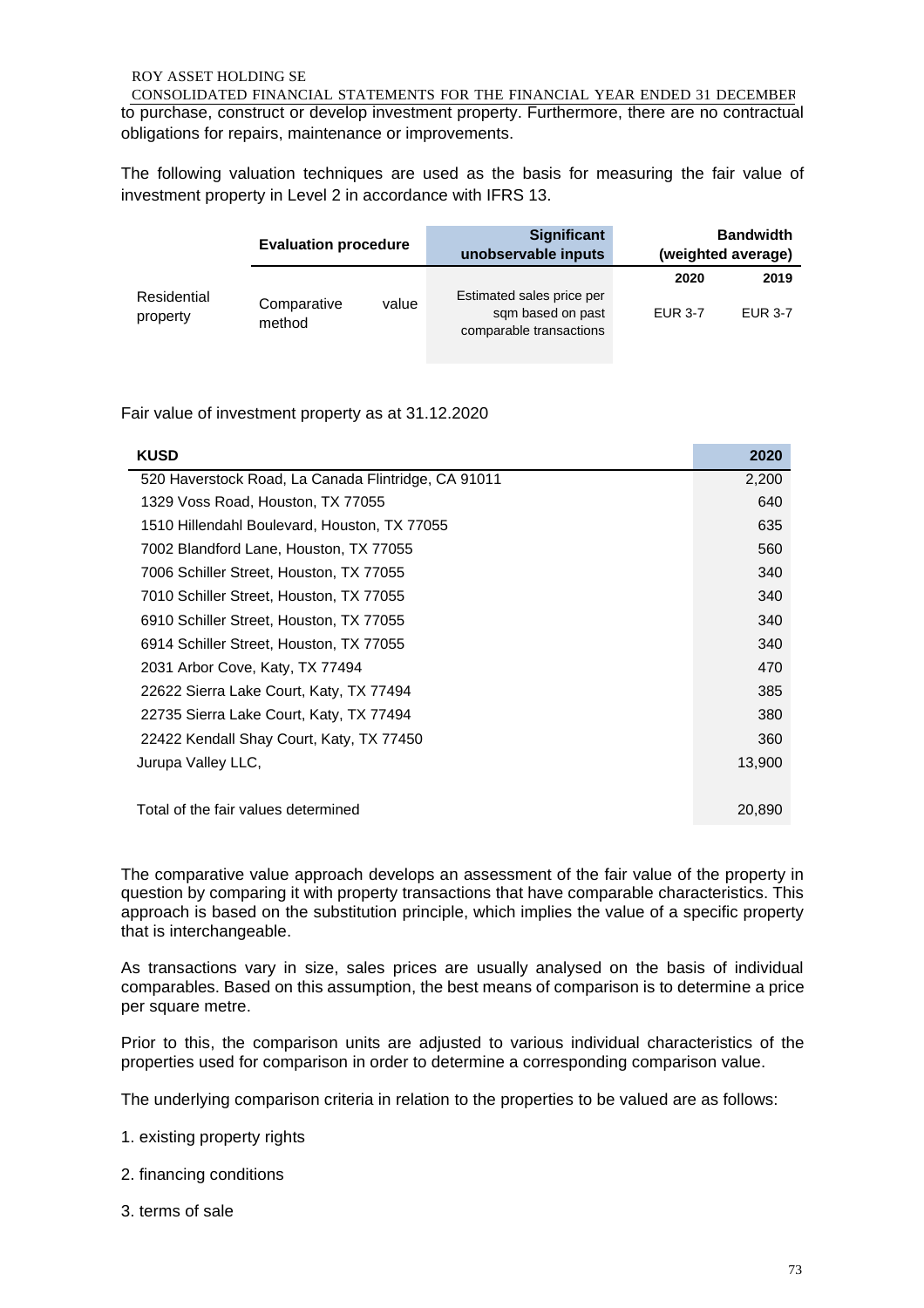## 5. market conditions

- 6. layer
- 7. physical properties
- 8. Other economic characteristics (if applicable)

The sales price per square metre is then calculated by dividing the determined sales price by the building area.

As at 31 December 2020, the valuation reports for the Group's property include a note on "material valuation uncertainty" due to market disruption in light of the COVID 19 pandemic. While this does not invalidate the valuation, it implies that there is currently significantly greater uncertainty than would be the case under normal market conditions.

# 28. INVESTMENTS IN ASSOCIATES AND JOINT VENTURES ACCOUNTED FOR USING THE EQUITY METHOD

On 12 April 2018, 3300 Main Project Owner, LP, Delaware, was incorporated. The ROY Group holds a 74.3% interest in the company. The ROY Group exercises management jointly with a partner company. Accordingly, 3300 Main Project Owner, LP is included in the financial statements at equity as a joint venture. There are no further obligations from either company, nor are there any significant restrictions. In October 2020, a capital increase in the 3300 Main Project was made in the amount of USD 1.5 million, of which ROY's share was USD 1.2 million. The carrying amount of investments in associates and joint ventures accounted for using the equity method changed as follows in the 2020 financial year:

| <b>KEUR</b>                 | 2020     | 2019   |
|-----------------------------|----------|--------|
|                             |          |        |
| Carrying amount 1 January   | 25,655   | 29,302 |
| Access                      | 937      | 0      |
| <b>Disposals</b>            | 0        | 3,647  |
| Exchange rate change        | $-1,896$ | 0      |
| Result for the period       | $-3,046$ | 0      |
| Dividend payment            | 0        | 0      |
| Carrying amount 31 December | 21,650   | 25.655 |

The 3300 Main Project Owner, LP company owns a high-rise building in Houston with a property value at cost of USD 121,010 thousand (EUR 98,623 thousand), offset by liabilities of USD 87,545 thousand (EUR 71,349 thousand). The total balance is USD 123,303 thousand (EUR 100,491 thousand). The loss of the project, in the year of completion, was USD 4,505 thousand (EUR 3,672 thousand) as at 31 December 2020, of which ROY Group's share was USD 3,348 thousand (EUR 3,046 thousand).

# 29. CAPITAL COMMITMENTS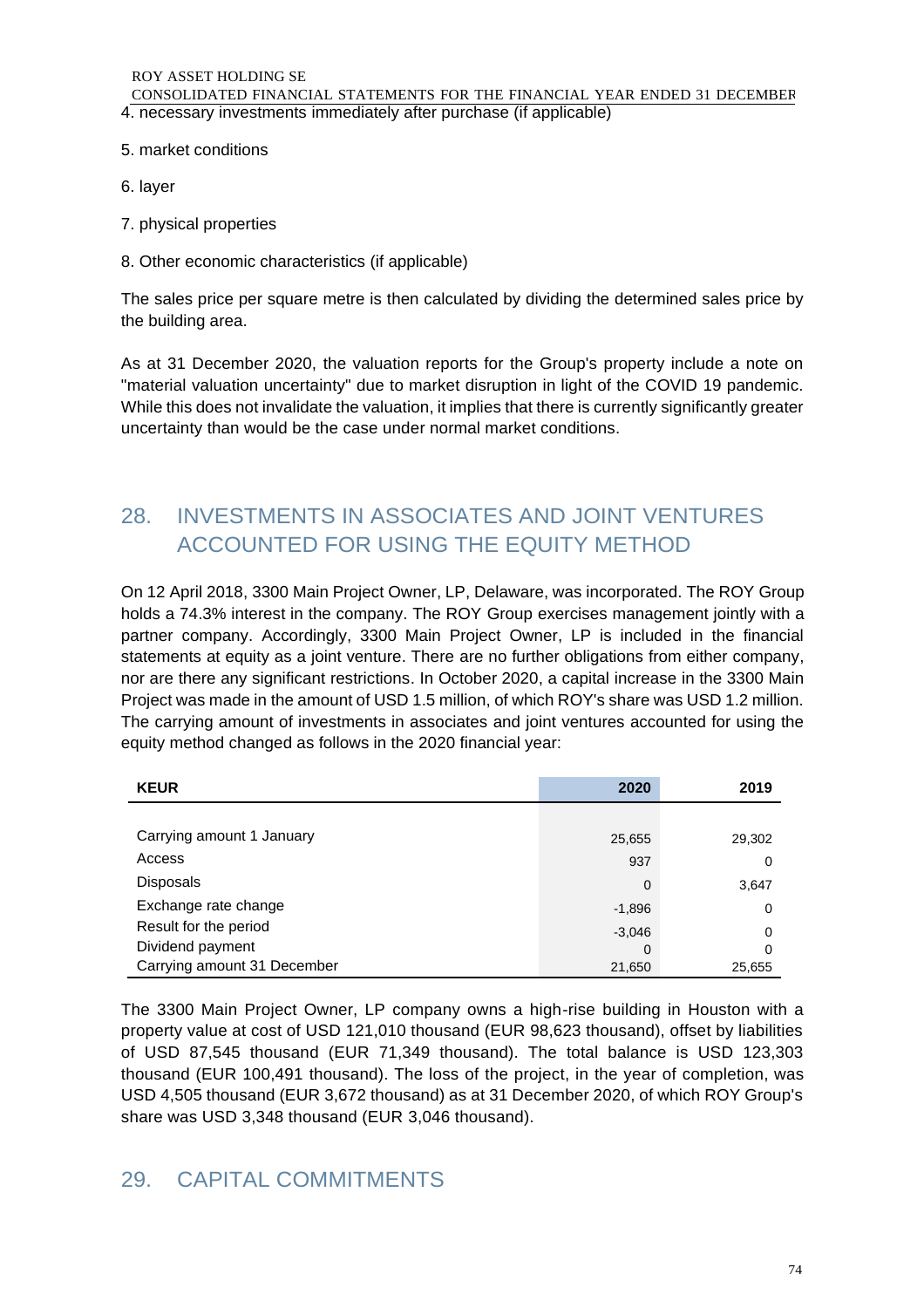CONSOLIDATED FINANCIAL STATEMENTS FOR THE FINANCIAL YEAR ENDED 31 DECEMBER There are no contracts for capital commitments to be mentioned in the financial statements at the end of the reporting period.

# 30. RETIREMENT BENEFITS

The Group operates a "Mandatory Provident Fund" (hereinafter referred to as "MPF") for its eligible employees in Hong Kong. The assets of the MPF are held separately from the Group's assets under the control of trustees as special assets. The Group contributes 5% of the relevant salary costs to the MPF each month, with employees paying the same amount. In addition, a further EUR 6 thousand was spent by the company on a company pension scheme for Mr Herrmann.

At the subsidiary Klingenberg Dekoramik GmbH, pension commitments exist as fixed-amount plans as an employer benefit to four former executives as at 31 December 2020. Provisions of KEUR 622 were made for this purpose. The provision was made on the basis of an actuarial report. The expert opinion was based on the HEUBECK GUIDELINES 2018 G on life expectancy. The annual payments amount to approximately KEUR 60. There are two benefit plans for the beneficiaries, one with a survivor's pension of 60% for three beneficiaries and one plan without a survivor's pension for one beneficiary. The applied discount rate for both plans is 0.70% and the pension dynamic is 2%. The discount rate at the beginning of the period was 0.68%. The calculation method for the provision according to IFRS is the Projected Unit Credit Method and no variable for salary trend or fluctuation is applied. The calculated obligation in terms of the defined benefit obligation corresponds to the provision of EUR 622,000. The interest cost in the following year is calculated at EUR 4,000 and payments of EUR 60,000 are expected from the existing benefit plans in 2021.

Payment of the contractually agreed pensions is secured by insurance taken out by Klingenberg Dekoramik GmbH with the Pensionssicherungsverein.

In the financial year ended 31 December 2020, the total pension contribution recognised in the consolidated income statement is kEUR 7 (2019: kEUR 7). In the current year, the interest expense amounts to 4 kEUR.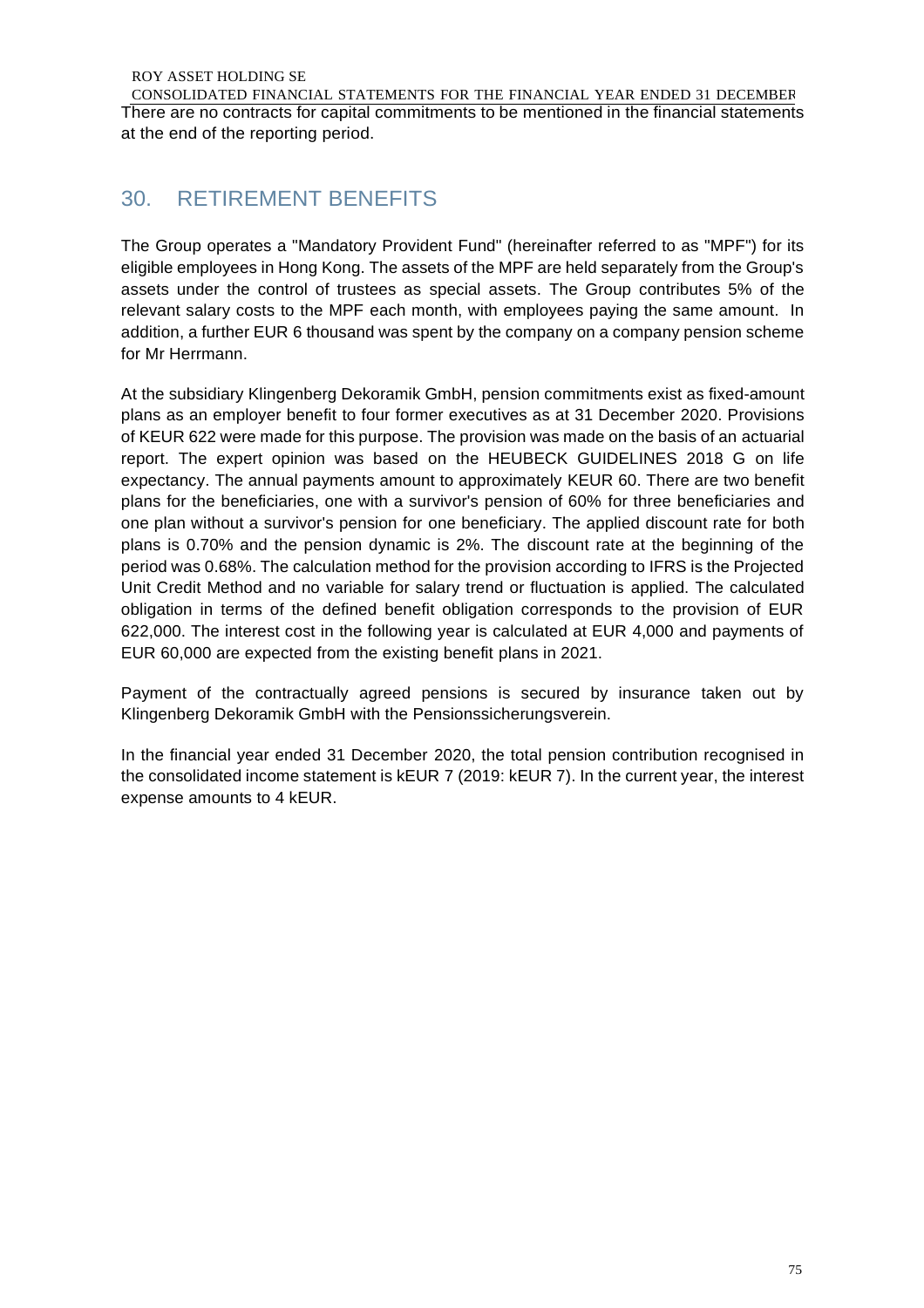## CONSOLIDATED FINANCIAL STATEMENTS FOR THE FINANCIAL YEAR ENDED 31 DECEMBER 31. LEASE COMMITMENTS AND IFRS 16

The Group leases IT equipment with contractual terms ranging from one year to three years. These leases are either short-term or (and) based on low-value items. The Group also leases offices and warehouses. Each of these agreements has a short-term duration and the expenses amounted to EUR 4 thousand. The Group has decided not to recognise rights of use or lease liabilities for these short-term or small-ticket leases.

## As lessee

At the end of the reporting period, the Group had outstanding commitments for future minimum lease payments under non-cancellable operating leases, which fall due as follows:

| <b>KEUR</b>                                 | 2020  | 2019  |
|---------------------------------------------|-------|-------|
|                                             |       |       |
| Within one year                             | 667   | 739   |
| From the second to the fifth year inclusive | 472   | 751   |
| Longer than five years                      | 20    | 100   |
| Total                                       | 1,334 | 1,590 |

The lease payments are rents paid by the Group for its office space. The term of the leases is fixed for a period of one to five years.

Presentation of rights of use from leasing contracts

| <b>KEUR</b>                | 2020 |
|----------------------------|------|
|                            |      |
| Status 1 January           | 468  |
| Additions Rights of use    | 25   |
| Depreciation               | 105  |
| Disposals of rights of use | 0    |
| Status 31.12.2020          | 388  |

The rights of use from leasing result from the rental of production machinery at Klingenberg Dekoramik GmbH.

#### As lessor

The following gross rental income was generated in the reporting period:

| <b>KEUR</b>                 | 2020 | 2019  |
|-----------------------------|------|-------|
|                             |      |       |
| Kirby Interchange           | 139  | 2.605 |
| Houston Single Family Homes | 71   | 118   |
| California                  | 0    | 15    |
| Total                       | 210  | 2.738 |

The terms of the contracts for the Houston single-family homes are short-term.

At the end of the reporting period, the Group had receivables from future payments from non-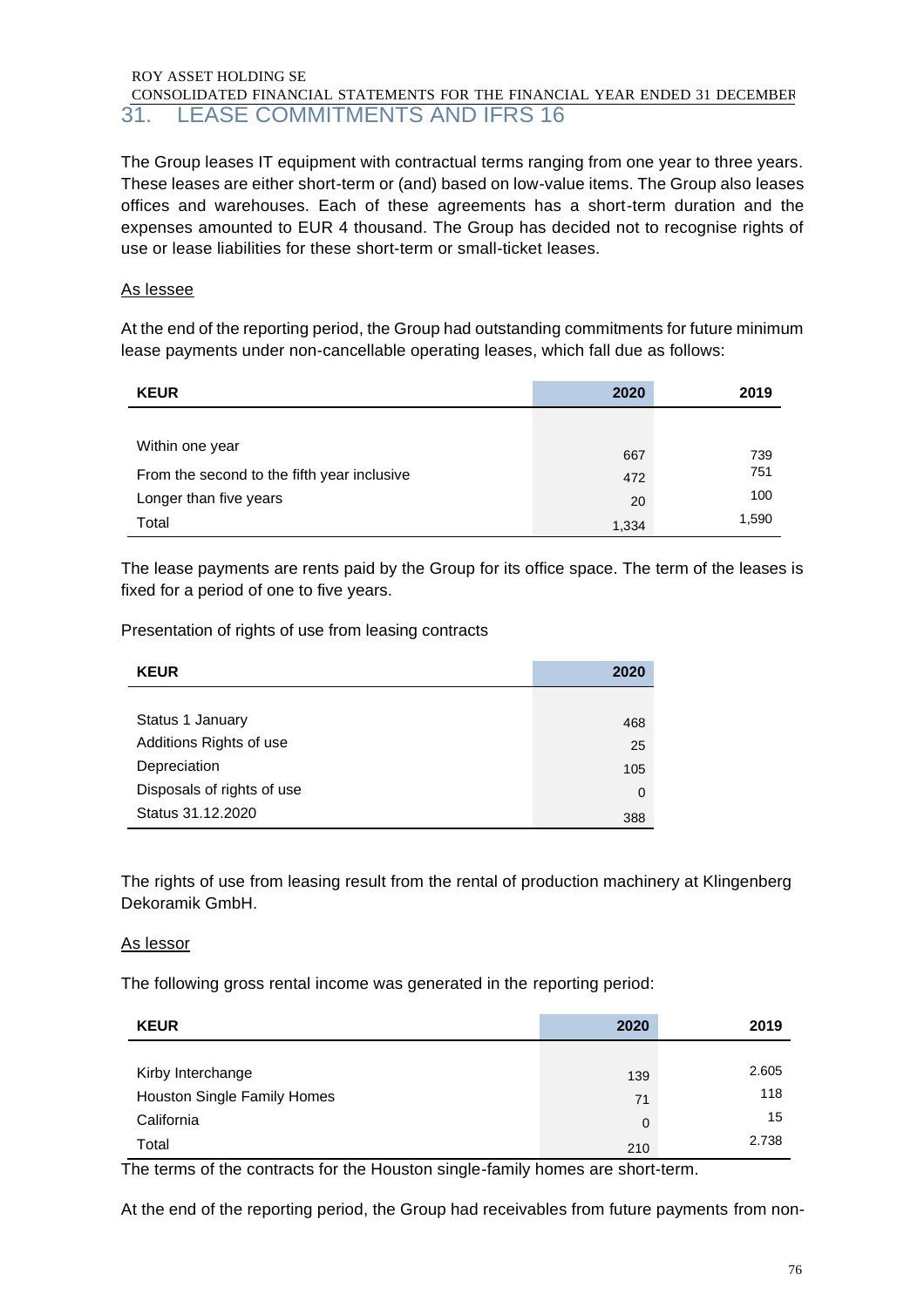CONSOLIDATED FINANCIAL STATEMENTS FOR THE FINANCIAL YEAR ENDED 31 DECEMBER pre-terminable existing leases from the Kirby Interchange property, as well as the currently leased three properties in Houston, which are due as follows:

| <b>KEUR</b>                                 | 2020 | 2019   |
|---------------------------------------------|------|--------|
|                                             |      |        |
| Within one year                             | 43   | 2,272  |
| From the second to the fifth year inclusive | 0    | 6,999  |
| Beyond the fifth year                       | 0    | 2,940  |
| Total                                       | 43   | 12.211 |

# 32. RELATED PARTIES AND DISCLOSED SHAREHOLDINGS

An overview of related parties and persons can be found in section 35 IMPORTANT SUBSIDIARIES AND AT-EQUITY INVESTMENTS, section 1.6 of the management report on "Corporate bodies, management and founders" and in the remuneration report of this annual report.

Shine Eagle Trust reg., Balzers, Liechtenstein, notified the Company on 24 August 2016 that due to its liquidation its 8,507,000 shares have been transferred to Hi Scene Industrial Limited, Tortola, British Virgin Islands.

Ms Sujida Lelalertsuphakun Lee, China, has notified the Company pursuant to section 21 (1a) WpHG old version that her percentage of voting rights in ROY Asset Holding SE, Hungen, amounted to 75.47% as at 01 September 2017.

Surasak Lelalertsuphakun is the son of Siu Fung Siegfried Lee and Sujida Lelalertsuphakun Lee is the daughter of Siu Fung Siegfried Lee.

At the same time, 75.47% of this is attributable to it pursuant to Section 22 (1) Sentence 1 No. 2 of the German Securities Trading Act (WpHG a.F.) and was held by the following shareholders, from whose shares in ROY Asset Holding SE 3% or more is attributable in each case:

- Hi Scene Industrial Limited, Tortola, British Virgin Islands

Mr Tak Chung Pang, China, has notified the Company pursuant to section 21 (1a) WpHG old version that his share of voting rights in ROY Asset Holding SE, Hungen, amounted to 3.81% of the voting rights at the time of the first-time admission of the shares of ROY Asset Holding SE to trading on the regulated market of the Frankfurt Stock Exchange on 29 April 2015.

Of these, 3.81% are attributable to him pursuant to Section 22 (1) sentence 1 no. 1 WpHG old version and were held by the following companies controlled by him, whose share of voting rights in ROY Asset Holding SE amounts to 3% or more in each case:

- Golik Holdings Limited, Hamilton, Bermuda
- Golik Investments Ltd, British Virgin Islands

Golik Investments Ltd, Tortola, British Virgin Islands, has notified us pursuant to section 21 (1a) WpHG a.F. that its share of voting rights in ROY Asset Holding SE, Hungen, amounted to 3.81% of the voting rights at the time of the first-time admission of the shares of ROY Asset Holding SE to trading on the regulated market of the Frankfurt Stock Exchange on 29 April 2015.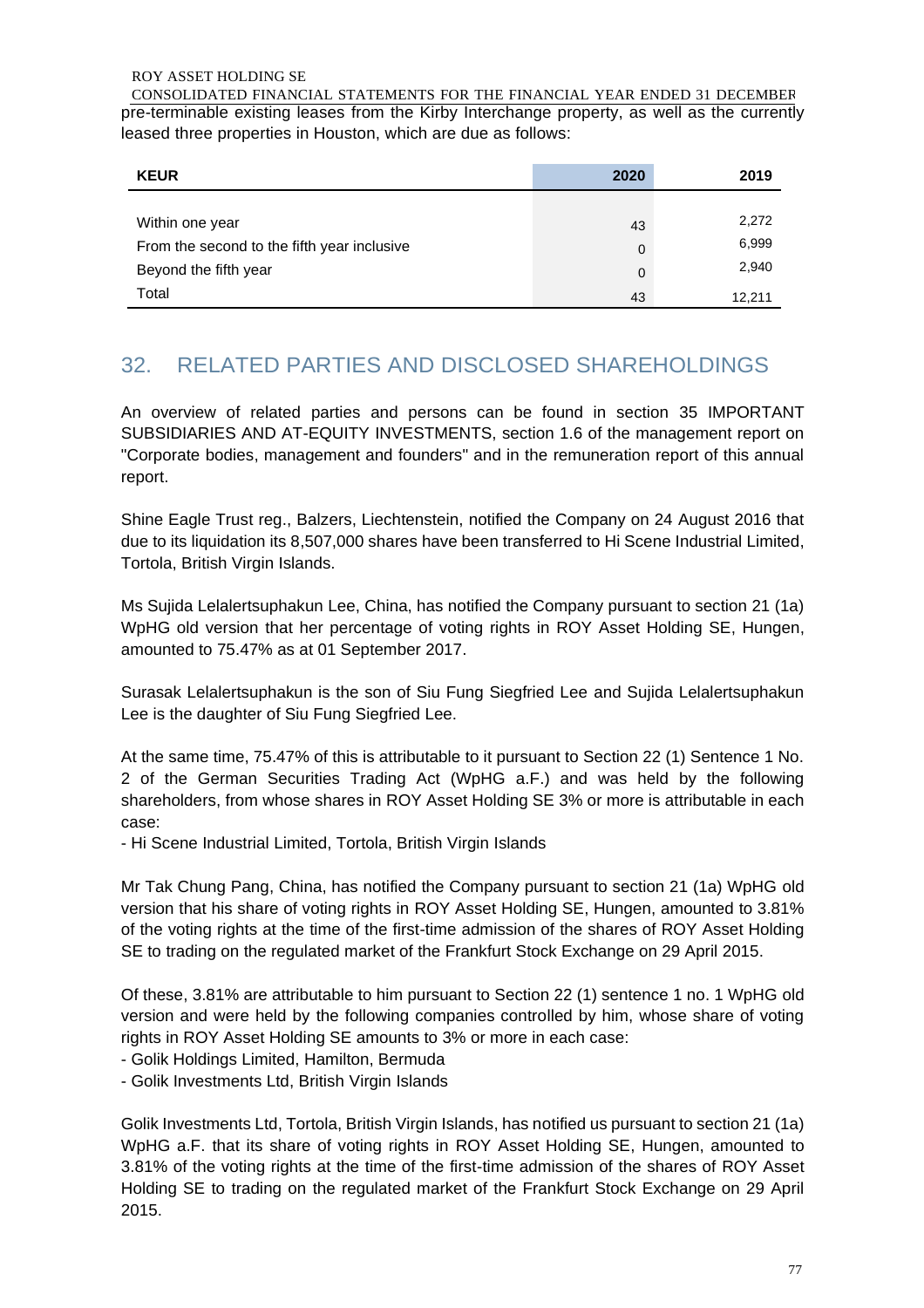Of these, 3.81% are attributable to it pursuant to Section 22 (1) sentence 1 no. 1 WpHG old version and were held by the following companies controlled by it, whose share of voting rights in ROY Asset Holding SE amounts to 3% or more in each case:

- Golik Holdings Limited, Hamilton, Bermuda

# 33. TRANSACTIONS WITH RELATED PARTIES

In addition to the transactions disclosed in notes 23, and 32, the Group entered into the following significant transactions with related parties during the financial year:

| <b>KEUR</b>                                                                    | 2020 | 2019 |
|--------------------------------------------------------------------------------|------|------|
| Rent for property in California, provisioned for:<br>Hi Scene Industrial Ltd.* | 69   | 34   |

\*Hi Scene Industrial Ltd is a shareholder of the Company.

The above transactions were entered into with Hi Scene Industrial Ltd (Hong Kong) on an arm's length basis. In addition, the Company has receivables from Mr Lee and Suriya Toaramrut as disclosed in Note 23.

# 34. IMPORTANT SUBSIDIARIES AND AT-EQUITY INVESTMENTS

Details of the Company's subsidiaries as at 31 December 2020 and 2019:

| Name of the<br>subsidiary                      | <b>Seat</b>                           | <b>Equity</b>                                    | Shareholding in the<br><b>Company and voting</b><br>rights |                                | Main<br>activity                               | <b>Net</b><br>profit/loss for<br>the year |
|------------------------------------------------|---------------------------------------|--------------------------------------------------|------------------------------------------------------------|--------------------------------|------------------------------------------------|-------------------------------------------|
|                                                |                                       |                                                  | 31.12.2020                                                 | 31.12.2019                     |                                                |                                           |
| Lion Legend<br>Holdings<br>Limited             | George-<br>town.<br>Cayman<br>Islands | <b>EUR</b><br>17,362,434<br>(HKD<br>165,189,667) | 100 %<br>direct<br>ownership                               | 100 %<br>direct<br>ownership   | Investmen<br>t<br>participati<br><sub>on</sub> | KEUR -17,897<br>(HKD-<br>159,025,957)     |
| Klingenberg<br>Dekoramik<br>GmbH               | Klingenber<br>g                       | EUR -<br>3,901,555                               | 100 %<br>direct<br>ownership                               | 100 %<br>direct<br>ownership   | Investmen<br>participati                       | KEUR -3,201                               |
| <b>Emerald Pond</b><br>Regional<br>Center, LLC | Los Angeles/<br>California            | $(0$ KUSD $)$<br>0 KEUR                          | 100 %<br>direct<br>ownership                               |                                | inactive                                       | (0 KUSD)<br>0 KEUR                        |
| ROY USA,<br>Inc.                               | Los<br>Angeles,<br>California         | (1, 138, 395)<br>USD)<br>EUR 927,712             | 100 %<br>indirect<br>ownership                             | 100 %<br>indirect<br>ownership | Investmen<br>t<br>participati<br>on.           | (-USD 1,311<br>THOUSAND)<br>KEUR -1,148   |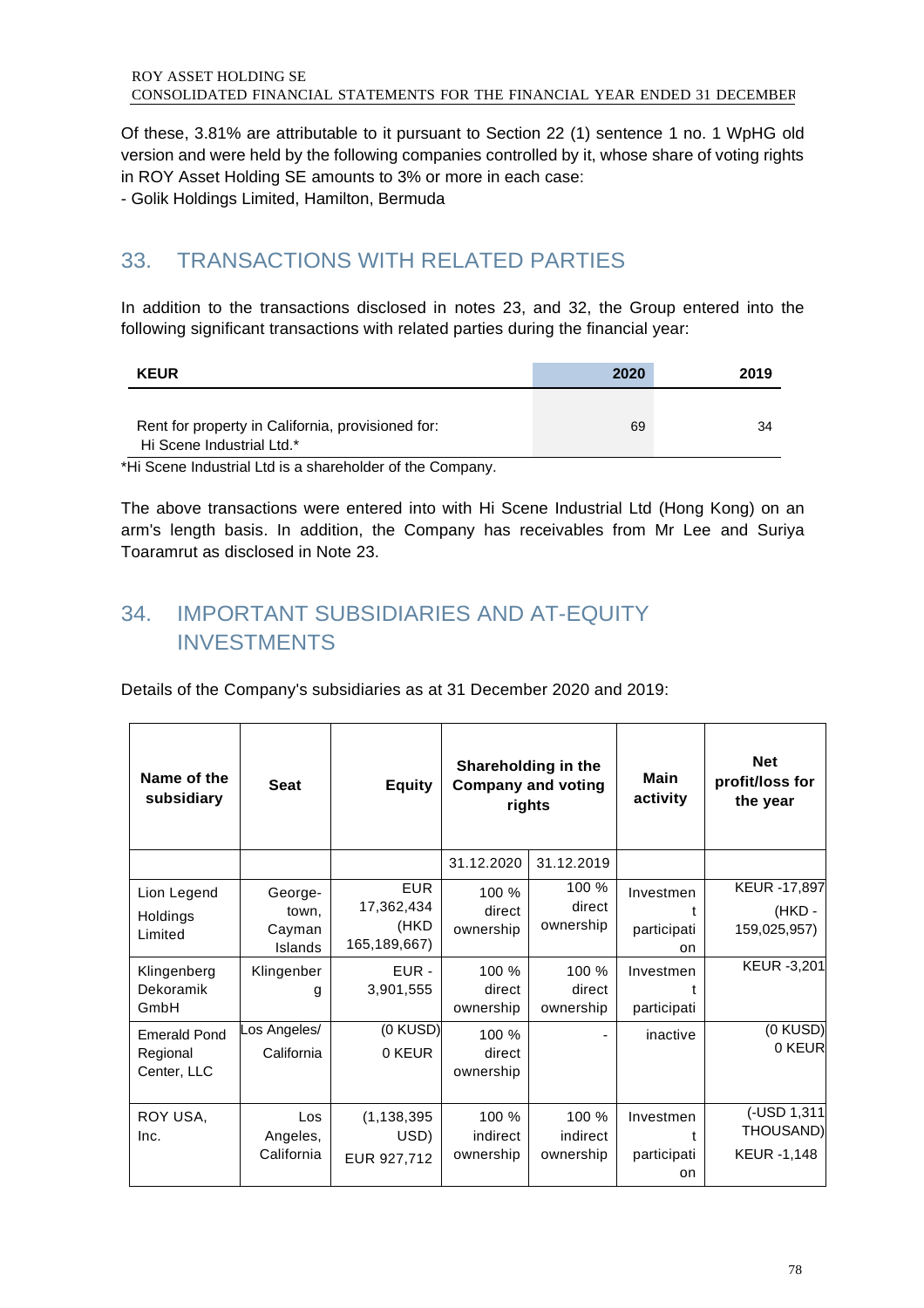|                                      |                   | CONSOLIDATED FINANCIAL STATEMENTS FOR THE FINANCIAL YEAR ENDED 31 DECEMBER |                   |                   |                   |                    |
|--------------------------------------|-------------------|----------------------------------------------------------------------------|-------------------|-------------------|-------------------|--------------------|
| <b>ROY Holdings</b>                  | Wilmington,       | (USD 10,000)                                                               | 100 %             | 100 %             | Investmen         | $(0$ KUSD)         |
| Inc.                                 | Delaware          | 8 KEUR                                                                     | indirect          | indirect          | t                 | 0 KEUR             |
|                                      |                   |                                                                            | ownership         | ownership         | participati       |                    |
| <b>ROY Equities</b>                  | Houston,          | $(-$ USD                                                                   | 100 %             | 100 %             | Investmen         | (-USD 3,572        |
| Houston, Inc.                        | Texas             | 4,247,403)                                                                 | indirect          | indirect          | t                 | THOUSAND)          |
|                                      |                   | EUR-                                                                       | ownership         | ownership         | participati       | <b>KEUR -3,127</b> |
|                                      |                   | 3,461,334                                                                  |                   |                   | on                |                    |
|                                      |                   |                                                                            |                   |                   |                   |                    |
| <b>ROY 3300</b>                      | Wilmington,       | $(0$ USD)                                                                  | 100 %             | 100 %             | Investment        | (0 KUSD)           |
| Fund LP                              | Delaware          | 0 EUR                                                                      | indirect          | indirect          | participatio      | 0 KEUR             |
|                                      |                   |                                                                            | ownership         | ownership         | n                 |                    |
| <b>ROY 3300</b>                      | Wilmington,       | $(0$ USD)                                                                  | 100 %             | 100 %             | Investment        | (0 KUSD)           |
| Main Investor                        | Delaware          | 0 EUR                                                                      | indirect          | indirect          | participatio      | 0 KEUR             |
| LLC                                  |                   |                                                                            | ownership         | ownership         | n                 |                    |
|                                      |                   | $(0$ USD)                                                                  |                   |                   |                   | (0 KUSD)           |
| <b>ROY 3300</b>                      | Wilmington,       | 0 EUR                                                                      | 100 %             | 100 %             | Investment        | 0 KEUR             |
| Main Member<br>LLC                   | Delaware          |                                                                            | indirect          | indirect          | participatio      |                    |
|                                      |                   |                                                                            | ownership         | ownership         | n                 |                    |
| <b>ROY Fund</b>                      | Wilmington,       | $(0$ USD)                                                                  | 100 %             | 100 %             | Investment        | $(-2$ KUSD)        |
| Manager LLC                          | Delaware          | 0 EUR                                                                      | indirect          | indirect          | participatio      | -2 KEUR            |
|                                      |                   |                                                                            | ownership         | ownership         | n                 |                    |
|                                      |                   | (USD 4,008,896)                                                            |                   |                   |                   | (4,049 KUSD)       |
| <b>ROY</b>                           | Houston,          |                                                                            | 100 %             | 100 %             | Investmen         |                    |
| Commercial                           | Texas             | <b>EUR</b>                                                                 | indirect          | indirect          | t                 | <b>KEUR 3,546</b>  |
| Houston, Inc.                        |                   | 3,266,968                                                                  | ownership         | ownership         | participati       |                    |
| <b>ROY</b>                           | Houston,          | <b>USD</b>                                                                 | 100 %             | 100 %             | Investmen         | (-USD 227          |
| Commercial                           | Texas             | 2,233,175)                                                                 | indirect          | indirect          | t                 | THOUSAND)          |
| <b>Real Estate</b>                   |                   | <b>EUR</b>                                                                 | ownership         | ownership         | participati       | -199 KEUR          |
| Houston, Inc.                        |                   | 1,819,880                                                                  |                   |                   | on                |                    |
|                                      |                   |                                                                            |                   |                   |                   | (0 KUSD)           |
| <b>ROY Holdings</b><br>Houston, Inc. | Houston,<br>Texas | (326 USD)                                                                  | 100 %<br>indirect | 100 %<br>indirect | Investmen<br>t    | 0 KEUR             |
|                                      |                   | <b>265 EUR</b>                                                             | ownership         | ownership         | participati       |                    |
|                                      |                   |                                                                            |                   |                   |                   |                    |
| <b>ROY Houston</b>                   | Houston,          | (USD                                                                       | 100 %             | 100 %             | Investmen         | (-USD 509          |
| Management,                          | Texas             | 18,667,759)                                                                | indirect          | indirect          | t                 | THOUSAND)          |
| Inc.                                 |                   | <b>EUR</b>                                                                 | ownership         | ownership         | participati       | <b>KEUR -445</b>   |
|                                      |                   | 15,212,908                                                                 |                   |                   | on                |                    |
| ROY 6914                             | Houston,          | $(0$ USD)                                                                  | 100 %             | 100 %             | Real              | (0 KUSD)           |
| Schiller LLC                         | Texas             | 0 EUR                                                                      | indirect          | indirect          | estate            | 0 KEUR             |
|                                      |                   |                                                                            | ownership         | ownership         | company           |                    |
| ROY 2031                             |                   | $(0$ USD)                                                                  |                   | 100 %             |                   | (-USD 30           |
| Arbor Cove                           | Houston,          | 0 EUR                                                                      | 100 %<br>indirect | indirect          | Real              | THOUSAND)          |
| LLC                                  | Texas             |                                                                            | ownership         | ownership         | estate<br>company | -26 KEUR           |
|                                      |                   |                                                                            |                   |                   |                   |                    |
| ROY 22622                            | Houston,          | $(0$ USD)                                                                  | 100 %             | 100 %             | Real              | (-USD 18           |
| Sierra Lake                          | Texas             | 0 EUR                                                                      | indirect          | indirect          | estate            | THOUSAND)          |
| <b>LLC</b>                           |                   |                                                                            | ownership         | ownership         | company           | $-16$ KEUR         |
|                                      |                   | $(0$ USD)                                                                  |                   |                   |                   | $($ -USD 3         |
| ROY 22735                            | Houston,          |                                                                            | 100 %             | 100 %<br>indirect | Real              | THOUSAND)          |
| Sierra Lake<br>LLC                   | Texas             | 0 EUR                                                                      | indirect          |                   | estate            | -2 KEUR            |
|                                      |                   |                                                                            | ownership         | ownership         | company           |                    |
| ROY 22422                            | Houston,          | $(0$ USD)                                                                  | 100 %             | 100 %             | Real              | $($ -USD 8         |
| Kendall Shay                         | Texas             | 0 EUR                                                                      | indirect          | indirect          | estate            | THOUSAND)          |
| <b>LLC</b>                           |                   |                                                                            | ownership         | ownership         | company           | -7 KEUR            |
|                                      |                   |                                                                            |                   |                   |                   |                    |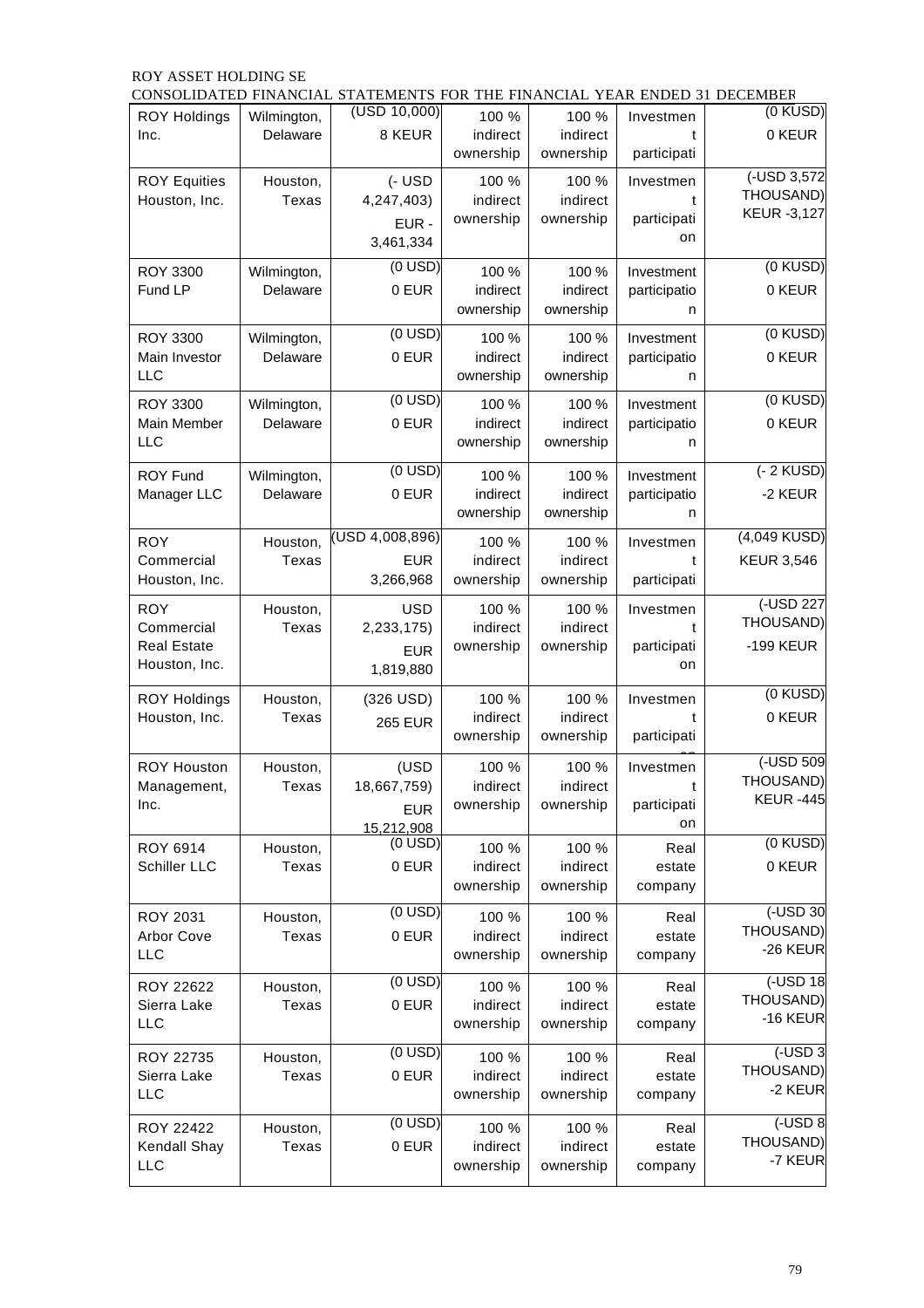|                         |            | CONSOLIDATED FINANCIAL STATEMENTS FOR THE FINANCIAL YEAR ENDED 31 DECEMBER |           |            |                |                                  |
|-------------------------|------------|----------------------------------------------------------------------------|-----------|------------|----------------|----------------------------------|
| ROY 6910                | Houston,   | $(0$ USD)                                                                  | 100 %     | 100 %      | Real           | $(0$ KUSD)                       |
| Schiller LLC            | Texas      | 0 EUR                                                                      | indirect  | indirect   | estate         | 0 KEUR                           |
|                         |            |                                                                            | ownership | ownership  | company        |                                  |
| <b>ROY 7006</b>         | Houston,   | $(0$ USD)                                                                  | 100 %     | 100 %      | Real           | (0 KUSD)                         |
| Schiller LLC            | Texas      | 0 EUR                                                                      | indirect  | indirect   | estate         | 0 KEUR                           |
|                         |            |                                                                            | ownership | ownership  | company        |                                  |
|                         |            |                                                                            |           |            |                |                                  |
| <b>ROY 7010</b>         | Houston,   | $(0$ USD)                                                                  | 100 %     | 100 %      | Real           | $\overline{$ (-USD7<br>THOUSAND) |
| Schiller LLC            | Texas      | 0 EUR                                                                      | indirect  | indirect   | estate         |                                  |
|                         |            |                                                                            | ownership | ownership  | company        | -6 KEUR                          |
| <b>ROY 1510</b>         | Houston,   | $(0$ USD)                                                                  | 100 %     | 100 %      | Real           | $($ -USD 16                      |
| Hillendahl              | Texas      | 0 EUR                                                                      | indirect  | indirect   | estate         | THOUSAND)                        |
| LLC                     |            |                                                                            | ownership | ownership  | company        | -13 KEUR                         |
|                         |            | $\overline{(0 \text{ USD})}$                                               |           |            |                | (0 KUSD)                         |
| <b>ROY 7002</b>         | Houston,   |                                                                            | 100 %     | 100 %      | Real           |                                  |
| Blandford<br><b>LLC</b> | Texas      | 0 EUR                                                                      | indirect  | indirect   | estate         | 0 KEUR                           |
|                         |            |                                                                            | ownership | ownership  | company        |                                  |
| <b>ROY 1329</b>         | Houston,   | $(0$ USD)                                                                  | 100 %     | 100 %      | Real           | $($ -USD $8$                     |
| Voss LLC                | Texas      | 0 EUR                                                                      | indirect  | indirect   | estate         | THOUSAND)                        |
|                         |            |                                                                            | ownership | ownership  | company        | -7                               |
| ROI Palace,             | Los        | $(0$ USD)                                                                  | 100 %     | 100 %      |                | $V$ $F11F$<br>$(-2$ KUSD)        |
| LLC,                    | Angeles,   | 0 EUR                                                                      | indirect  | indirect   | Investmen<br>t | -2 KEUR                          |
|                         | California |                                                                            | ownership | ownership  | participati    |                                  |
|                         |            |                                                                            |           |            |                |                                  |
| Edgehill                | Los        | $(0$ USD)                                                                  | 100 %     | 100 %      | Real           | (-USD 15                         |
| Home LLC                | Angeles,   | 0 EUR                                                                      | indirect  | indirect   | estate         | THOUSAND)                        |
|                         | California |                                                                            | ownership | ownership  | company        | -13 KEUR                         |
| Signature               | Los        | $(0$ USD)                                                                  | 100%indir | 100%indire | Investmen      | (0 KUSD)                         |
| Homes                   | Angeles/   | 0 EUR                                                                      | ect       | ct         | t              | 0 KEUR                           |
| Jurupa Valley,          |            |                                                                            | ownership | ownership  | participati    |                                  |
| <b>LLC</b>              | California |                                                                            |           |            | on             |                                  |
| Jurupa Valley,          | Los        | (USD 9,656,295)                                                            | 55%       | 55%        | Investmen      | $\overline{$ (-USD 17            |
| <b>LLC</b>              | Angeles/   | EUR 7,869,200                                                              | Indirect  | Indirect   | t              | THOUSAND)                        |
|                         | California |                                                                            | ownership | ownership  | participati    | -15 KEUR                         |
|                         |            |                                                                            |           |            |                |                                  |

Companies valued at equity

| 3300      | Main | Project | Houston/Texas | USA | $(35,757,702 \text{ USD})$ | (4,505 KUSD)      | 73.8 % - |
|-----------|------|---------|---------------|-----|----------------------------|-------------------|----------|
| Owner. LP |      |         |               |     | 29.140.007 EUR             | <b>KEUR 3.671</b> | indirect |

Jurupa Valley, LLC is fully consolidated because the ROY Group bears all material risks and rewards and ROY holds the majority of voting rights at the executive committee meeting.

The listed property LLCs of ROY Commercial Real Estate Houston, Inc. were formed with the goal of clearing and building new homes on the three developed lots in Houston and developing the seven undeveloped lots in Houston. ROY, together with a local partner, plans to develop two house models to be built on the aforementioned lots.

ROY Asset Holding SE, Munich, holds a 100 % share in LLH. As the parent company, ROY Asset Holding SE prepares consolidated financial statements for the largest group of companies within the meaning of § 315a of the German Commercial Code (HGB). These are available in the Federal Gazette.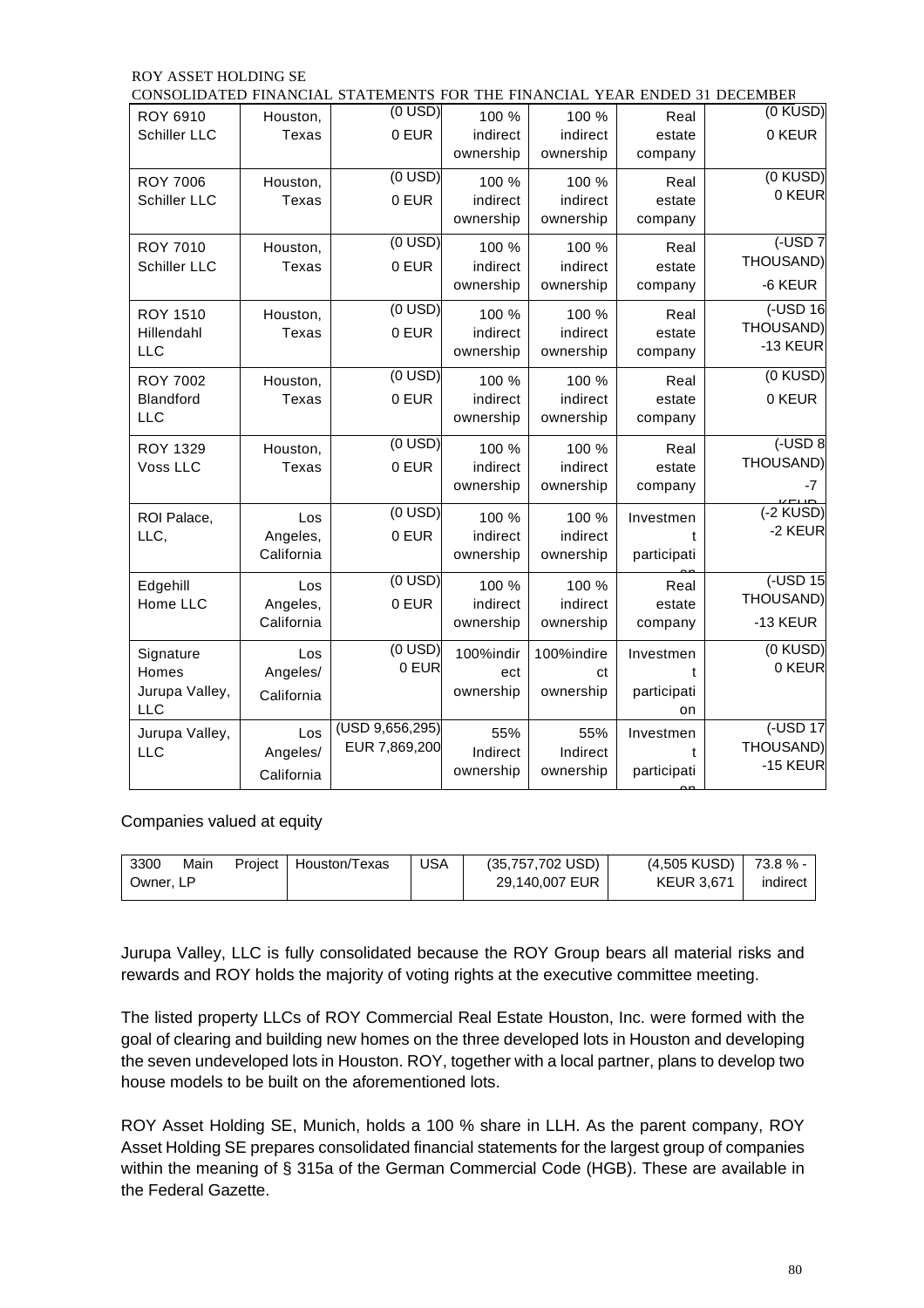CONSOLIDATED FINANCIAL STATEMENTS FOR THE FINANCIAL YEAR ENDED 31 DECEMBER LLH prepares subgroup financial statements in accordance with the local requirements of Hong Kong Financial Reporting Standards (HKFRS) (smallest group of companies). These are available at the offices of the Company.

# 35. ADJUSTMENT OF THE ACCOUNTING FOR THE ACQUISITION OF KLINGENBERG DEKORAMIK GMBH IN THE VALUATION PERIOD

ROY acquired all shares in Klingenberg Dekoramik GmbH in July 2019 and has since included this company in the consolidated financial statements by way of full consolidation. For information on the accounting treatment of the acquisition, please refer to note (34) of our consolidated financial statements for the financial year ended 31 December 2019.

The initial accounting for the acquisition in the 2019 financial year was partly based on provisional values. In the reporting period, these provisional values were reviewed and, where necessary, adjusted in accordance with IFRS 3.45 et seq. taking into account all information available in the meantime.

The only item to be adjusted was the valuation of an obligation from an onerous contract recognised in the preliminary purchase price allocation. This obligation was recognised at a value of EUR 2,000,000 in the preliminary purchase price allocation. Based on the information available in the meantime, we assume that the obligation should not have been recognised at the time of acquisition or should have been recognised at a fair value of zero.

The adjustment of the preliminary purchase price allocation results in the following changes to the amounts recognised:

| <b>KEUR</b>                            | <b>Provisional</b><br>value | <b>CorrectedValue</b> |
|----------------------------------------|-----------------------------|-----------------------|
| Obligation from onerous contracts      | 2,000                       |                       |
| Total identifiable net assets acquired | 5,311                       | 7,311                 |

The acquisition of Klingenberg Dekoramik GmbH by ROY took place at a symbolic purchase price of 1 euro. The accounting of the company acquisition resulted in a so-called bargain purchase within the meaning of IFRS 3.34, which had to be recognised as a profit in the income statement of the financial year 2019. Based on the preliminary values, this profit amounted to EUR 5,311 thousand. Due to the adjustment explained above, the profit increases to 7,311 kEUR.

The adjustment was recognised in the consolidated financial statements using the retrospective method, i.e. the adjusted amounts were recognised as if the accounting for the acquisition had already been completed at the acquisition date. Thus, the comparative information provided in these consolidated financial statements had to be adjusted as follows:

| <b>KEUR</b> | Value to date | <b>Adjusted value</b> |
|-------------|---------------|-----------------------|
|             |               |                       |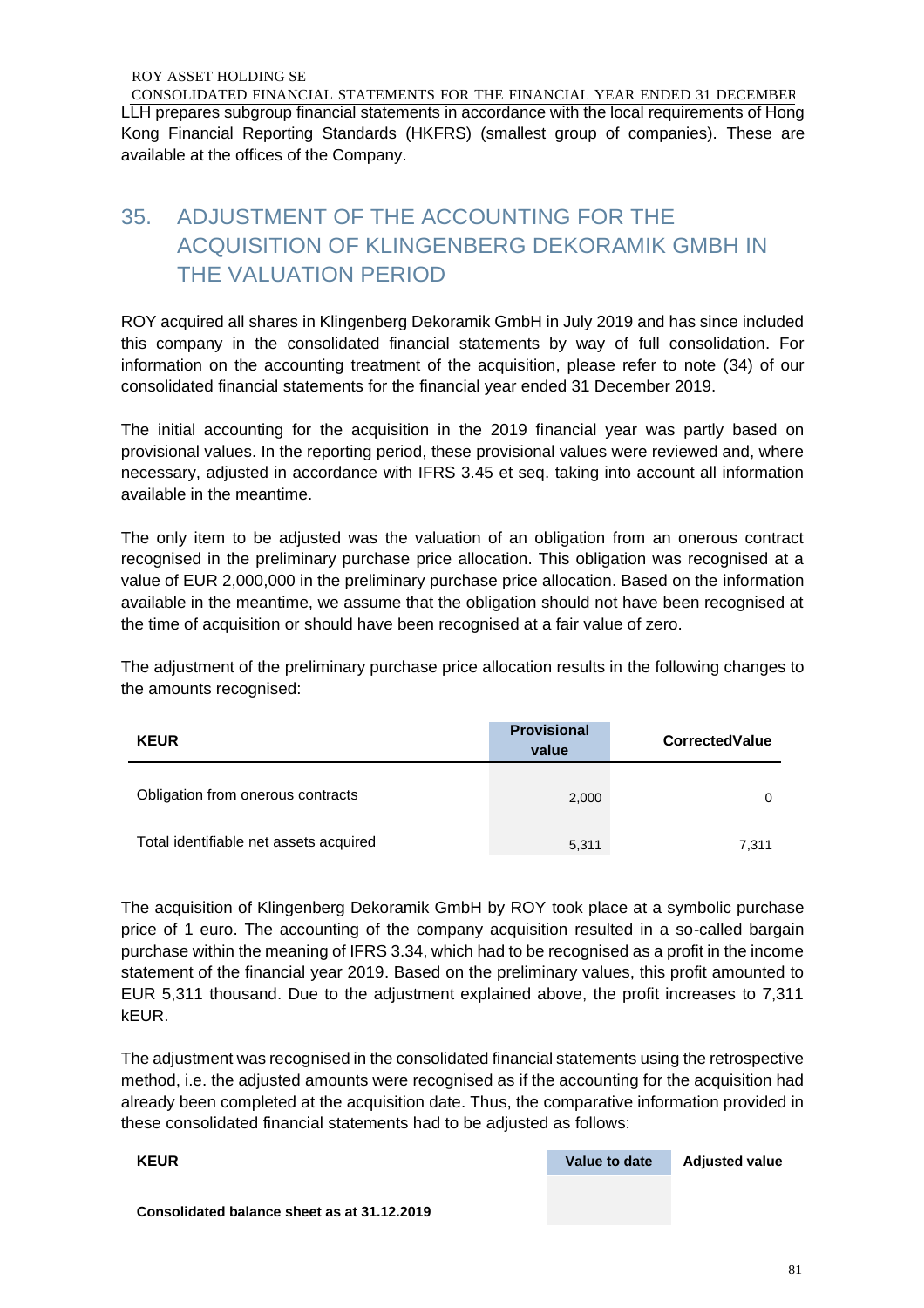#### ROY ASSET HOLDING SE CONSOLIDATED FINANCIAL STATEMENTS FOR THE FINANCIAL YEAR ENDED 31 DECEMBER

| Trade payables and other liabilities                   | 7,929     | 5,929     |
|--------------------------------------------------------|-----------|-----------|
| Equity                                                 |           |           |
| Loss carried forward                                   | $-64,585$ | $-62,585$ |
| Total equity                                           | 92,709    | 94,709    |
| <b>Consolidated Profit and Loss Account 31.12.2019</b> |           |           |
| Income from the initial consolidation of Klingenberg   | 5,311     | 7,311     |

# 36. AVERAGE NUMBER OF EMPLOYEES

The average number of employees was 95 in the 2020 financial year and 54 in the 2019 financial year, of which an average of 4 were senior managers (2019: 4) and 91 were salaried and hourly workers (2019: 48).

# 37. AUDIT FEES

The auditor's fee for the consolidated financial statements included in the expenses for the 2020 financial year amounts to EUR 125 thousand (2019: EUR 105 thousand) and has been provided in the amount of EUR 125 thousand for audit services and in the amount of EUR 0 thousand for other services.

# 38. ERROR CORRECTIONS

As part of the audit of the financial statements, the Group noted that the cost of sales for Klingenberg in 2019 did not include depreciation and costs for production employees. These costs were included in administrative expenses. The error has been corrected and a corresponding reclassification and disclosure made for 2019 within the statement of comprehensive income. The result determined for 2019 does not change and the effects of the error correction are as follows:

|                      |                          |                        | Effects due to error corrections |         |  |  |
|----------------------|--------------------------|------------------------|----------------------------------|---------|--|--|
|                      |                          | as reported<br>earlier | Adaptations                      | Adapted |  |  |
| Cost of sales        |                          | 4,575                  | 1,728                            | 6,303   |  |  |
| Administration costs |                          | 19,656                 | $-13,127$                        | 6,529   |  |  |
|                      | Other operating expenses | 0                      | 11,399                           | 11,399  |  |  |
|                      |                          | 24,231                 | 0                                | 24,231  |  |  |

# 39. EVENTS AFTER THE BALANCE SHEET DATE

The main uncertainty of the outlook for the year 2021 presented in this annual report results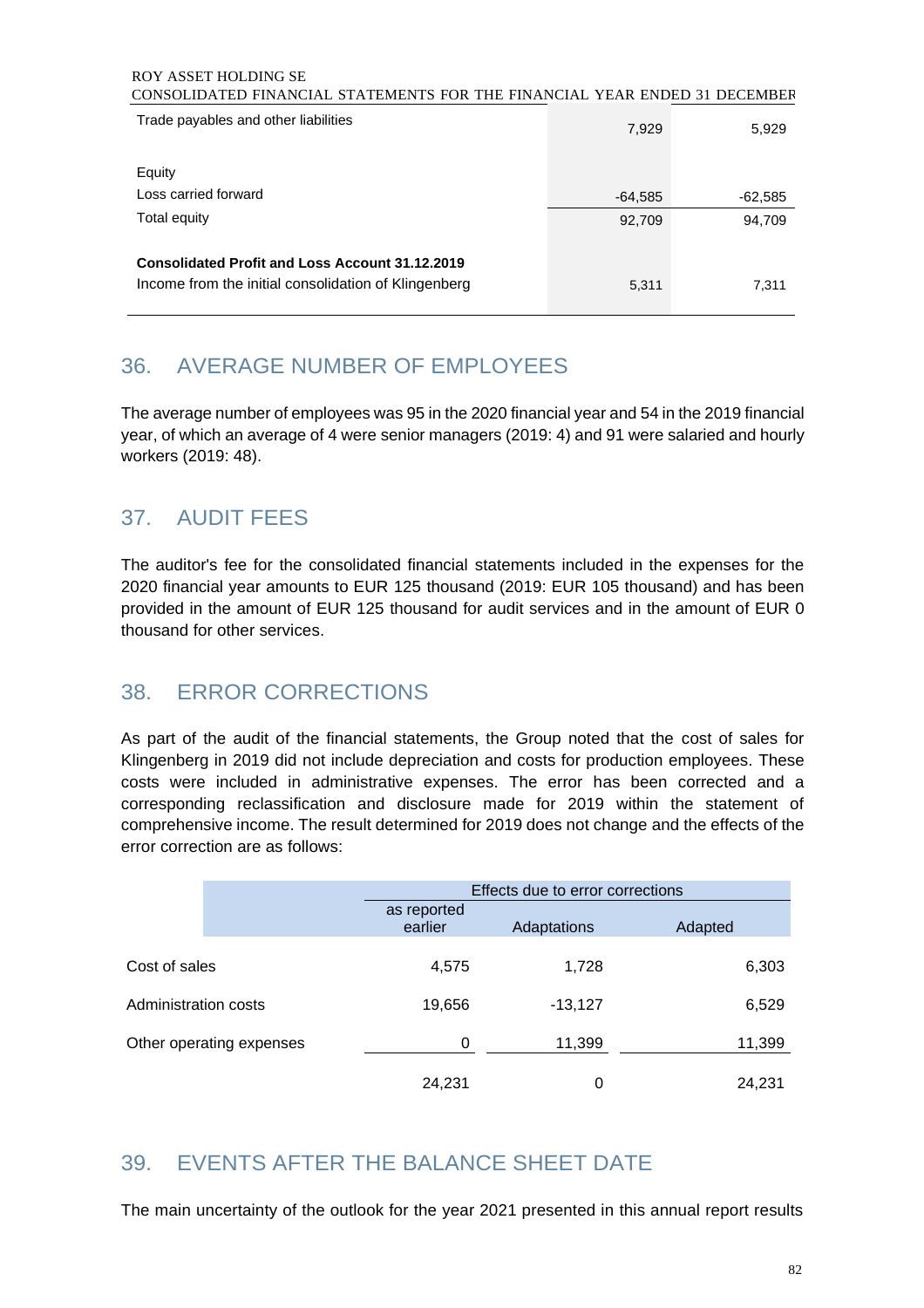CONSOLIDATED FINANCIAL STATEMENTS FOR THE FINANCIAL YEAR ENDED 31 DECEMBER from the estimation of the possible effects of the currently still rapidly spreading coronavirus on the economic development and the activities of the ROY Group. These are difficult to estimate due to the very rapidly developing situation on the date of preparation of the annual report, especially in the focus markets in the USA, Asia and Europe.

Against this background, the management assumes that the plan for 2021 is no longer valid and that no reliable forecast can be made for 2021 due to the rapidly developing situation.

One property with a sales price of USD 420 thousand is currently in the sales process. The sale is expected to be completed in Q2 2021.

In April, another capital increase was carried out at The Travis project with a participation of ROY in the amount of 520 KUSD (426 KEUR).

# 40. DECLARATION OF CONFORMITY PURSUANT TO SECTION 161 OF THE GERMAN STOCK CORPORATION ACT (AKTG)

The declaration of compliance with the German Corporate Governance Code pursuant to § 161 of the German Stock Corporation Act (AktG) was issued in the reporting year as of 23 October 2020 (previous year 25 August 2019). The declaration of compliance is publicly available on the company's homepage at https://royasset.de/anlegerbeziehungen/unternehmensfuehrung.

Munich, 28 April 2021

ROY Asset Holding SE

The Managing Director

MATTHIAS HERRMANN SURIYA TOARAMRUT CEO TECHNICAL DIRECTOR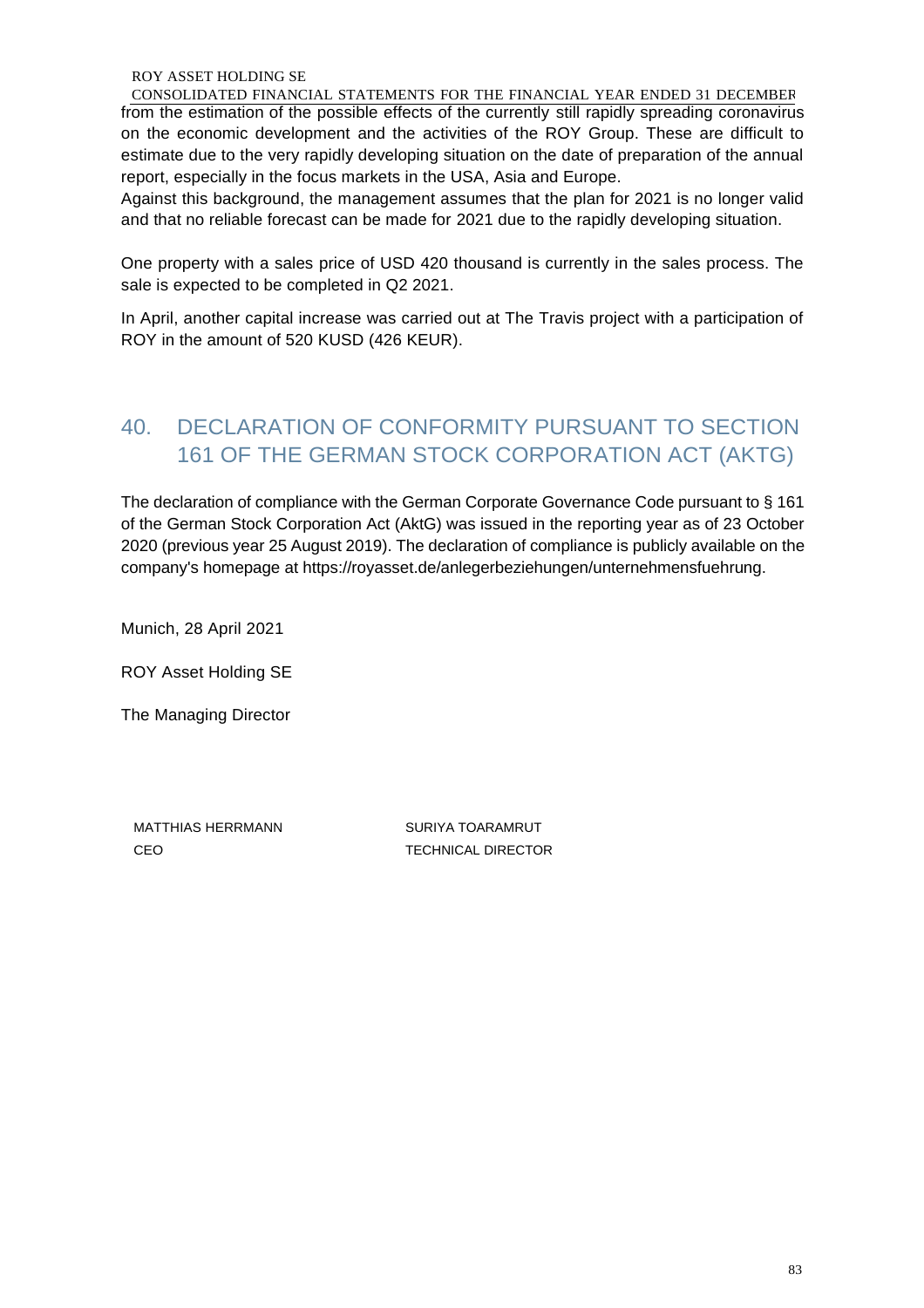# **INSURANCE OF THE LEGAL REPRESENTATIVES**

To the best of our knowledge, and in accordance with the applicable reporting principles, the consolidated financial statements give a true and fair view of the assets, liabilities, financial position and profit or loss of the Group, and the Group management report includes a fair review of the development and performance of the business and the position of the Group, together with a description of the principal opportunities and risks associated with the expected development of the Group.

Munich, 28 April 2021

ROY Asset Holding SE

The Managing Director

MATTHIAS HERRMANN SURIYA TOARAMRUT CEO TECHNICAL DIRECTOR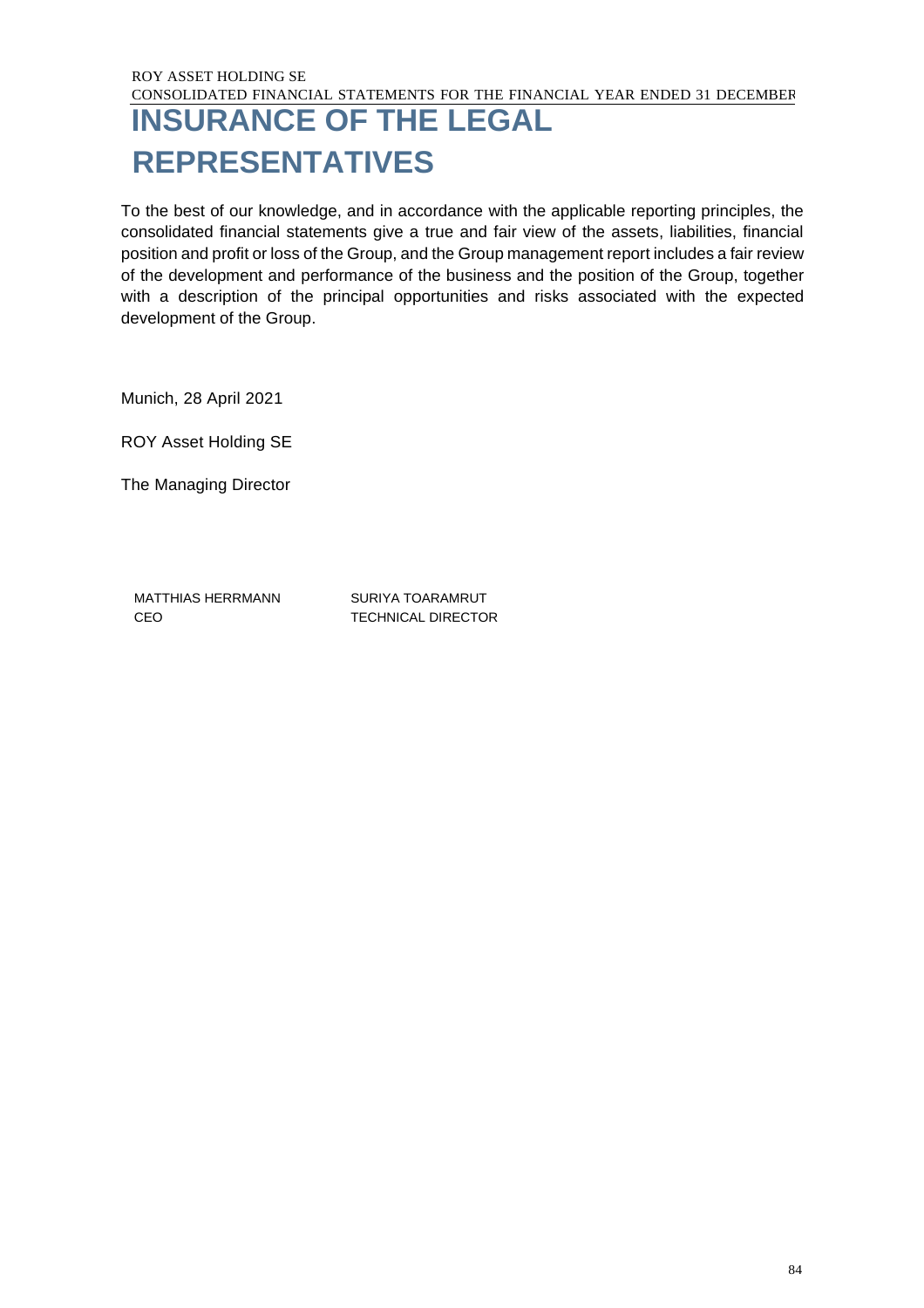# **AUDITOR'S REPORT**

We have issued the following unqualified audit opinion on the consolidated financial statements and on the group management report, which was combined with the management report of the parent company:

### "To ROY Asset Holding SE, Munich

# **Report on the audit of the consolidated financial statements and the group management report combined with the management report of the parent company**

## **Audit Opinions**

We have audited the consolidated financial statements of ROY Asset Holding SE, Munich and its subsidiaries (the Group), which comprise the consolidated statement of financial position as at 31 December 2020, the consolidated income statement and statement of comprehensive income, the consolidated statement of changes in equity and the consolidated statement of cash flows for the financial year from 1 January to 31 December 2020, and notes to the consolidated financial statements, including a summary of significant accounting policies. We have also audited the group management report, which has been combined with the management report of the company, of ROY Asset Holding SE for the financial year from 1 January to 31 December 2020. We have not audited the content of the group management declaration and the corporate governance report in accordance with German legal requirements.

In our opinion, based on the findings of our audit, the consolidated financial statements are

- the accompanying consolidated financial statements comply in all material respects with IFRS as adopted by the EU and the additional requirements of German law pursuant to section 315e (1) HGB and give a true and fair view of the financial position of the Group as at 31 December 2020 and of its financial performance for the financial year from 1 January to 31 December 2020 in accordance with these requirements; and
- the attached group management report, which has been combined with the management report of the parent company, as a whole provides a suitable view of the Group's position. In all material respects, this group management report, which has been combined with the management report of the parent company, is consistent with the consolidated financial statements, complies with German legal requirements and suitably presents the opportunities and risks of future development. Our audit opinion on the group management report, which has been combined with the management report of the parent company, does not cover the content of the aforementioned group corporate governance statement.

In accordance with section 322 (3) sentence 1 HGB, we declare that our audit has not led to any reservations concerning the correctness of the consolidated financial statements and the group management report, which has been combined with the management report of the parent company.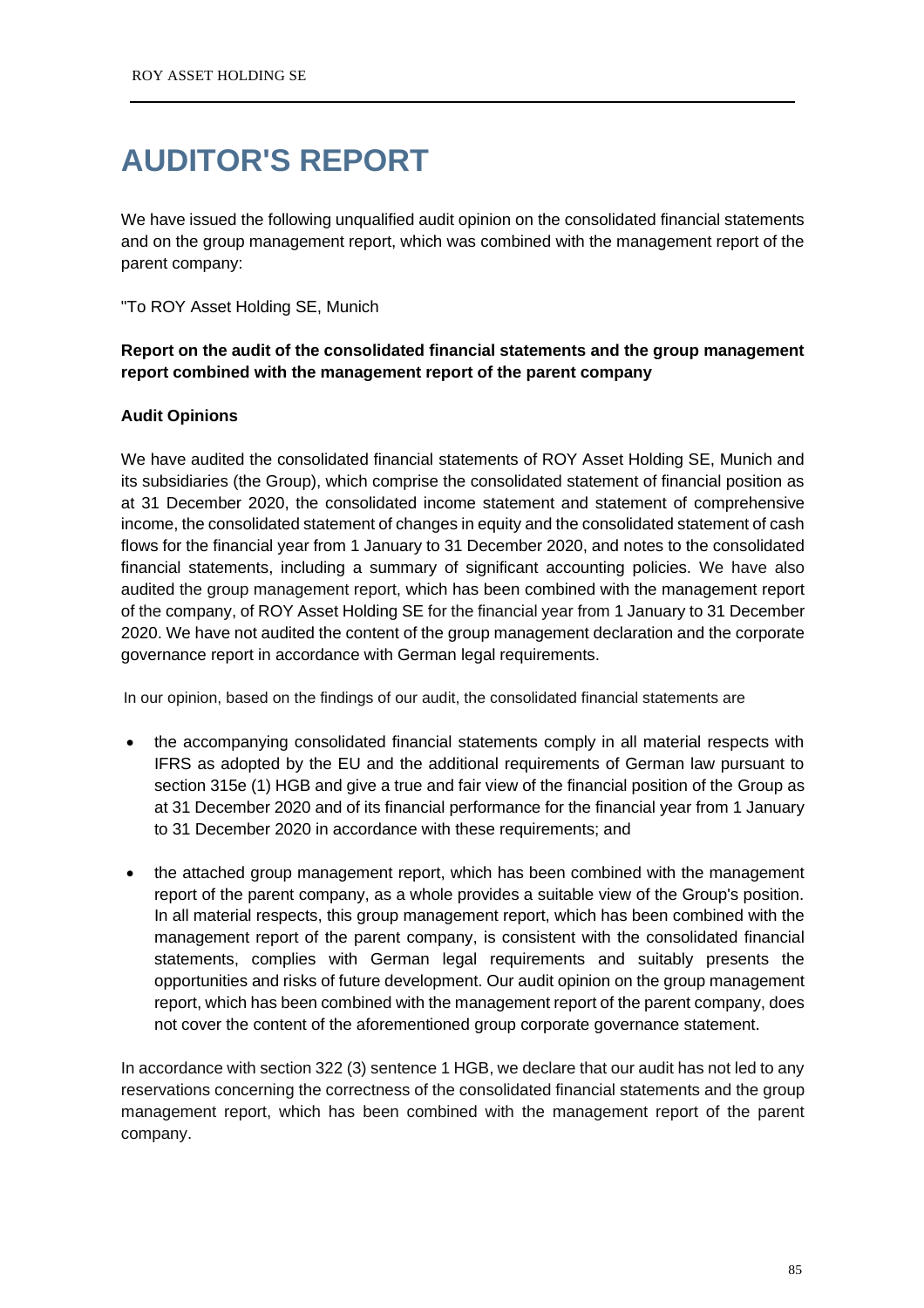# **Basis for the audit judgements**

We conducted our audit of the consolidated financial statements and the group management report, which was combined with the management report of the parent company, in accordance with section 317 HGB and the EU Regulation on Auditors (No. 537/2014; hereinafter "EU-APrVO") and German generally accepted standards for the audit of financial statements promulgated by the Institut der Wirtschaftsprüfer (IDW). Our responsibility under these regulations and principles is further described in the section "Auditor's responsibility for the audit of the consolidated financial statements and the group management report" of our auditor's report. We are independent of the group entities, in accordance with European law and German commercial and professional regulations, and have fulfilled our other German professional obligations in accordance with these requirements. Furthermore, pursuant to Article 10 (2) (f) EU-APrVO, we declare that we have not performed any prohibited non-audit services pursuant to Article 5 (1) EU-APrVO. We believe that the audit evidence we have obtained is sufficient and appropriate to provide a basis for our audit opinions on the consolidated financial statements and the group management report.

#### **Particularly important audit matters in the audit of the consolidated financial statements**

Key audit matters are those matters that, in our professional judgement, were of most significance in our audit of the consolidated financial statements for the financial year from 1 January to 31 December 2020. These matters were considered in the context of our audit of the consolidated financial statements as a whole, and in forming our opinion thereon; we do not provide a separate opinion on these matters.

In the following, we present the audit matters that we consider to be the most significant:

- **Existence and recoverability of property, plant and equipment recognised in the consolidated financial statements**
- **Existence and recoverability of investment property recognised in the consolidated financial statements**

We have structured our presentation of these key audit matters as follows:

- 1) Description of the facts, including reference to related disclosures in the consolidated financial statements; and
- 2) Auditing procedure.

# **Existence and recoverability of property, plant and equipment recognised in the consolidated financial statements**

#### *Description of the facts*

For information on the accounting policies applied, please refer to the notes in section "4. SIGNIFICANT ACCOUNTING AND VALUATION PRINCIPLES" and section "5. CRITICAL ASSESSMENT AND SIGNIFICANT REASONS FOR ESTIMATES". Information on the development of property, plant and equipment can be found under note "18. PROPERTY, PLANT AND EQUIPMENT".

In the consolidated financial statements of ROY Asset Holding SE, total assets of KEUR 18,126 are reported under the balance sheet item "18. PROPERTY, PLANT AND EQUIPMENT" as at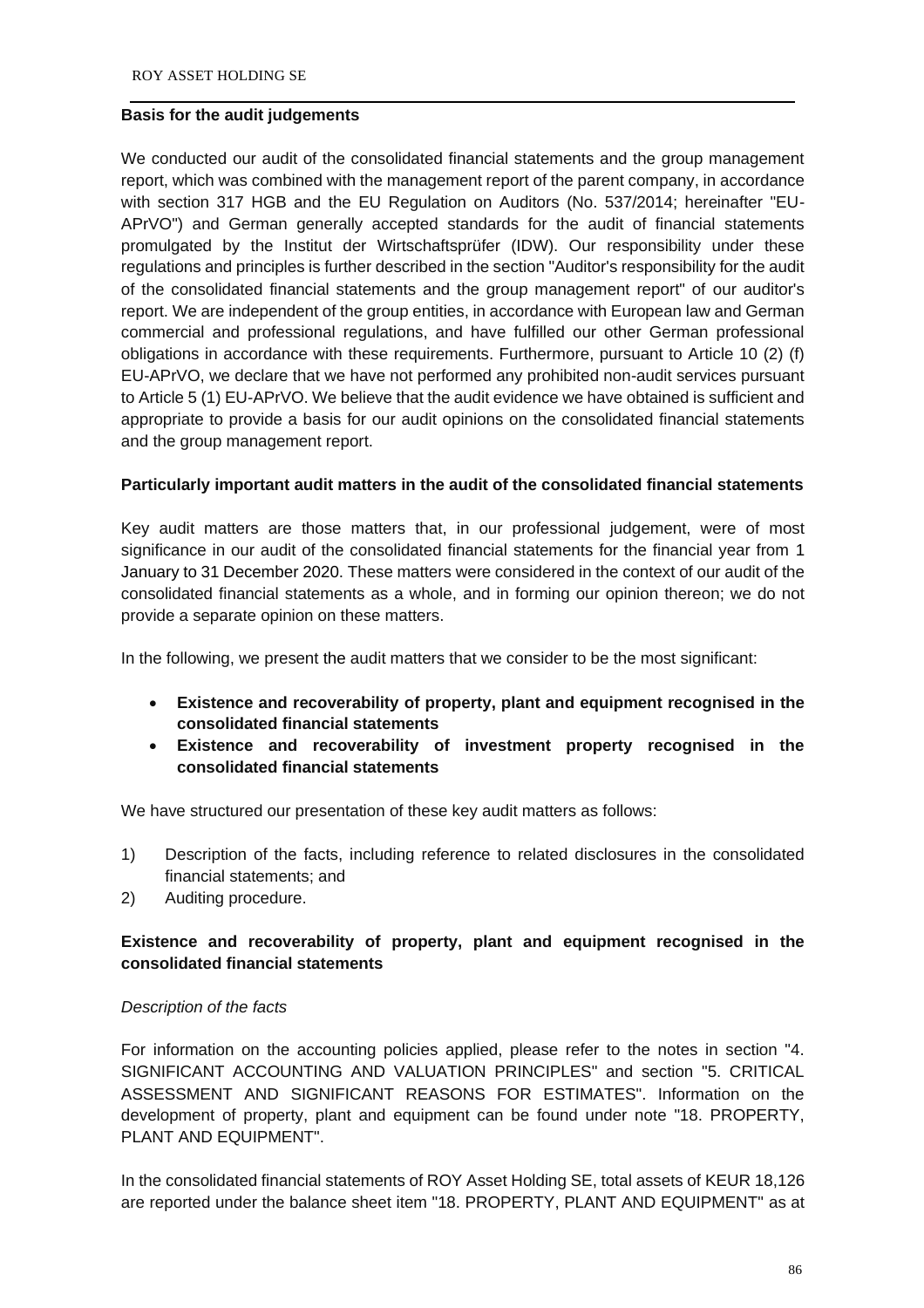### 31 December 2020.

A large part of these assets consists of machines that were used to produce ceramic products in Beijing, China until September 2015. Parts of the machines were shipped to Germany in previous financial years for the purpose of preparation for a possible sanitary ceramics production of ROY. The Company provides for annual straight-line depreciation taking into account the estimated remaining economic useful life. In addition, an impairment test was performed on the machinery at the reporting date based on a valuation report by an independent valuation expert to determine whether there were any indications of further impairment. As at 31 December 2020, an unscheduled depreciation of KEUR 3,765 was taken into account.

The impairment test of property, plant and equipment is complex and based on a number of discretionary assumptions. These include, in particular, the future use of the machines. There are long-term plans to build a new production facility in Europe. There is a risk for the consolidated financial statements that the property, plant and equipment is not recoverable. From our point of view, this matter was of particular importance in the context of our audit.

# *Auditing procedure*

As part of our audit, we questioned management about the measures taken to recover and utilise the machinery. We asked management about identified indications of impairment and assessed, based on the information obtained during our audit, whether there were further indications of impairment not identified by the Company. Furthermore, the involved sub-division auditors analysed the valuation report of an independent expert and we evaluated the subdivision auditor's reporting and conducted interviews with management.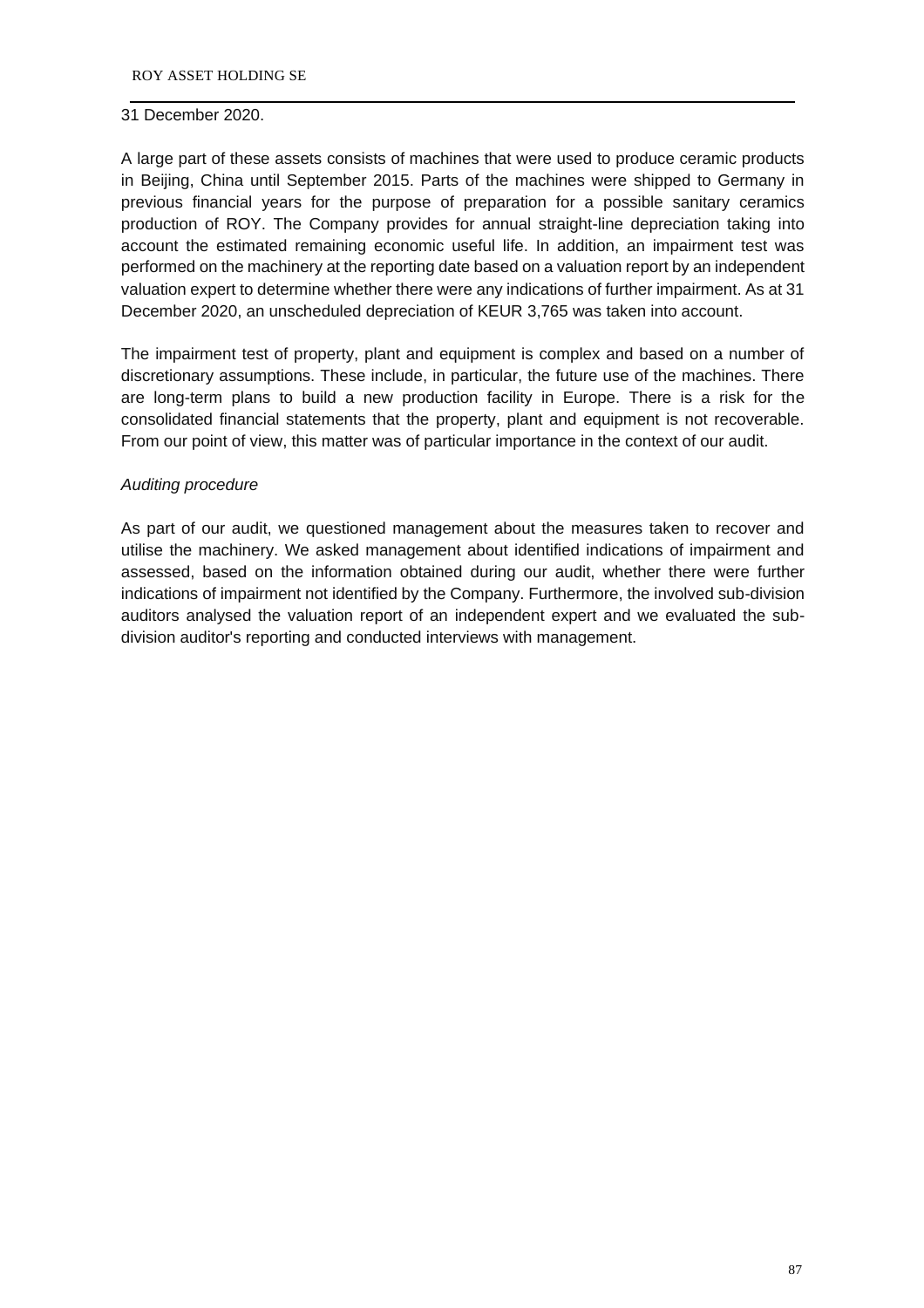# **Existence and recoverability of the investment properties reported in the consolidated financial statements**

## *Description of the facts*

For information on the accounting policies applied, please refer to the notes in section "4. SIGNIFICANT ACCOUNTING AND VALUATION PRINCIPLES" and section "5. CRITICAL ASSESSMENT AND SIGNIFICANT REASONS FOR IMPAIRMENT". Information on the development of the properties can be found under note "28. PROPERTIES HELD AS FINANCIAL INVESTMENT".

The subsidiary of Roy Asset Holding SE, Lion Legends Holdings Limited, indirectly holds several special purpose entities, each with one property as fixed assets, via ROY Houston Management Inc, Houston, Texas. Individual properties are held through other companies within the subgroup. The properties are held for subsequent sale or lease and are measured at amortised cost. The impairment testing of the properties is complex and based on a number of discretionary assumptions. In the USA, there are long-term plans to expand the real estate business and to generate sustainable rental income as well as to sell properties. There is a risk for the consolidated financial statements that the properties are not recoverable. In our view, this matter was of particular importance in the context of our audit.

## *Auditing procedure*

As part of our audit, we inquired of management regarding the actions taken to value the properties. We asked management about identified indications of impairment and assessed, based on the information obtained in our audit, whether there were other indications of impairment not identified by the Company. The recoverability of the properties was verified by external appraisals. The integrated subgroup auditors analysed the appraisals of an independent appraiser and we evaluated the reporting of the subgroup auditors.

#### **Other information**

The legal representatives are responsible for the other information. The other information includes:

- the Group Corporate Governance Statement,
- the other parts of the annual report, in particular the letter from the executive directors to the shareholders and the report of the board of directors
- the assurance pursuant to section 297 (2) sentence 4 HGB on the consolidated financial statements and the assurance pursuant to section 315 (1) sentence 5 HGB on the group management report, which was combined with the management report of the parent company.

Our audit opinions on the consolidated financial statements and on the group management report, which has been combined with the management report of the parent company, do not cover the other information and, accordingly, we do not express an audit opinion or any other form of conclusion thereon.

In connection with our audit, we have a responsibility to read the other information and, in doing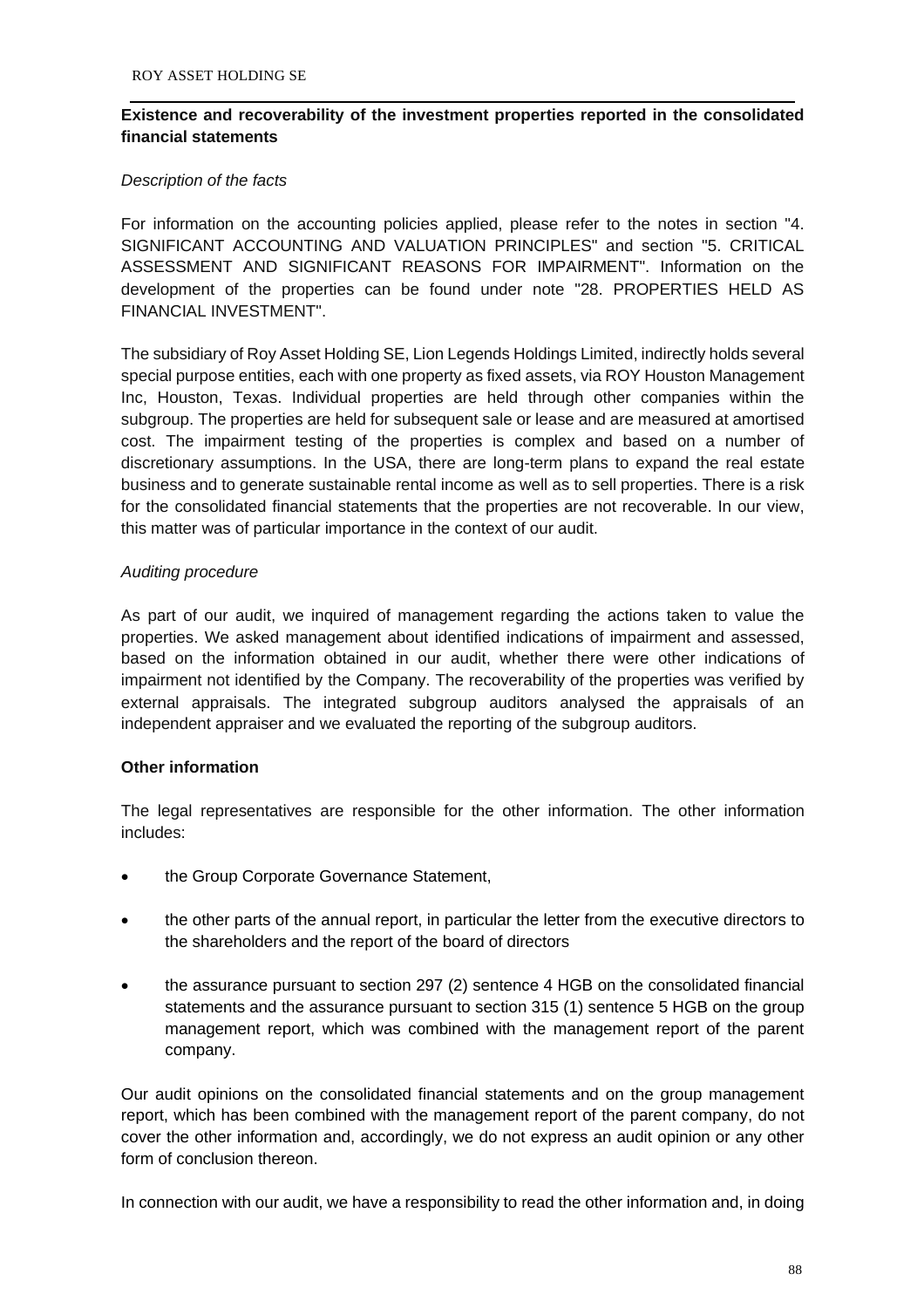### so, consider whether the other information is

- are materially inconsistent with the consolidated financial statements, the group management report, which has been combined with the management report of the parent company, or our knowledge obtained in the course of the audit; or
- otherwise appear to be materially misrepresented.

# **Responsibility of the legal representatives and the Board of Directors for the consolidated financial statements and the group management report, which has been combined with the management report of the parent company**

Management is responsible for the preparation and fair presentation of these consolidated financial statements in accordance with IFRSs as adopted by the EU and the additional requirements of German law pursuant to § 315e Abs. 1 HGB and for such internal control as management determines is necessary to enable the preparation of consolidated financial statements that are free from material misstatement, whether due to fraud or error. Furthermore, management is responsible for such internal control as management determines is necessary to enable the preparation of consolidated financial statements that are free from material misstatement, whether due to fraud or error.

In preparing the consolidated financial statements, management is responsible for assessing the group's ability to continue as a going concern. They are also responsible for disclosing, as applicable, matters related to going concern. Furthermore, they are responsible for accounting on a going concern basis unless there is an intention to liquidate the group or to cease operations, or there is no realistic alternative but to do so.

Furthermore, management is responsible for the preparation of the group management report, which has been combined with the management report of the parent company, that as a whole provides a suitable view of the Group's position and is consistent in all material respects with the consolidated financial statements, complies with German legal requirements and suitably presents the opportunities and risks of future development. Furthermore, management is responsible for the arrangements and measures (systems) that it has deemed necessary to enable the preparation of a group management report, which has been combined with the management report of the parent company, in accordance with the applicable German legal requirements and to provide sufficient appropriate evidence for the statements made in the group management report, which has been combined with the management report of the parent company.

The Board of Directors is responsible for overseeing the Group's financial reporting process for the preparation of the consolidated financial statements and the Group management report, which has been combined with the parent company's management report.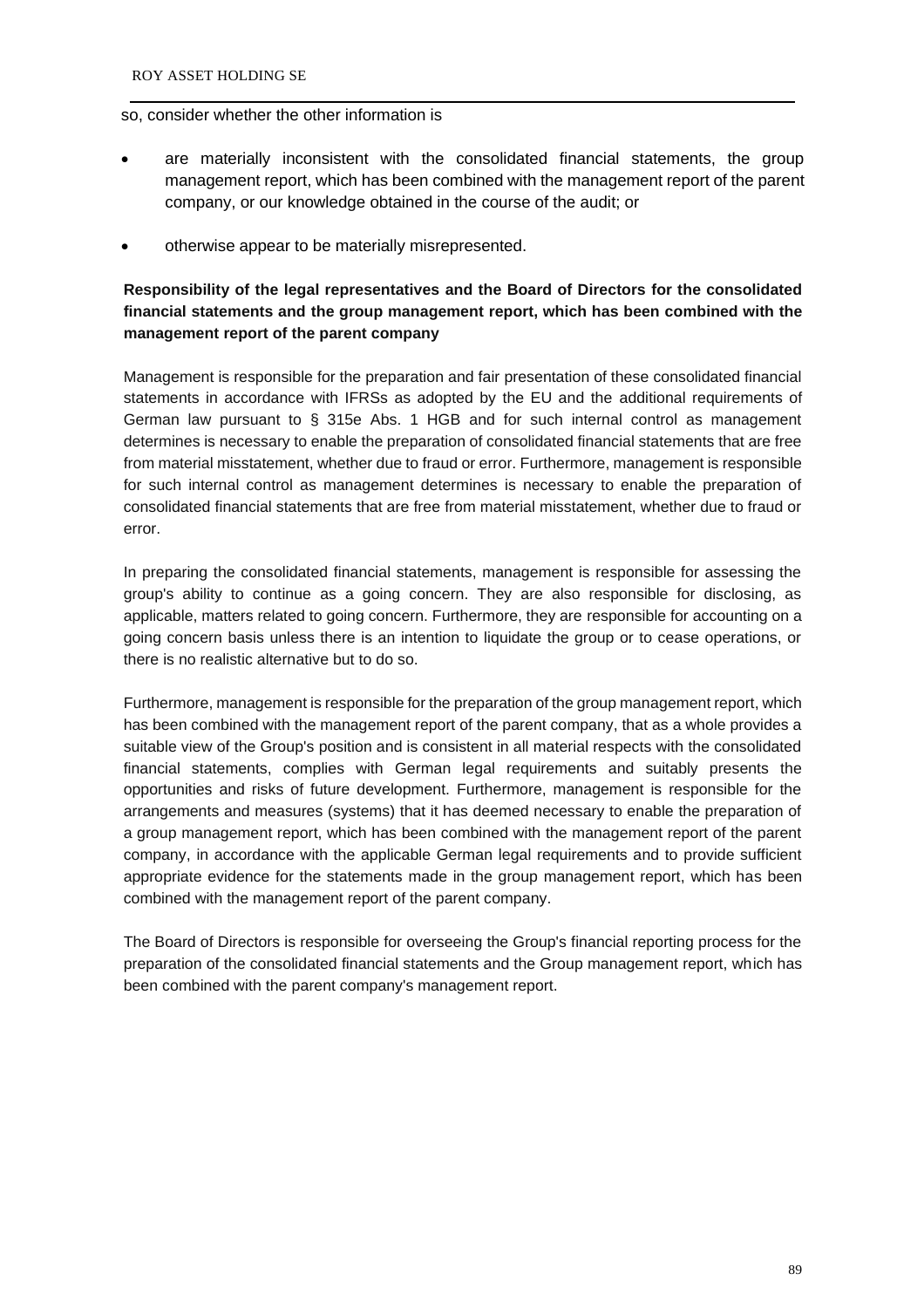## **Auditor's Responsibility for the Audit of the Consolidated Financial Statements and the Group Management Report Combined with the Management Report of the Parent Company**

Our objective is to obtain reasonable assurance about whether the consolidated financial statements as a whole are free from material misstatement, whether due to fraud or error, and whether the group management report, which is combined with the management report of the parent company, as a whole provides a suitable view of the Group's position and is consistent, in all material respects, with the consolidated financial statements and the audit findings, in accordance with German legal requirements and suitably presents the opportunities and risks of future development, and to issue an auditor's report that includes our audit opinions on the consolidated financial statements and on the group management report, which is combined with the management report of the parent company.

Reasonable assurance is a high level of assurance, but is not a guarantee that an audit conducted in accordance with § 317 HGB and EU-APrVO and German generally accepted standards for the audit of financial statements promulgated by the Institut der Wirtschaftsprüfer (IDW) will always detect a material misstatement. Misstatements can arise from fraud or error and are considered material if, individually or in the aggregate, they could reasonably be expected to influence the economic decisions of users taken on the basis of these consolidated financial statements and group management report, which have been combined with the management report of the parent company.

During the audit, we exercise professional judgement and maintain a critical attitude. Furthermore

- Identify and assess the risks of material misstatement of the consolidated financial statements and the group management report combined with the management report of the parent company, whether due to fraud or error, design and perform audit procedures responsive to those risks, and obtain audit evidence that is sufficient and appropriate to provide a basis for our audit opinion. The risk of not detecting material misstatements is higher in the case of non-compliance than in the case of inaccuracies, as non-compliance may involve fraud, forgery, intentional omissions, misleading representations or the override of internal controls.
- Obtain an understanding of internal control relevant to the audit of the consolidated financial statements and of the arrangements and actions relevant to the audit of the group management report, which has been combined with the management report of the parent company, in order to design audit procedures that are appropriate in the circumstances, but not for the purpose of expressing an opinion on the effectiveness of those systems.
- we evaluate the appropriateness of accounting policies used and the reasonableness of accounting estimates and related disclosures made by management.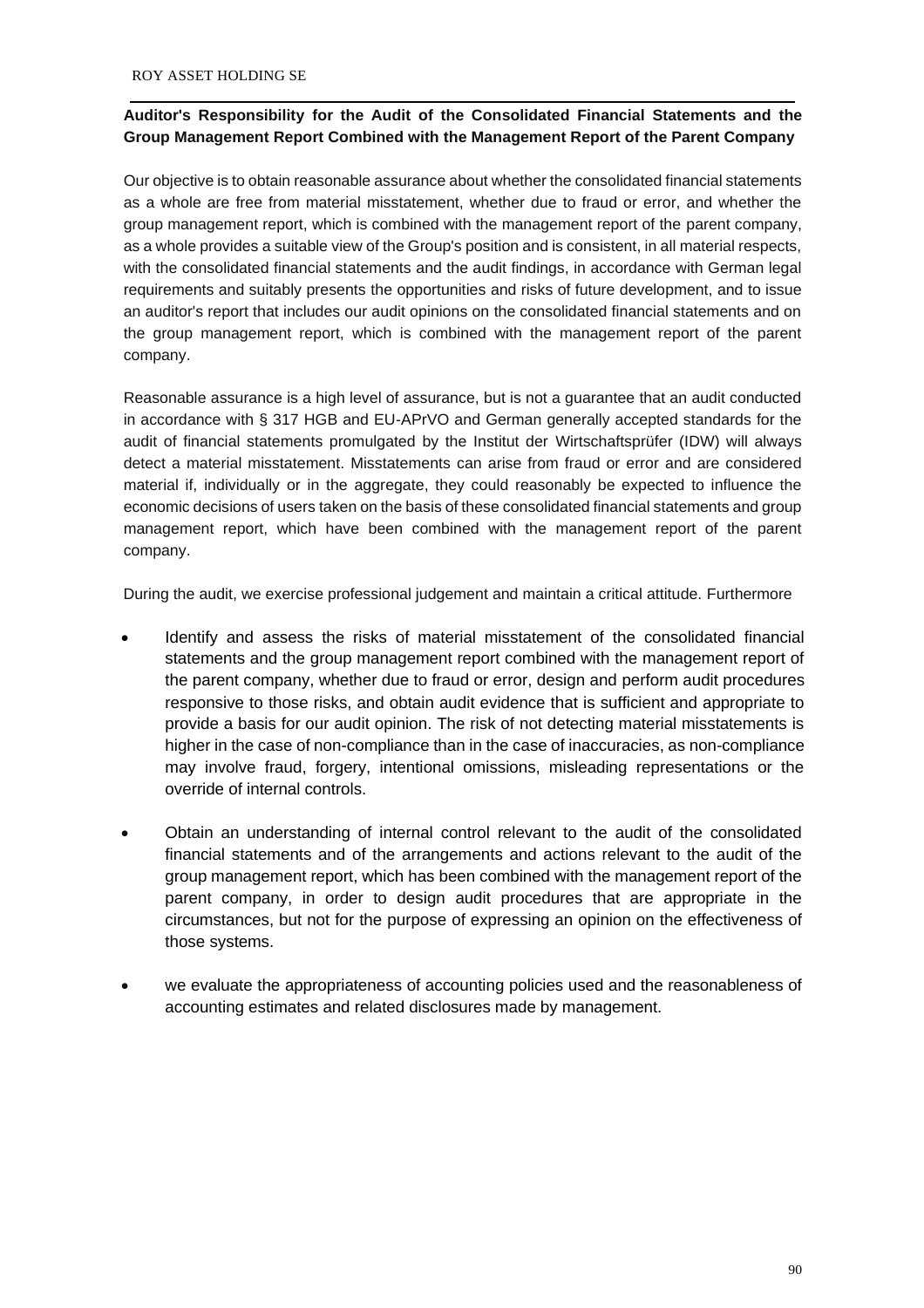- Conclude on the appropriateness of the going concern basis of accounting used by management and, based on the audit evidence obtained, whether a material uncertainty exists related to events or conditions that may cast significant doubt on the Group's ability to continue as a going concern. If we conclude that a material uncertainty exists, we are required to draw attention in our auditor's report to the related disclosures in the consolidated financial statements and the group management report, which has been combined with the parent company management report, or, if such disclosures are inadequate, to modify our respective audit opinions. We draw our conclusions on the basis of the audit evidence obtained up to the date of our audit opinion. However, future events or conditions may result in the Group being unable to continue as a going concern.
- we assess the overall presentation, structure and content of the consolidated financial statements, including the disclosures, and whether the consolidated financial statements represent the underlying transactions and events in a manner that the consolidated financial statements give a true and fair view of the net assets, financial position and results of operations of the Group in accordance with IFRSs as adopted by the EU, and the additional requirements of German law pursuant to § 315e Abs. 1 HGB.
- obtain sufficient appropriate audit evidence regarding the accounting information of the entities or business activities within the group to express opinions on the consolidated financial statements and on the group management report, which has been combined with the management report of the parent company. We are responsible for the direction, supervision and performance of the audit of the consolidated financial statements. We are solely responsible for our audit opinions.
- we assess the consistency of the group management report, which has been combined with the management report of the parent company, with the consolidated financial statements, its compliance with the law and the understanding of the group's position given by it.
- We perform audit procedures on the forward-looking statements made by management in the group management report, which is combined with the management report of the parent company. On the basis of sufficient appropriate audit evidence, we in particular verify the significant assumptions underlying the forward-looking statements made by the legal representatives and assess the appropriate derivation of the forward-looking statements from these assumptions. We do not express an independent opinion on the forward-looking statements or the underlying assumptions. There is a significant unavoidable risk that future events may differ materially from the forward-looking statements.

We discuss with those charged with governance, among other matters, the planned scope and timing of the audit and significant audit findings, including any deficiencies in internal control that we identify during our audit.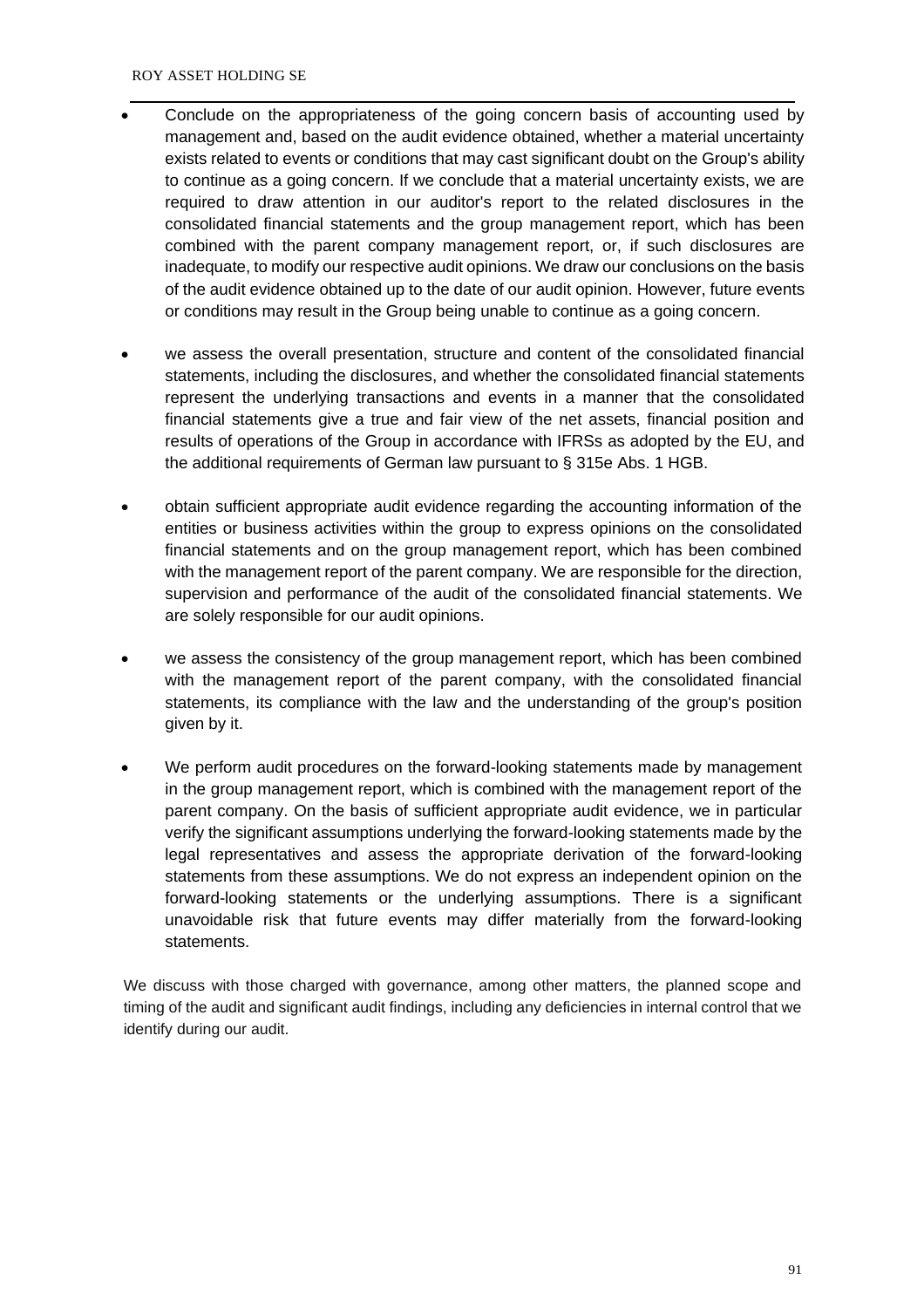We make a declaration to those charged with governance that we have complied with the relevant independence requirements and discuss with them all relationships and other matters that may reasonably be thought to bear on our independence and the safeguards that have been put in place to address them.

From the matters we discussed with those charged with governance, we determine those matters that were of most significance in the audit of the consolidated financial statements of the current period and are therefore the key audit matters. We describe these matters in the auditor's report unless law or regulation precludes public disclosure of the matter.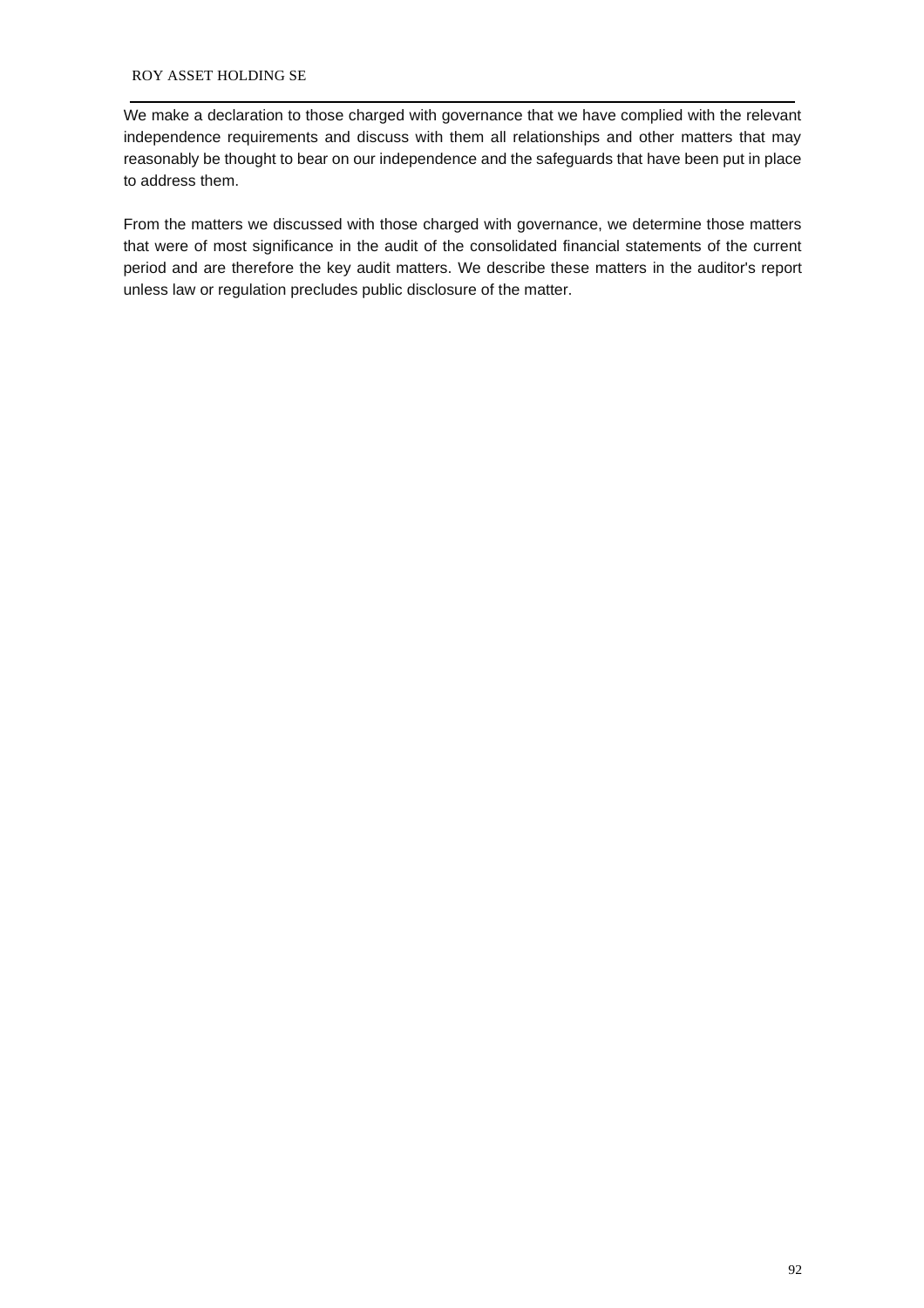#### **Other statutory and other legal requirements**

**Report on the audit of the electronic reproductions of the consolidated financial statements and the combined group management report prepared for the purpose of disclosure pursuant to section 317 (3b) of the German Commercial Code (HGB)**

## **Audit opinion**

Pursuant to section 317 (3b) HGB, we have performed a reasonable assurance engagement as to whether the reproductions of the consolidated financial statements and the group management report combined with the management report of the parent company contained in the attached file royceramics\_189488.zip and prepared for disclosure purposes (hereinafter also referred to as "ESEF documents") comply in all material respects with the electronic reporting format ("ESEF format") requirements of section 328 (1) HGB. In accordance with German legal requirements, this audit only covers the conversion of the information in the consolidated financial statements and the combined group management report into the ESEF format and therefore neither the information contained in these reproductions nor any other information contained in the aforementioned file.

In our opinion, the reproductions of the consolidated financial statements and the combined group management report contained in the aforementioned attached file and prepared for the purpose of disclosure comply in all material respects with the electronic reporting format requirements of section 328 (1) HGB. Beyond this audit opinion and our audit opinions on the accompanying consolidated financial statements and the accompanying combined group management report for the financial year from 1 January to 31 December 2020 contained in the preceding "Report on the audit of the consolidated financial statements and the combined group management report combined with the management report of the parent company", we do not express any audit opinion on the information contained in these reproductions or on the other information contained in the aforementioned file.

#### **Basis for the audit opinion**

We conducted our audit of the reproductions of the consolidated financial statements and the combined group management report contained in the above-mentioned attached file in accordance with section 317 (3b) of the German Commercial Code (HGB) and in compliance with the draft IDW Auditing Standard: "Audit of electronic reproductions of financial statements and management reports prepared for disclosure purposes in accordance with section 317 (3b) of the HGB" (IDW EPS 410). Our responsibility thereunder is further described in the section "Auditor's Responsibility for the Audit of the ESEF Documents". Our auditing practice has applied the quality assurance system requirements of the IDW Quality Assurance Standard: "Anforderungen an die Qualitätssicherung in der Wirtschaftsprüferpraxis" (IDW QS 1).

# **Responsibility of the legal representatives and the Board of Directors for the ESEF documents**

The legal representatives of the company are responsible for the preparation of the ESEF documents with the electronic reproductions of the consolidated financial statements and the combined group management report in accordance with section 328 (1) sentence 4 no. 1 of the German Commercial Code (HGB) and for the award of the consolidated financial statements in accordance with section 328 (1) sentence 4 no. 2 of the HGB.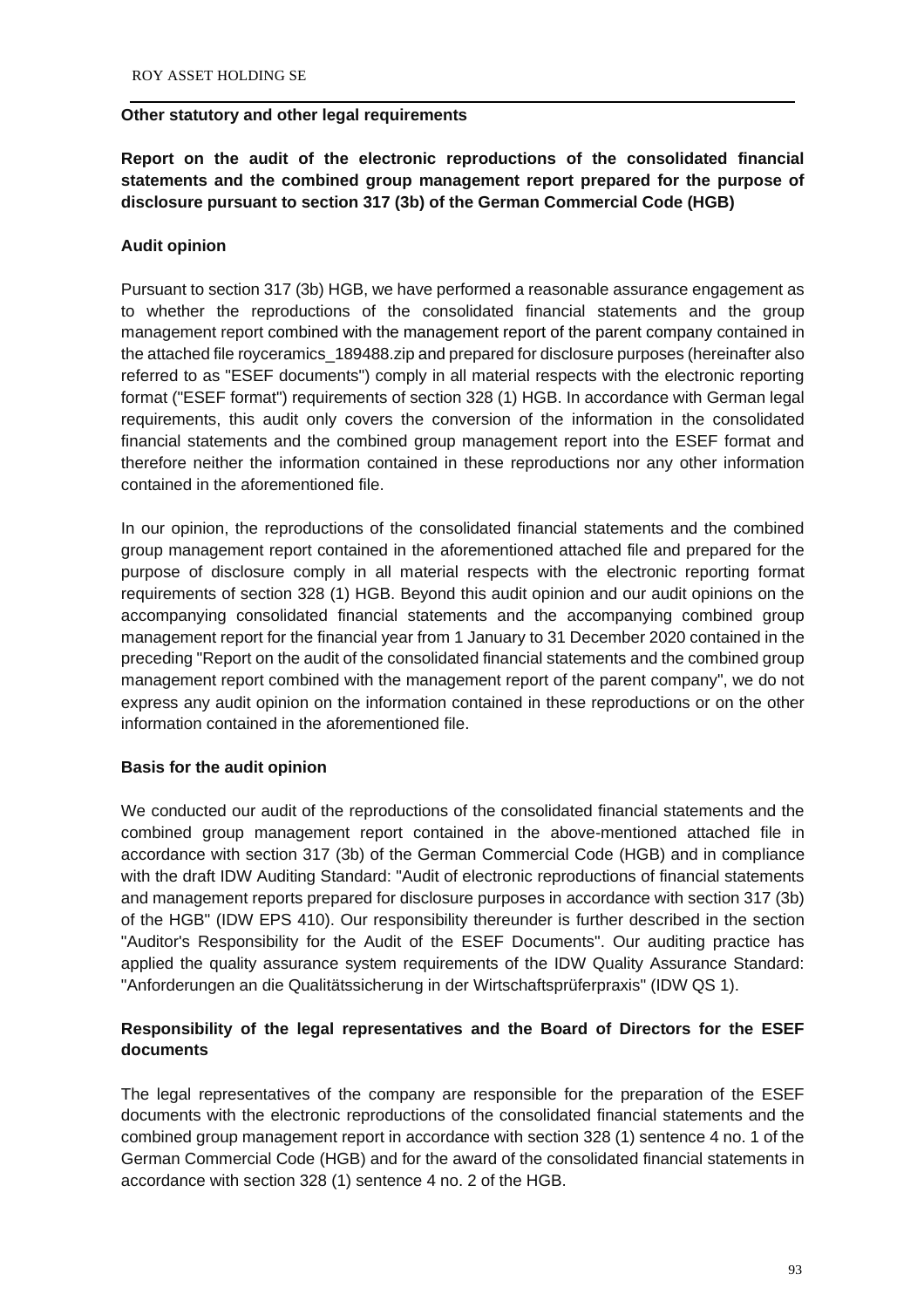Furthermore, the company's management is responsible for the internal controls as they deem necessary to enable the preparation of the ESEF documents that are free from material noncompliance, whether due to fraud or error, with the electronic reporting format requirements of section 328 (1) HGB.

The legal representatives of the Company are also responsible for submitting the ESEF documents together with the auditor's report and the accompanying audited consolidated financial statements and audited combined group management report as well as other disclosable documents to the operator of the Federal Gazette. The Supervisory Board is responsible for overseeing the preparation of the ESEF documents as part of the financial reporting process.

# **Group auditor's responsibility for the audit of the ESEF documents**

Our objective is to obtain reasonable assurance about whether the ESEF documents are free from material non-compliance, whether due to fraud or error, with the requirements of section 328 (1) HGB. During the audit, we exercise professional judgement and maintain a critical attitude. Furthermore

- Identify and assess the risks of material non-compliance with the requirements of section 328 (1) HGB, whether due to fraud or error, design and perform audit procedures responsive to those risks, and obtain audit evidence that is sufficient and appropriate to provide a basis for our audit opinion;
- Obtain an understanding of internal control relevant to the audit of the ESEF documents in order to design audit procedures that are appropriate in the circumstances, but not for the purpose of expressing an opinion on the effectiveness of those controls;
- we assess the technical validity of the ESEF documentation, i.e. whether the file containing the ESEF documentation complies with the requirements of Delegated Regulation (EU) 2020/815, as amended at the reporting date, regarding the technical specification for that file;
- we assess whether the ESEF documentation provides a consistent XHTML representation of the audited consolidated financial statements and the audited group management report;
- we assess whether the mark-up of the ESEF documents with inline XBRL technology (iXBRL) provides an adequate and complete machine-readable XBRL copy of the XHTML rendering.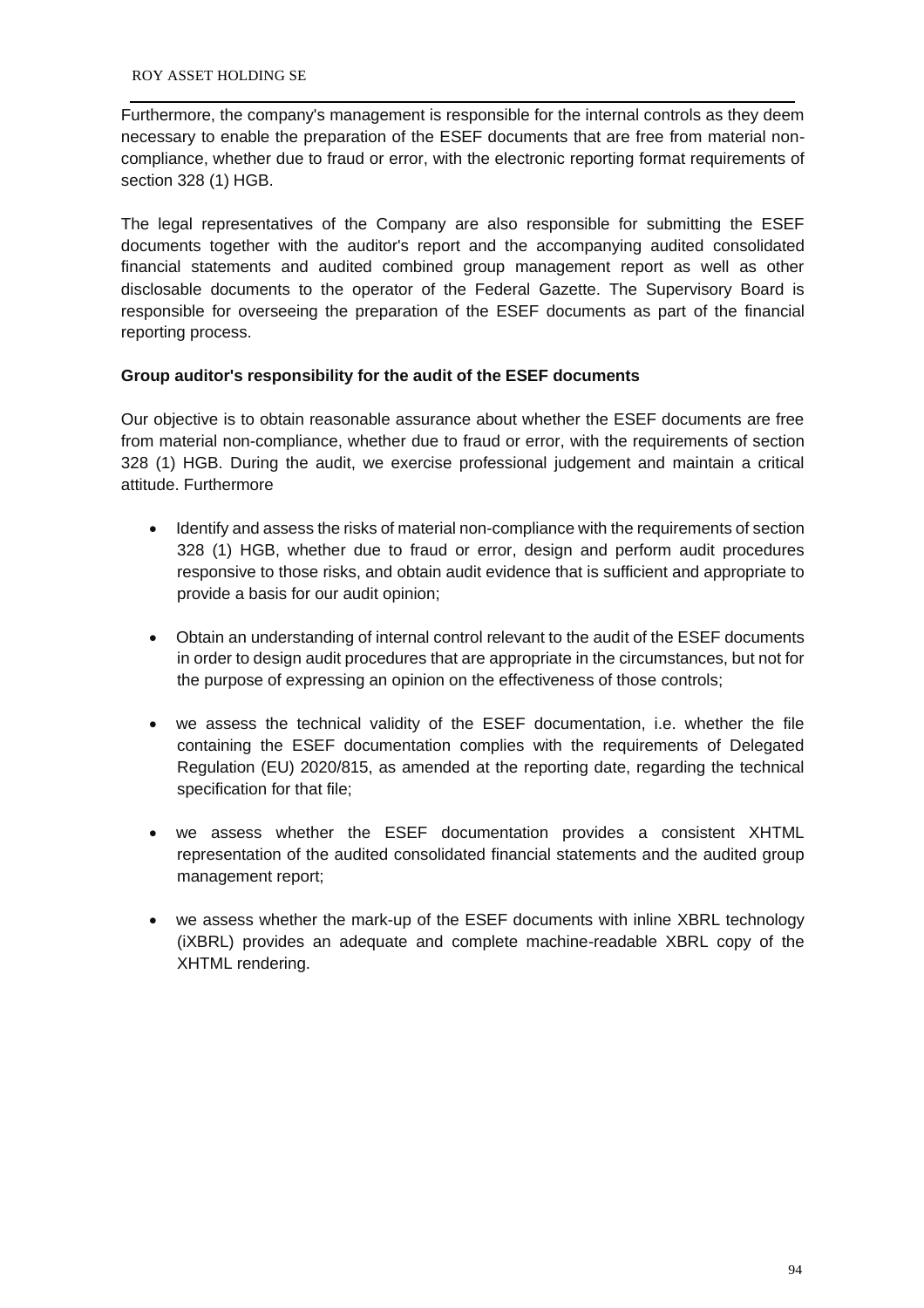## **Other information according to Article 10 EU-APrVO**

We were elected as auditors of the consolidated financial statements by the Annual General Meeting on 6 August 2020. We were appointed by the Board of Directors on 20 January 2020. We have been the group auditor of ROY Asset Holding SE, Munich, without interruption since the 2015 financial year.

We declare that the audit opinions contained in this audit report are consistent with the additional report to the audit committee pursuant to Article 11 EU-APrVO (audit report).

## **Auditor in charge**

The auditor responsible for the audit is Mr. Armin Weber.

Munich, 30 April 2021

**ECOVIS Wirtschaftstreuhand GmbH Auditing firm** Munich Head Office

Auditor Auditor

Peter Knop **Armin Weber**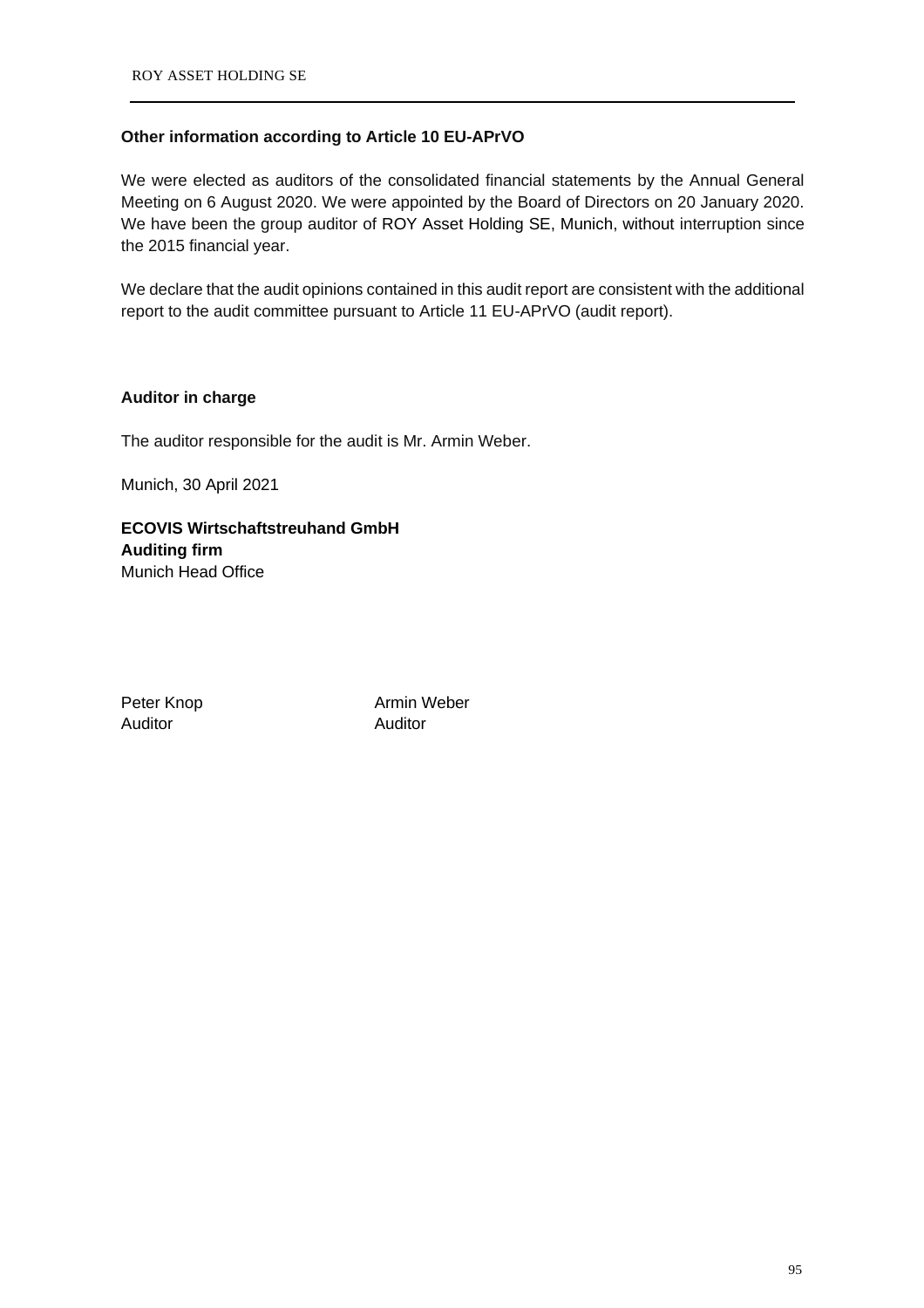# IMPRINT

# Publisher

ROY Asset Holding SE

Gießener Strasse 42 35410 Hungen Germany

Tel: +49 (0)69 71 04 55 15 5 Fax: +49 (0)69 71 04 55 45 0 [www.royasset. de](http://www.royasset.de/)

# FINANCIAL CALENDAR 2021

Publication of the Annual Report 2020 30 April 2021

Q1 Interim Statement 2021 31 May 2021

Annual General Meeting 2021 TBA

Publication of the Half-Yearly Report 2021 30 September 2021

Q3 /9M Interim Communication 2021 30 November 2021